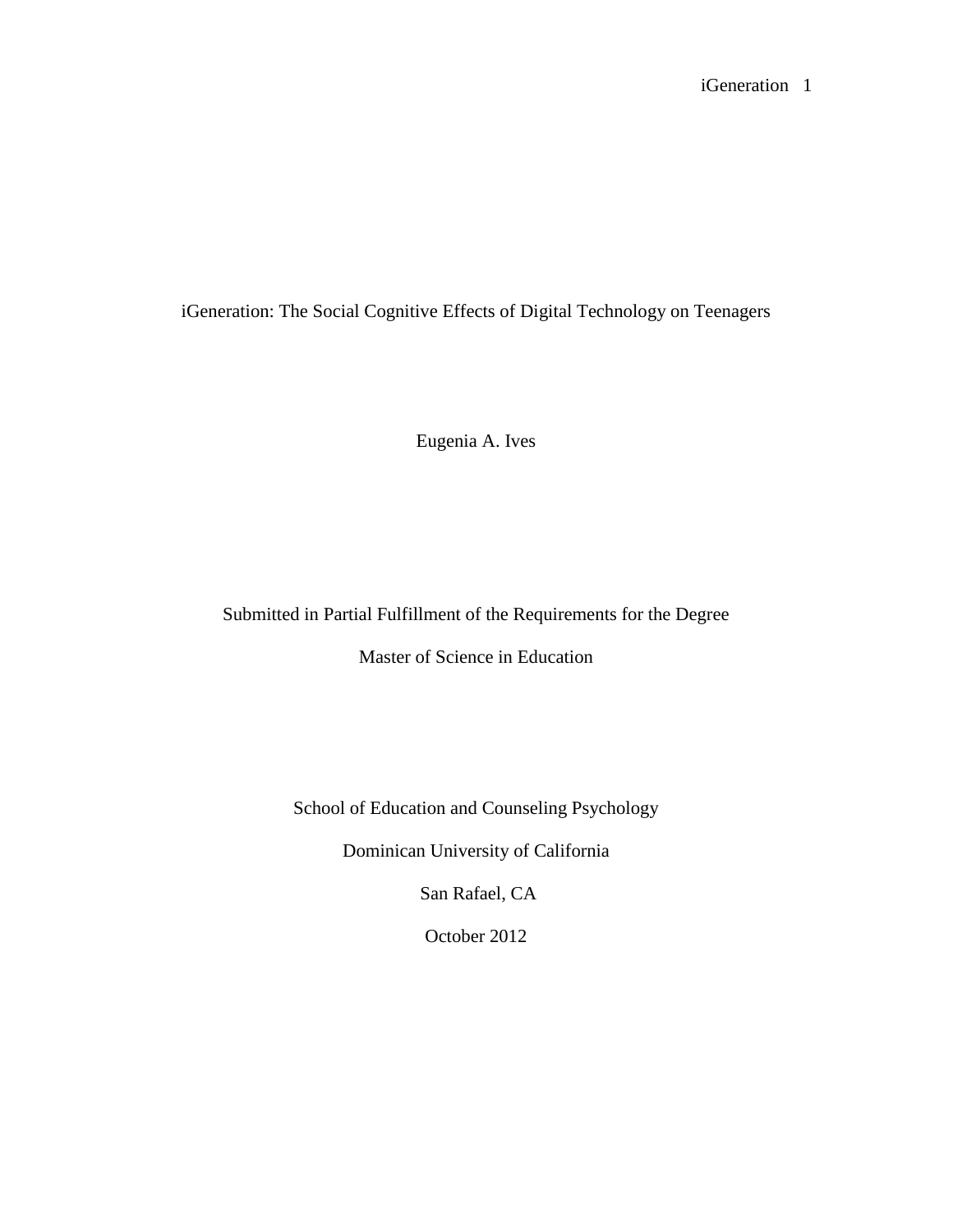This thesis, written under the direction of the candidate's thesis advisor and approved by the Chair of the Master's program, has been presented to and accepted by the Faculty of the Education and Counseling Psychology department in partial fulfillment of the requirements for the degree of Master of Science in Education. The content and research methodologies presented in this work represent the work of the candidate alone.

| Eugenia A. Ives, Candidate                  |      | Date October 30, 2012 |
|---------------------------------------------|------|-----------------------|
| Elizabeth Truesdell, PhD., Chair            |      | Date October 30, 2012 |
| Madalienne F. Peters, Ed.D., Thesis Advisor | Date | October 30, 2012      |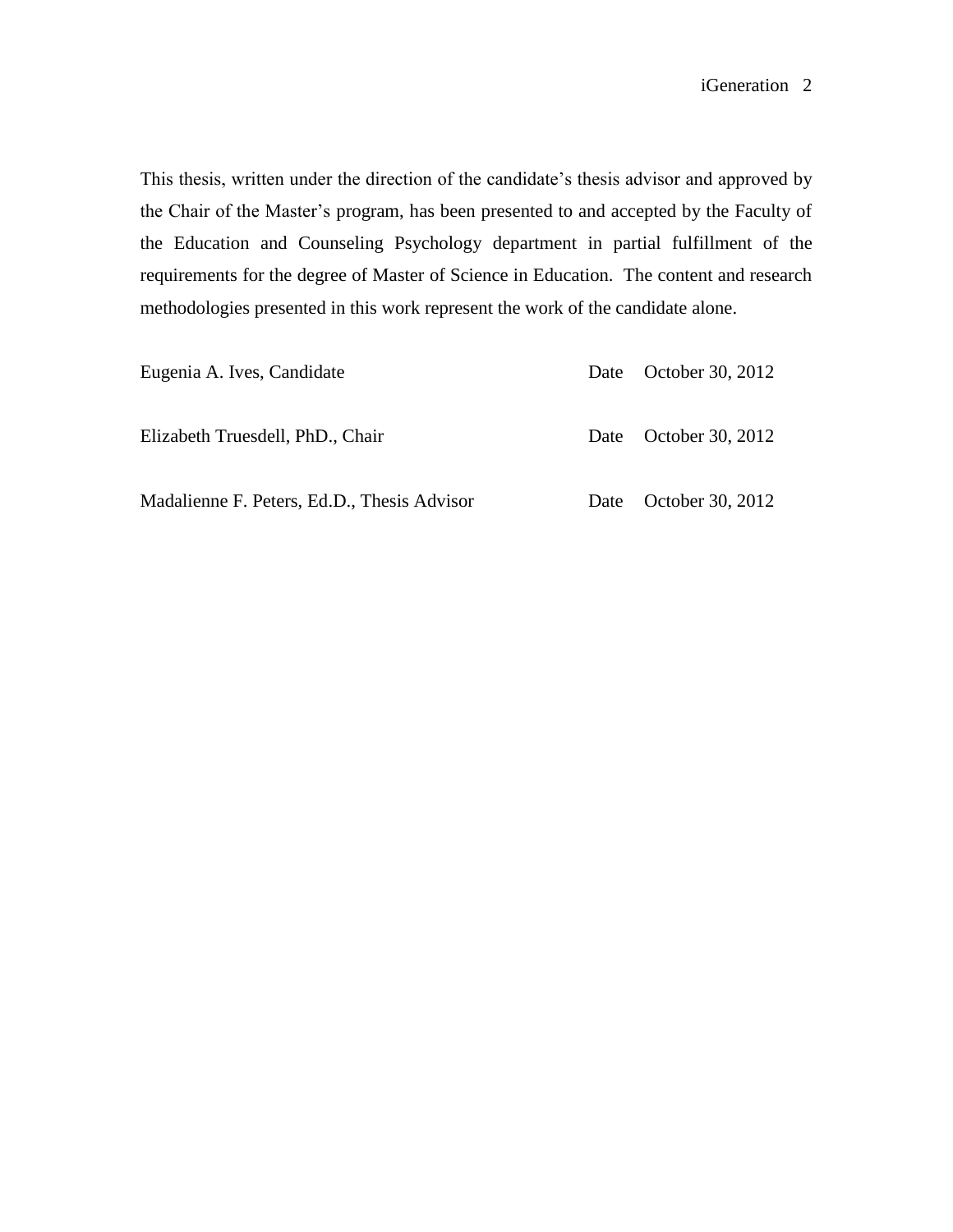### Acknowledgements

My sincere thanks to Dr. Madalienne Peters for her enthusiasm, support and wisdom during my writing process. My hat off to Shira Lee Katz, Director of Digital Communication at Common Sense Media, for providing me with an excellent interview and for pointing me in so many right directions. I would also like to express my gratitude to Rod Milstead, a technology high school teacher, for giving me carte blanche access to his students and his computer lab for my field study. I hold appreciation of my colleagues and the staff at Dominican University of California for all their technical and editorial assistance. Notably, academic reference librarian, Suzanne Roybal, thanks for her diligent attention to my citations. Most of all, my deepest heartfelt thanks to my sweet family: Michael, Mikailah, and Dylan, for their ongoing patience, love, and support.

*It has become appallingly obvious to me that our technology has exceeded our humanity.*

-Albert Einstein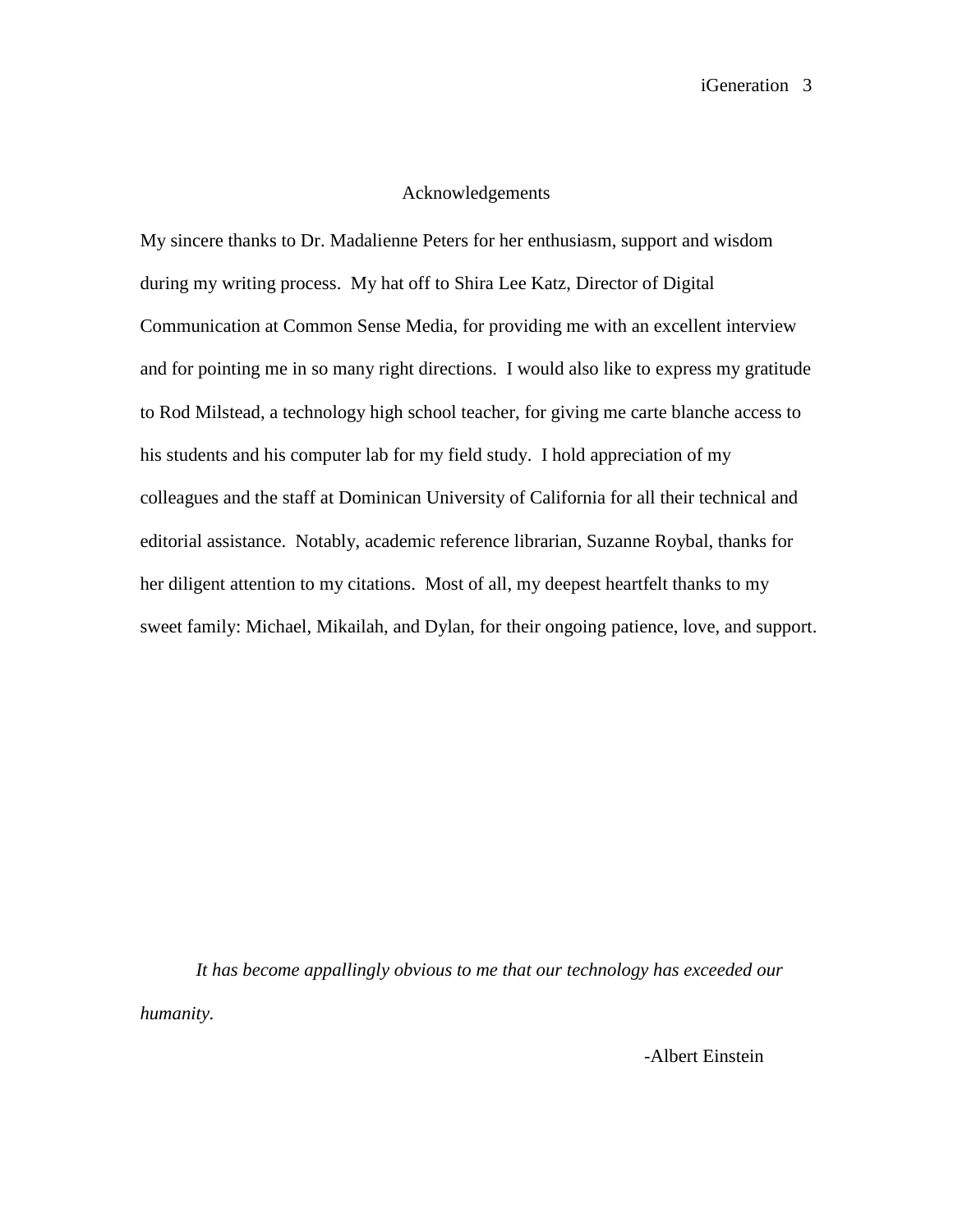# Table of Contents

| Need for Best Practice Guidelines and Digital Citizenship Education 12 |    |
|------------------------------------------------------------------------|----|
|                                                                        |    |
|                                                                        |    |
|                                                                        |    |
|                                                                        |    |
|                                                                        |    |
|                                                                        |    |
|                                                                        |    |
|                                                                        |    |
|                                                                        |    |
|                                                                        |    |
|                                                                        |    |
|                                                                        |    |
|                                                                        |    |
|                                                                        |    |
|                                                                        |    |
|                                                                        |    |
|                                                                        |    |
|                                                                        |    |
| Emotional Health                                                       |    |
|                                                                        |    |
|                                                                        |    |
|                                                                        |    |
|                                                                        |    |
|                                                                        |    |
|                                                                        | 49 |
|                                                                        |    |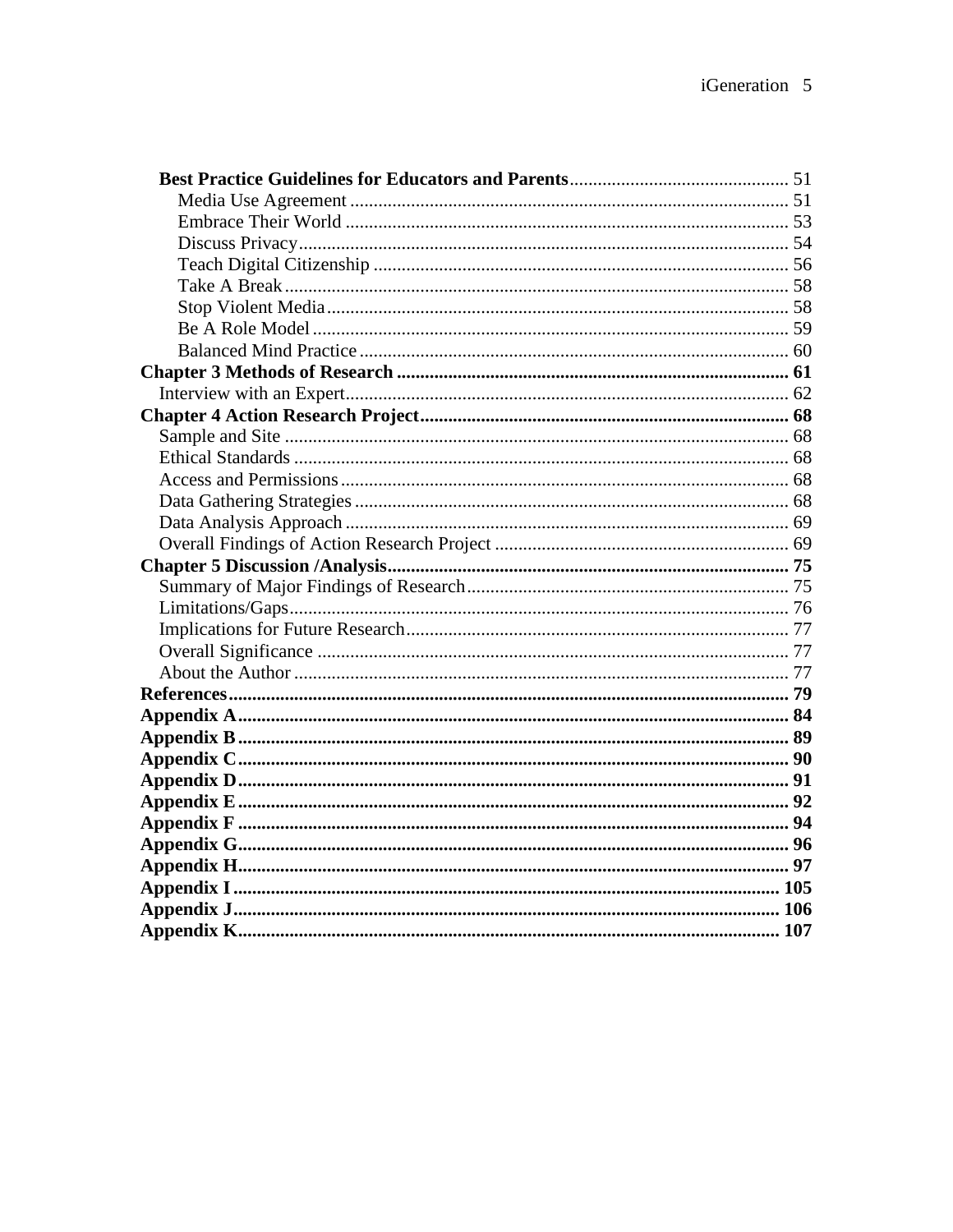#### Abstract

Into today's world, digital technology changes so rapidly and integrates into our society at such an accelerated rate, it is hard to keep up with it, let alone reflect on the effects it has on our lives. Although Facebook, YouTube, and Twitter, did not exist a mere decade ago, they are now ubiquitous forms of media and communication in our culture. Today's generation of teenagers, born in the 1990s, aptly labeled the "iGeneration", are the most connected generation ever. These iGen teens are digital natives growing up in an era of a massive influx of technology. They do not know of a world that does not include the Internet and easy access to technology. Parents of iGen youth, however, are "digital immigrants". As immigrants, they struggle with a learning curve and lack the innate knowledge and ease with digital technology as that of their native offspring. There is little historical data or longitudinal studies of the social cognitive effects of digital media consumption to help inform and guide digital immigrants and natives alike in making choices about digital practices. Statistics change so quickly, it makes for an ongoing challenge to understand how to structure or regulate digital consumption. The intention of this research is to better understand how digital consumption effects teenager's cognitive abilities and socialization processes, with the goal of discovering best practices and guidelines for educators and parents to implement with regard to their teenagers' digital consumption, as we spin faster and faster into this digital era.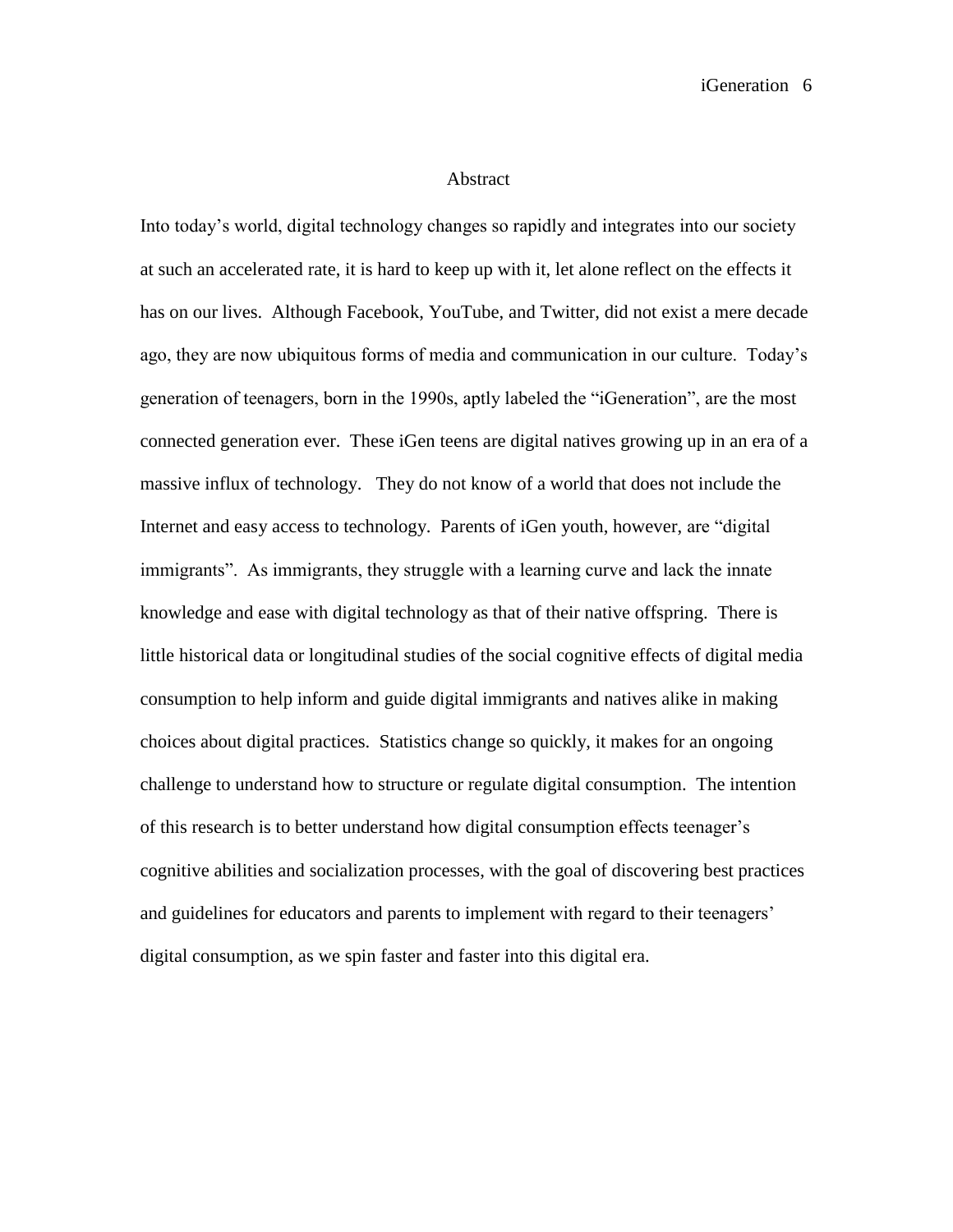## Chapter 1 Introduction

This past summer, at a family reunion, I observed my niece and nephew, ages fourteen and sixteen respectively, spend most of the day detached from the festivities, hanging on the fringes, heads down, rapidly texting on their smart phones. At one point in the afternoon, my niece laughed out loud (LOL!) A couple of adults turned and looked at her. She did not look up, but simply continued, stooped over, cocooned in her texting world. The social life of a teenager has radically shifted with the onslaught of digital media. Is all this digital technology creating an anti-social generation? What are the effects digital consumption on brain development? Does it rewire our brains? If so, what are the implications? What are appropriate amounts of usage time? What are best practices with digital gadgetry? What are unhealthy digital consumption habits and why? These are all questions this paper explores and attempts to answer.

### Statement of Problem

We live in a rapidly changing digital world with little historical data or longitudinal studies of the effects of digital media consumption. The statistics change so quickly it is hard to have a current pulse or understanding of how much digital content we interact with daily, how it affects us, and how much should we consume.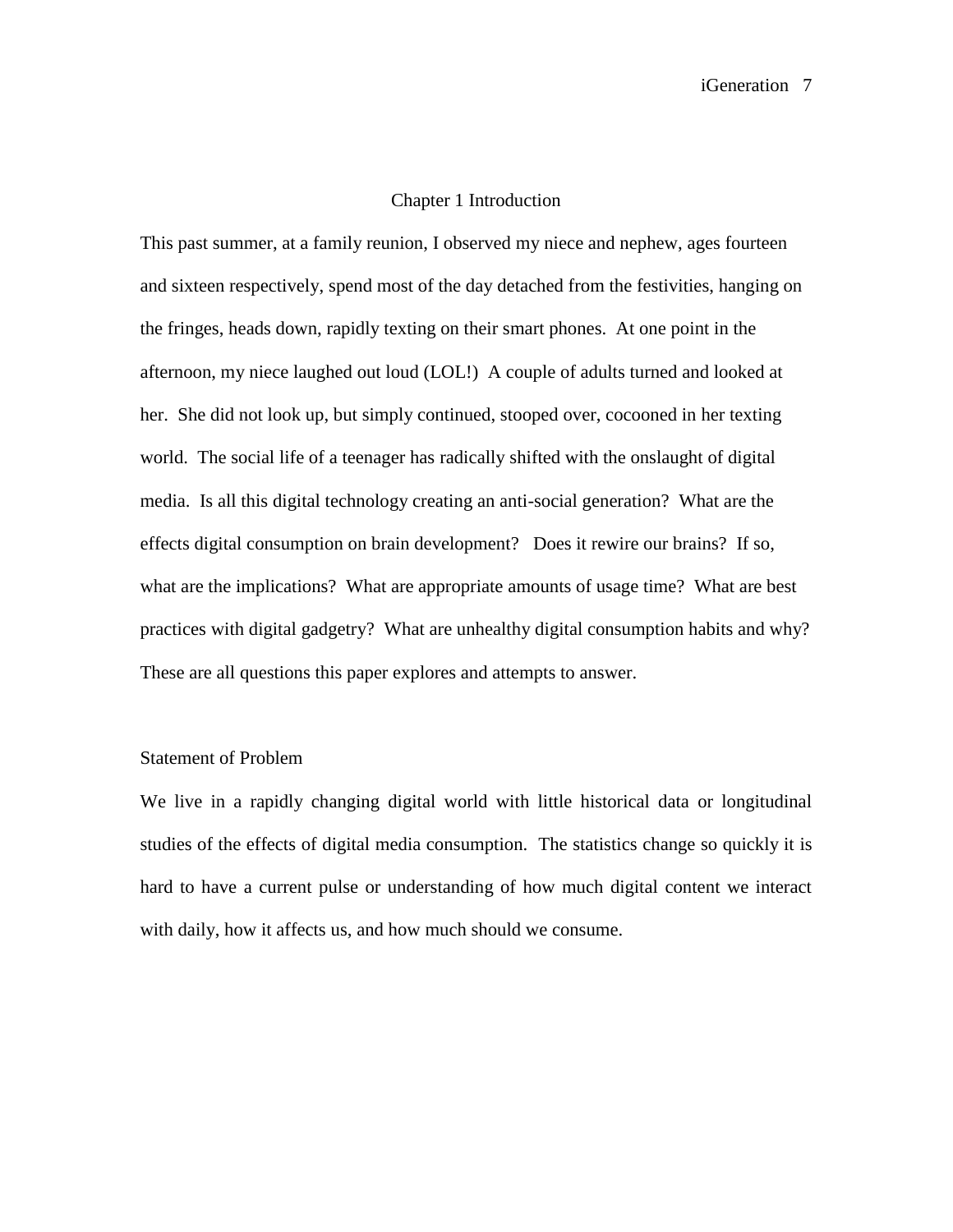### Purpose Statement

The purpose of this study is to better understand the social cognitive effects of digital media on teenagers and to become better informed as a parent and an educator and to inform others of best practices with regard to digital technology consumption. My quest is to better understand how digital technology affects the teenagers' brains and affects their socialization processes and also to find best practices and balance given that we live in this fast paced digital world.

# Research Question

The probing question of this thesis is that of: What are the social cognitive effects of digital technology on teenagers? Please note, for the purposes of this paper the term "digital technology" is used as an umbrella term encompassing all screens, monitors, gadgets, laptops, cell phones, computers - basically anything digital with a screen - that teenagers watch and interact with.

# Theoretical Rationales

### *Albert Bandura*

During a career spanning the second half of the twentieth century, psychologist [Albert](http://en.wikipedia.org/wiki/Albert_Bandura)  [Bandura](http://en.wikipedia.org/wiki/Albert_Bandura) was responsible for many groundbreaking contributions in the fields of psychology and education. One of Bandura's most influential theories is that of his ["social cognitive theory"](http://en.wikipedia.org/wiki/Social_cognitive_theory) (SCT) which postulates that portions of an individual's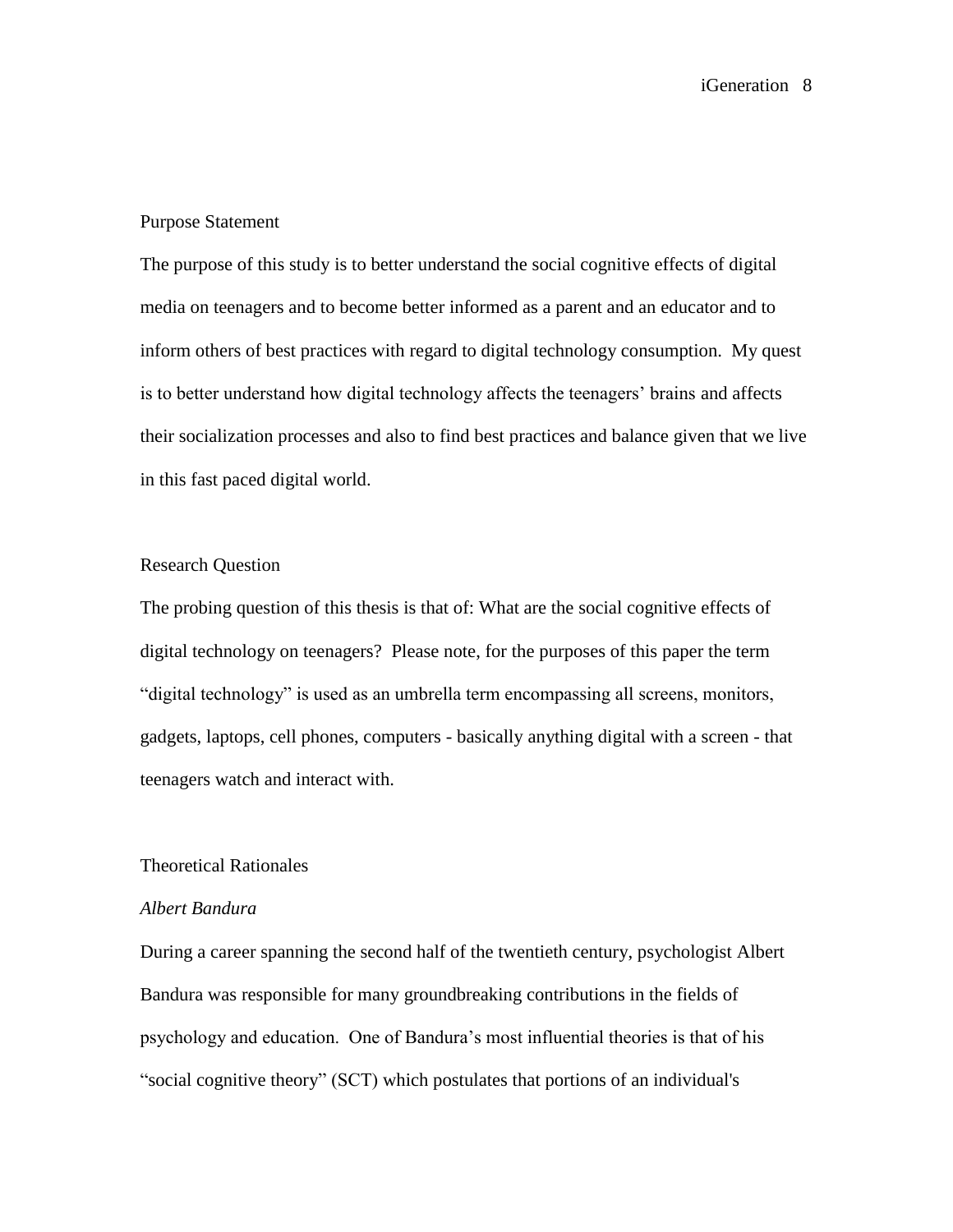knowledge acquisition can be directly related to [observing](http://en.wikipedia.org/wiki/Observing) others within the context of social interactions, experiences, and by outside media influences. He further theorizes that we attain our sense of "self efficacy", or our belief about our competence and ability to succeed, in social situations (Bandura, 1977). Although digital and social media did not exist when Bandura first introduced SCT in the 1950s, many proponents of SCT are a useful filter in which to examine the social cognitive effects of digital media on today's teenagers. As iGeneration youth primarily socialize online, their "self efficacy" is directly related to their digital consumption.

A main concept in Bandera's social cognitive theory is that an individual's actions and reactions, in almost every situation, are influenced by the actions that individual has observed others. People observe others acting within an environment and these observations are then remembered by an individual and help shape their social behaviors and cognitive processes (Bandura, 1977). Therefore, applying this concept to today's American teenagers who live in a ubiquitous digital environment wherein socialization through and with digital gadgetry is now atypical teenage behavior, it is of utmost importance to try to understand what social processes are going on resulting from their digital consumption. Digital technology is not only an inherent aspect of contemporary teenagers' lives, but it affects how they communicate, how they socialize, and ultimately who they are.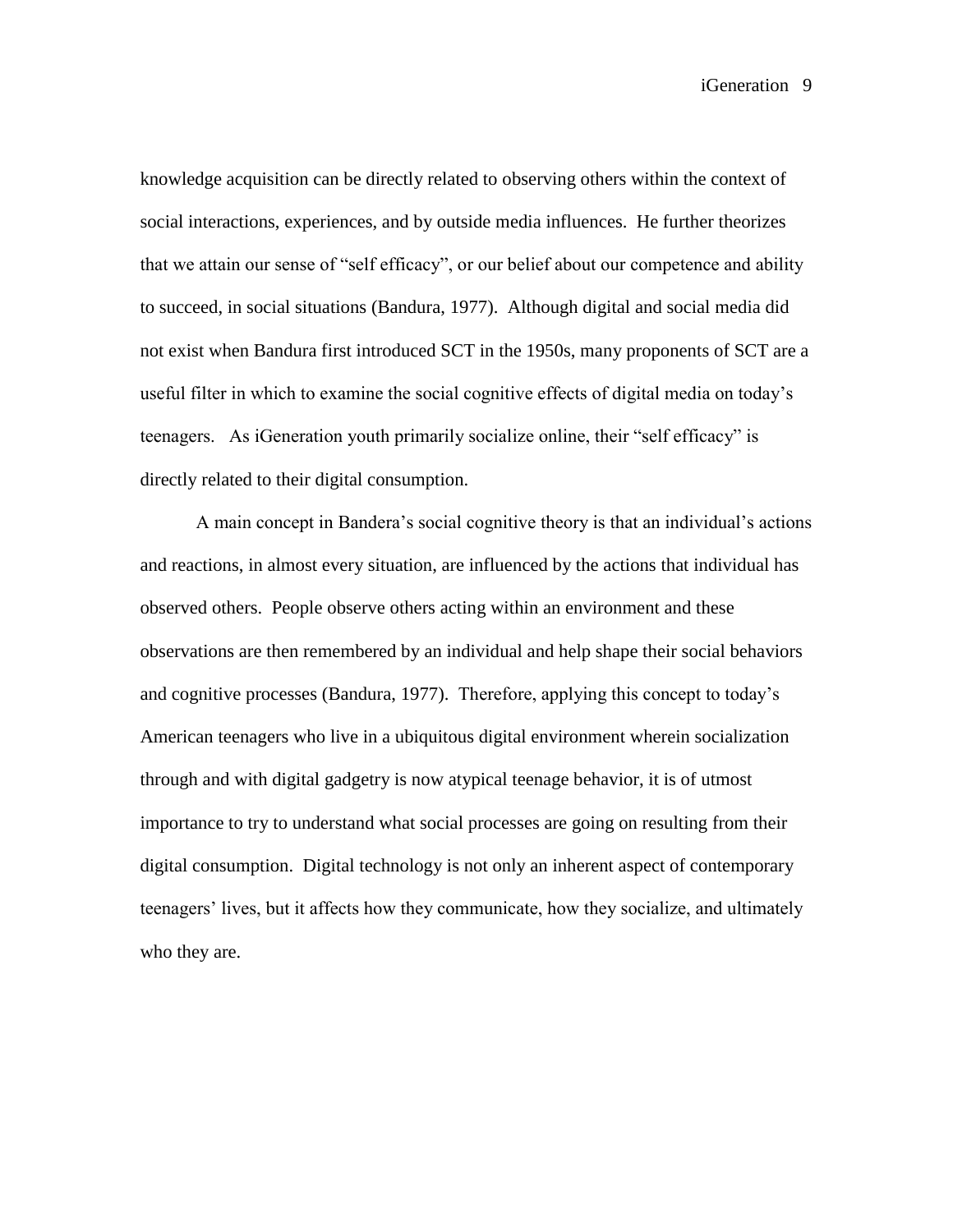## *Daniel Siegel, MD*

The teenage brain is an undeveloped brain, primarily still developing in the pre-frontal cortex and in executive functioning until a young adult is in their mid to late twenties. Another component of SCT supposes the idea that by changing how an individual learns their behaviors in the early stages of mental development could have a large impact on their mental processes in later stages of development (Bandura, 1977). Using this aspect of SCT as a premise, in a country where the average usage of digital technology by a teen is **seven and a half hours a day**, (Henry J. Kaiser Family Foundation, 2010, para. 1) It is important to understand developmentally how digital technology is affecting this iGeneration's brain development. The groundbreaking works of brain neuro-physicist, Dr. Daniel Siegel contribute important essential understandings of the effect of digital technology on our brains.

Siegel, an author, psychiatrist, and neuro-physicist at UCLA, has developed a brain theory called *interpersonal neurobiology.* At the Wisdom 2.0 Conference, held at the Computer Museum in Mountain View, California, in September 2011, Dr. Siegel spoke of the imbalance now happening in human brains, wherein left brain hemisphere stimulation is far more dominant than right brain hemisphere stimulation, due to our over consumption of digital technology:

… Texting draws on only on one side of the brain (the left side) to the detriment of youth … The brain develops by the stimulation given to us. It stimulates the neurons. The genes unravel and structural change happens. This is "neuroplasticity". So, if you have someone who is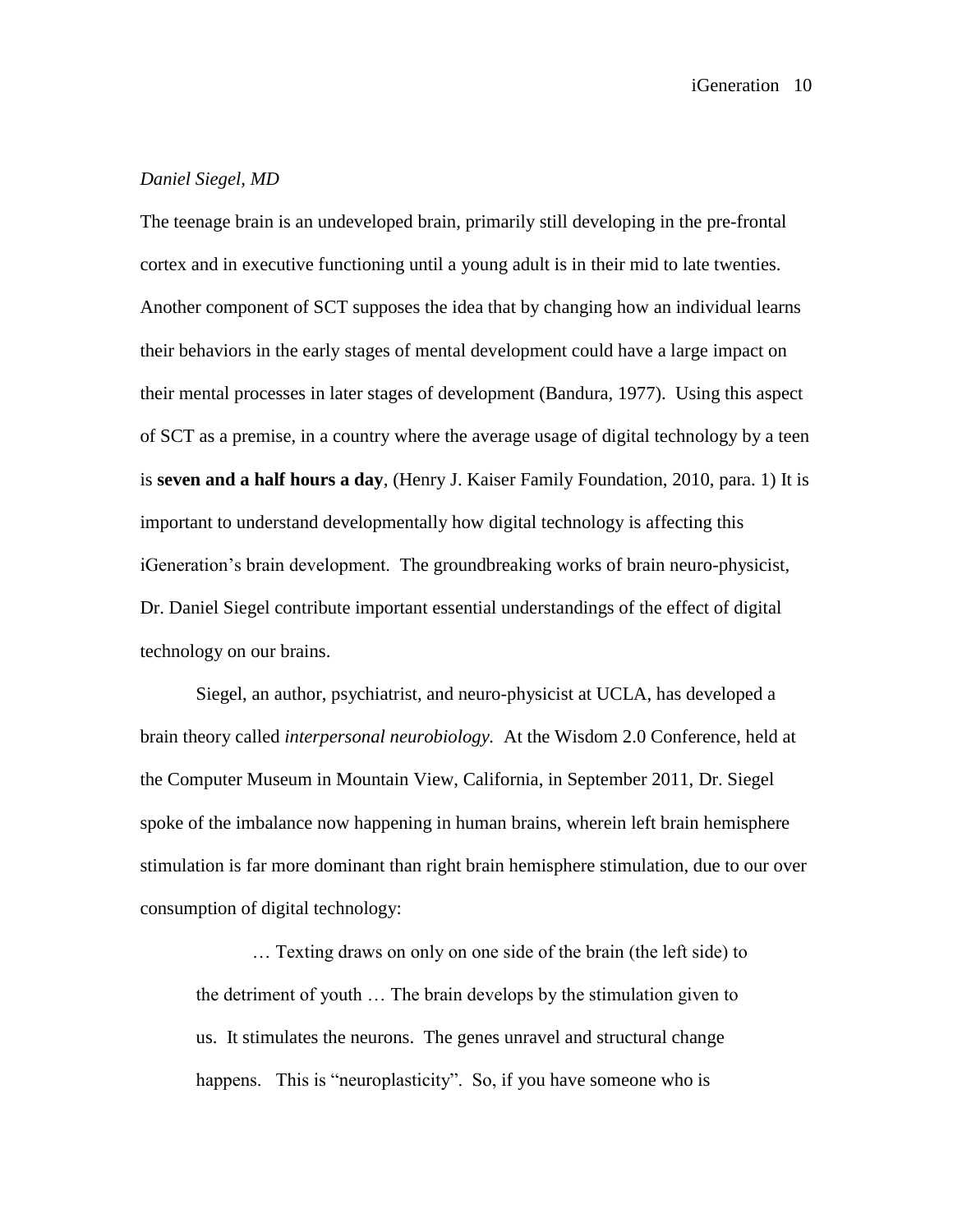texting all the time, the concern of 7 hours and 48 minutes a day spent in front of a screen … is that you are using the left brain to type out the linguistic information but the right brain is passive… My concern is that compassion, stress modulation and bodily wisdom to be tuned into your bodily sensory self, will be lessened (by the usage of technology.) So, here's the challenge: how do we bring the WHOLE PERSON into the digital age? (Siegel, 2011)

In his field of interpersonal neurobiology, Siegel suggests that a core aspect of a healthy mind emerges from a process called "integration"- the linkage of different components of the brain system. Through his work at his Mindsight Institute, Dr. Siegel proposes a "healthy mind platter" which includes seven daily practices to balance the brain from becoming too left brain dominant and to bring forth this brain "integration" (Mind Your Brain, Inc., 2010). The work of Siegel is further explored in this paper and the seven daily practices to balance the brain are listed in Appendix G.

### Assumptions

We do not yet fully understand the social cognitive effects of digital technology on teenagers as it has so many emerging platforms and is rapidly changing by the minute. There are both positive and negative effects of digital media on social cognitive development of teenagers and we need to better educate iGeneration youth and teach them positive digital citizenship practices.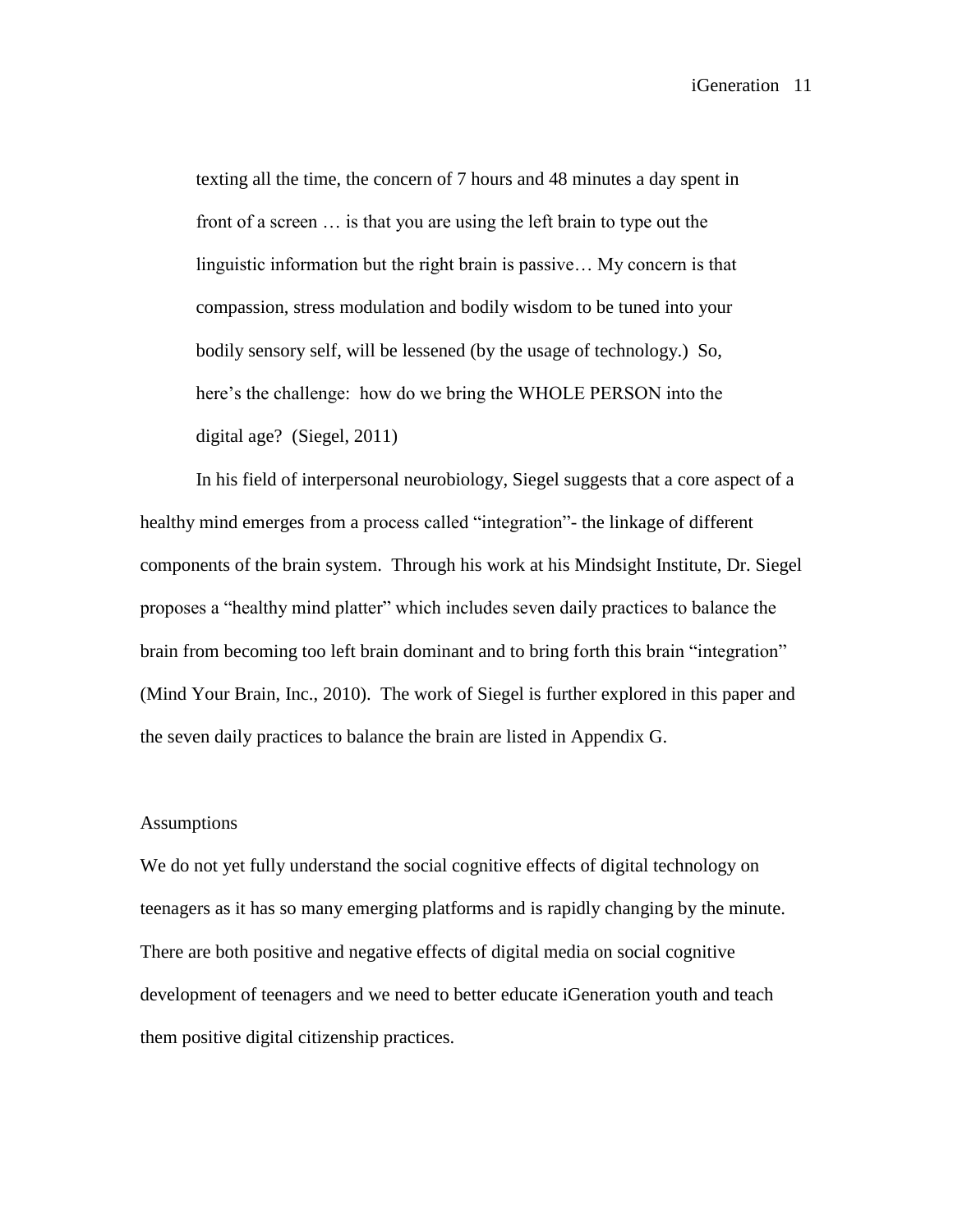### Background and Need

## *Need to Bridge the Digital Generation Gap*

There is often a knowledge and technical skill gap between iGeneration adolescents and their digital immigrant parents that creates a disconnect in how parents and youth participate in and understand the online and digital worlds. iGeneration youth have a voracious appetite for technology. Parents need to better understand that iGeneration youths' online lives are actually an extension of their offline lives. Parents often feel they do not have the technical abilities or time to keep up with the ever changing landscape of the Internet (O'Keeffe, Clarke-Pearson, Council on Communications and Media, 2011, p.801). Instead of fearing rapid digital changes and trying to put the brakes on it, some parents need guidance and education in how to embrace their teens' digital world and learn how to best monitor and set limits on their adolescents' consumption of media and digital technology.

## *Need for Best Practice Guidelines and Digital Citizenship Education*

Recently, while teaching class in computer lab with 14 and 15 year-old students, I asked the class, "What is a digital footprint?" Total silence. Not one out of the twenty-eight students in the class knew what this term meant. I was shocked. Understanding and building positive digital footprints is essential for these iGen youths and directly affects their future, such as when applying for college or when trying to get a job interview. I asked the next class of thirty teenagers the same question. Same silence. Then one student piped in, "Isn't it what they know about you?" Cleary, as we march full force into the digital age, it is our responsibility, as educators and parents, to teach youths the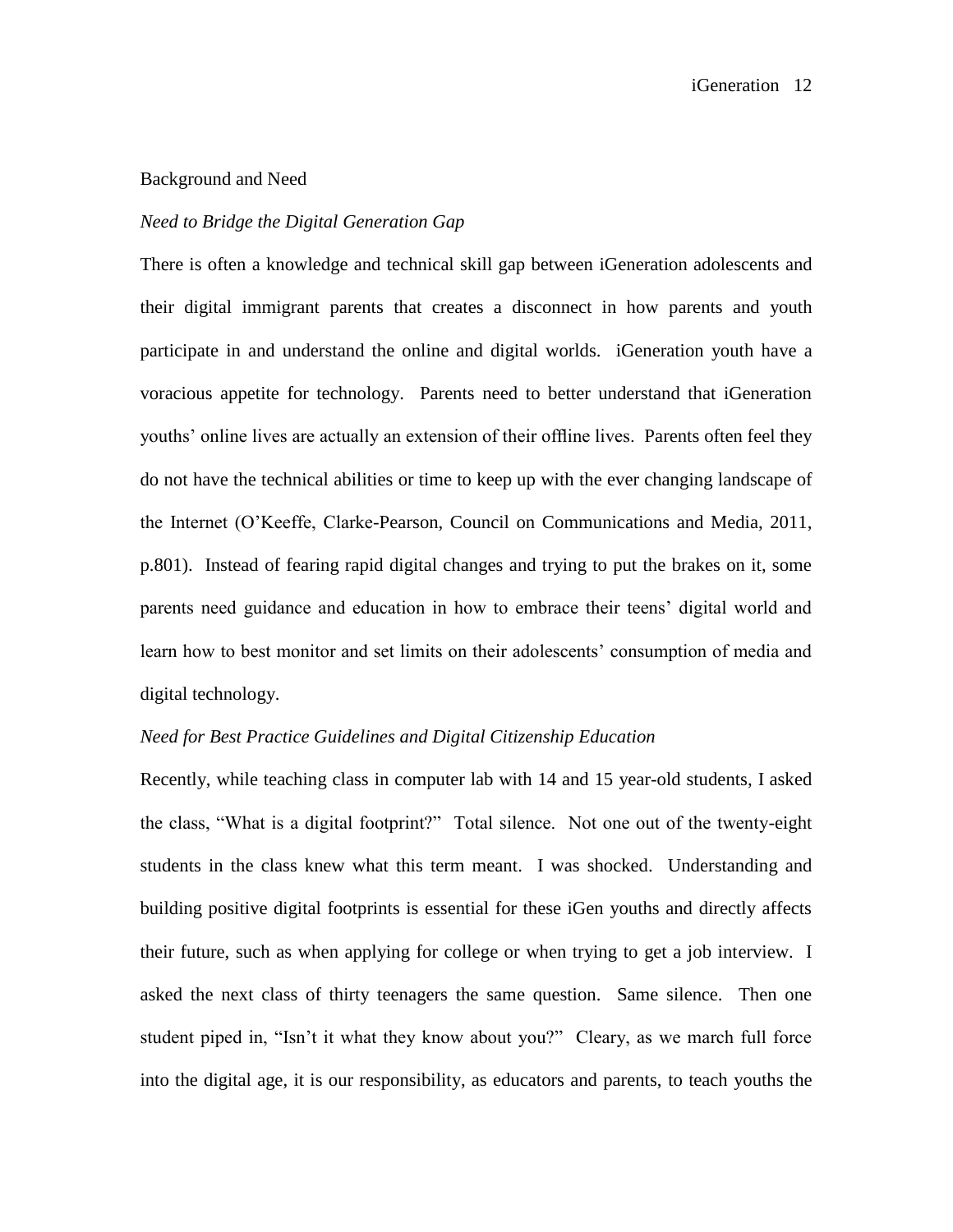benefits and the hazards of the cyber world. We must teach them how to create positive digital footprints and to be good digital citizens. As we exist in this "new digital world order", guidelines, best practices, and digital citizenship education seems essential in order to best harness the positive potentials of the cyber digital world.

# *Need for Up-to-Date Digital Media Reviews*

We are assaulted on a daily basis with the newest gadgets, smart phones, content, information, websites, and technology, urging us to buy, to consume. It is, therefore, essential that we have resources to educate ourselves about what it is we are consuming and how it will affect us. An invaluable resource with a wealth of information on the effects of digital technology on youth as well as reviews on media programming is that of the organization Common Sense Media, Inc. Common Sense Media is non-profit organization, based in San Francisco, California. It is a forerunner organization in gathering information in effort to better understand the relationship between media and children and help them thrive and navigate media effectively. Common Sense Media reviews [books,](http://en.wikipedia.org/wiki/Book) movies, [TV shows,](http://en.wikipedia.org/wiki/TV_show) video games, apps, music, and websites and rates them in terms of age-appropriate educational content, positive messages/role models, violence, [sex,](http://en.wikipedia.org/wiki/Sex) and [profanity,](http://en.wikipedia.org/wiki/Profanity) and more to help parents make informed media choices for their kids (Common Sense Media, Inc., 2012).

# *Need for Longitudinal Studies*

Digital media consumption is different than "traditional media" (television, film radio) in that with the Internet and digital gadgetry the rapidity with which we shift between screens and gadgets, we are processing tremendous volumes of stimulus and data input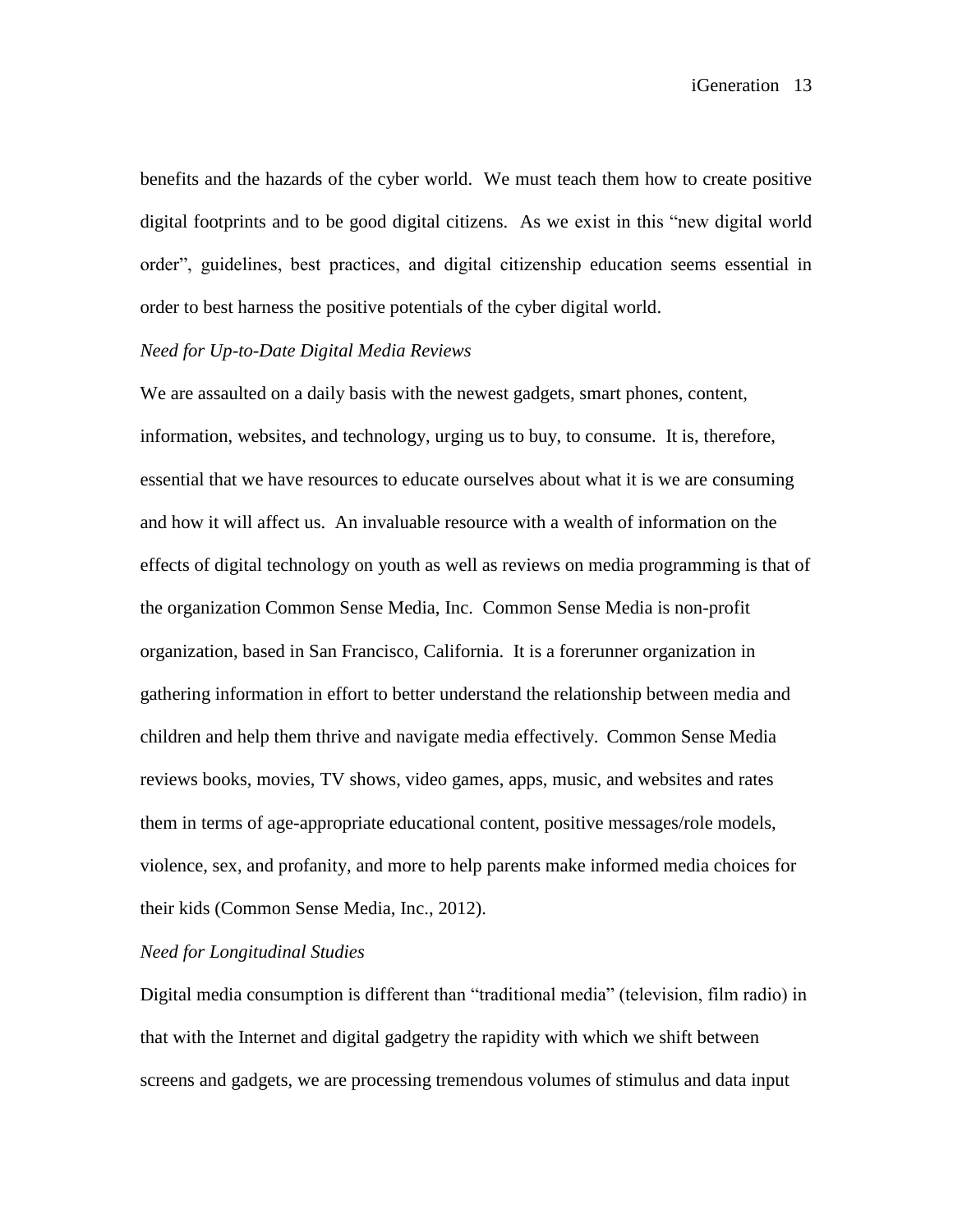every day, and for some people, all day long. We need to understand what all this digital consumption is doing to our brains, to our bodies, how it is affecting how we live and socialize, how it is changing our culture, and how it is changing who we are. The Pew Internet and American Life Project, American Academy of Pediatrics, Common Sense Media, The Berkman Center for Internet and Society at Harvard University, MacArthur Digital Media and Learning Group, and the Henry J. Kaiser Family Foundation are some of the current research centers and institutions conducting longitudinal studies and research on the effects of digital media consumption.

A comprehensive anthology of studies on digital technology in relationship to today's generation of youth is gathered in the book: *Hanging Out, Messing Around, and Geeking Out*. Integrating twenty-three different case studies, led by chief editor Mizuko Ito, this anthology was collaboratively written by members of the Digital Youth Project, a three-year research effort funded by the John D. and Catherine T. MacArthur Foundation and conducted at the University of California, Berkeley, and the University of Southern California (Ito, 2010). Currently, *Hanging Out, Messing Around, and Geeking Out* fills some of the research gaps, by reporting on an ambitious three-year ethnographic investigation into how young people live and learn with new media in varied settings—at home, in after school programs, and in online spaces. By focusing on media practices in the everyday contexts of family and peer interaction, the book views the relationship of youth and digital technology (Ito, 2010).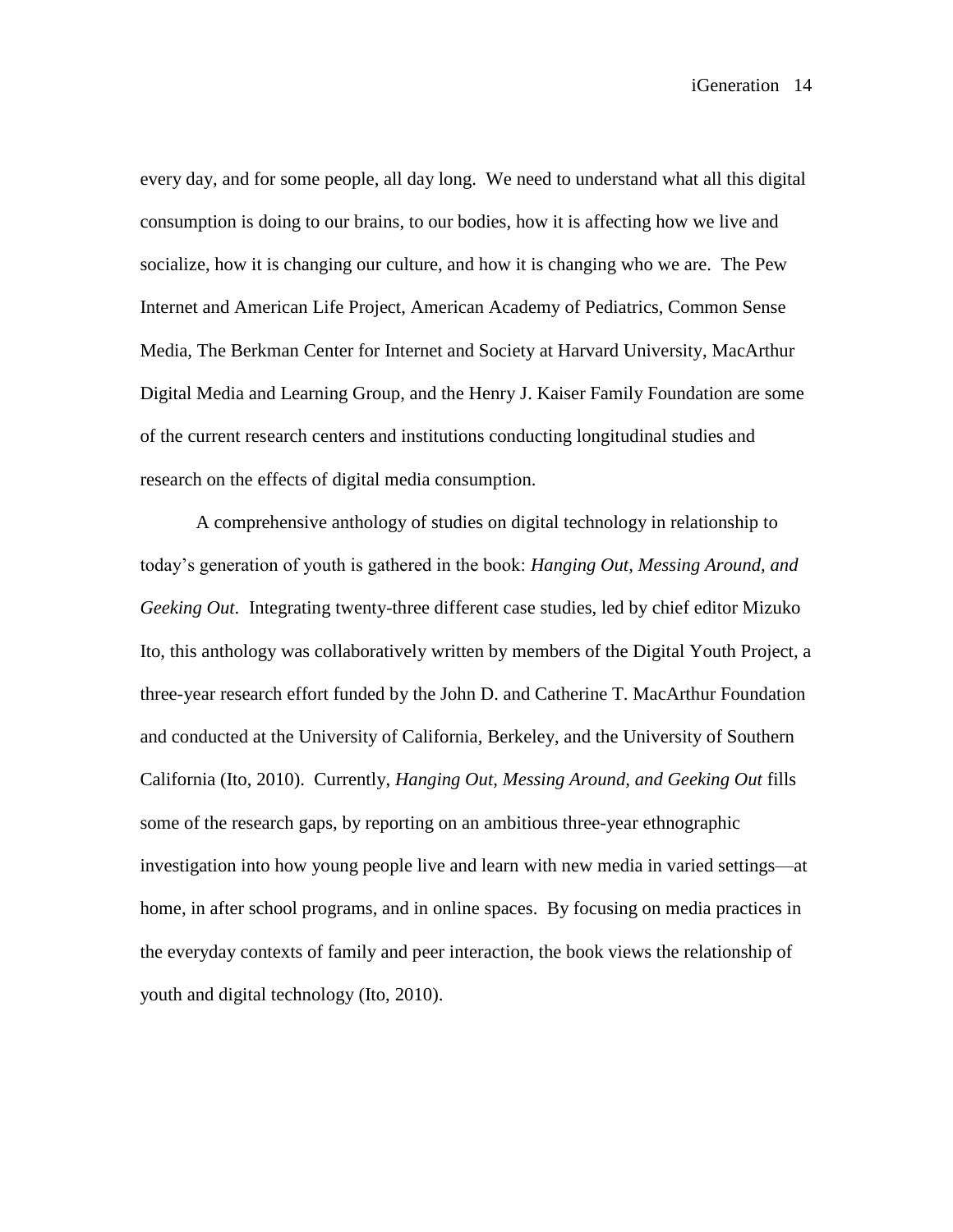### *Need for Protective Legislation*

There is an increasing need for cyber legislation regarding protection of privacy and personal information with the Internet. The Berkman Center for Internet and Society at Harvard University's mission is "to explore and understand cyberspace; to study its development, dynamics, norms, and standards; and to assess the need or lack thereof for laws and sanctions" (Berkman Center for Internet & Society at Harvard Law School, 2012, para.1).

At a recent symposium in Washington, D.C., held in May 2012, to address the cognitive, social and emotional impact of media on children's lives, [Common Sense](http://www.commonsensemedia.org/)  [Media](http://www.commonsensemedia.org/) outlined a [brief](http://www.commonsensemedia.org/about-us/news/press-releases/common-sense-media-calls-new-policy-agenda-protect-kids-and-teens-priva) urging new public policy agenda to protect the privacy of children and teens online. Such an agenda would not track kids online; allow parents and kids to delete online information; not permit behavioral marketing to kids; and require an "opt in" privacy standard, especially for kids (Patricia, 2012, para. 8). Panelists discussed the need for the implementation of sound legislation, on a federal level, to hold companies to certain standards. Speakers also discussed the issue of healthy media images for girls. They underscored the need for positive role models on the screen, and in advertisements, in which females are not hyper-sexualized or valued solely for their looks, but portrayed in roles of strength and for their intellectual capacity (Patricia, 2012, para. 13).

# *Need to Learn Balancing Skills*

As we spin faster and faster into a digital world, it is of utmost importance that we learn to implement the practice of balancing ourselves and balancing our brains. There is a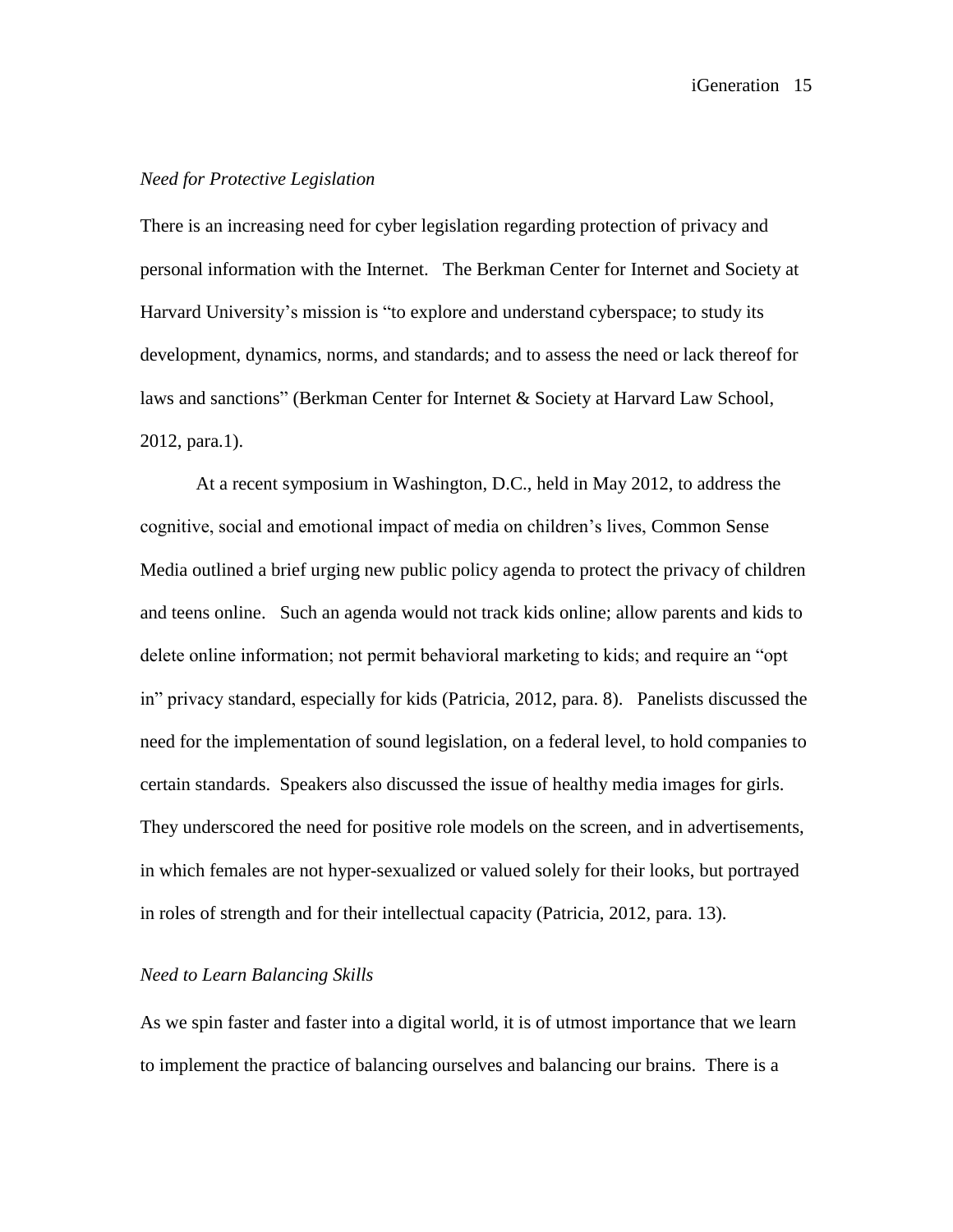concern that with digital technology that iGeneration youth and future generations will lose their ability to feel empathy because of too much focus on left brain activity. Periods of rest are critical to allow the brain time to restore, synthesize information and make connections. Brain studies explored in this research reveal the need for humans to counter the over emphasis on left brain activity we engage in with our digital consumption. Time in nature, down time, healthy sleep habits, meditation, and quiet time are some of the essential practices that help to create this balance. We need to better understand the importance of this balance, for our physical and mental health. We need to better understand the necessity of unplugged time to balance plugged-in time.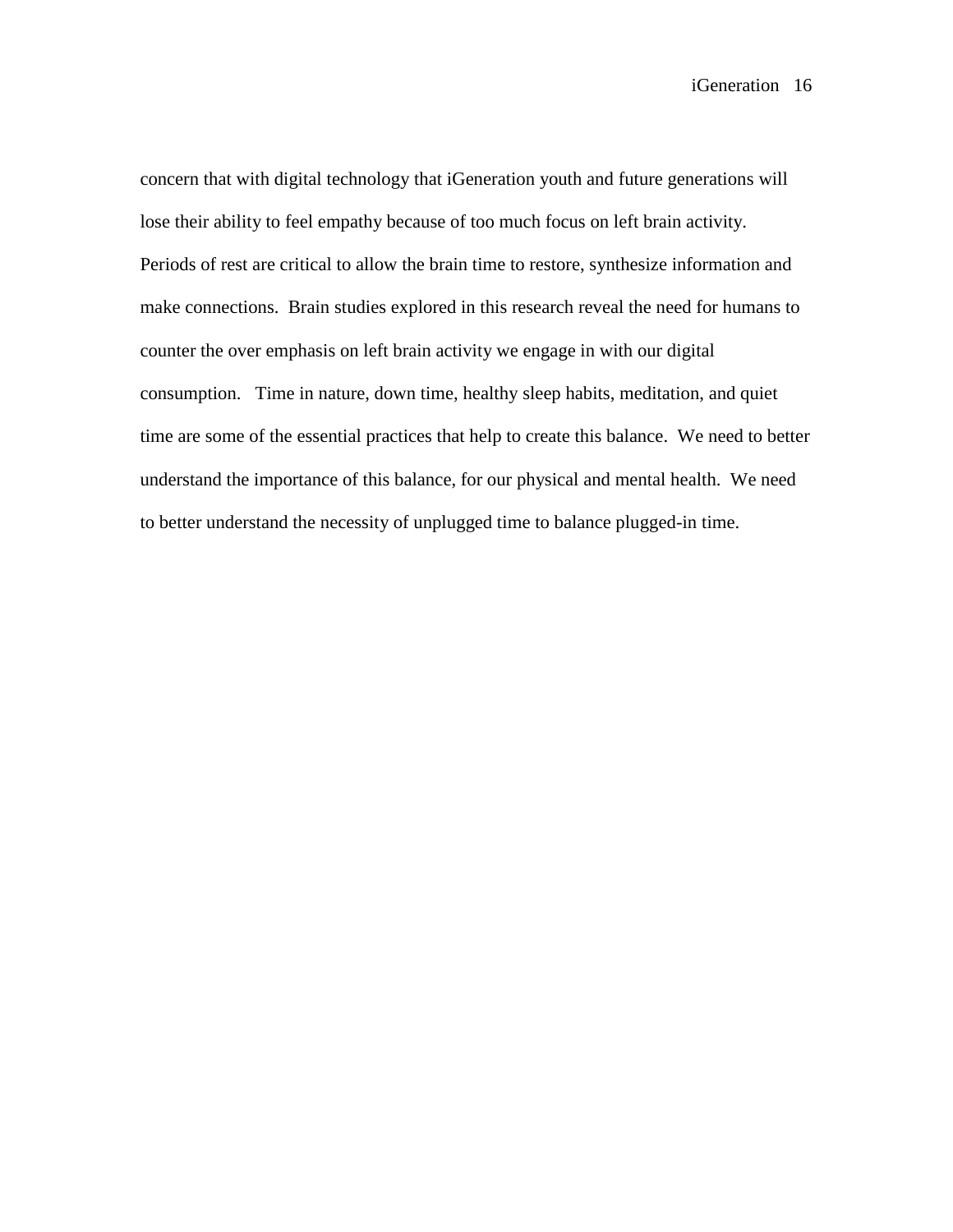### Chapter 2 Review of the Literature

Historical Context and Timeline of Digital Technology

Some historians site the abacus, a counting tool used for arithmetic processes, created by the ancient Greeks in 3000 B.C., as being the origin of what would eventually lead to creation of the modern day computer (Schiel, 2009). Since ancient Greece, there were a myriad of mathematical computation devices invented and used through history. Notably, in 1742 French mathematician, Blaise Pascal, invented an adding machine. This adding machine was later refined and improved upon in 1823 by Charles Babbage when he developed what was called an "analytical machine" (Marshall, 2004, p.9). Babbage's analytical machine is considered today to be the grandfather of computers. It was not until the mid-1940s, however, that the first "computers" were actually built (Computer Hope, 2012). One early computer, considered by many to be the first electrical "digital" computer, was called the ["ENIAC"](http://www.computerhope.com/jargon/e/eniac.htm) (Electronic Numerical Integrator and Computer). It was invented by J. Presper Eckert and John Mauchly at the University of Pennsylvania. Construction of the ENIAC began in [1943](http://www.computerhope.com/history/194060.htm) and was completed in [1946.](http://www.computerhope.com/history/194060.htm) The ENIAC occupied about 1,800 square feet and used about 18,000 vacuum tubes, weighing almost 50 tons (Computer Hope, 2012).

Given that the ENIAC, considered by many as the "first" digital computer was completed in 1946, it is truly mind boggling that a mere sixty-six years later in the current year of 2012, we have gone from one 50 ton computer to now having mini portable computers – aka smart phones – that are accessible to everyone and weigh a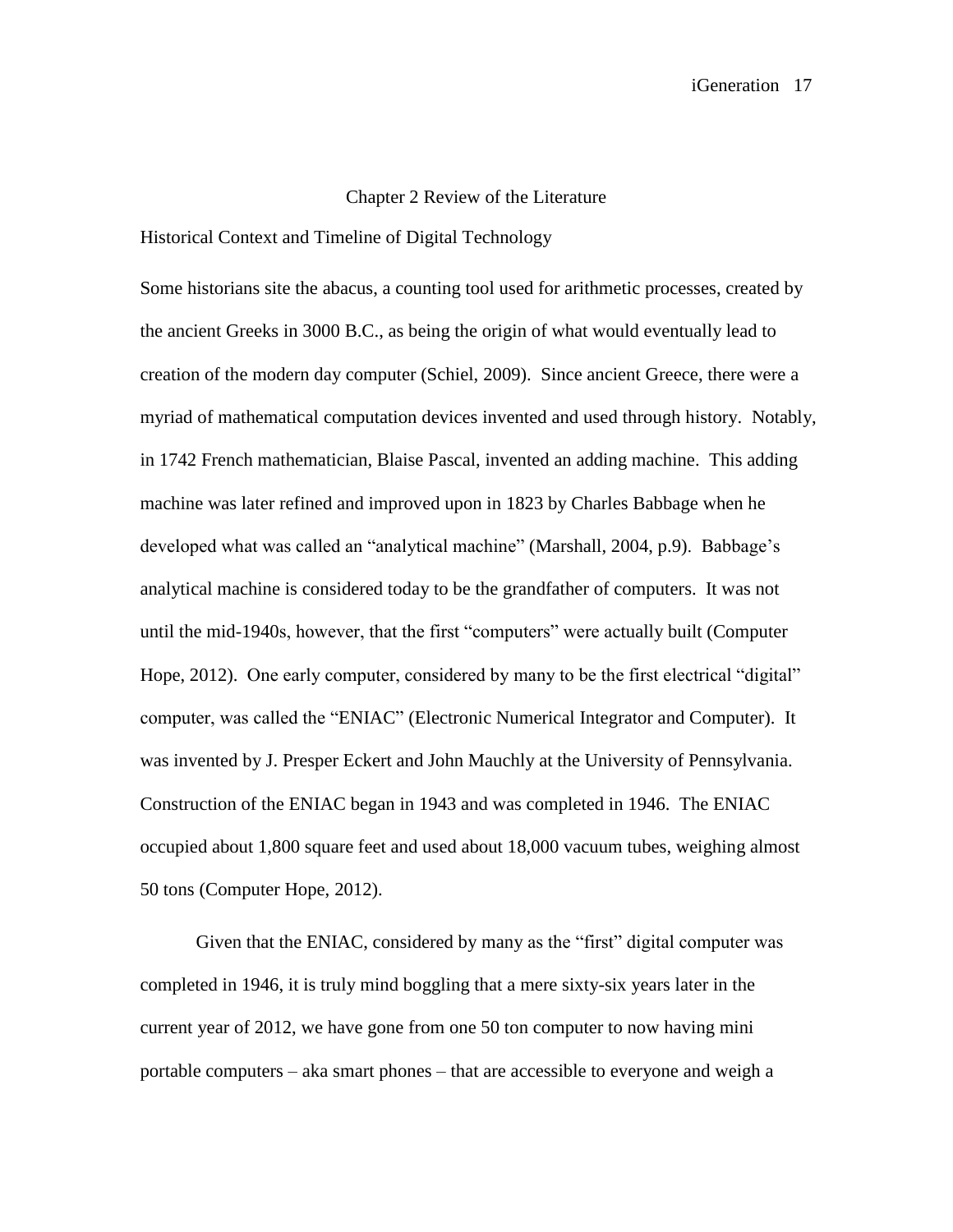couple ounces and fit into the palm of a hand. We can text, make a film, surf the Internet, post photos, get directions to a taco hut in Katmadu, buy a yacht, even make a phone call – all on our "WMD's" aka "Wireless Mobile Devices" aka mini-computer smart phones. It is truly breathtaking. At this rate, one can only wonder if we've gone this far in technological advancements since 1946, where we will be sixty-six years from now?

See Appendix A for a comprehensive timeline highlighting the rapid technological advancements that have occurred in the last sixty-six years.

### Summary of Major Themes

The review of literature for this paper has been parceled into four subcategories for purposes of clarity and understanding the research: (1) general information about today's teenagers and their digital technology consumption; (2) positive effects of digital consumption; (3) negative effects of digital consumption; and (4) best practices and guidelines with regard to digital technology.

# **General information and Statistics on the iGeneration**

Teenagers' consumption of digital media has experienced a staggering rate of increase in the last twenty years. In fact, today's iGeneration youth spend most of their waking hours using technology – on average, they spend **7 hours and 38 minutes a day**  interacting with a digital device (Henry J. Kaiser Family Foundation, 2010, para. 1). This average includes school days. If you include multi-tasking hours (using more than one device, i.e., texting while listening to iTunes) teens spend **10 hours and 45 minutes a**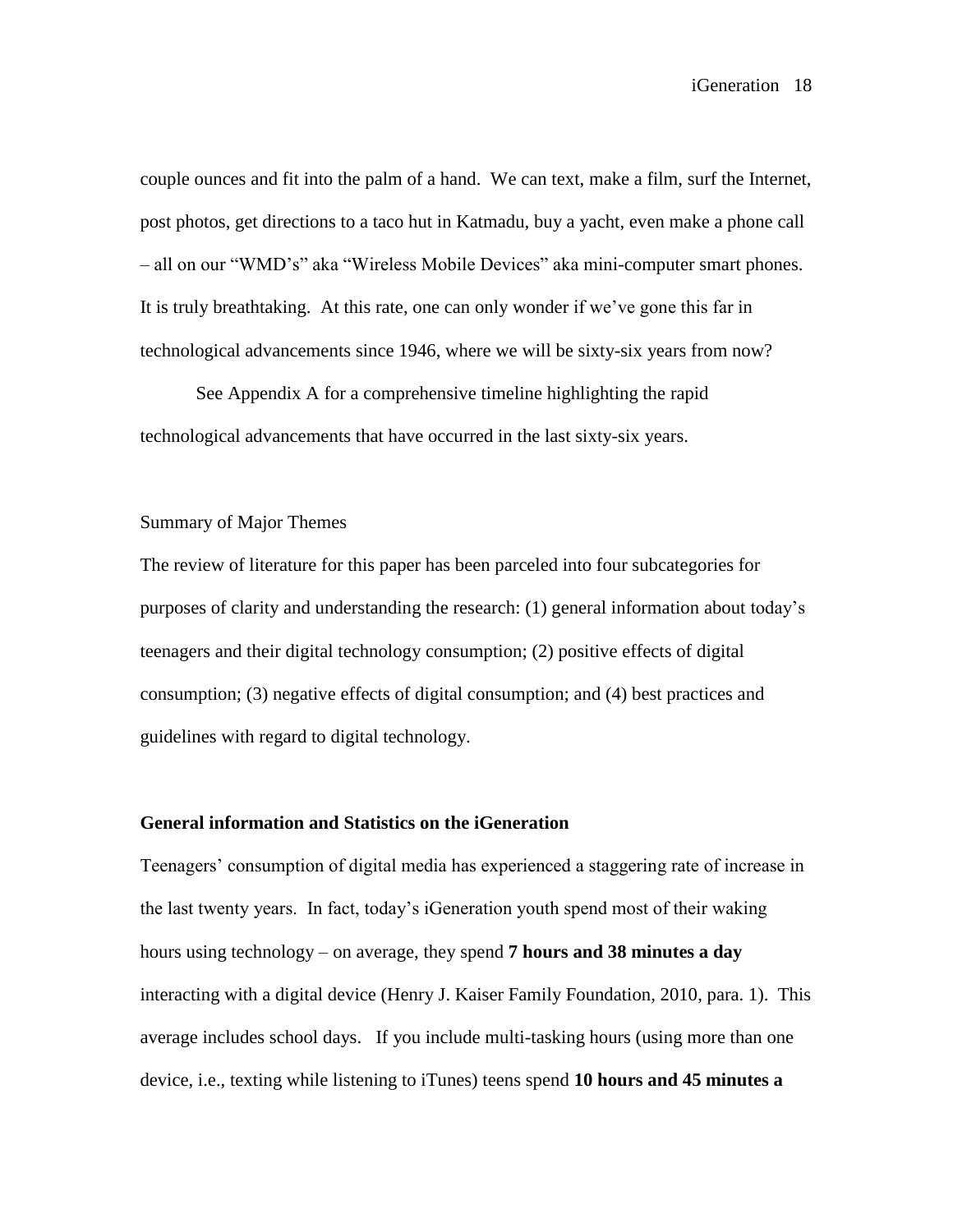**day** consuming content and interacting with digital devices. TV accounts for four of these digital media hours teens consume a day (Henry J. Kaiser Family Foundation, 2010, para. 1). According to a poll from August 2009, 22 percent of teenagers log on to their favorite social media site more than 10 times a day, and more than half of adolescents log on to a social media site more than once a day. Seventy-five percent of teens now own cell phones, and 25 percent use them for social media, 54 percent for texting, and 24 percent for instant messaging (O'Keeffe et al., 2011, para. 7).

The digital consumption activities that iGeneration youth primarily engage in are: socializing online with each other, gaming, blogging, visiting virtual worlds, texting, instant messaging, and creating. The ability to "create" digitally is an example of how the world is radically different than less than even a generation ago. iGeneration youth use technology to create websites, pictures, videos, music, to interact with each other and interact with the media. These new practices and tools were developed in this generation (Pederson, 2012).

**The average teen processes 3,700 texts a month** (Dokoupil, 2012, p.26). Teenage girls, however, send and receive more than 4,000 texts a month. Eighty percent of youths today own a mobile phone. The average age of a child that gets a cellphone today is age twelve, however, the average age continues to drop (Wisdom 2.0, 2011). Nearly a quarter of teens involved in a romantic relationship communicate with a boyfriend or girlfriend hourly between midnight and 5 a.m. using a cellphone or texting (Subrahmanyam & Greenfield, 2008, p.128). 7.5 million Facebook users are under the age of 13 and 5 million of these 7.5 million users are under the age of 11. Most college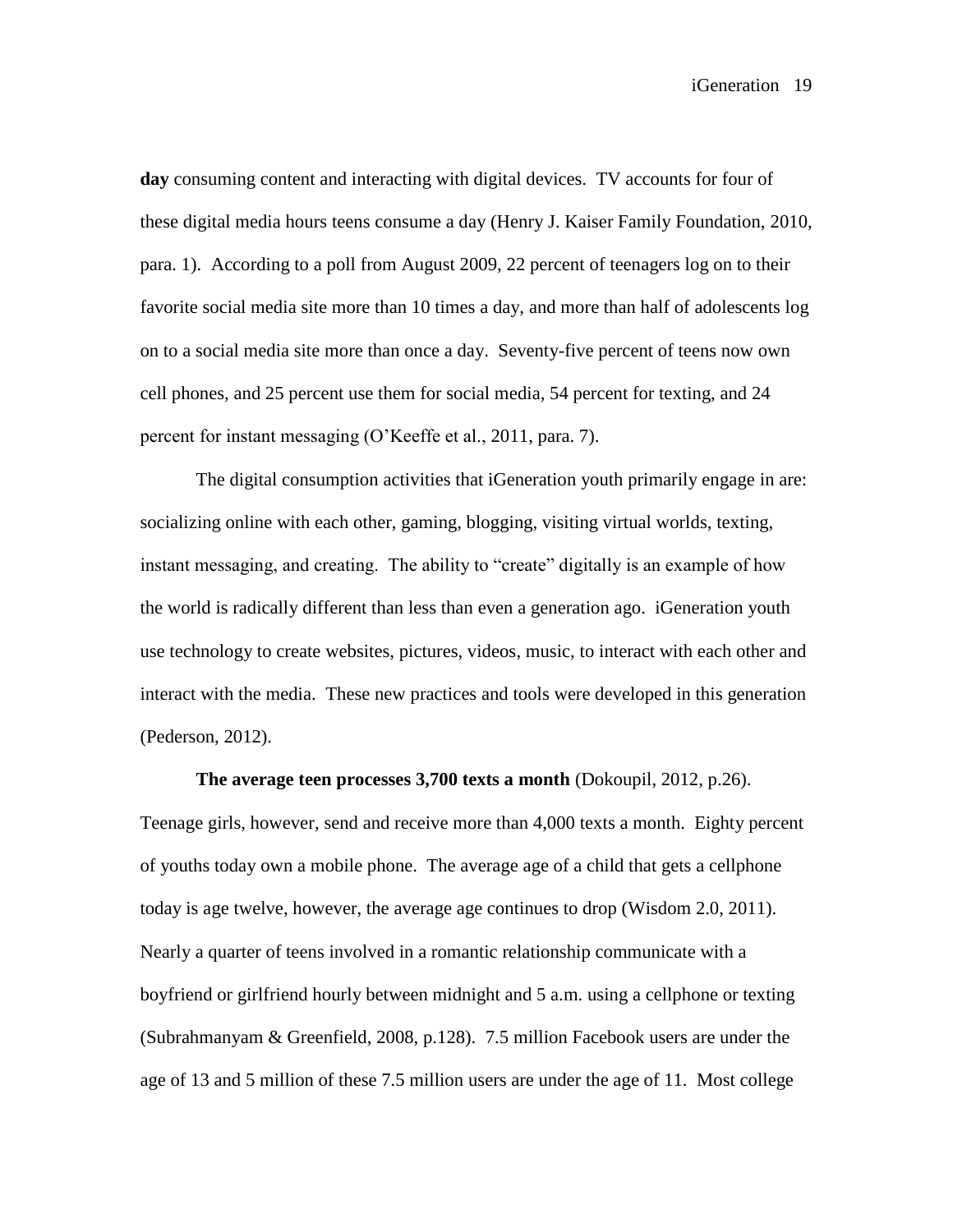students now text instead of using e-mail to communicate because e-mail takes too long (Wisdom 2.0, 2011). Talking on the telephone has become archaic among iGen youth, they much prefer texting or instant messaging. With iGeneration youths' time being highly leveraged through multitasking with their digital devices, they often avoid actually talking on the phone because it requires giving their full attention to a conversation, when they do not really want to (Turkle, 2011). Within the last hour before bedtime, more than one half of teens are texting (Rosen, 2012, p.214). One third of smartphone owners get online before getting out of bed in the morning (Dokoupil, 2012, p.28).

Another phenomenon original to the digital age, is the creation of online identities. A teen can create and online identity for oneself on a social media site, such as Google+ or Facebook, in which the teenager posts pictures, information, and updates. One can also create an "avatar" - which is a [graphical \(often three dimensional\) representation](http://en.wikipedia.org/wiki/Graphical_representation) of a person, an [alter ego,](http://en.wikipedia.org/wiki/Alter_ego) or a [character,](http://en.wikipedia.org/wiki/Player_character) that a teenager plays - such as in computer [games](http://en.wikipedia.org/wiki/Video_game) or virtual worlds. An avatar can also be two dimensional, such as when posting comments on online communities. Many iGeneration youth have more than one avatar and multiple "identities" or social media accounts. Identity formation for iGen teens is different than their pre-digital generations. They have many more platforms for experimentation and reinvention of identities (Palfrey & Gasser, 2008, p.21). A teenager today can create a new identity and go into an online community where people do not know them and present themself in a strikingly different way than they do in their "normal" life. A teenager, in fact, can have many different identities and avatars and "be" all of them in one afternoon. For iGen youth, there is not a division between online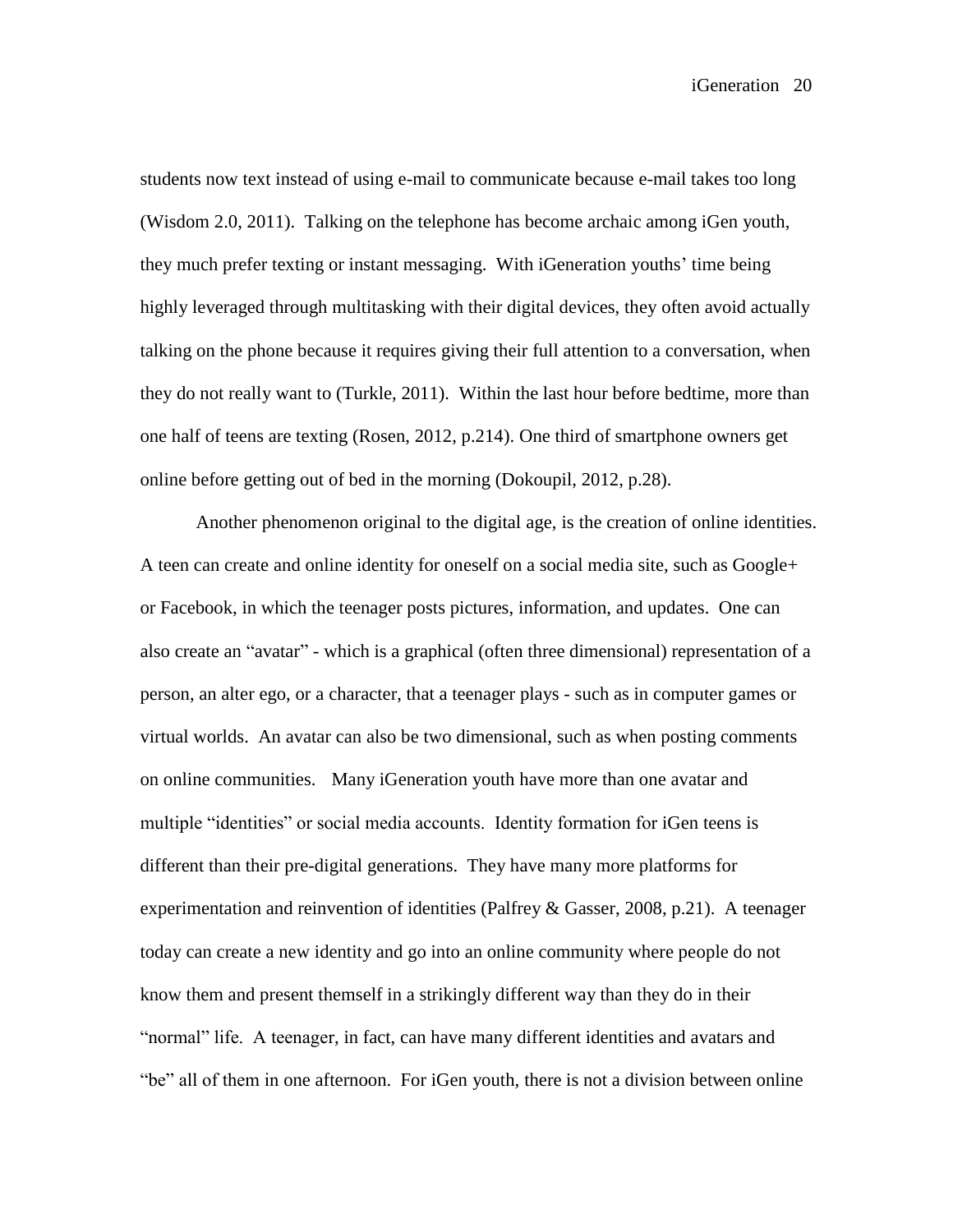and offline identities, they exist simultaneously. These multiple identities inform their overall identity of self (Palfrey & Gasser, 2008 p.20). This possibility of greater exploration with identity can be very positive in terms of personal development, but, it comes with potential risk (Palfrey & Gasser, 2008 p. 21). In essence, today's teens have more freedom than any other generation to explore their identity, but, with this great freedom comes great risk.

## **Positive Effects of Digital Technology Consumption**

There are many positive outcomes of digital technology consumption that this literature review has uncovered. These are broken down into five subcategories that include: (1) education, (2) social congregation, (3) content/digital literacy, (4) texting, and (5) cognitive enhancement.

### *Education*

Digital technology is creating tremendous positive change and influences on education. Technology can be an excellent learning tool and can make learning more accessible to iGeneration learners and connect them content. Digital technology is possibly reaching students academically that were previously unreachable and has the potential capacity to "bridge the educational gap" that exists between social economic demographics. It also connects students to content in ways never possible through information available from the Internet and students' abilities to create their own connective creative content and projects.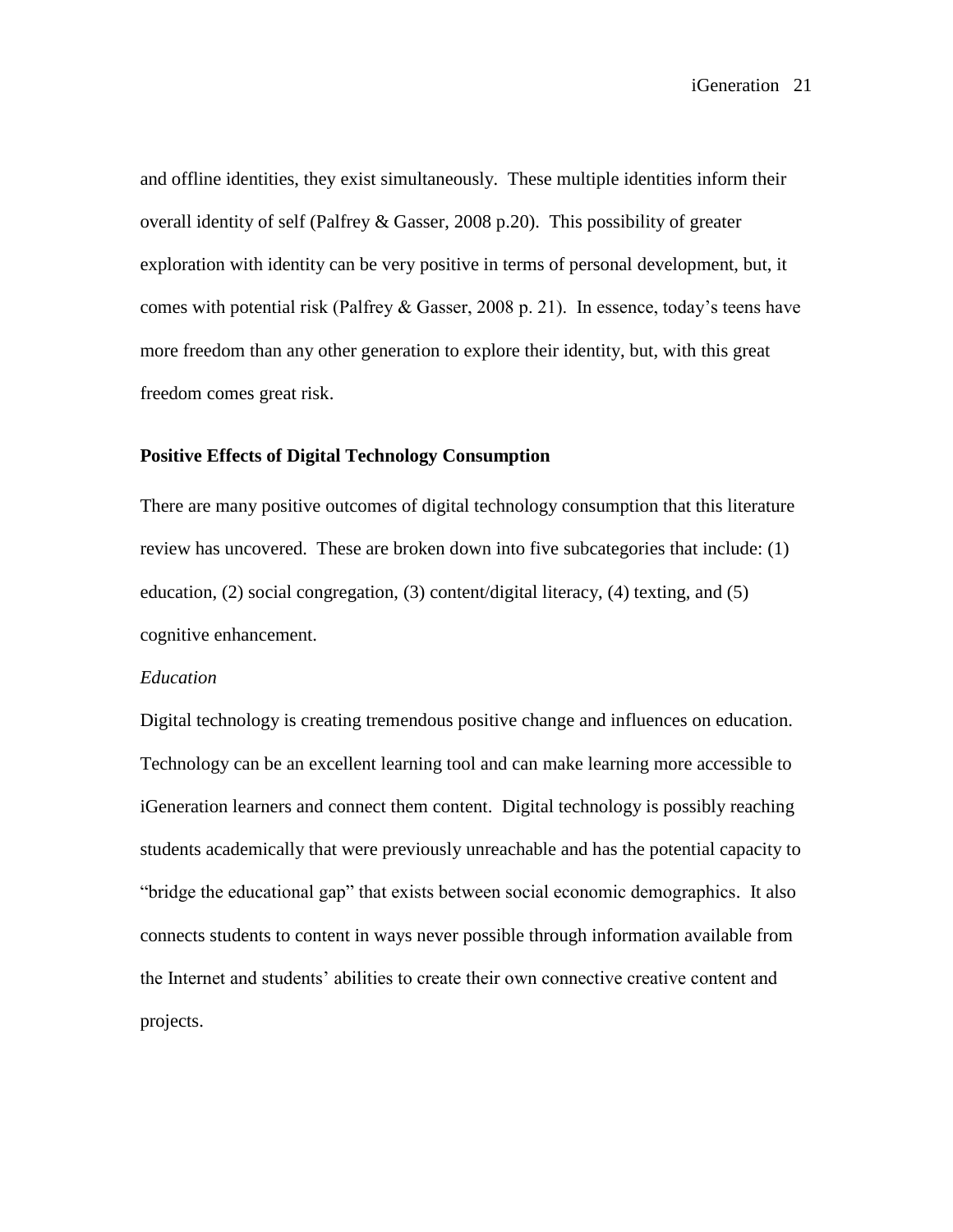Many schools are implementing digitally based projects and digital educational platforms as part of academic learning. Some schools successfully use blogs as teaching tools, which has the benefit of reinforcing skills in English, written expression and creativity. Middle and high school students are using social media to connect with each other on homework and group school projects. Google Docs, Facebook, and similar social media platforms allow students to gather information and collaborate on assignments outside of the classroom (O'Keeffe et al., 2011, p.801). In a lesson plan, designed to engage iGen youth, a teacher permitted adolescent students to use songs from their iPod and connect it to a piece of literature allowed. This approach the project allowed them to connect to the content at a personal level and with their gadgetry. Students shifted gears from "iBored" to "I understand, and I remember" and the results were a marked increase of success for these students (Bauleke & Hermann, 2010, p.38).

Apple Computers launched, just this year (2012), "iBooks" - which are digital textbooks. Apple Computers are forerunners in creating educational apps not only on educational content and criteria, but also, also for students with learning disabilities, such as apps for autistic students.

The focus of this thesis, however, is not an exploration of digital education suffice it to say that there is tremendous potential positive impact of digital technology on education, and as with digital technology in general, we are just pioneering implementation and usage in schools.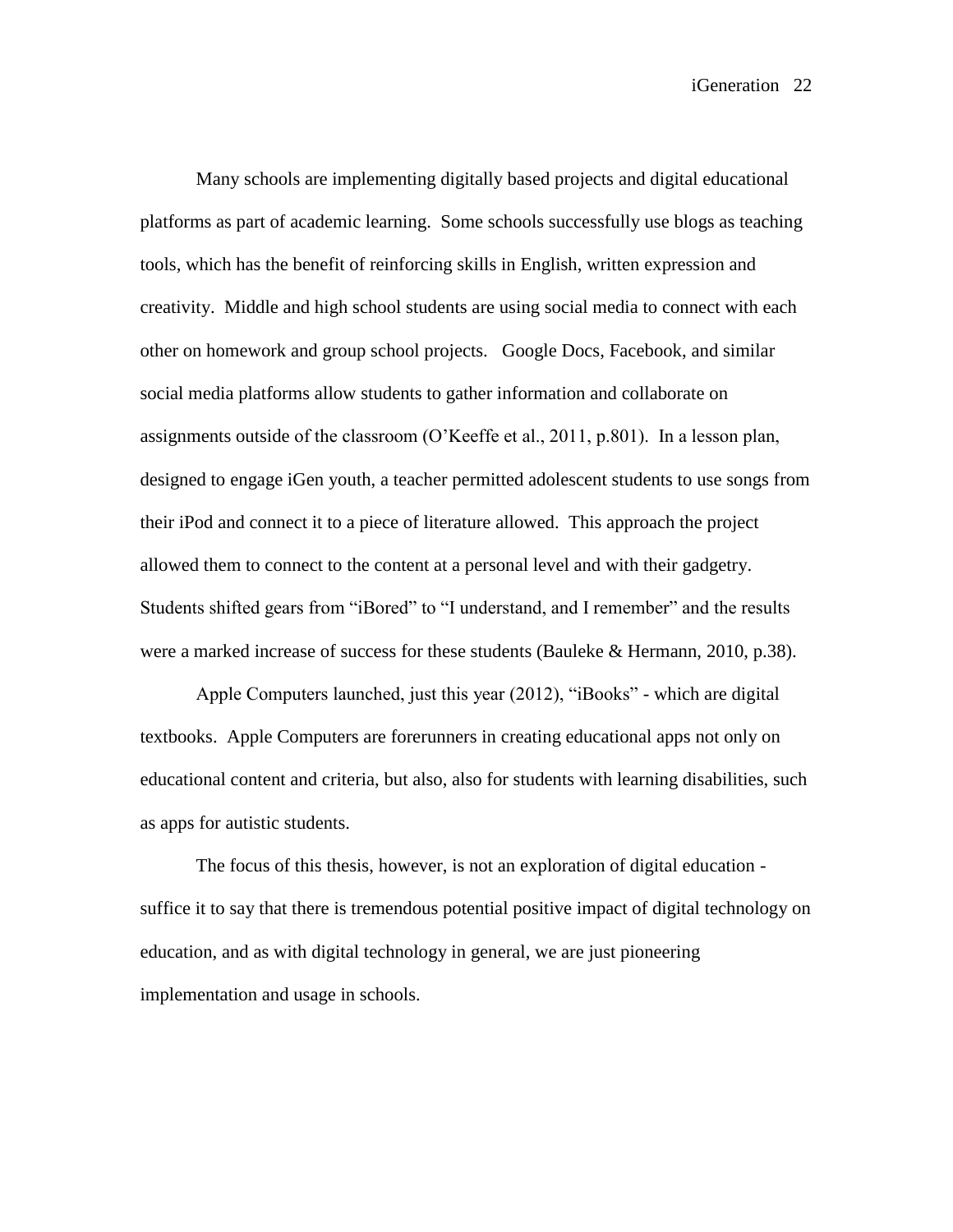### *Social Congregation*

Dr. Danah Boyd, a senior researcher at Microsoft, professor at NYU, and a fellow at the Berkman Center for Internet and Society at Harvard - is an outspoken advocate for the digital world, calling it a "safe place for teenagers" (Paul, 2012, para.4). She is a widely respected figure in social media research and, at her current age of thirty-four, she is considered somewhat of a rock star emissary from the online and offline world of teenagers (Paul, 2012, para.3).

Boyd believes that teenagers today are reacting online, largely to social changes that have taken place offline. "Children's ability to roam has basically been destroyed," says Boyd. "Letting your child out to bike around the neighborhood is seen as terrifying now, even though by all measures, life is safer for kids today" (Boyd as cited by Paul, 2012, para.8). Teens like to hang out, they like to congregate. iGen youth today congregate on social media sites for conversations, flirtations, immature humor, and social exchanges instead of hanging out in the local parking lot of the five-and-dime of yesteryear (Paul, P. 2012, para. 9). This need to hang out socially in groups is perfectly normal and healthy teenage behavior.

Boyd herself came from a troubled childhood and broken home. She grew up feeling isolated and socially rejected. As a youth, she was smart, she was gay, and lived in rural America. "The Internet was my saving grace … at age 16 I thought I would be dead by 21" (Boyd as cited by Paul, 2012, para. 12), said Boyd. "I would spend my teenage nights talking to strangers online, realizing there were other smart kids out there" (Boyd as cited by Paul, 2012, para. 14). As a teenager, Boyd often reached out to adults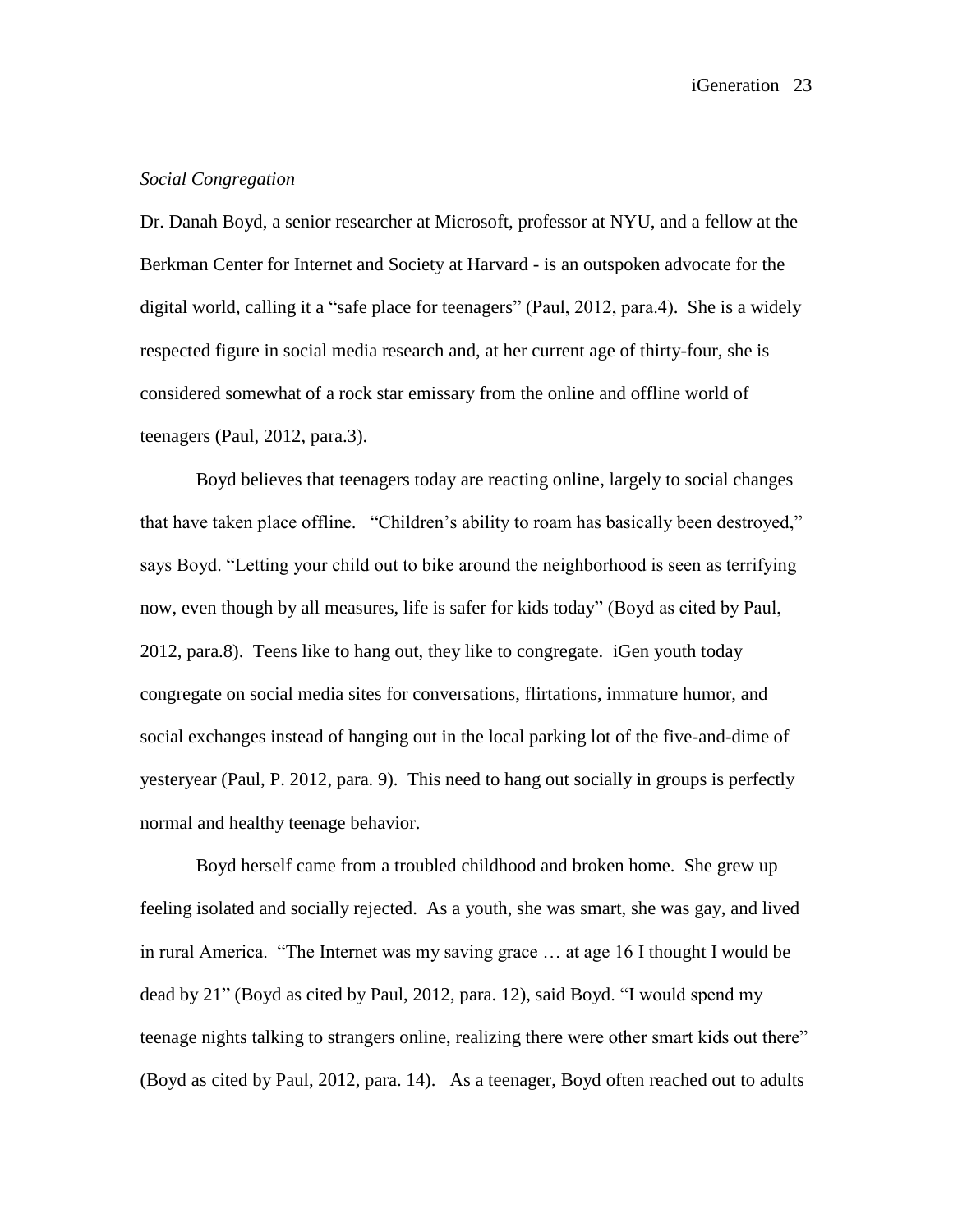online, many of whom acted as de facto counselors and mentors. Boyd's own positive experience on platforms like Usenet and Internet Relay Chat fuels her dismay over attempts to restrict teens' use of the Internet today (Paul, 2012, para. 15).

Boyd asks how teenagers can be encouraged to become politically active when so much of political activity and political movements are now taking place online – a place they are restricted from. She wonders whether homosexual teens, grappling with their sexuality, might benefit enormously from chatting online with adults who have been through similar situations. "There are lots of places where it's extraordinarily helpful for kids to talk to adults" (Boyd as cited by Paul, 2012, para.17).

Boyd believes that grown-ups' panic about teenage online behavior distracts from the potential benefits. Bullying, Boyd notes, occurs more frequently in schools than on the Internet, and in neither case, according to data she cites, is it on the rise (Paul, 2012, para. 18). "She was the first to say that the teenagers at risk offline are the same ones who are at risk online," said Alice Marwick, a postdoctoral researcher at Microsoft and colleague of Boyd's. "It's not that the Internet is doing something bad to these kids, it's that these bad things are in kids' lives and the Internet is just a component of that" (Marwick as cited by Paul, 2012, para. 27).

The most deadly misconception about American youth has been the sexual predator panic. The model we have of the online sexual predator is this lurking man who reaches out on the Internet and grabs a kid. And there is no data that supports that. The vast majority of sex crimes against kids involve someone that kid trusts, and it's overwhelmingly family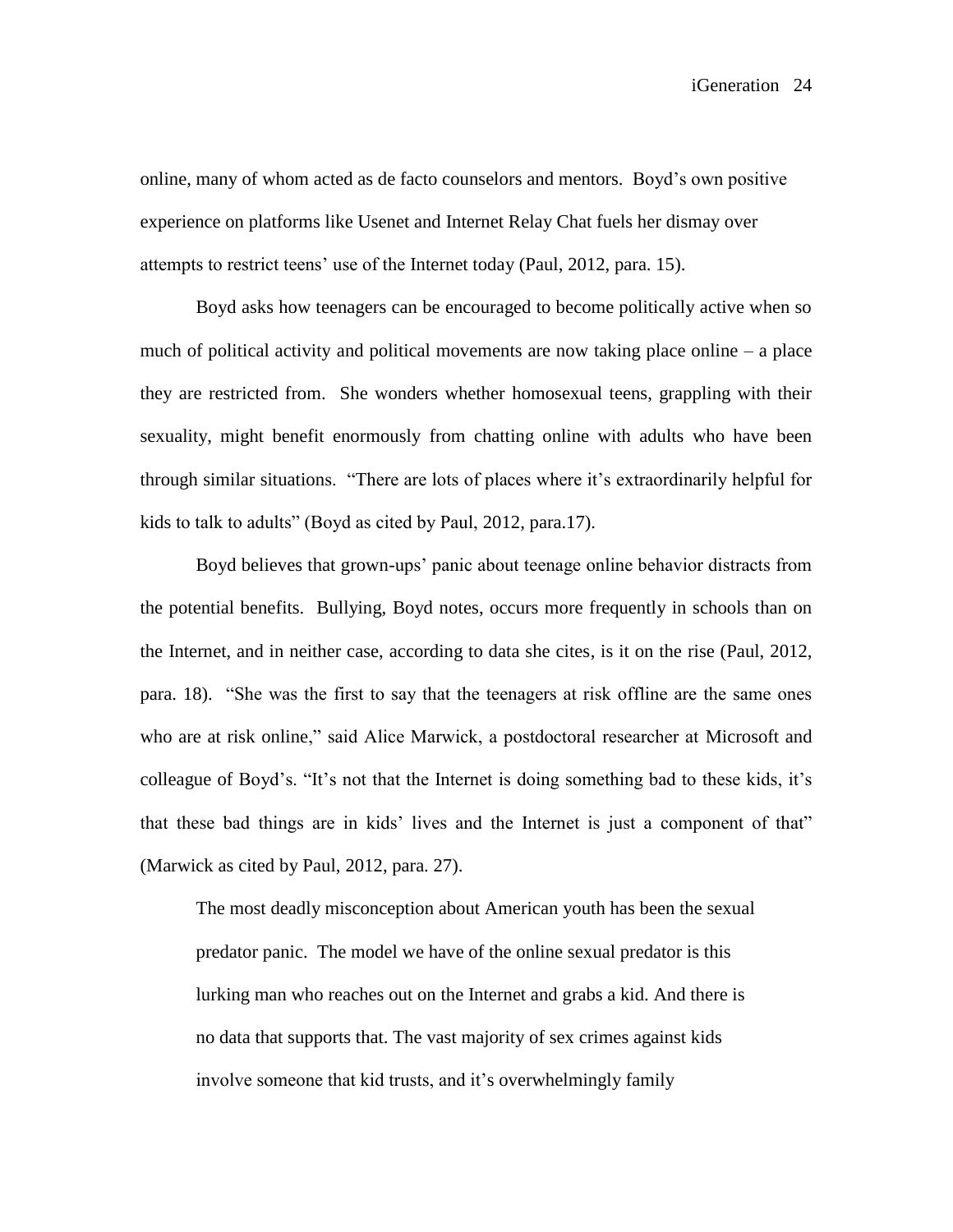members… A teenage girl who has been sexually molested by an uncle and who has nobody she can talk to in her hometown might benefit greatly with being able to communicate with a counselor online anonymously. (Boyd as cited by Paul, 2012, para. 20)

With both troubled teenagers and model youth, Boyd believes that adolescent online behavior is a reflection of what teenagers' social lives have always been: friendship, gossip, flirting, transgressing and keeping it all - good and bad - from parents (Paul, 2012, para. 28). "We need to give kids the freedom to explore and experience things online that might actually help them," she added. "What scares me is that we don't want to look at the things that make us uncomfortable. So rather than see what teenagers are showing us online about bullying and suicide and the problems they're dealing with and using that information to help them, we're making ourselves blind to it" (Boyd as cited by Paul, 2012, para. 10).

A 2011 clinical report from the American Academy of Pediatrics on the impact of social media on children and adolescents outlines their positive findings of the effects of social media:

The engagement in social media and online communities can enhance communication, facilitate social interaction and help develop technical skills. They can help tweens and teens discover opportunities to engage in the community by volunteering, and can help youth shape their sense of identity. These tools also can be useful adjuncts to - and in some cases are replacing -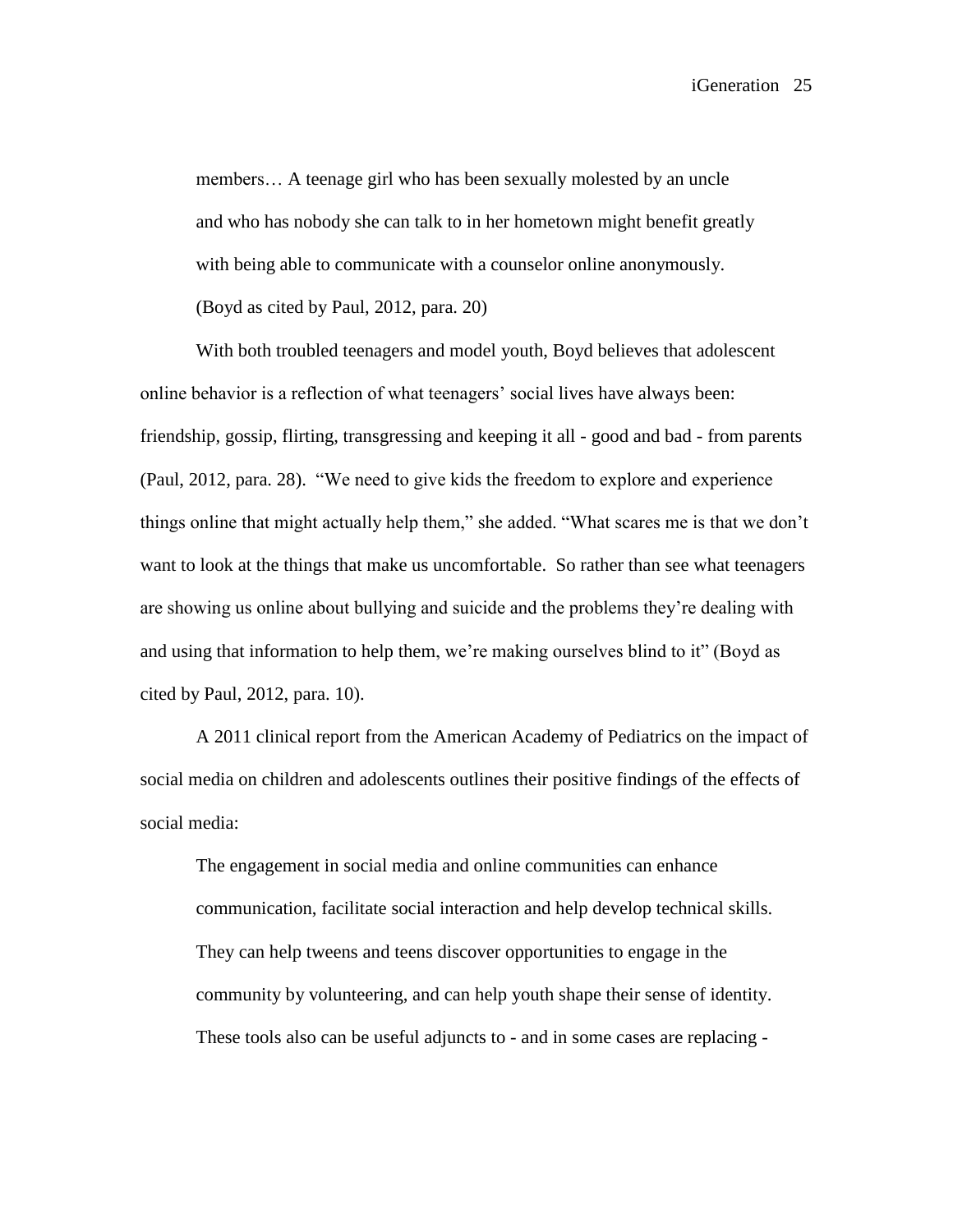traditional learning methods in the classroom. (American Academy of Pediatrics, 2011, para. 13)

### *Creative Content/Digital Literacy*

Another positive outcome of the digital age is the creation of endless "content" on the web. Blogs, websites, chatting, texting, e-mailing, are all a part of "digital literacy". In essence, it may not be academic papers, but, teenagers are writing content. They may not be academically literate, but, they are digitally literate. According to a 2007 report from Pew Internet & American Life Project, 64 percent of teenagers between the ages 12 to 17 have participated in at least one form of content-creation activity online (Pew Internet & American Life Project, 2012, para.1). 39 percent of teenagers share their artistic creations online, including artwork, photos, stories, or videos. Nineteen percent of teens remix content they find online into their own artistic creations (Pew Internet & American Life Project, 2012, para.2).

Dr. Henry Jenkins, an American media scholar, formerly director of MIT's Comparative Media Studies program, currently a professor at USC's school of Communication, Journalism, and Cinematic Arts, summarizes below gleaned in a blog posting, the power of the iGeneration's "new literacy":

The real gap between tomorrow's digital haves and have-nots will be a lag in competence and confidence in the fast-paced variegated digital universe building and breeding outside schoolhouse walls…. Today's digital youth are in the process of creating a new kind of literacy; this evolving skill extends beyond the traditions of reading and writing into a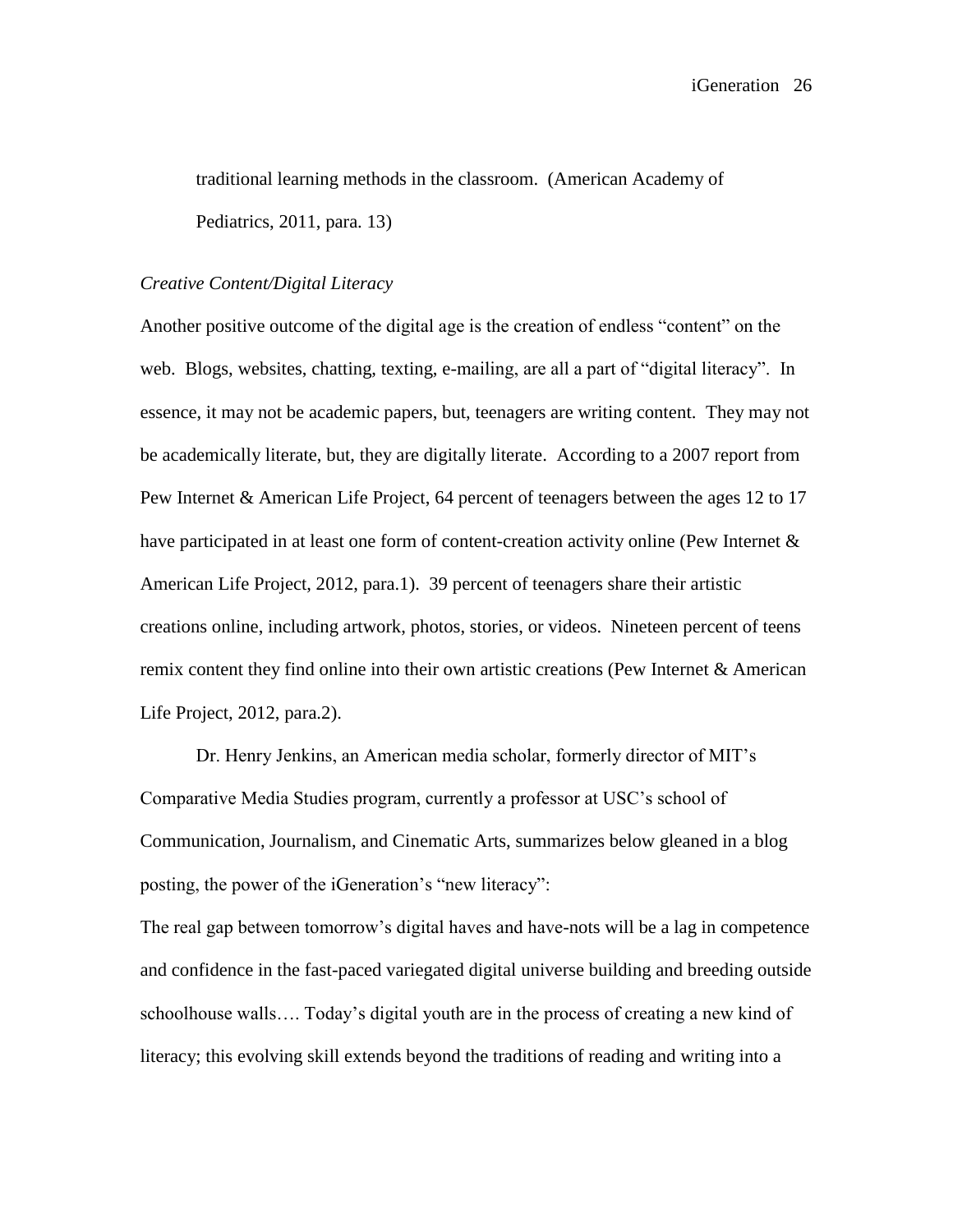community of expression and problem- solving that not only is changing their world but ours, too… In this new media age, the ability to negotiate and evaluate information online, to recognize manipulation and propaganda and to assimilate ethical values is becoming as basic to education as reading and writing. (Jenkins, 2007, para. 5)

# *Texting*

Texting is the platform of the moment. iGen teens text so many hours of the day that "text speak", or text acronymic vernacular, plugs into their everyday lives and is a primary form of communication. The average teen processes 3,700 texts a month (Dokoupil, 2012). The following are some examples of high frequency acronyms commonly used in texting: OMG = Oh my god;  $LOL =$  Laugh out loud;  $GTG =$  got to go; BRB = be right back; LMAO = Laugh my ass off; L8R = later; U = you;  $Y = why$ ;  $IDK = I don't know; f2f = face to face. The grammatical norm in testing amongst vouth$ is to abbreviate and write shortened grammatically incorrect sentences. Despite this grammatical inaccuracy, the fact is that kids are writing their thoughts and feelings and communicating them with each other. And, although texting is grammatically incorrect, teenagers can codeswitch to English quite easily (Katz, 2012, personal communication). On the panel of teenagers at the Wisdom 2.0 Conference in fall of 2011, one of the teenaged panelists spoke about texting, "I know this sounds strange, but I can feel what kind of a mood my friend is in and how she is feeling about something based on how she is texting in that moment" (Wisdom 2.0, 2011). Texting can be empathic communication for teenagers.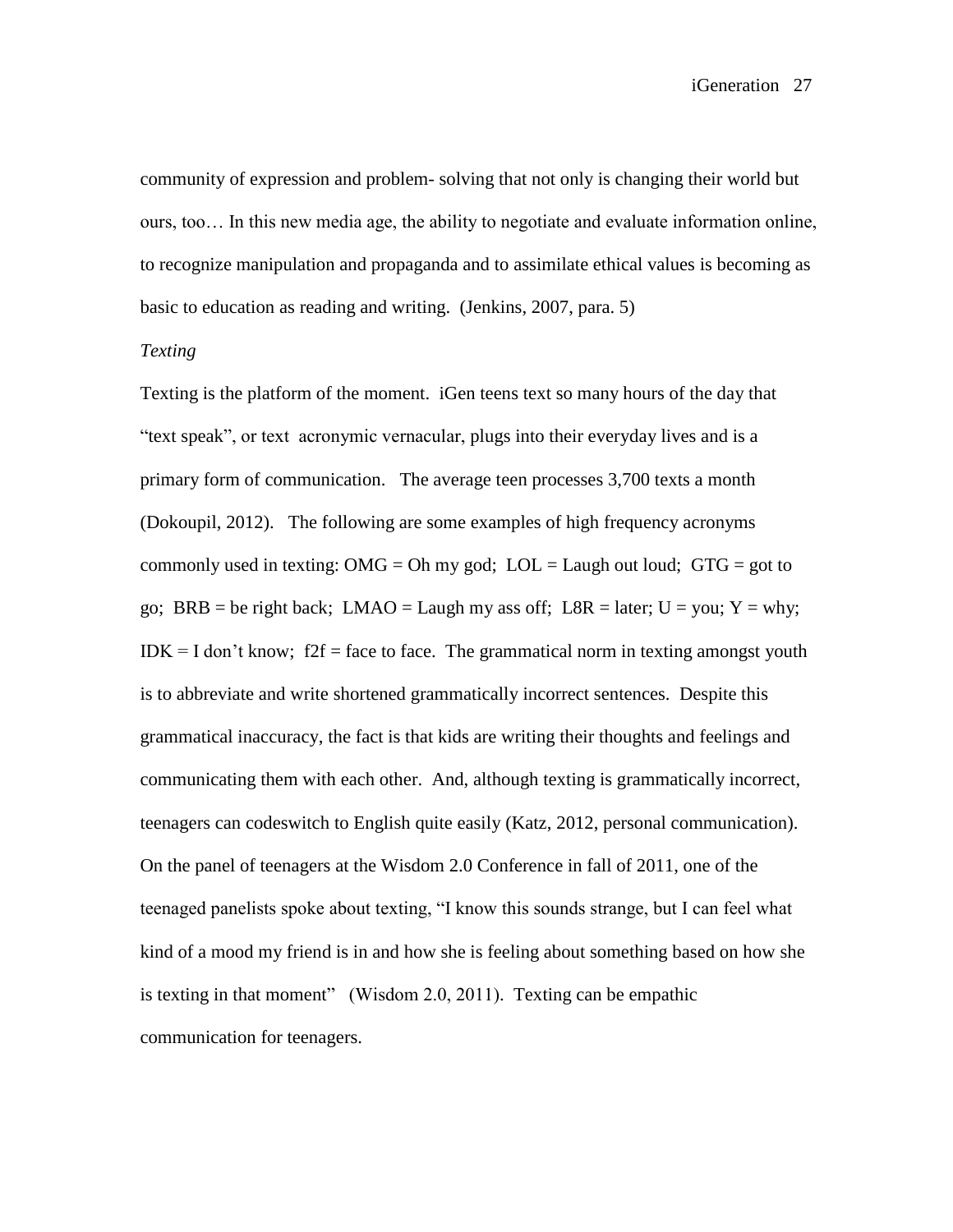### *Cognitive Enhancement*

When it comes to cognitive skills, researchers have found that electronic media, particularly video games, can enhance visual spatial skills, such as visual tracking, mental rotation, and target localization. Gaming may also improve problem solving skills (Schmidt & Vandewater, 2008, p. 66). A 2009 review of studies published on the cognitive effects of video games found that gaming led to significant improvements in performance on various cognitive tasks, from visual perception to sustained attention. This surprising result led the scientists to propose that even simple computer games like *Tetris* can lead to "marked increases in the speed of information processing" (Lehrer, 2010, para. 9). At the [University of Rochester,](http://topics.nytimes.com/top/reference/timestopics/organizations/u/university_of_rochester/index.html?inline=nyt-org) researchers found that players of some fast-paced video games can track the movement of a third more objects on a screen than non-players. They say the games can improve reaction and the ability to pick out details amid clutter. Games can have a strong rehabilitative and educational power (Richtel, 2010, para. 53). An influential study, published in *Nature* in 2003, demonstrated that after just 10 days of playing *Medal of Honor,* a violent first-person shooter game, subjects showed dramatic increases in visual attention and memory (Lehrer, 2010, para. 9). Imaging studies show the brains of Internet users become more efficient at finding information. Cellphones and computers have transformed life for many workers and entrepreneurs. They let people escape their cubicles and work "virtually" anywhere. They shrink distances and handle countless mundane tasks, freeing up time for more exciting pursuits (Richtel, 2010, para. 15).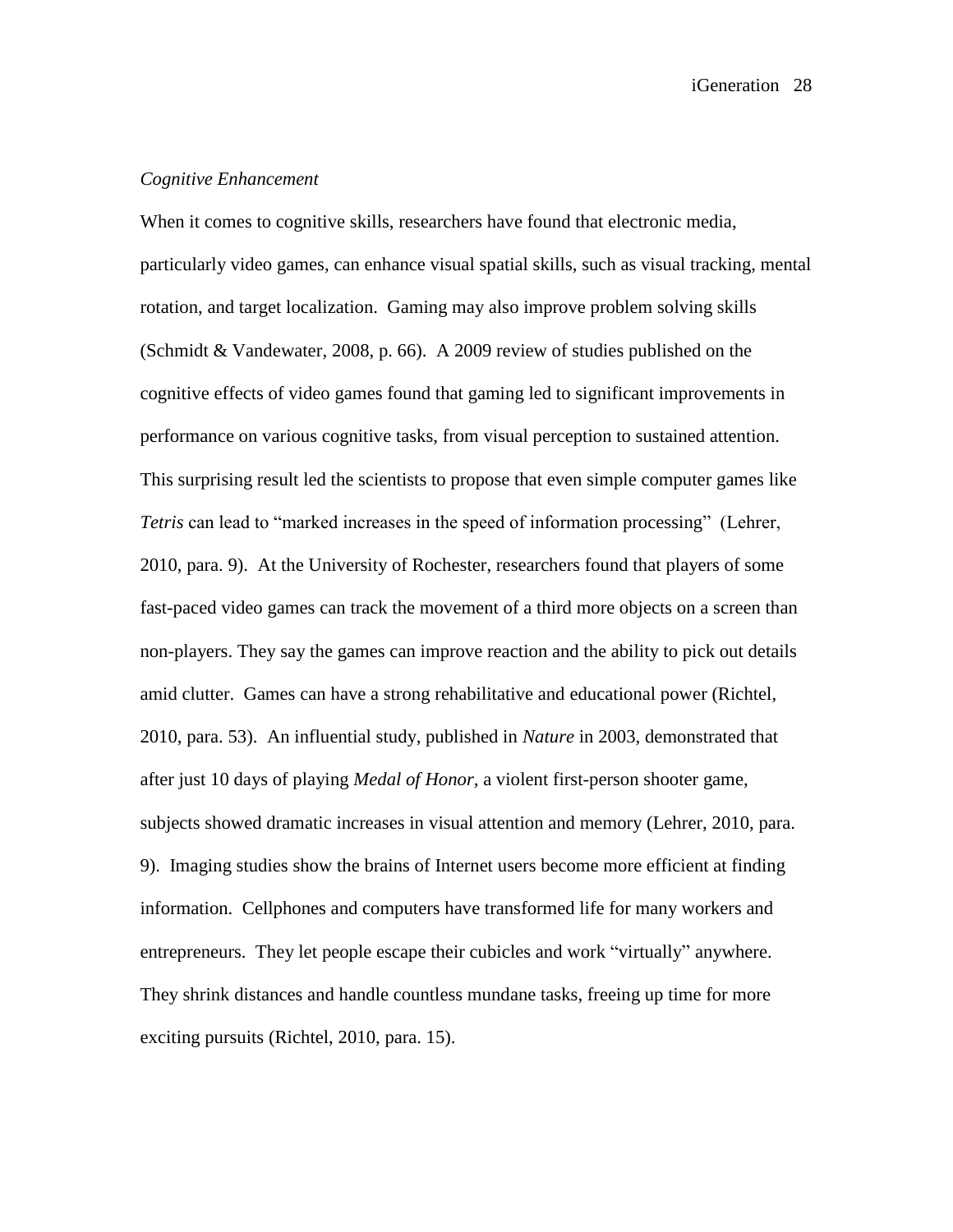A 2009 study by neuroscientists at the [University of California,](http://topics.nytimes.com/topics/reference/timestopics/organizations/u/university_of_california/index.html?inline=nyt-org) Los Angeles, found that performing Google searches led to increased activity in the dorsolateral prefrontal cortex of the brain, when compared with reading a "book-like text." The dorsolateral brain area underlies precise talents, such as selective attention and deliberate analysis. In other words, it is exercising the very mental muscles that make us smarter (Lehrer, 2010, para. 10). Baroness Susan Greenfield, a professor at Oxford University, who studies the science of mind and our growing use of technology, argues that very good things are emerging from our experiences with technology. These positive outcomes include a higher IQ, a better memory, and faster processing of information (Rosen, 2012, p.201).

## **Negative Effects of Digital Technology Consumption**

This review of literature brought to light many potential adverse effects of digital consumption. This section reviewing the negative effects of digital usage is broken down into eleven subcategories including:  $(1)$  the brain,  $(2)$  attention deficit,  $(3)$  tethered,  $(4)$ emotional health, (5) aggressive behavior, (6) addiction, (7) cyberbullying, (8) sexting, (9) physical health, (10) piracy, and (11) etiquette.

### *The Brain*

From roughly the ages of ten to the mid-twenties, the human pre-frontal cortex of the brain is still under construction. The pre-frontal cortex rules our executive functioning, higher thinking, and decision making processes. Therefore, iGen teens that are online engaging in very public social forums, are doing so without fully functioning pre-frontal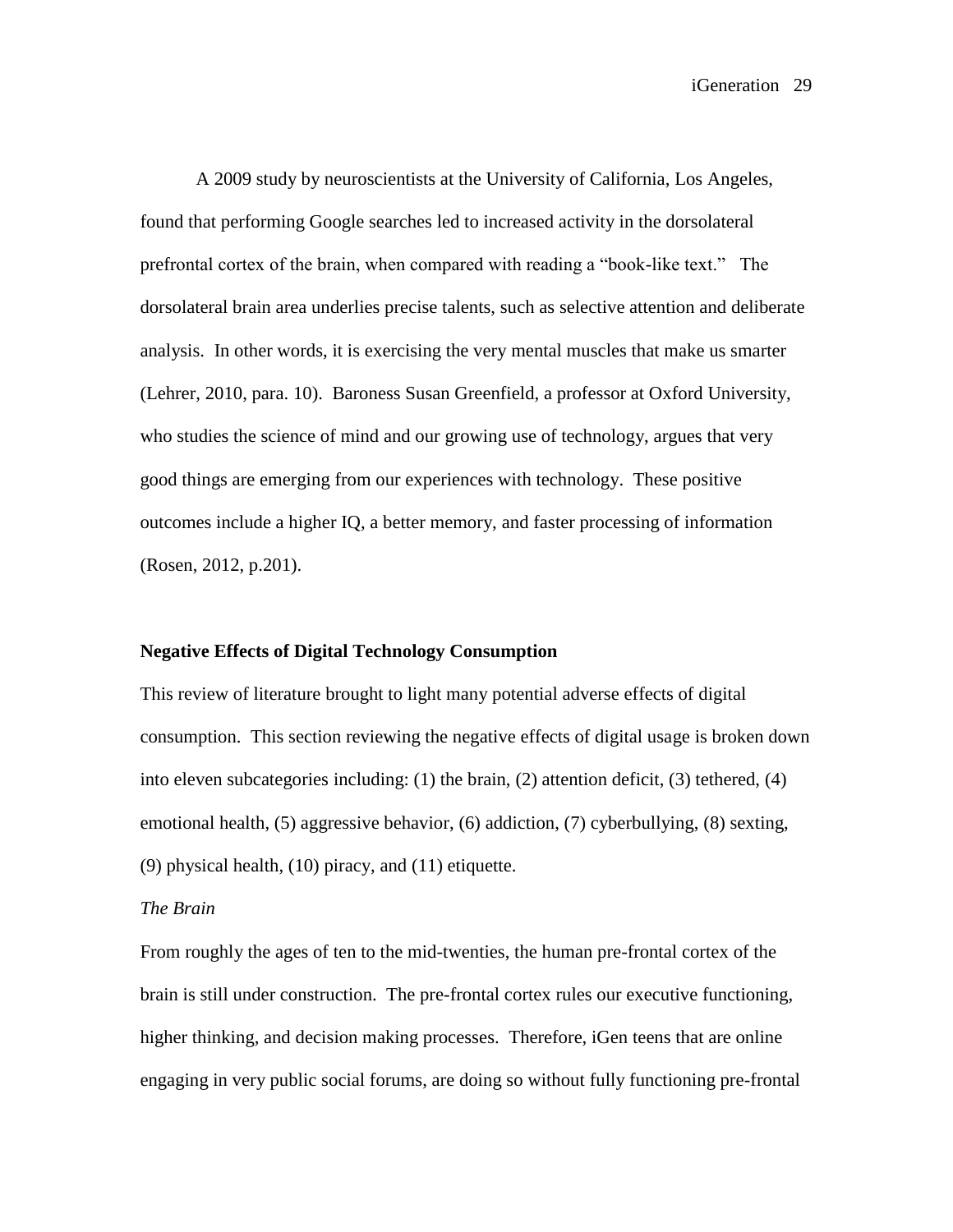cortices. This is potentially problematic. Because teens' pre-frontal cortices are still under construction, their amygdala, reactionary impulse part of the lower brain, gets more attention. The amygdala triggers teens into fight, flight, or freeze, reactions versus higher logical thinking. In brain studies, when teens' brains are scanned when they are solving an emotional problem, their amygdala lights  $up - aka$  triggers impulsive reaction. Whereas in adults, when presented with the same emotional problem during a brain scan, the frontal lobe section of their brain lights up - aka, they think through the situation to make a good decision (Pederson, 2012).

Technology makes teenagers' brain development and developmental tasks more complicated today than ever before. Two primary developmental tasks of teenagers are (1) "identity formation" and (2) "decision making":

(1) With "identity formation", teens are trying on different identities figuring who they are. This is a time when they move from family to peer based belief systems. For the iGeneration, the digital world significantly changes this developmental task of identity formation because the digital world gives them more places to try on identities such as virtual worlds, creating different social media identities, or taking on an avatar identity in a digital game. Youth are using digital technology and social networking as a vehicle to establish place within their social community as well as identity. (Pederson, 2012)

(2) In terms of the developmental task of "decision making", adolescence is a time when teenagers are developing their pre-frontal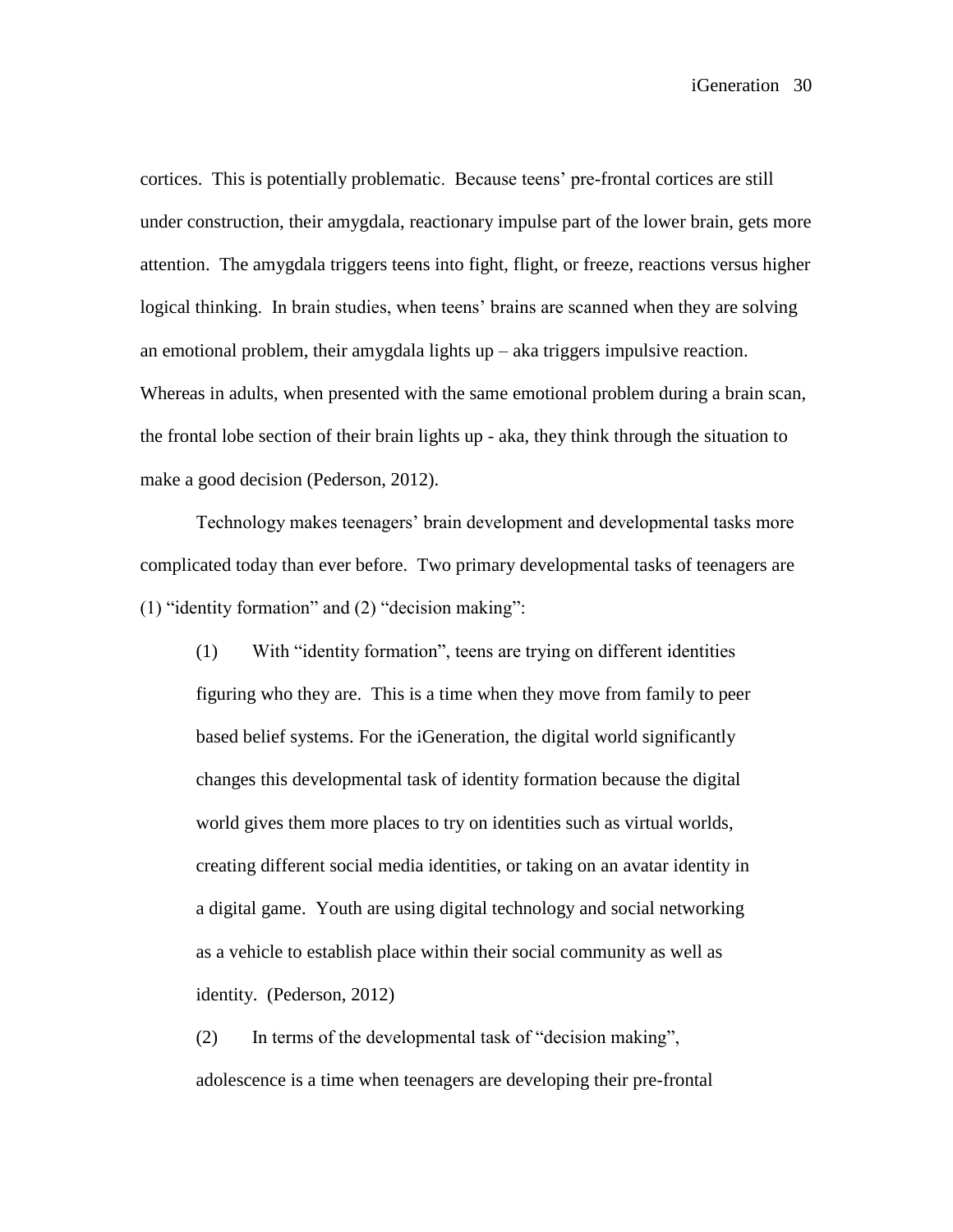cortex and learning decision making skills. However, in today's digital world, teenagers are learning from each other primarily online, this means they are not interacting as much with the adults to see if they are making good decisions. Today's digital world also changes teenagers developmental task of decision making because when posting something online they do not see visual reaction of what their behavior is causing (cannot see someone's face online) and this is takes away their ability to feel empathy because they do not see the immediate effect of their behavior on another human being. (Pederson, 2012)

Because teens have a limited capacity for self-regulation and are susceptible to peer pressure, they are at some risk as they engage in and experiment with digital media. They can find themselves on sites and in situations that are not age-appropriate, and research suggests that the content of some social media sites can influence youth to engage in risky behaviors (American Academy of Pediatrics, 2011, para.14).

It is far too young in our understanding of digital technology to really know how it fully impacts the brain. We still do not yet know wholly the risks and benefits. We know that each technology a person uses engages the brain. When a person multi-tasks with several digital gadgets, the brain is, therefore, even more engaged – perhaps near maximal load amount of neuronal activity (Rosen, 2012, p.204). Studies are now showing that technological activities such as video game playing have residual neurological effects on the brain for a period of time after the game is completed. So, if you have an iGeneration youth playing a video game, surfing the Internet, texting, and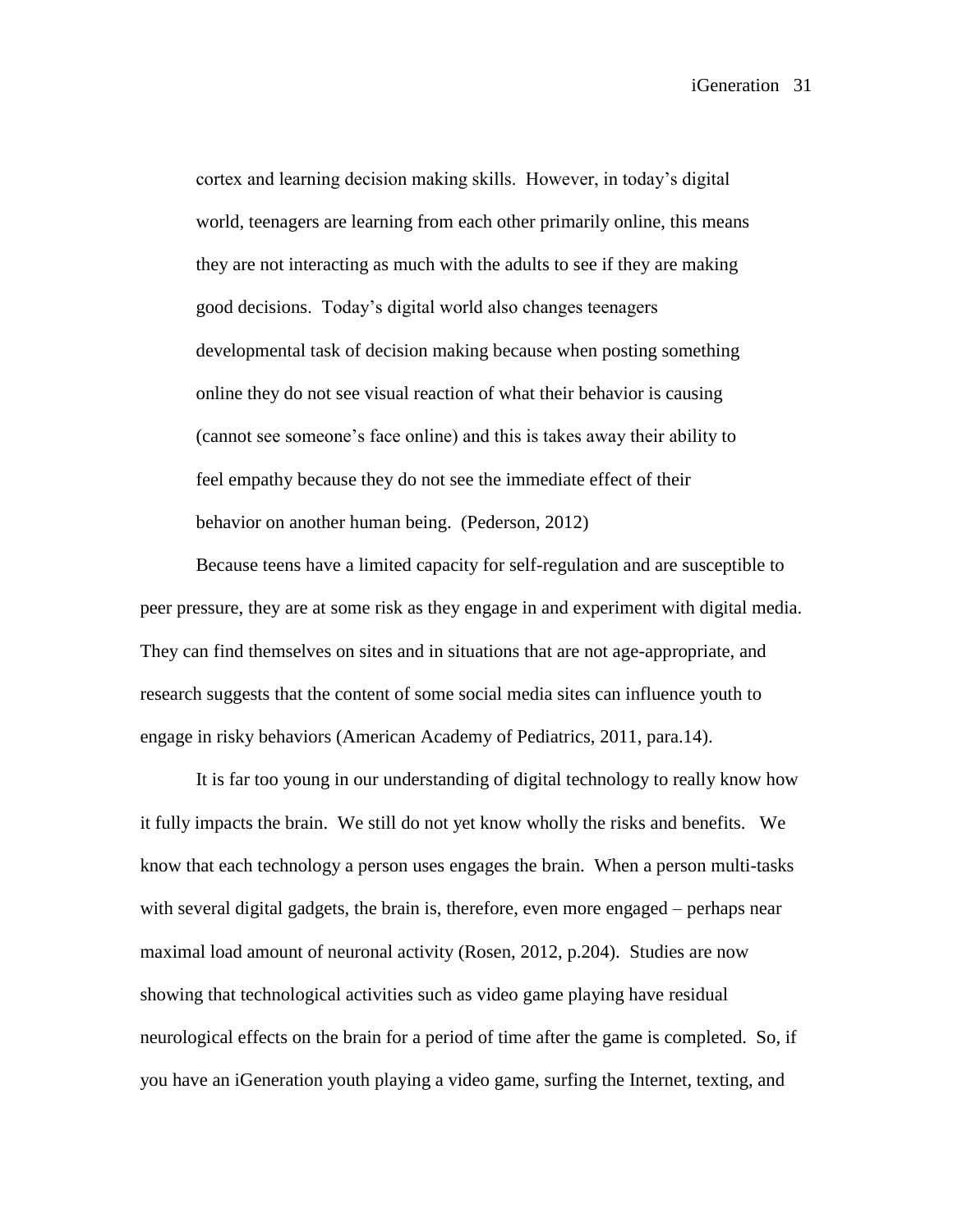listening to music all at the same time – their brain is literally buzzing overloaded with neurological activity and stopping all the activity does not necessarily stop the overload (Rosen, 2012, p.204).

Most of our interaction with the computer screen activates left brain, not right brain activity. Texting, for instance, draws on only one side of the brain to the detriment of youth. Texting is left brain, it is linear, it does not the take in the "whole" of who you are interacting with (Siegel, 2011). The brain develops by the stimulation given to us. It stimulates the neurons. The genes unravel, structural change happens. This is called "neuro plasticity". So, if you have someone who is texting all the time, or spending seven and a half hours in front of a screen, that is non-verbal interaction time, you are using the left brain to type out the linguistic information but the right brain is passive (Siegel, 2011).

### *Attention Deficit*

Attention Deficit Disorder (ADD) is a syndrome (usually diagnosed in childhood) characterized by persistent patterns of impulsiveness, short attention span, often hyperactivity, and can interfere with academic, occupational, and social performance. The rise in ADHD diagnosis had risen 66 percent in the last decade. "There is a cause and effect," comments Elias Aboujaoude, a psychiatrist at Stanford University School of Medicine. "There's little doubt we're becoming more impulsive," says Aboujaoude, and on reason for this is technology use (Aboujaoude as cited by Dokoupil, 2012, p.29). iGeneration students definitely display an increase in attention problems and an inability to delay gratification (Bauleke & Hermann, 2010, p.33).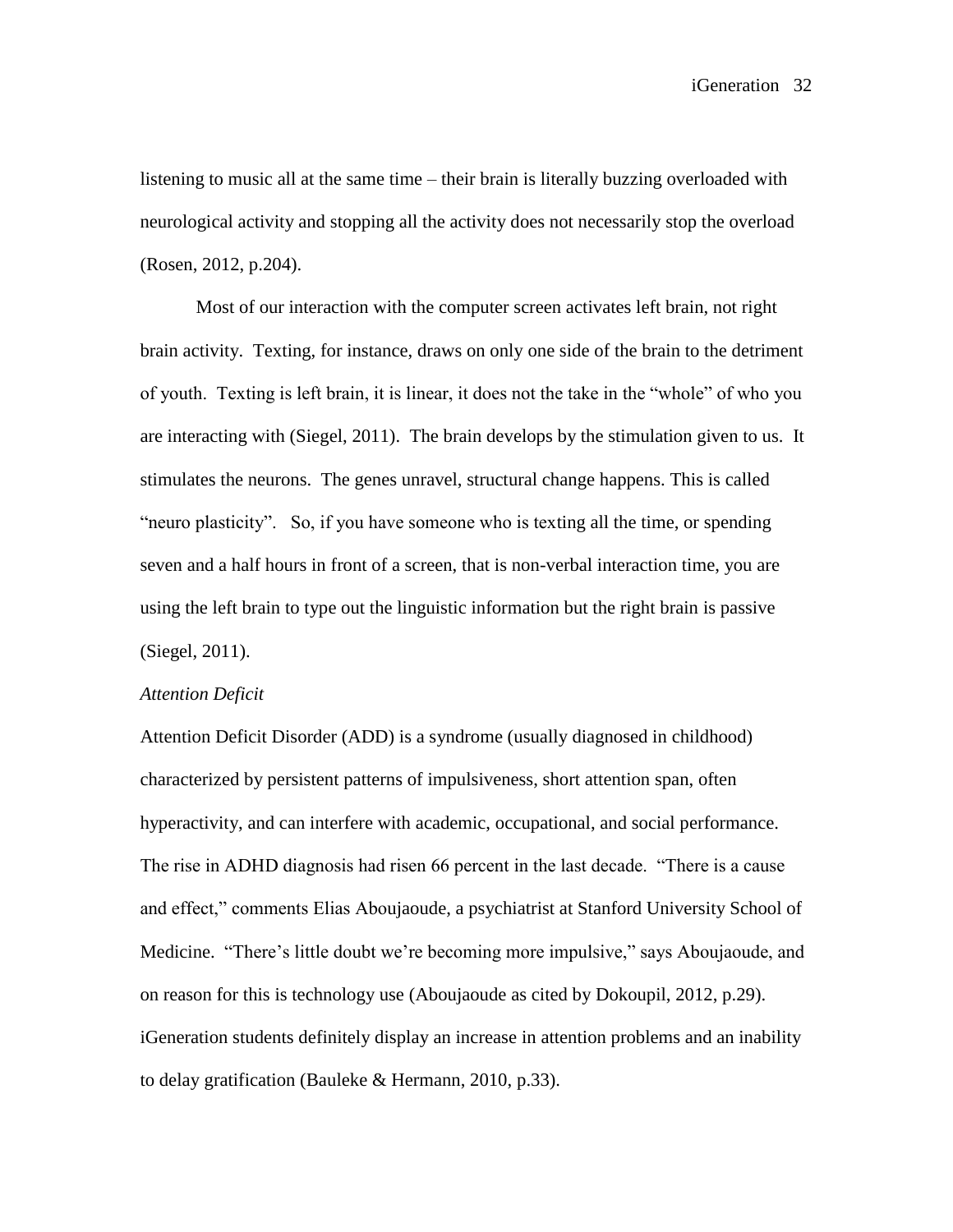The consumption of digital media, from TV to texting, has exploded with the onset of the digital era. In 2008, people consumed **three times** as much information each day, than they did in 1960 (Richtel, 2010, para. 16). This means, human brains have three times the amount of input data to process, reaching this rate in a time span less than fifty years. This is truly astounding. Never before in history have humans experienced such an acceleration of data input to process. We are now constantly shifting our attention. Computer users, while at work, change windows or check e-mail or other programs nearly 37 times an hour and visit an average of 40 websites a day (Richtel, 2010, para.18). This nonstop interactivity is one of the most significant shifts ever in the human environment, said Adam Gazzaley, a neuroscientist at the [University of California,](http://topics.nytimes.com/topics/reference/timestopics/organizations/u/university_of_california/index.html?inline=nyt-org)  [San Francisco.](http://topics.nytimes.com/topics/reference/timestopics/organizations/u/university_of_california/index.html?inline=nyt-org) "We are exposing our brains to an environment and asking them to do things we weren't necessarily evolved to do," he said (Gazzaley as cited by Richtel, 2010, para.18).

Although digital consumption may or may not officially contribute to the medical diagnosis of Attention Deficit Disorder, attention deficit behavior and attention deficit brain function are serious concerns resulting from digital consumption. Information overload causing distraction, created by the digital age, is supported more and more by research. A study at the [University of California, Irvine,](http://topics.nytimes.com/topics/reference/timestopics/organizations/u/university_of_california/index.html?inline=nyt-org) found that people interrupted performing a task, by answering e-mail, reported significantly increased stress compared with those left to focus. Stress hormones have been shown to reduce short-term memory, said Gary Small, a psychiatrist at the [University of California,](http://topics.nytimes.com/topics/reference/timestopics/organizations/u/university_of_california/index.html?inline=nyt-org) Los Angeles (Richtel, 2010, para. 50).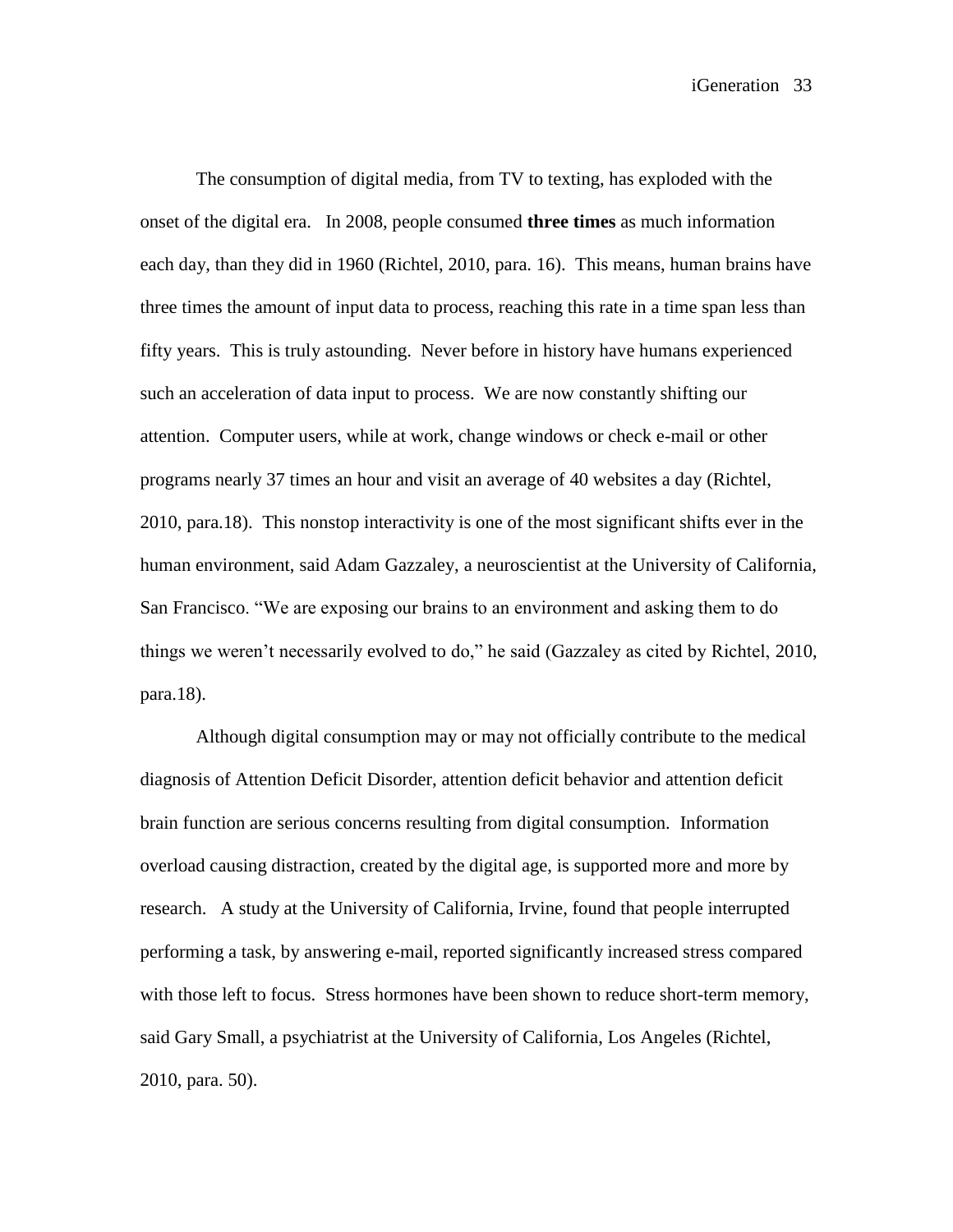The typical electronic screen is an "ecosystem of interruption technologies". We glance at our e-mail inbox, we peek at [Twitter,](http://topics.nytimes.com/top/news/business/companies/twitter/index.html?inline=nyt-org) we waste hours on Facebook, and lurch from site to site, because we constantly crave the fleeting pleasure of new information. This is not really the fault of the Internet. The online world has merely exposed the feebleness of human attention, which is so weak that even the most minor temptations are all but impossible to resist (Lehrer, 2010, para.7).

Multi-tasking is the notion that people can do several tasks at the same time. While multitasking seemingly makes people more productive, research shows otherwise. Heavy multi-taskers have more trouble focusing and shutting out irrelevant information, scientists say, and they experience more stress. Scientists are discovering that even after the multitasking ends, fractured thinking and lack of focus persists. In other words, this fractured thinking is how your brain is functioning even when *off* computers (Richtel, 2010, para. 12). Some research shows there is actually no such thing multi-tasking, that all we can do is "task switch". We lack the ability to pay full attention to two tasks at a time (Rosen, 2012, p. 106). Research shows that those who prefer to task switch more often, are those who show signs of mania (Rosen, 2012, p. 102). In one study on multitasking, students who glanced at their Facebook page just once during a timed 15 minute study period performed worse than those who never looked at their Facebook page (Rosen, 2012, p. 207).

Technology writer, Nicholas Carr in his recently published book, *The Shallows: What the Internet is Doing to Our Brains*, argues that we are sabotaging ourselves, trading away the seriousness of sustained attention for the frantic superficiality of the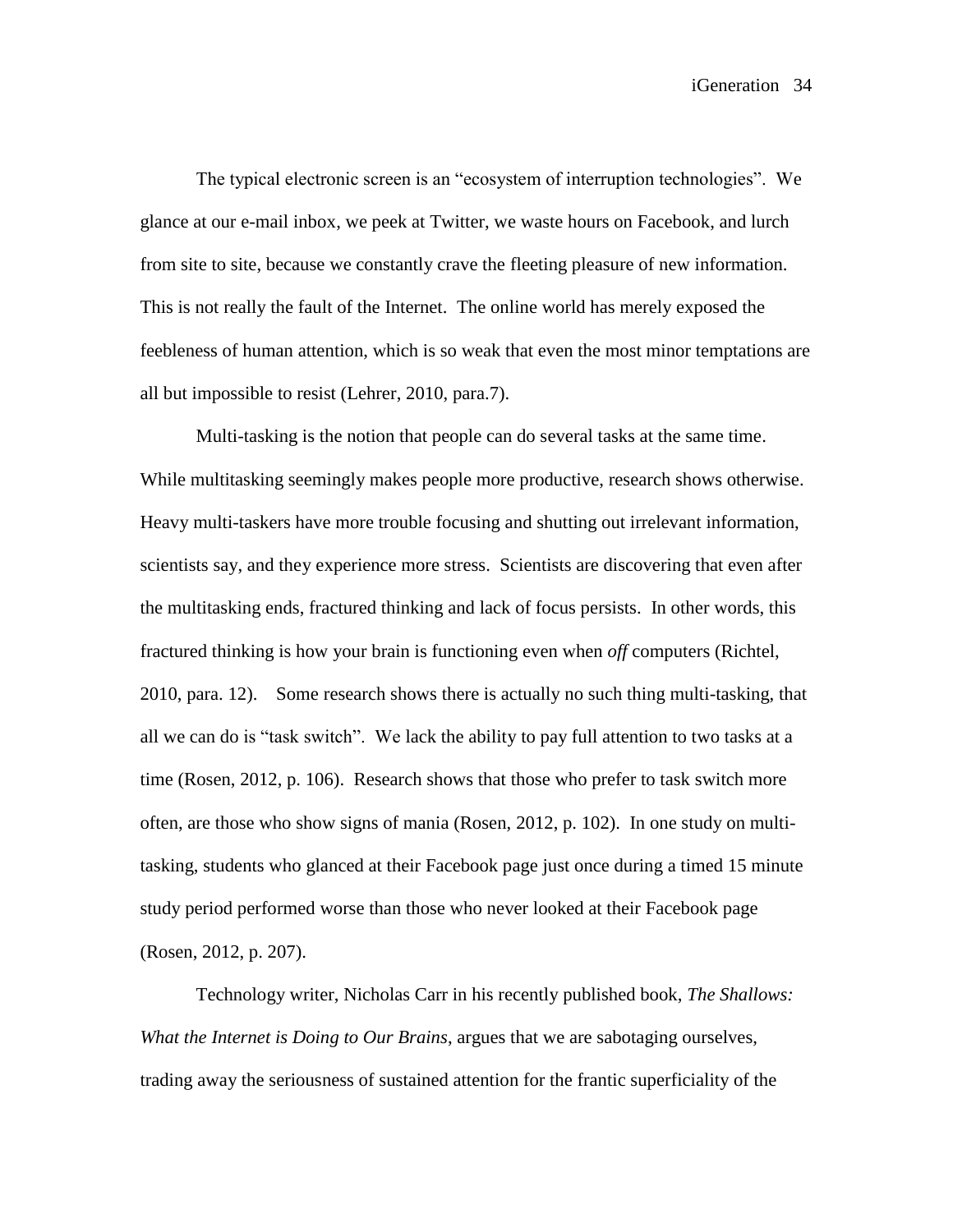Internet. Carr observes that the mere existence of the online world has made it much harder to engage with difficult texts and complex ideas. "Once I was a scuba diver in a sea of words," Carr comments. "Now I zip along the surface like a guy on a Jet Ski" (Carr as cited by Lehrer, 2010, para. 4). Carr firmly believes that the negative effects of the Internet outweigh its efficiencies. He believes that the search engine has fragmented our knowledge. "We don't see the forest when we search the Web," he writes. "We don't even see the trees. We see twigs and leaves" (Carr as cited by Lehrer, 2010, para. 6). One of Carr's most substantial pieces of evidence comes from a 2008 study that reviewed 34 million academic articles published between 1945 and 2005. The digitization of these journals made it easier to find information, but, it also coincided with a narrowing of citations, with scholars citing fewer previous articles and focusing more heavily on recent publications (Lehrer, 2010, para. 6). Nicholas Carr believes that computers are destroying our powers of concentration. In *The Shallows*, Carr argues that our mental malleability has turned us into servants of technology, our circuits reprogrammed by our gadgets (Lehrer, 2010, para. 8).

## *Tethered Lives*

For thirty years, Sherry Turkle, professor of Social Studies of Science and Technology at MIT, has been studying the social-psychological effects of technology and how it has been changing human behavior and relationships. Turkle is a "cyber anthropologist". In her third book on this topic, *Alone Together* (2011), Sherry examines human relationships with the digital and robotic world. For this book, Turkle interviewed more than 450 people about their lives online, most of them in their teens and 20's. She explores her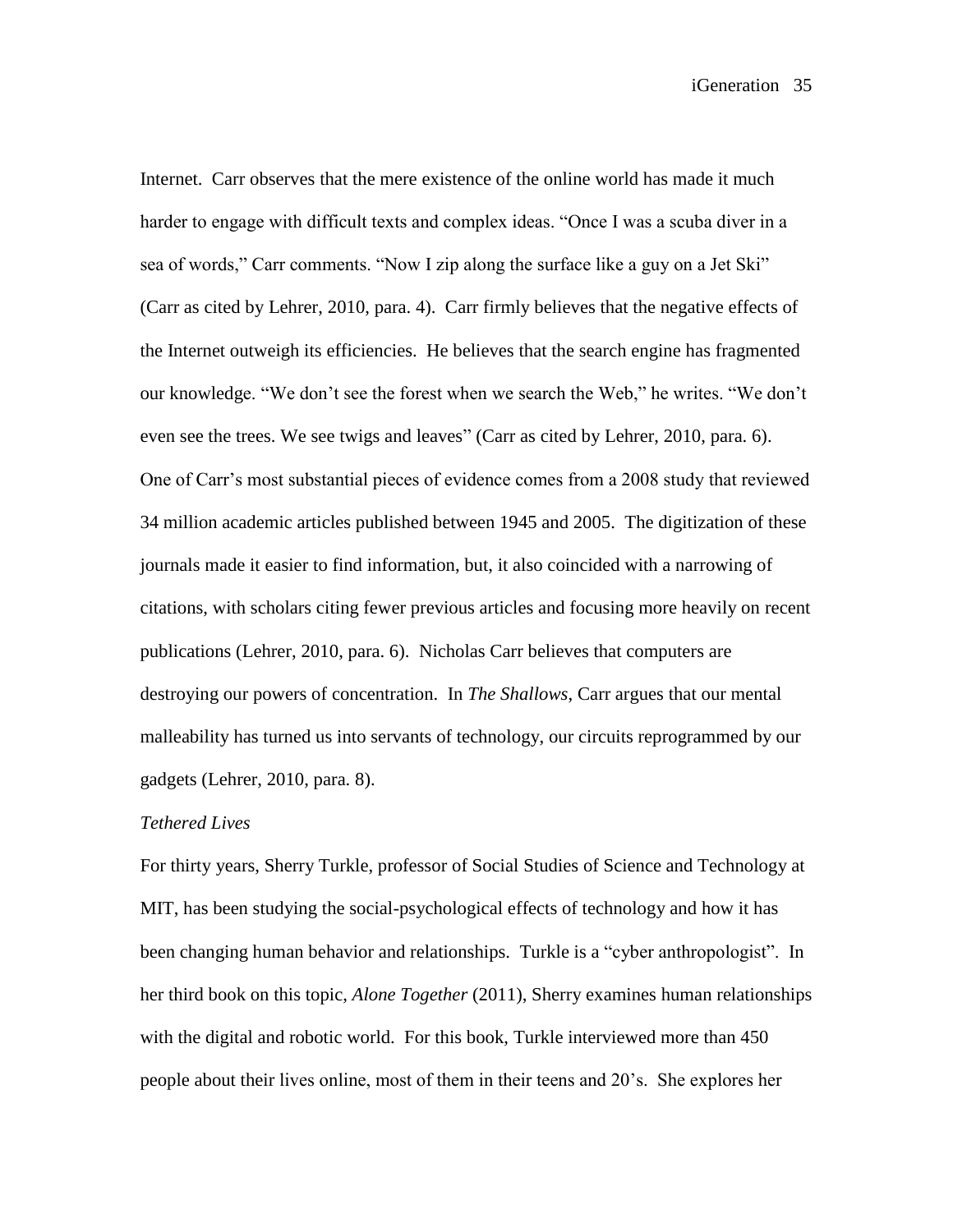concerns as to what she perceives as our culture's addiction to the web and digital gadgetry. Turkle uses the term "tethered" to describe our relationship to digital gadgetry – or rather, our inability to put electronic devices down (Turkle, 2011, p. 155). In this new regime, a train station (like an airport, a café, or a park) is no longer a communal space but a place of social collection: people come together but do not speak to each other. Each is tethered to our mobile device and to the people and places to which that device serves as a portal. (Turkle, 2011, p.155)

Turkle further explores this concept of tethering as it applies to the parent/adolescent relationship. Cellphones and texting makes it easier for parents to keep instantly in touch with their teens, but, it also potentially robs adolescents of autonomy and important steps in individuating.

In the modern, technologically tethered variant, parents can be brought along in an intermediate space, such as created by the cell phone, where everyone important is on speed dial. In this sense … adolescents don't face the same pressure to develop the independence we have associated with moving forward into young adulthood. (Turkle, 2011, p. 173)

Turkle laments that we are always "on", we have no down time. Especially those with a smart phone, it keeps us connected no matter where we are. In *Alone Together,* Turkle provides numerous interviews with people speaking about their 24/7 tethered relationship with a smart phone or digital device. They no longer feel "normal" if they do not check it all day long.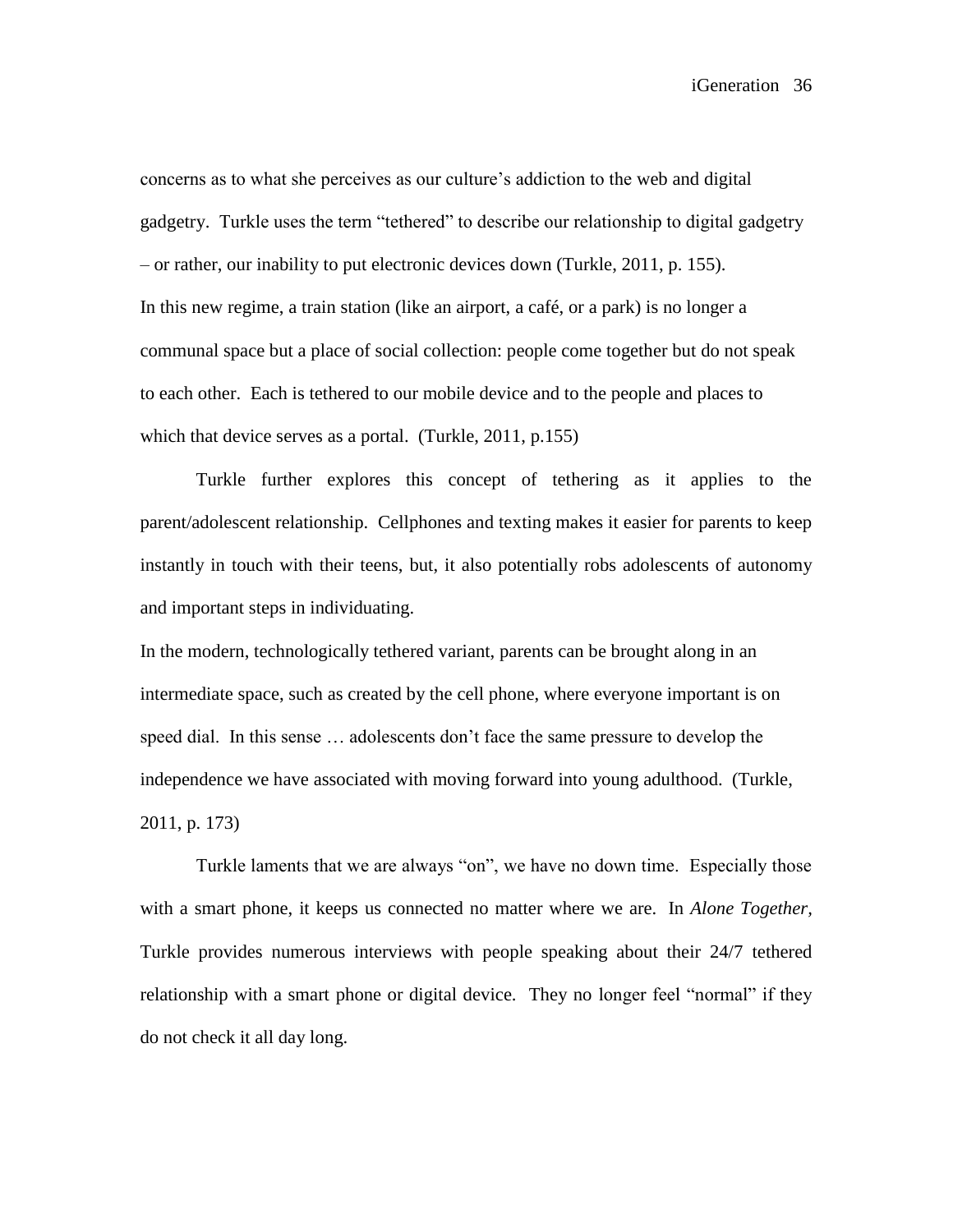Where do you put your cell phone when you go out? Where you put it may well indicate how tethered and dependent you are to it. Researchers have now labeled a new "phantom-vibration syndrome", which happens when a person "feels" their smartphone vibrate, notifying them of a new text, call, or e-mail, when in fact nothing has happened (Dokoupil, 2012, p. 27). This disorder has officially been sanctioned "vibranxiety" wherein we exhibit delusional thinking about our cell phones (Rosen, 2012, p. 175).

Turkle notes that the benefits of technology on our society are undeniable. A cell phone is probably the best assurance parents can have. For those with college-age children, they can constantly keep in contact through all sorts of features on mobile devices. But beyond the effect of tethering, Turkle questions what have social media and our über connected society done to our values? She notes:

These days, cultural norms are rapidly shifting. We used to equate growing up with the ability to function independently. These days always-on connection leads us to reconsider the virtues of a more collaborative self. All questions about autonomy look different if, on a daily basis, we are together even when we are alone. (Turkle, 2011, p. 169) *Emotional Health*

In his book *iDisorder*, Larry D. Rosen, PhD. connects DSM diagnosable psychiatric disorders to causal origins related to digital technology over-consumption. Dr. Rosen believes that digital technology coerces us to act in way "that may be detrimental to our mental wellbeing" (Rosen, 2012, p.5). Dr. Rosen's discusses how the Internet has made it easy for narcissistic expression through self-aggrandizing using social media platforms. Narcissists post constant updates about themselves. He observes how constantly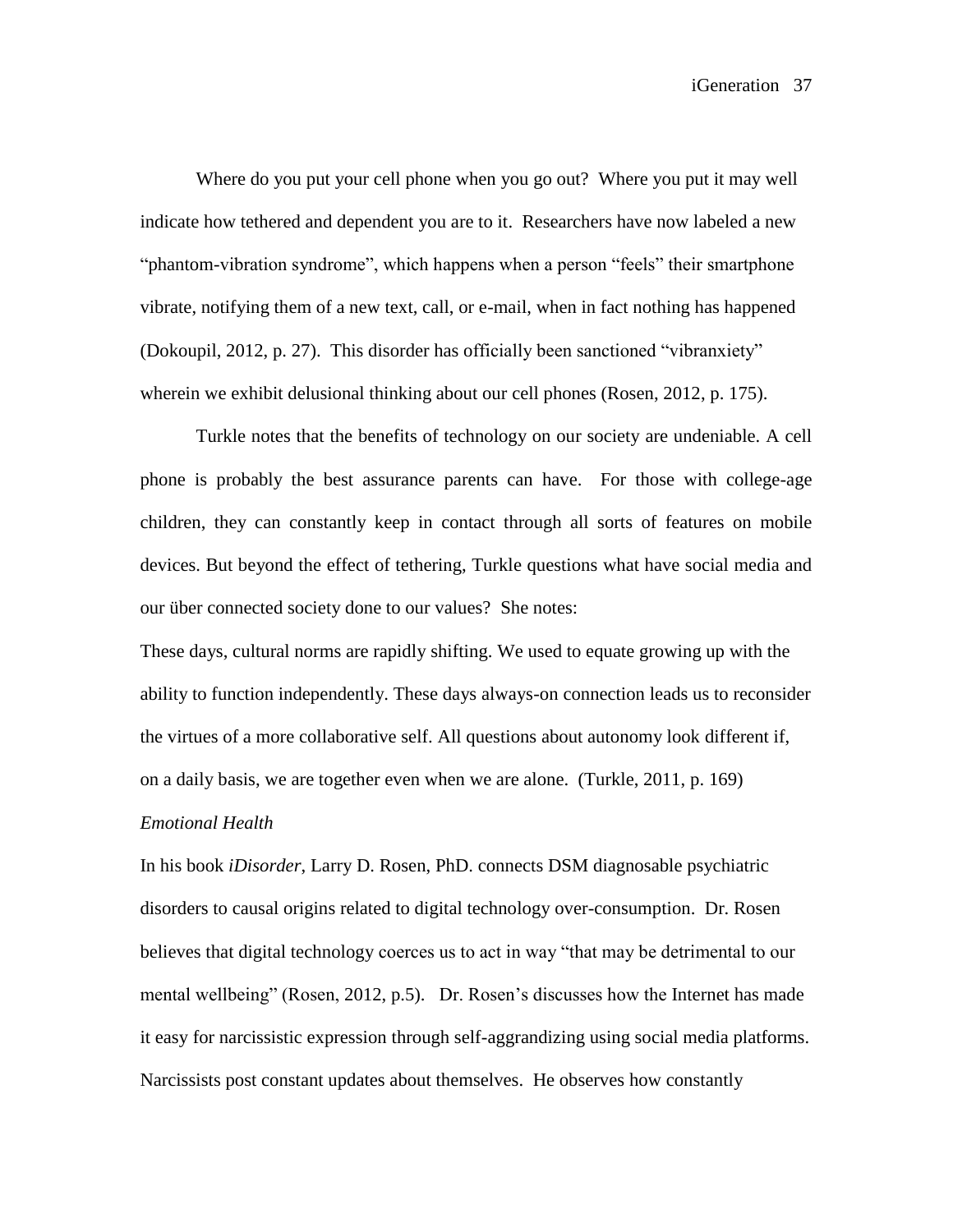checking your smart phone can lead to obsessive-compulsive disorder. All the medical data available online has created a new class of hypochondriacs that Dr. Rosen calls "cyberchondriacs" (Rosen, 2012, p.142). He explores voyeurism and the rise of reality television. He also examines how the constant technology consumption may rewire our brains. One brain study he explores calls the impact on memory the "Google effect," that is, an inability to remember facts brought on by the realization that they are all available simply by looking them up on Google (Rosen, 2012, p. 202). The chapters in *iDisorder* correspond with psychiatric disorders including: Narcissistic Personality Disorder (NPD), Obsessive Compulsive Disorder (OCD), Addiction, Depression, Bi-Polarity, Attention Deficit Disorder (ADHD), Hypochondriasis, Eating Disorders, Paranoid Schizophrenia, and Voyeurism. At the end of each chapter, Dr. Rosen proposes helpful suggestions of actions to take to counter-act the propensity of these disorders. Dr. Rosen's suggestions are further reviewed in the "best practices" section of this paper.

Over the past 20 years, a number of studies and publications indicate a strong link between emotion and the teenage brain (Bauleke & Herrmann, 2010, p.34). Media usage affects psychosocial variables such as academic performance and personal adjustment in a negative fashion (Roberts & Foehr, 2008, p.26). Our range of expression is constrained by our gadgets and platforms. We are not happy or intimately connected anymore. Instead of talking on the phone, we send a text. Instead of writing wistful letters, we blog (Turkle, 2011). Youth who play a lot of video games, particularly first-person shooter games, tend to have diminished empathy (Rosen, 2012 p. 183). Young people who are less contented or less satisfied with aspects of their lives tend to engage in higher levels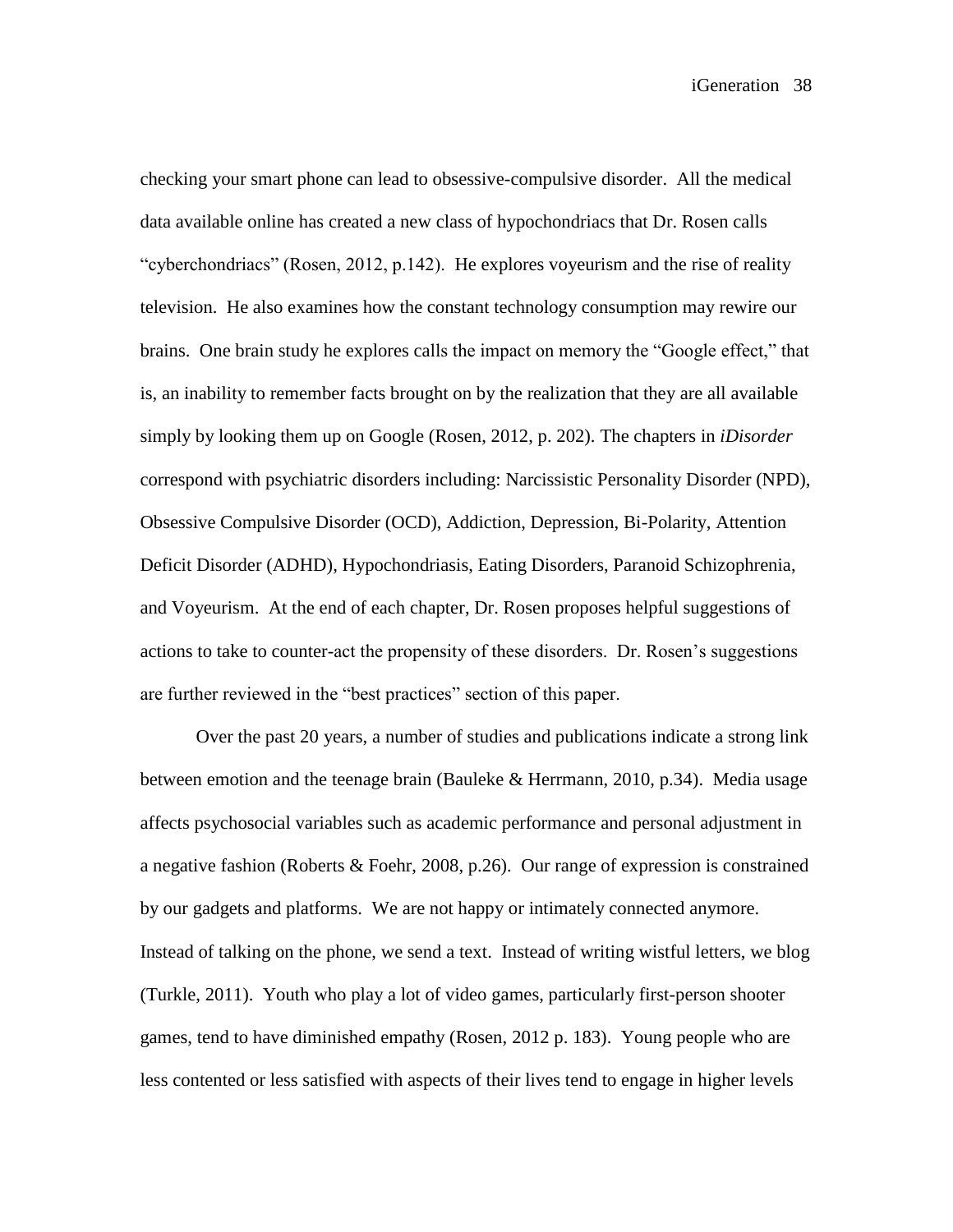of media consumption than do their more contented counterparts (Roberts & Foehr, 2008, p.26).

An ironic negative effect of digital technology on teenagers and on humanity is that of isolation. Even though in today's world we are more "connected" than ever before in history with our "digital global village", humans are lonelier and suffer from more depression than ever before in history (Marche, 2012, p.62). In a recent article in the May 2012 of the *Atlantic Monthly* magazine, Stephen Marche explores the relationship between Facebook users and loneliness. One out of every thirteen people on Earth is a Facebook user – more than half of which log on every day. Marche quips that, "In a world consumed by ever more novel modes of socializing, we have less and less actual society. We live in an accelerating contradiction: the more connected we become, the lonelier we are" (Marche, 2012, p.62). In 1950, less than 10% of Americans households had only one person, by 2010, 27% of households had just one person (Marche, 2012, p.62). The "Internet paradox" is a term coined by researchers at Carnegie Mellon that showed how increased Internet usage coincided with increased loneliness (Marche, 2012, p.66). Marche points out, however, that people who experience loneliness on Facebook, can also be loners away from Facebook too. Marche notes one of the shallower aspects of Facebook is how people's profiles often present a phony self, or a self that is constantly projecting images of upbeat happiness that simply is not real. "Curating the exhibition of self (on Facebook) has become a 24/7 occupation" (Marche, 2012, p.69). Marche postulates that being happy all the time and attempting to be happy all the time for your Facebook profile is exhausting and inauthentic. The reality is, the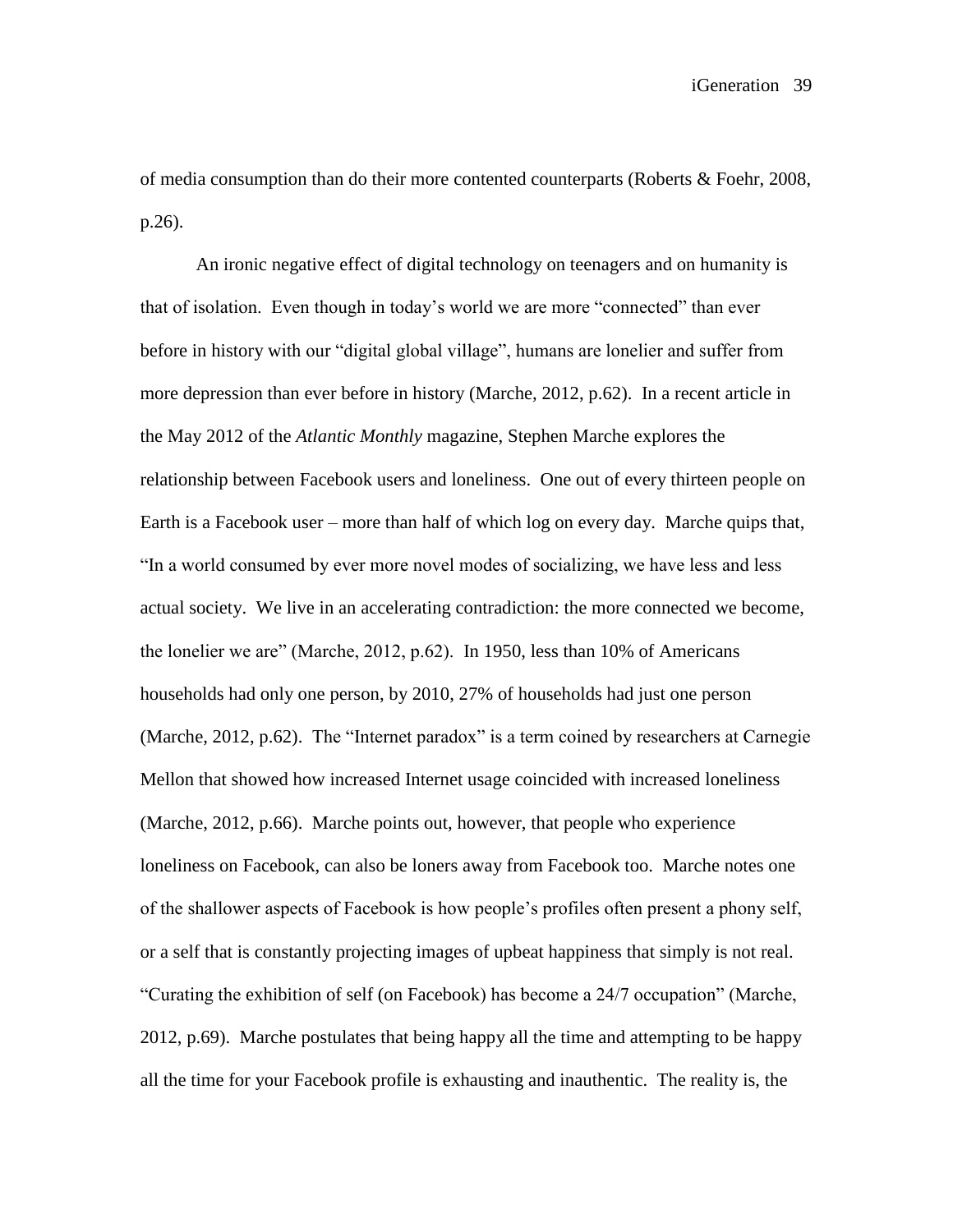depth of one's social network outside of Facebook - real time face-to-face connection - is what really matters (Marche, 2012, pp.67-68).

According to the American Academy of Pediatrics, researchers have proposed a new phenomenon called "Facebook Depression," defined as depression that develops when preteens and teens spend a lot of time on social media sites, such as Facebook and then exhibit classic symptoms of depression (O'Keeffe et al., 2011, p.802). Acceptance by and contact with peers is an important element of adolescent life. The intensity of the online world is thought to be a factor that may trigger depression in some adolescents (O'Keeffe et al., 2011, p.802). iGeneration youth spend a large amount of time online and use a variety of technologies that may become prime fodder for depressive symptoms (Rosen, 2012, p. 79).

#### *Aggressive Behavior*

One serious negative consequence of digital technology is that of the effect of violent games on teenagers – especially male teenagers. Violent video games allow players to attack and kill one another in graphic bloody ways. Studies show that prolonged exposure to violent media leads to aggressive behavior, anxiety, bullying, and desensitization (Knorr, 2009, para. 3). Aggressive video gaming affects kids negatively. The more aggressive behavior kids see, the more it becomes an acceptable way to settle conflicts. They may even become less sensitive to those who suffer from real violence. This cause-and-effect relationship is now part of the American Academy of Pediatrics' [official policy](http://www.commonsensemedia.org/about-us/press-room/daily-digest/pediatrics-blames-media-violence-sex) to help doctors and parents create a "safer" media environment for kids. Violent games were at first designed as video games for soldiers going to war. They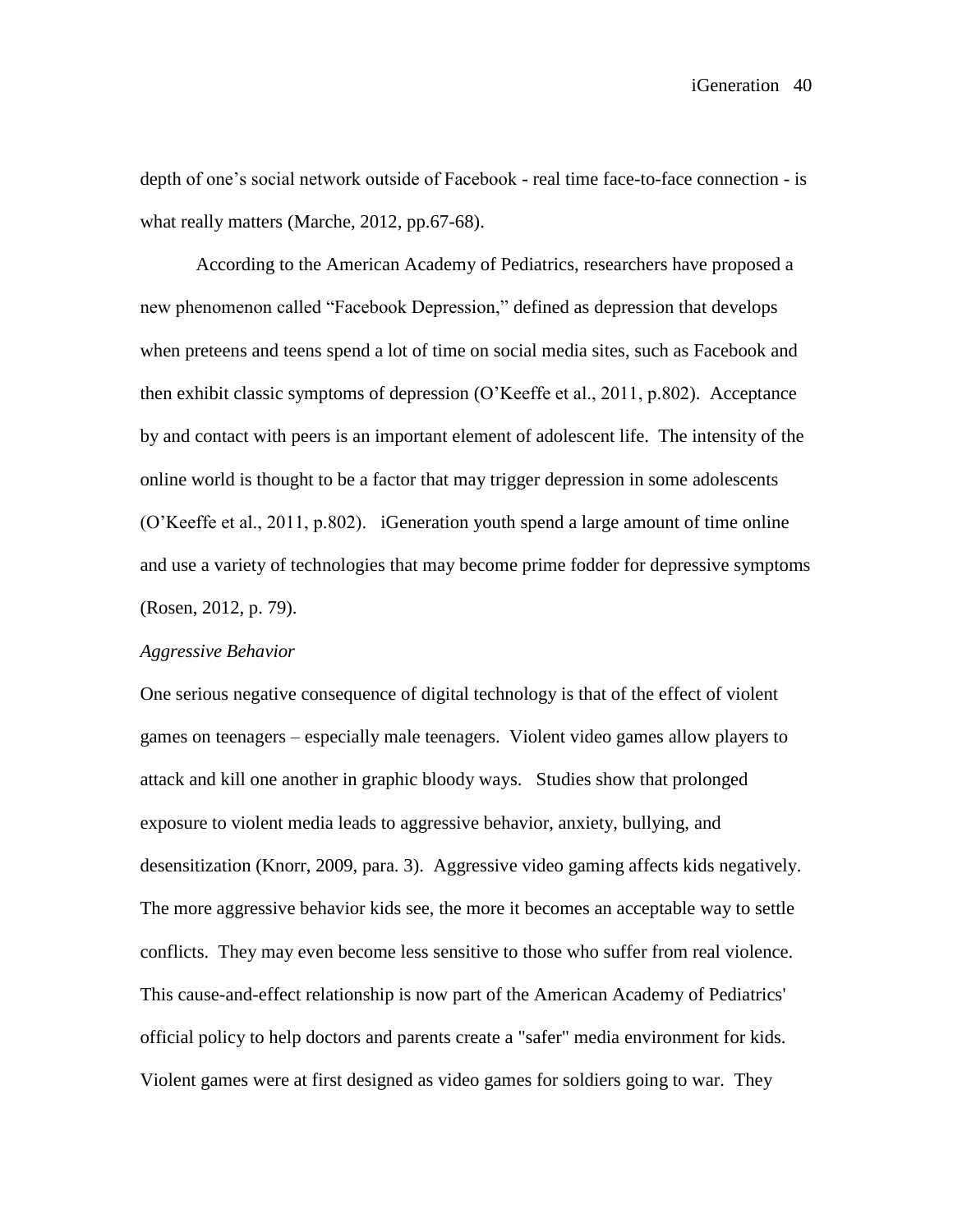were designed to condition the soldiers to shoot immediately and would get rewards for shooting fast and punishments for not shooting fast enough. There is a correlation between users of violent games and anti-social behavior (Katz, 2012, personal communication). One of the more definitive longitudinal studies to date, that examines the effects of exposure to online videogame violence on adolescents' attitudes toward violence, empathy, and aggressive behavior, was conducted in China by Dr. Ran Wei, PhD. The results of this study published in 2007 demonstrate the direct correlation between exposure to violent videogames with greater tolerance of violence, a lower emphatic attitude, and more aggressive behavior, in youth (Wei, 2007).

## *Addiction*

The stimulation of technology usage provokes excitement - a [dopamine](http://health.nytimes.com/health/guides/test/catecholamines-blood/overview.html?inline=nyt-classifier) squirt - that researchers say can be addictive (Richtel, 2010, para. 9). "The computer is like electronic cocaine," says Peter Whybrow, of UCLA Department of Neuroscience and Human Behavior. It fuels cycles of mania followed by depressive stretches (Whybrow as cited by Dokoupil, 2012, p. 27). Digital technology's instant communication and information abilities give us instant gratification and we seek more and more. "Technology is rewiring our brains," says Nora Volkow, director of the National Institute of Drug Abuse and one of the world's leading brain scientists (Volkow as cited by Richtel, 2010, para.13). Volkow and other researchers compare the appeal of digital stimulation to that of the addiction to food and sex, both of which are essential, but counterproductive in excess (Richtel, 2010, para.13). Research shows that Internet use is not just another delivery system. It is creating a new mental environment, a digital state of nature where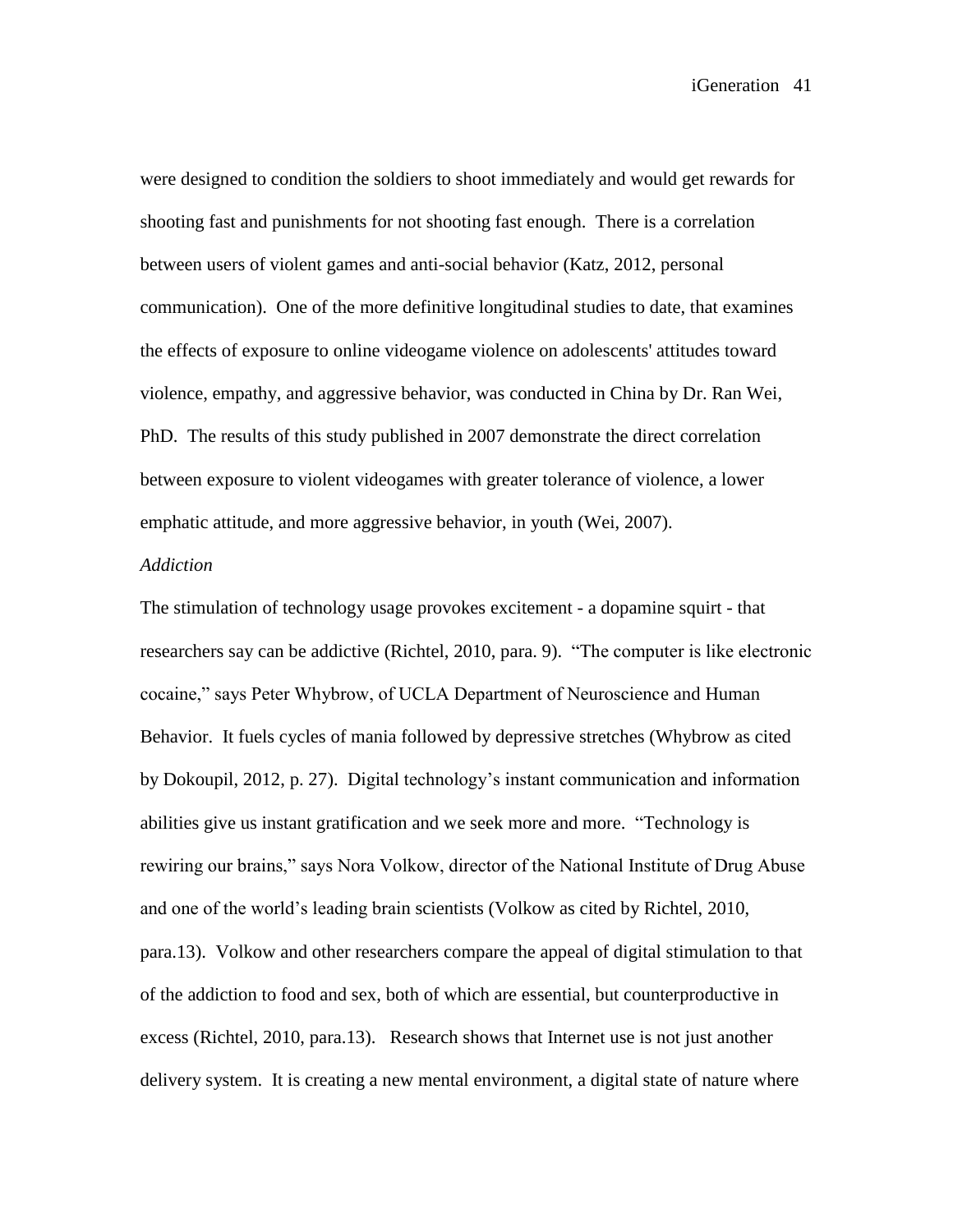the human mind becomes a spinning instrument panel and few will survive unscathed. "This is an issue as important and unprecedented as climate change," says Susan Greenfield, a pharmacology professor at Oxford University (Greenfield as cited Dokoupil, 2012, p.27).

One definition of addiction is when other people and other activities in your life begin to suffer because of something you know you should cut back on, but do not (Greene, 2011, para.12). In terms of digital technology usage, a person needs to perhaps "cut back" when they notice they have urges such as to share everything they experience digitally; they find themselves wanting to check their phone even while you're talking with someone in person; they have the feeling that something has not really happened until they post it on Facebook; when they feel anxious or isolated if they have been offline for an extended period of time, and if they are creating Facebook status updates in their head while you they experiencing something live in person (Greene, 2011, para.19). "We may appear to be choosing to use this technology, but in fact we are being dragged to it by the potential of short term rewards. Every ping could be a social, sexual, or professional opportunity, and we get a mini-reward, a squirt of dopamine, for answering the bell. These rewards serve as jolts of energy that recharge the compulsion engine" (Dokoupil, 2012, p. 28).

From recent studies in China, brain scans show that the brains of Internet addicts look like the brains of drug and alcohol addicts. "Structural abnormalities in gray matter" were found - which were basically shrinkage of 10 to 20 percent in the area of the brain responsible for processing speech, memory, motor control, emotions, and sensory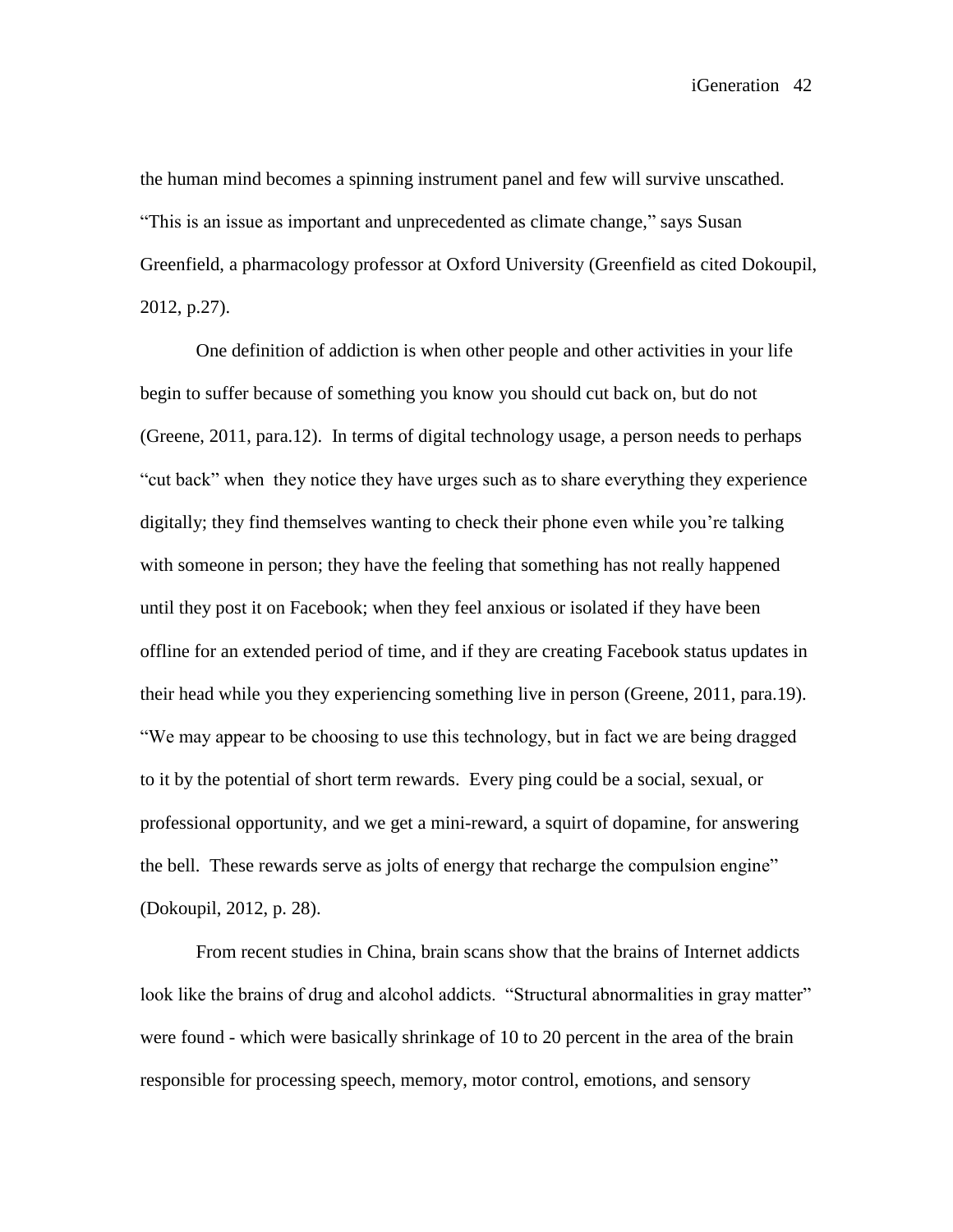information. These studies also showed that the more time Internet addicts spent online, the more the brain showed signs of atrophy (Dokoupil, 2012, p. 28-29).

 In 2007, the diagnosis of "video game addiction" or "Internet addiction" as formal psychological disorders were proposed and rejected for the *[Diagnostic and](http://en.wikipedia.org/wiki/Diagnostic_and_Statistical_Manual_of_Mental_Disorders)  [Statistical Manual of Mental Disorders](http://en.wikipedia.org/wiki/Diagnostic_and_Statistical_Manual_of_Mental_Disorders)* or the DSM (American Psychiatric Association, 2007, para. 2). However, when the new DSM is released next year, "Internet Addiction Disorder" will be included for the first time in the appendix, listed as needing "further study" (Dokoupil, 2012, p.27, para. 8). Technology addicts use their devices or the Internet forty to eighty hours per week, sometimes going on a "net binge" in which a single session can last over twenty hours (Rosen, 2012).

A seemingly common challenge for some parents of (particularly of male) iGeneration teenagers is that their child is "addicted" to playing a game. These persistent game players are called a "gamers". They isolate themselves from family, friends, social events, and even school, preferring instead to engage with a particular computer game. The teens who are most at risk of being addicted to the Internet are the ones who are depressive and socially withdrawn. It is important to make sure that your child is socially connected and has interests that do not include technology (Pederson, 2012).

For a listing of some treatment centers in the United States currently treating internet and gaming addiction, please see Appendix J.

## *Cyberbullying*

Cyberbullying is a serious negative facet of social media and teenager's use of digital technology. Legally, the term "bullying" defines situations with unwanted aggressive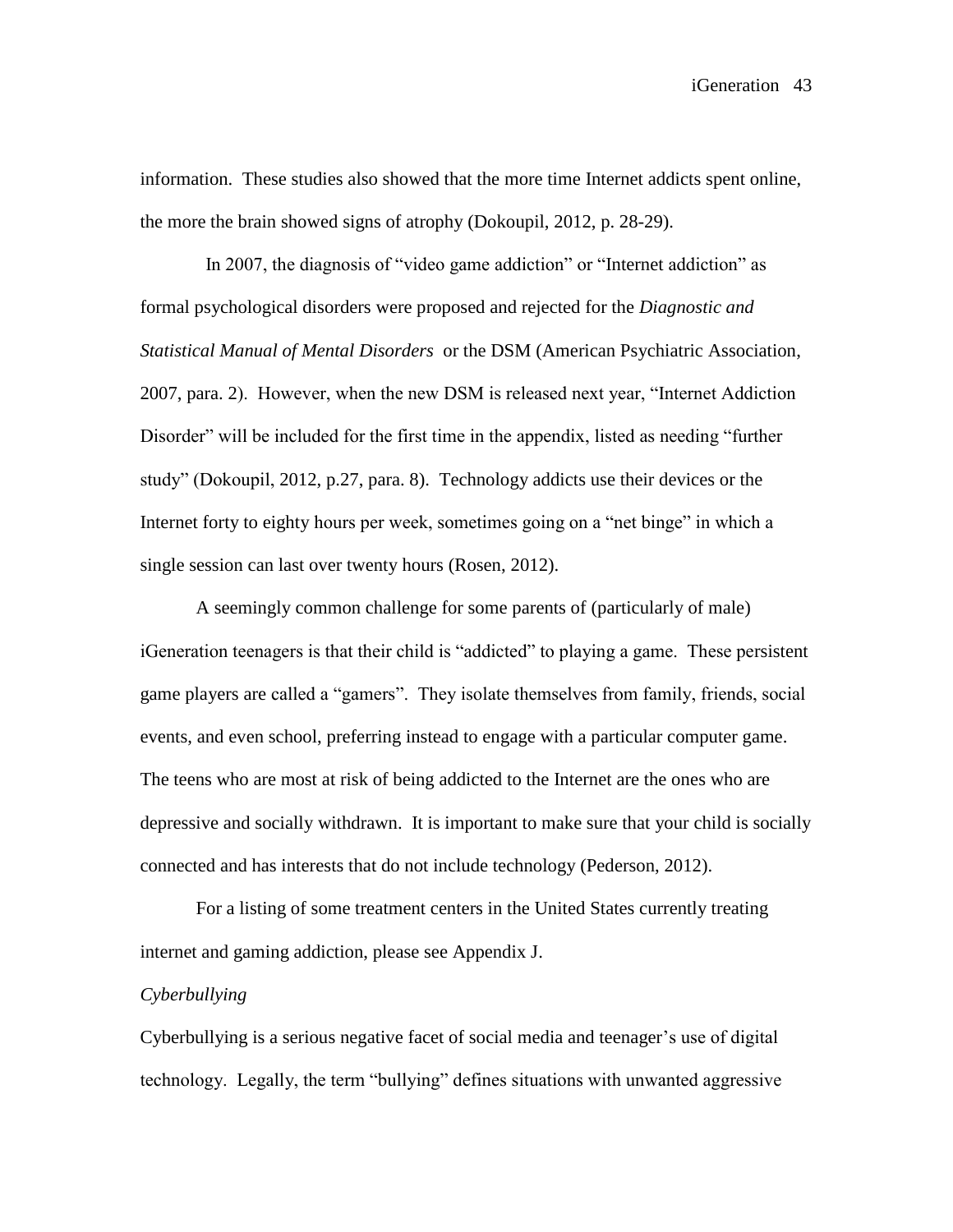behavior involving minors. When an adult is involved in these situations, it is called "harassment" (Pederson, 2012). Cyberbullying is deliberately using digital media to communicate false, embarrassing, or even hostile information about another person. It is the most common online risk for all teens and is a peer-to-peer risk (O'Keeffe et al., 2011, p.801).

Approximately 20 percent of kids ages 10 to 18 say they have been cyberbullied sometime in their life. About one in five teens ages 11 to 18 have admitted to cyberbullying others. Teenagers between the ages 14 to 17 experience the most instances of online harassment and bullying (Katz, 2012, personal communication). Bullying and cyberbullying cuts across all socio-economic demographics. Most teens who are bullies in middle and high school are socially "second tier" and trying to earn their way up the social ladder (Pederson, 2012). Examples of cyberbullying behavior that frequently happens is:

- A teen female student leaves her smartphone unattended on a bench, a male student picks up her phone and texts her contact list that "she" had had sex with another male student.

-A teen girl shares her passwords with a good friend; then they get into an argument and the ex-friend logs onto her social media accounts and posts embarrassing information about her.

-"For fun" two teens create a Facebook page that lists all the weird personality traits of a socially awkward fellow student. Many other students "like" this page and post additional derogatory comments.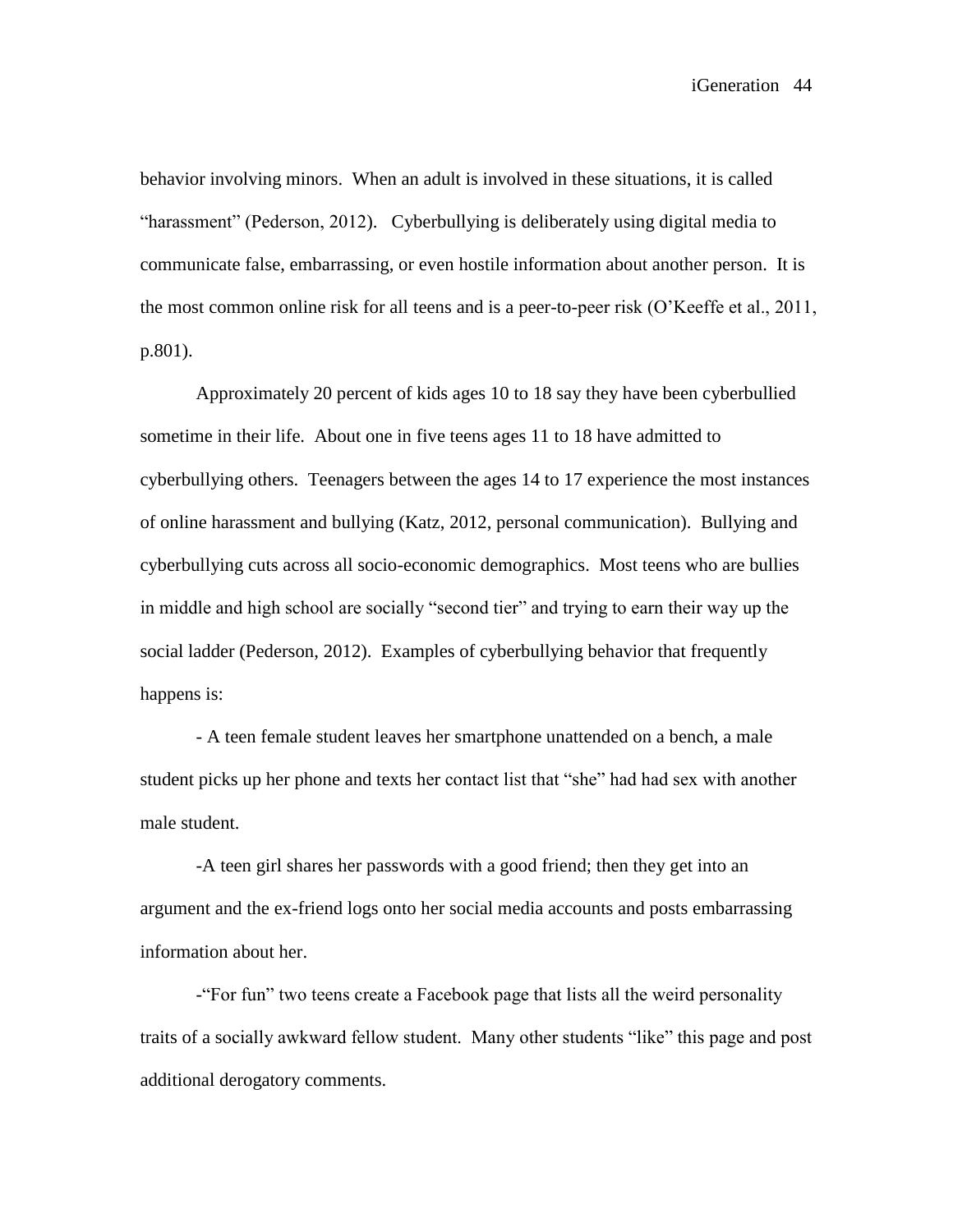-A gay male teen gets pestered with constant insulting homophobic texts from numbers he does not recognize.

Cyberbullying can cause profound psycho-social outcomes including depression, anxiety, severe social alienation, and ultimately suicide (O'Keeffe et al., 2011, p.801). Amongst teenagers, it is common for them to experience bullying or taunting and related feelings of depression, isolation, and hopelessness as a result of forwarded texts, sexts, or pictures that went viral without the consent of the individual(s) involved (Segool  $\&$ Crespi, 2011, p.31). For teens who have been severely bullied, studies show there is poorer long term mental health for these individuals. There is a connection between girls who are bullied then becoming the victims of domestic violence in relationships. There is also a correlation between boys who are bullies then becoming perpetrators of domestic violence (Pederson, 2012). Statistically, for girls who do the bullying - there is a correlation to them later having eating disorders and participating in sexual promiscuity (Pederson, 2012).

On July 1st, 2012, Seth's Law (AB 9) and (AB 748) anti-bullying measures became law in the State of California. Seth Walsh was a 13 year-old who committed suicide after being the victim of endless bullying and cyberbullying by his peers for being gay. Seth's mother repeatedly went to his school for help regarding this harassment, but the school would not take action. Seth's Law now requires California public schools (not applicable to private schools) to follow mandates about cyber bullying. Public schools must now have clear cyberbullying policies and consequences, it holds schools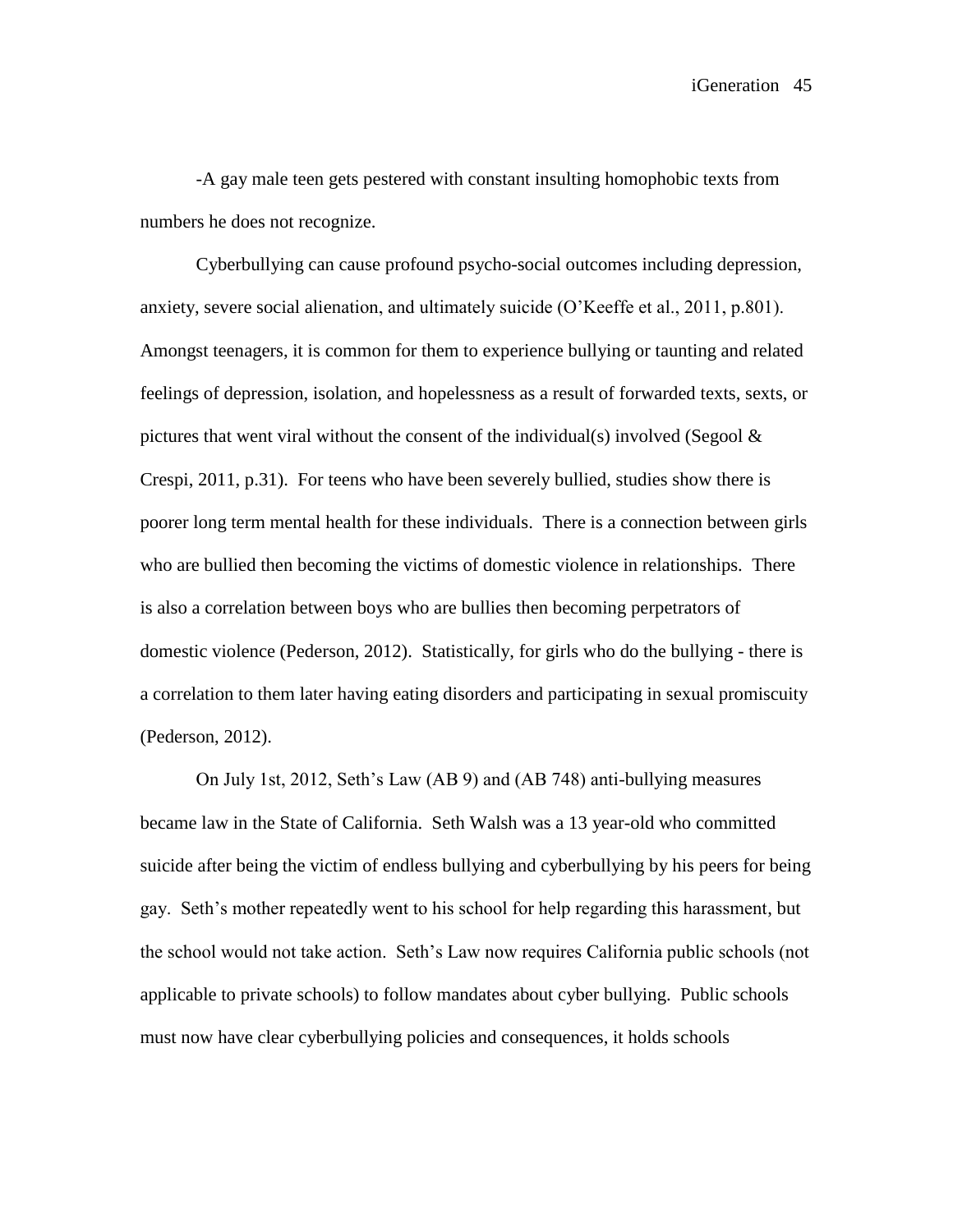responsible for identifying bullying, and decreases time frame that they have to respond (Pederson, 2012).

To find out more about cyberbullying laws and guidelines on what do to if your child is being cyberbullied, [www.cyberbullying.us](http://www.cyberbullying.us/) is an excellent resource.

# *Sexting*

Sexting can be defined as the act of sending, receiving, or retaining, sexually explicit text messages, pictures, or videos, using a cellphone or other digital media technology. Over 20% of teenagers today report either having sent or received a sext (Segool & Crespi, 2011, p.31). The Pew Research Center's Internet and American Life Project study found that when looking at just 17 year-olds statistics that almost 40% of these teens reported having either sent or received a sext (Rosen, 2012, p.186). Reasoning and judgment skills are still developing during adolescence, and poor planning, decision making, and lack of understanding risks of one's actions are common for teenagers. In regard to sexting, few teens consider that a single text message can be forwarded in rapid succession by recipients, resulting in widespread distribution even if it was intended only for private exchange (Segool & Crespi, 2011, p.31). Few teenagers realize that sexting may violate child pornography laws and has potential serious legal repercussions (Segool & Crespi, 2011, p.31).

Teens experience emotional distress, alienation, and loss of privacy following the transmission of intimate images that are virally are spread beyond the intended recipient. Advances in technology facilitate broad and rapid dissemination of images, which greatly increases the risk that individuals depicted in texts will be targeted for social and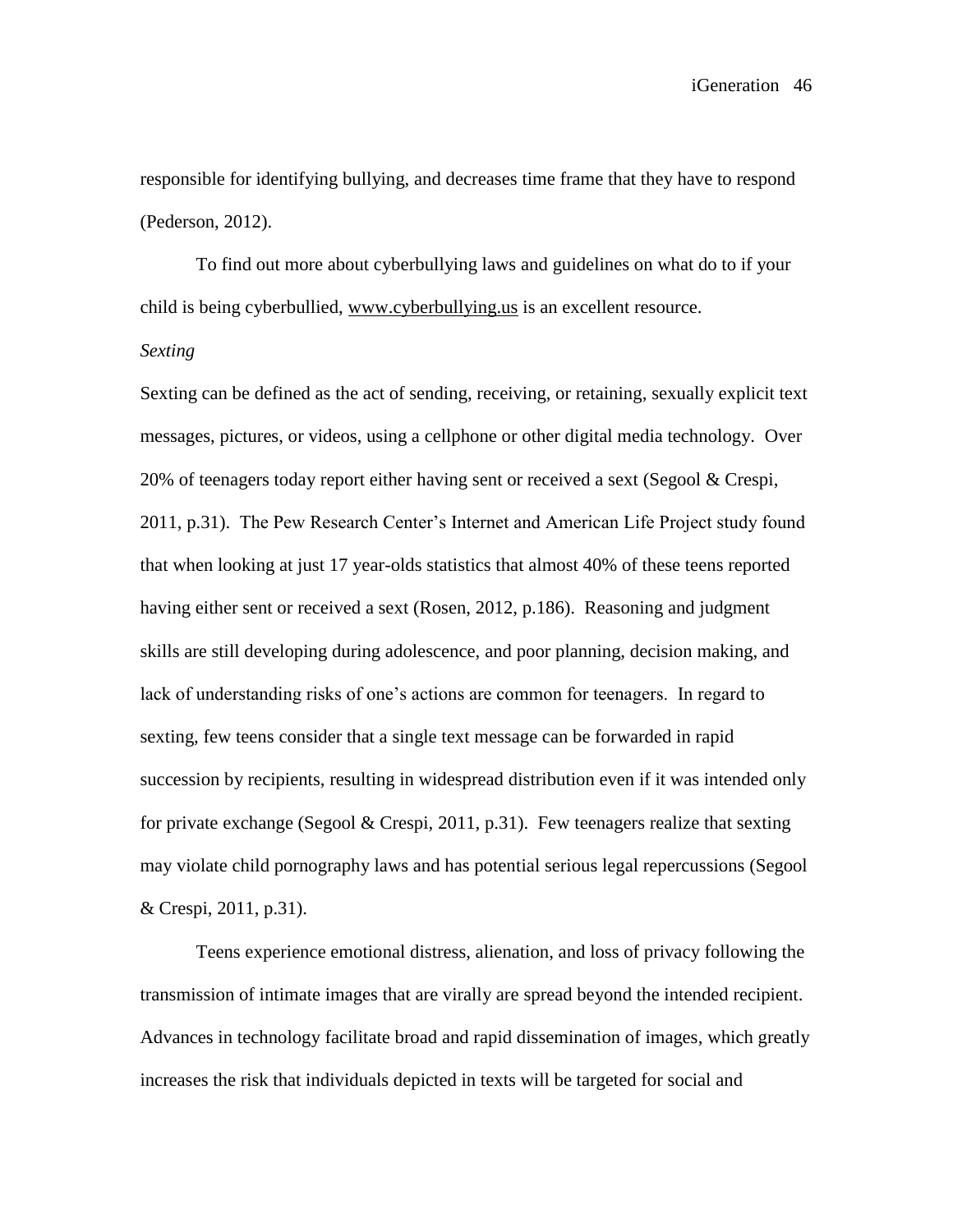emotional abuse amongst their peers. There have been cases of suicide precipitated by social rejection and bullying following sexting incidents (Segool & Crespi, 2011, p.31).

Some teens who have engaged in sexting have been threatened or charged with felony child pornography charges, although some states characterize these charges as juvenile law misdemeanors. Teens can be suspended from school for participating in sexting. It is also important to note, sexting can be kept as a private form of communication between two or more people. (O'Keeffe, 2011, p. 802)

#### *Physical Health*

Excessive use of electronic media is reported to be associated with long-lasting adverse effects on health like obesity, or lack of regular exercise, or unspecific symptoms like tiredness, stress, concentration difficulties and sleep disturbances (Milde-Busch et al., 2010, p.1). Sitting in front of a computer screen or with digital gadget on the couch for long periods of time can lead to loss of exercise, increased risk of carpal tunnel syndrome, and eye or back strain (Rosen, 2012, p.67).

In 2011, the American Academy of Pediatrics released their "Policy Statement on Children, Adolescents, Obesity, and Media":

Obesity has become a worldwide public health problem. Considerable research has shown that the media contribute to the development of child and adolescent obesity, although the exact mechanism remains unclear. Screen time may displace more active pursuits, advertising of junk food and fast food increases children's requests for those particular foods and products, snacking increases while watching TV or movies, and latenight screen time may interfere with getting adequate amounts of sleep, which is a known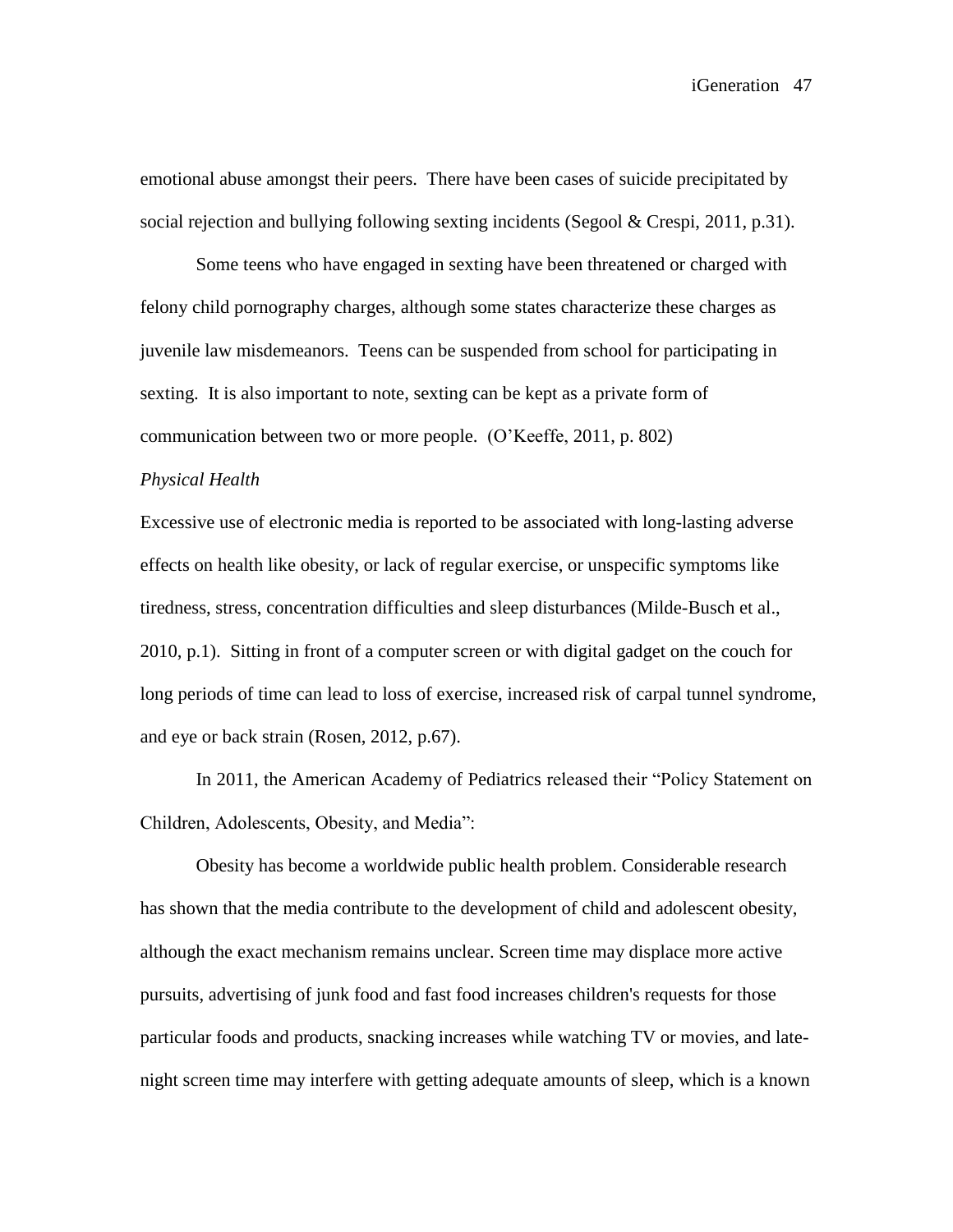risk factor for obesity. Sufficient evidence exists to warrant a ban on junk-food or fastfood advertising in children's TV programming. Pediatricians need to ask 2 questions about media use at every well-child or well-adolescent visit: (1) How much screen time is being spent per day? and (2) Is there a TV set or Internet connection in the child's bedroom? (American Academy of Pediatrics, 2012b, para.1)

Eating disorders such as anorexia nervosa and bulimia have long been correlated to media images that sell thinness and unrealistic images of perfection as ideal measures of beauty. It appears that images in video games can lead to eating disorders as well. Female game characters are often depicted as impossibly thin and voluptuous and male game characters are idealized and overly muscular (Rosen, 2012, p.157).

Sleep patterns are often interrupted and shortened with technological consumption. The average amount of sleep children and adolescents get a night has declined over the last two decades (Henry J. Kaiser Family Foundation, 2009, p.1). Experts recommend nine hours of sleep a night for teenagers, whereas the average teenager today gets less than seven and a half. Ninety-five percent of people use some sort of electronic device, a few nights a week, right before they go to bed (Rosen, 2012, p.214). Although there are many reasons for the lack of adequate sleep among children, media use is frequently cited as a major culprit. Media use that involves excitement, suspense, drama, and conflict, is known to be associated with physiological changes consistent with increased stress and arousal hormones. The secretion of these hormones is linked with increased delay of sleep and poor sleep quality. Exposure to light while looking at a screen suppresses melatonin secretion, which delays sleep onset. Furthermore, physical activity, which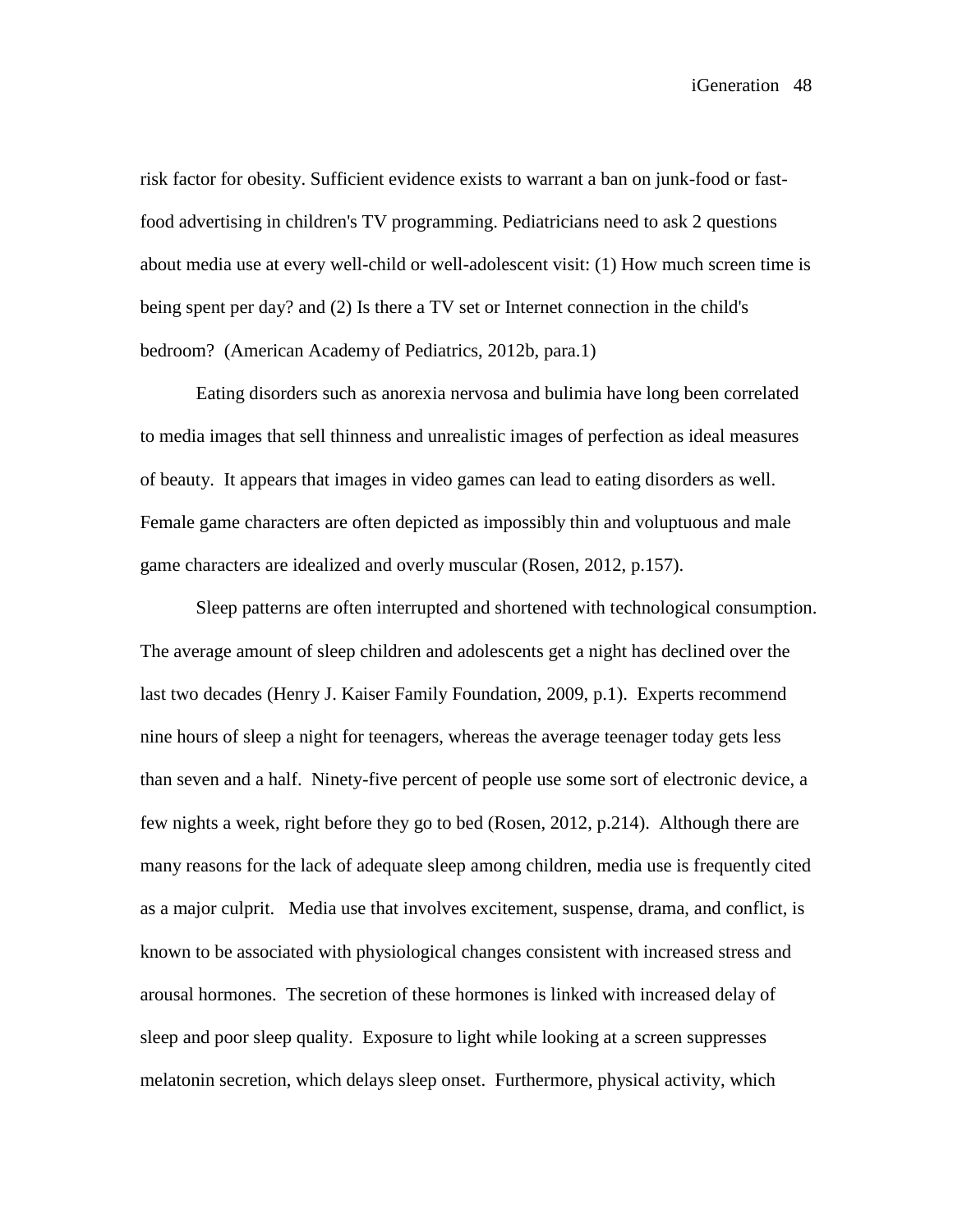promotes good sleep can be displaced by media use (Henry J. Kaiser Family Foundation, 2009, p.3).

Nearly every health problem or concern can be brought on or exacerbated by inadequate sleep: from obesity, to aggression, to hyperactivity. The brain needs sleep time to consolidate and restore. The bottom line is that most teens and adults are not getting enough sleep and sleep is essential (Rosen, 2012, p.214). Shortchanging sleep has serious adverse consequences. American children get too little sleep, with major adverse implications for their cognitive ability, judgment, behavior and physical health (Henry J. Kaiser Family Foundation, 2009, p.2).

# *Piracy and Plagiarism*

In 1999, at age nineteen, Shawn Fanning, dropped out of college, to launch his beta version of a peer-to-peer, P2P, file sharing code called "Napster" that allowed the user to digitally download music for free. Within sixteen months after its launch, more than 30 million young people were using Napster to swap music for free. Napster had a tremendous impact on the music industry. Music sales rapidly declined and ultimately billions of dollars in revenue were lost. Napster has since shut down, but P2P free file sharing, or piracy, continues today - even though it is illegal. Despite the risk of liability, and despite awareness of the illegality of their actions, most young people persist in downloading music and other forms of media. P2P free file sharing services continue to thrive (Palfry & Gasser, 2012). In 2003, a study revealed that two thirds of all college students admitted to downloading music for free. Why are so many youth persistently engaging in large-scale copyright infringement? One answer is that many digital natives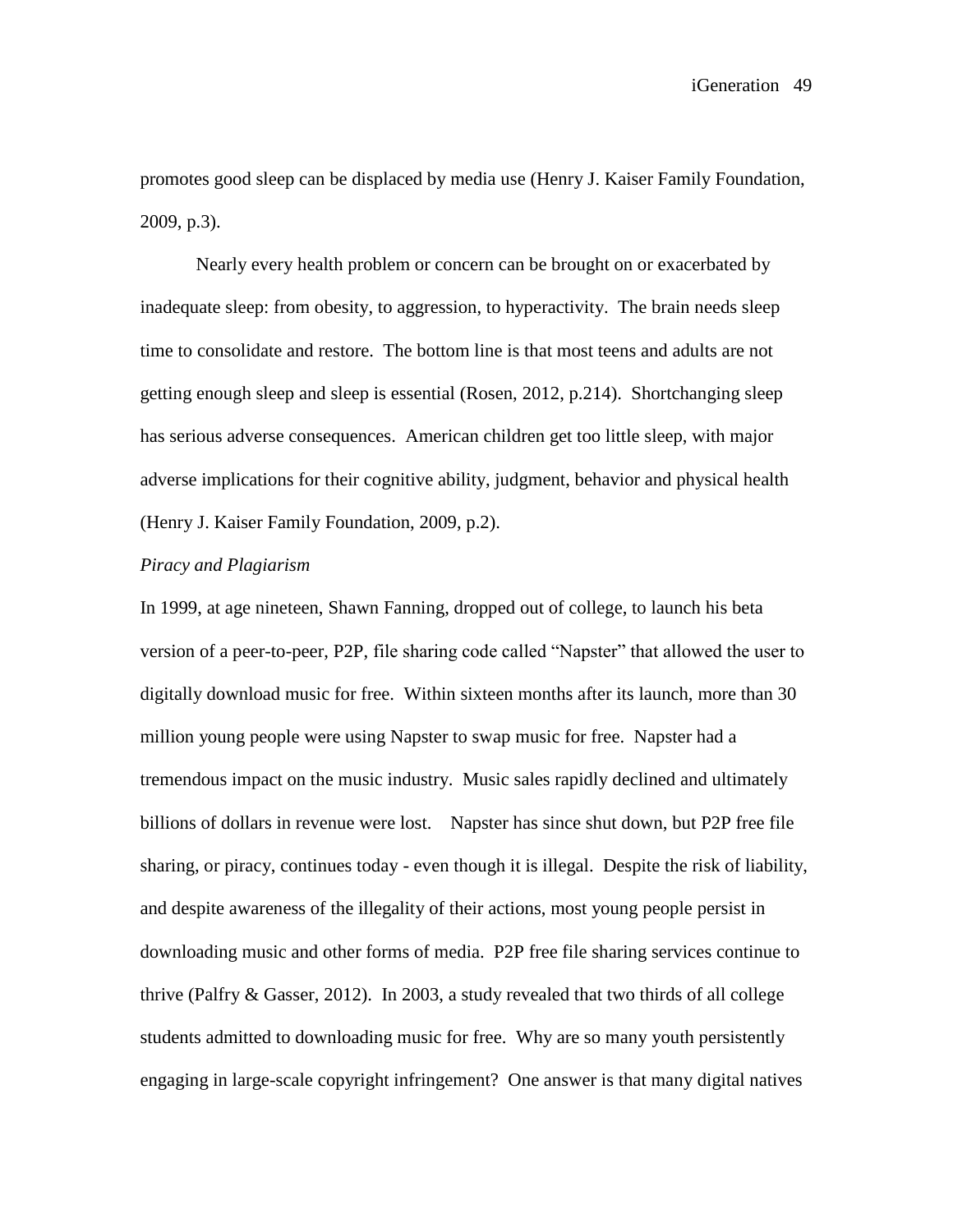– not to mention some adults – are confused about the copyright laws. Also, the general philosophy of youth engaging in P2P file sharing is that if it's on the Internet, it's available to them for free. Why pay for it when they can simply download it (Palfrey  $\&$ Gasser, 2012). There are complex answers to this question that are further explored in John Palfrey and Urs Gassers' book *Born Digital*.

Plagiarism is also a serious tempting potential for iGeneration youth. Information on virtually any subject is available just a few clicks away, and it is simply too easy for teenage students to copy and paste information, change a couple words, then submit it as their own work. Educators and parents must reinforce the importance of appropriate cyber research and sourcing, and firmly guide students in using research to create their own material.

### *Etiquette*

Mobile technology has made each of us "pausable". Our face-to-face conversations are routinely interrupted by incoming calls and text messages. In the world of paper mail, it was unacceptable for a colleague to read his or her correspondence during a meeting. In the new etiquette, turning away from those in front of you to answer a mobile phone or respond to a text has become close to the norm. (Turkle, 2011, p.161)

Using digital gadgetry can be considered downright rude to others who are in the room with you – such as talking on your cellphone in the library or texting while at dinner with your family and not participating in conversation face-to-face. This is also an area wherein the gap between digital natives and digital immigrants plays out. While a digital immigrant might be offended by the incessant texting of an iGen youth in their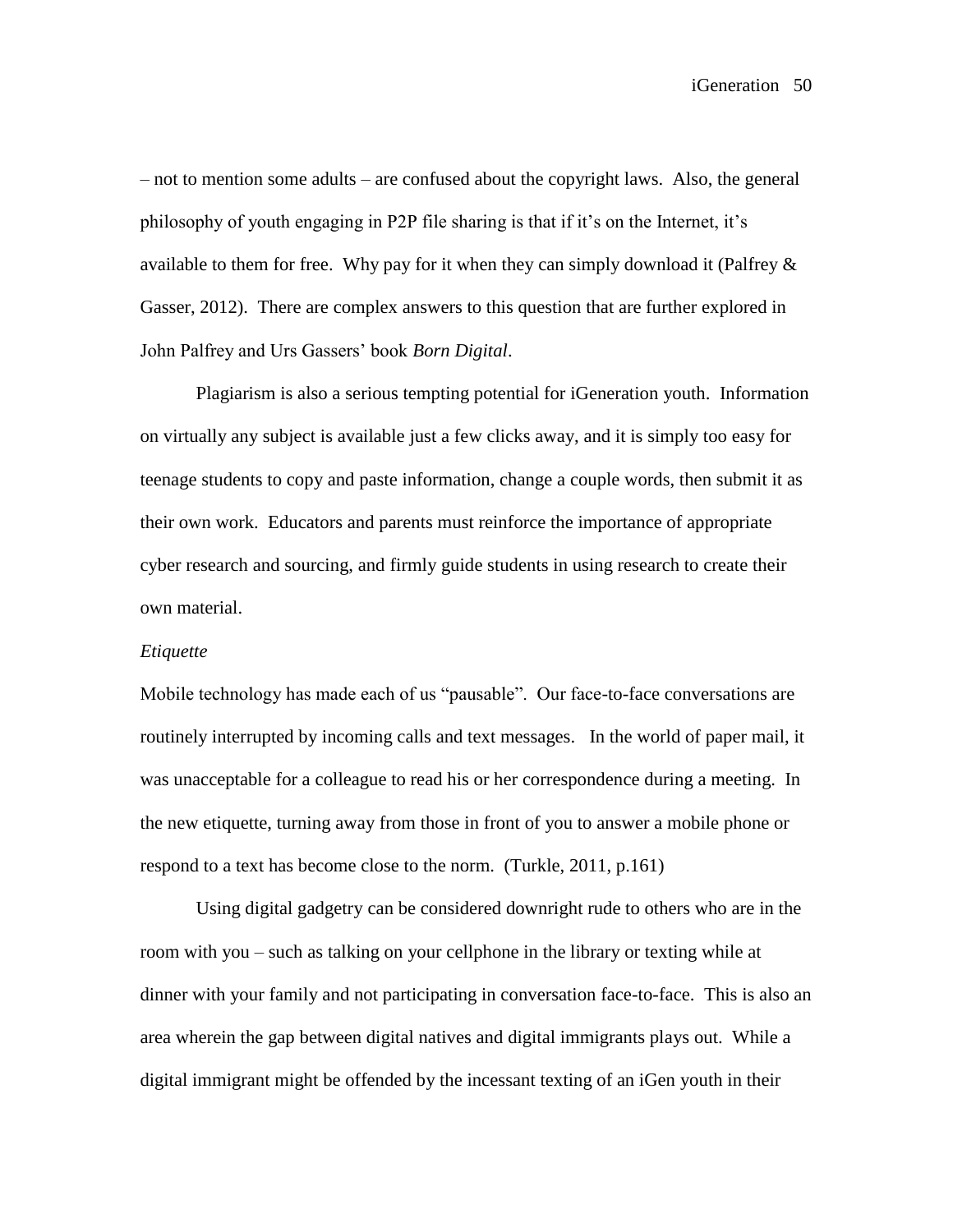presence, this youth most likely has no consciousness whatsoever of their offending behavior. "We are still figuring out the social norms of etiquette and how to act with technology" (Katz, 2012, personal communication).

## **Best Practice Guidelines for Educators and Parents**

We have an iGeneration of youth engaging in digital media with a voracious appetite without many rules, education, or guidelines, from their educators and parents in a time, developmentally, they probably need them the most. "Rather than sleepwalking into this we should be the masters and not the slaves of technology and harnessing it in ways that we could do exciting and fulfilling things with it" (Greenfield as cited by Rosen, 2012, p. 201).

This section on "best practice guidelines" is broken into eight categories covering suggestions for parents and educators with regard to managing and regulating their iGeneration youths' digital consumption. The category headings include: (1) media use agreement, (2) embrace their world, (3) discuss privacy, (4) teach digital citizenship, (5) take a break, (6) stop violent media, (7) be a role model, (8)balanced mind practices, and finally, I list a comprehensive compilation of all the recommended parenting and educator practices explored in this paper in Appendix H.

### *Media Use Agreement*

The practice of setting rules with an iGeneration youth regarding media consumption can be established through a sit-down conversation with him or her and explaining one's concerns, how many hours of allotted use are permitted, and appropriate guidelines for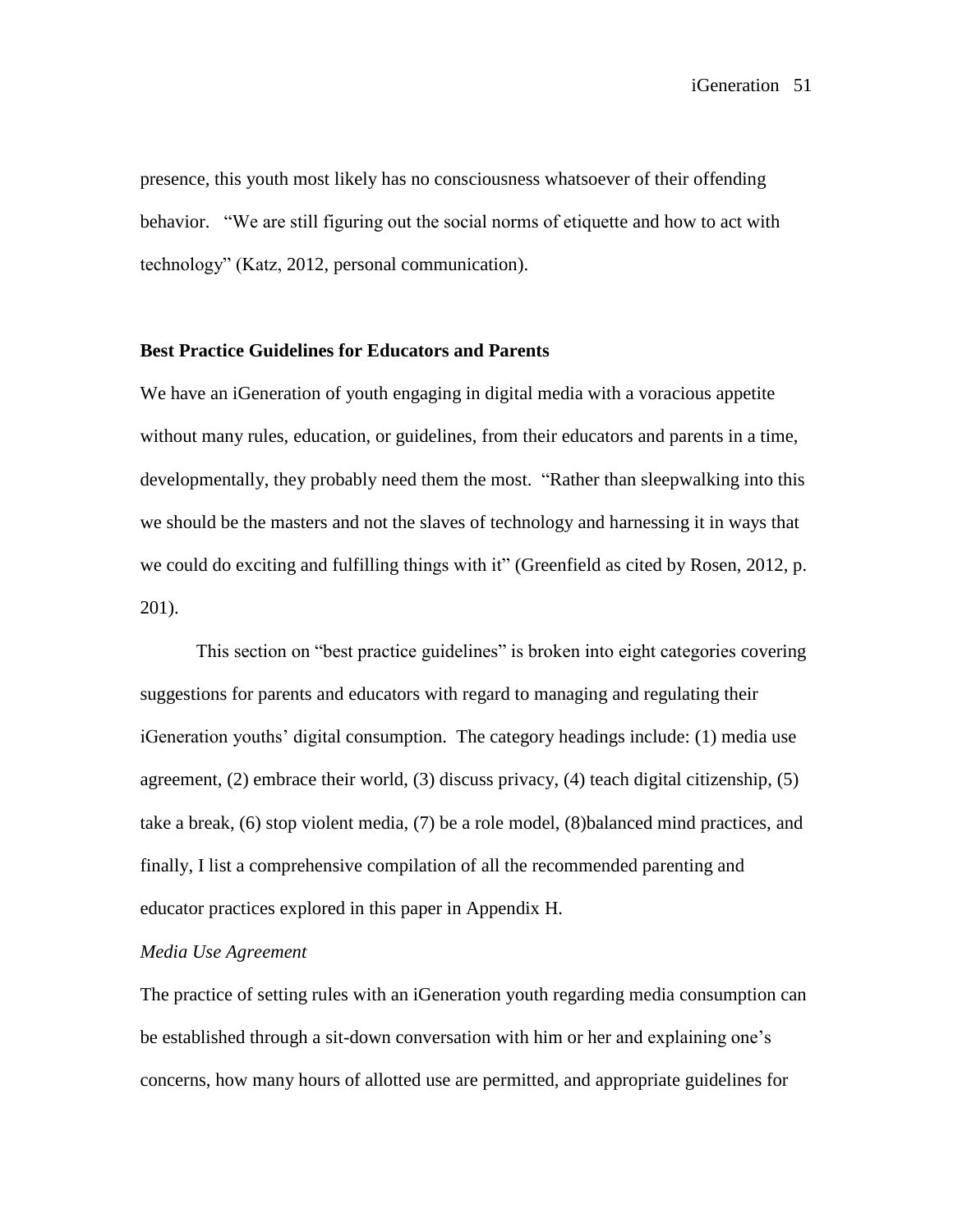their digital consumption. This is a two-way conversation, so it is important to listen to what a teen feels is fair usage time and practice before telling them what to do. "Rules" around digital media usage work and are effective if consistently enforced. For example, 47 percent of kids ages 8 to 18 illegally download music if their parents have no rules about it, while only 16 percent of kids in the down load if their parents have rules (Katz, 2012, personal communication). This tells us that rules can work with teens, if you establish them. Try to have an open dialogue with your children, urged Ivor Braden Horn, MD, at a recent symposium in Washington DC. She said to listen to your kids, but also observe signs of things they don't say (Patricia, 2012, para.16).

Many parents are not aware that age thirteen is the minimum age requirement for youths to sign up for social media sites such as Google + and Facebook. Age thirteen is the age set by congress in the Children's Online Privacy Protection Act (COPPA), which prohibits websites from collecting information from children under the age of thirteen without parents' permission. Many of these social media sites' terms of service mirror the privacy regulations set forth by COPPA. The American Academy of Pediatrics advocates following the age limitation set by social media sites. Unfortunately, falsifying their age has become a common practice amongst pre-teens (O'Keeffe et al., 2011, p.802).

Often, a conversation alone is enough to suffice mutual agreements between the teen and parent. However, it is suggested, particularly in the "tougher" teen/parent relationships, to sign a mutual contract stating your agreement on digital usage. Included in the agreement, or conversation, could also be an exploration of netiquette and etiquette with digital gadgetry. Is a teenager allowed to text at family meals, at family social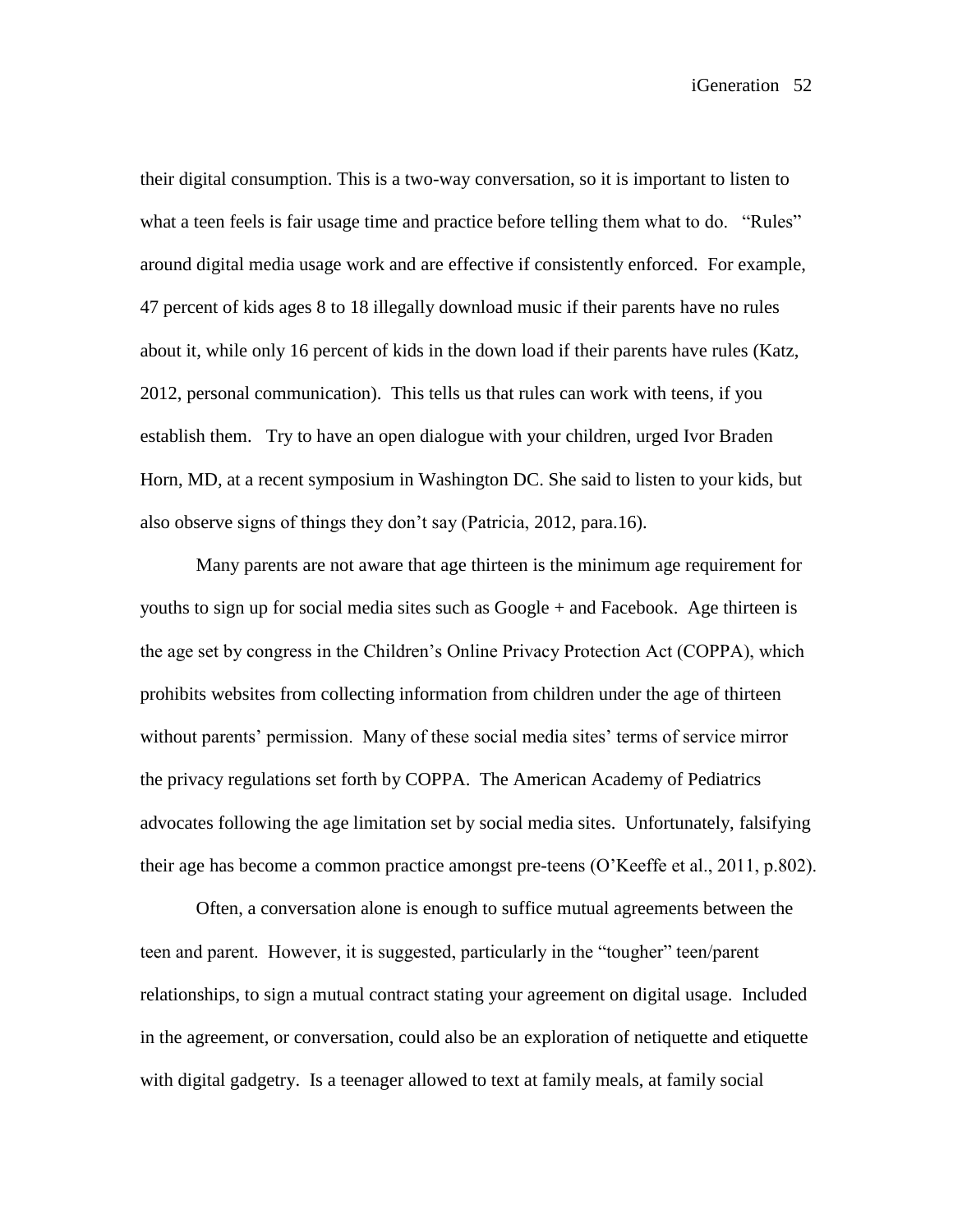gatherings, in grocery stores, etc? When is it appropriate to talk on your cellphone in public places and when is it rude? These are all excellent themes to explore in raising one's iGeneration youth's consciousness and politeness.

For an example of such a media agreement for teenagers and parents to mutually sign and agree upon please see Appendix K, taken from the Common Sense Media's (2012) website [\(http://www.commonsensemedia.org/educators/parent-media-](http://www.commonsensemedia.org/educators/parent-media-education/family-media-agreements)

# [education/family-media-agreements\)](http://www.commonsensemedia.org/educators/parent-media-education/family-media-agreements).

## *Embrace Their World*

It is imperative that parents actually sit down and see what their kids are doing online, what games their teenagers are playing and who they playing and socializing with (Pederson, 2012). Despite potential fears around digital technology and the online world, parents need to dig in and learn about what their iGeneration youth are participating in.

No one wants technology to isolate them from their kids – but, it easily can. If parents share enthusiasm and interest their teens' digital world, iGen youth are much more likely to be open about the guidelines parents want them to implement. Parents can ask their teen to show them their online communities, their social media pages, share the sites he or she visits on a regular basis. Ask them what songs they download and what digital gadgets they love to use and ask them why. Parents can sit down once a week or once a month and have their teens show them what they are doing. A parent can say something like: "I want to make sure you are being safe and smart. Let's look at your privacy settings" (Pederson, 2012). Supervision, not "snoopervision" is highly suggested. Be respectful of privacy and do not snoop behind their back, but instead be open about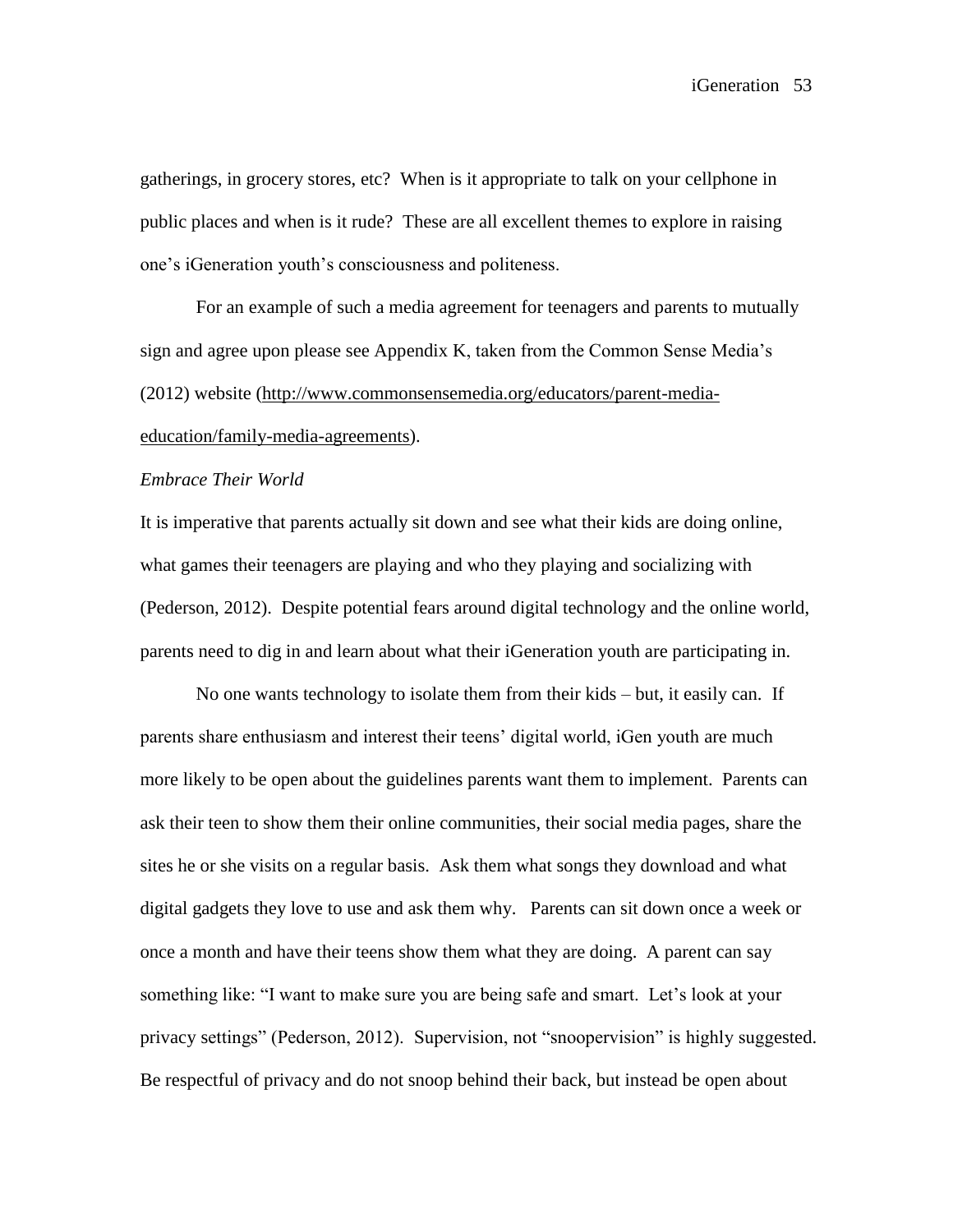wanting to check out what they are doing and let them know when you are going to do it. Be relaxed and open and ask questions, learn more from them. Play dumb (if necessary) and ask lots of questions to help them teach you about their digital world. Be curious, not judgmental about their world. It is okay for parents to let their teen know when they are going to investigate into some of the games they play and virtual worlds they experience. Tell them you will log into their accounts once a week (in the beginning) so you can see what they are doing – invite them do it with you if they wish. Parents can tell their teen they will gradually decrease weekly monitoring once they feel comfortable and confidant with their online activities and conduct. Take this opportunity to check the safety controls of certain programs if it seems necessary. What are the privacy settings? For most websites, the default is not privacy. Parents can change the settings if it seems appropriate. The idea is to keep the communication lines open and let iGen teens know they have freedom within boundaries. For teenagers, a suggested rule of thumb is to set a 50/50 ratio of offline and online activities for them to participate in. For instance, if they do an hour on a digital game, then they do an hour doing and offline activity. It is also recommended to set night time limits – such as the phone and laptop are off by 10:00pm and not kept in their bedroom (Pederson, 2012).

### *Discuss Privacy*

At a recent symposium in Washington, D.C., held in May 2012, to address the cognitive, social, and emotional, impact of media on children's lives, there was discussion about growing issues over privacy concerns, particularly in this "self-revealing" era in which kids today are growing up. Whatever they text or post can be searched, copied, pasted,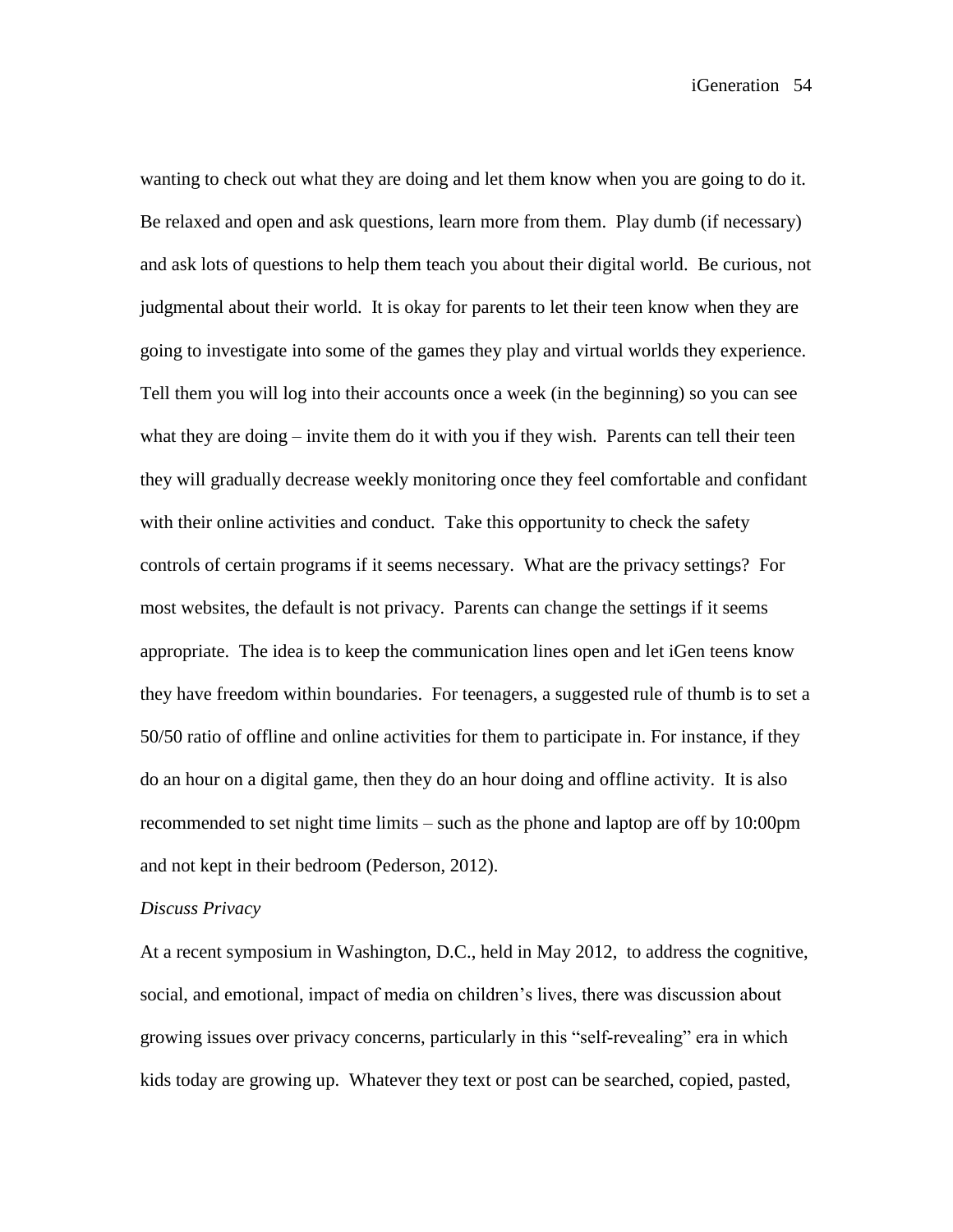distributed and viewed by vast invisible audiences. Their activities and personal information are often being tracked and traced with cookies and other tracking technologies, without their knowledge (Patricia, 2012, para.5).

It is essential to discuss privacy issues with regard to the Internet and digital technology with one's teenager. The iGeneration is living in an "out loud" culture. They do not necessarily understand that once they post something that it is not private ever again. Even if you delete an image or message, others could have saved it or downloaded it. It is essentially a myth that there is any "invisibility" or "anonymity" on the Internet. Information that is on the net is replicable and persistent (Pederson, 2012). Teens need to learn to review a text or a picture or a message before they post it checking in with their self to see if it is not something that they would want their world at large to see and know. Would a future employer want to see a picture of them partying with friends? Would a friend want to know that they said something unflattering about them in a text?

A good way to think of teaching one's teenager about their media usage is like teaching them to swim or drive – you need to teach your kid how to swim and you need to teach your kid how to use Internet and media safely. Most iGeneration teens think "private" means that only their friends can see it and other people should not or would not look at it. They do not necessarily understand that once one posts something that it is not private ever again. Teach them to never ever share personal identification information. Teach your teen to not to share their passwords with anyone, not even with friends. This is especially important for girls. However, parents need to have their password. Review privacy settings of social media sites, games, and other platforms that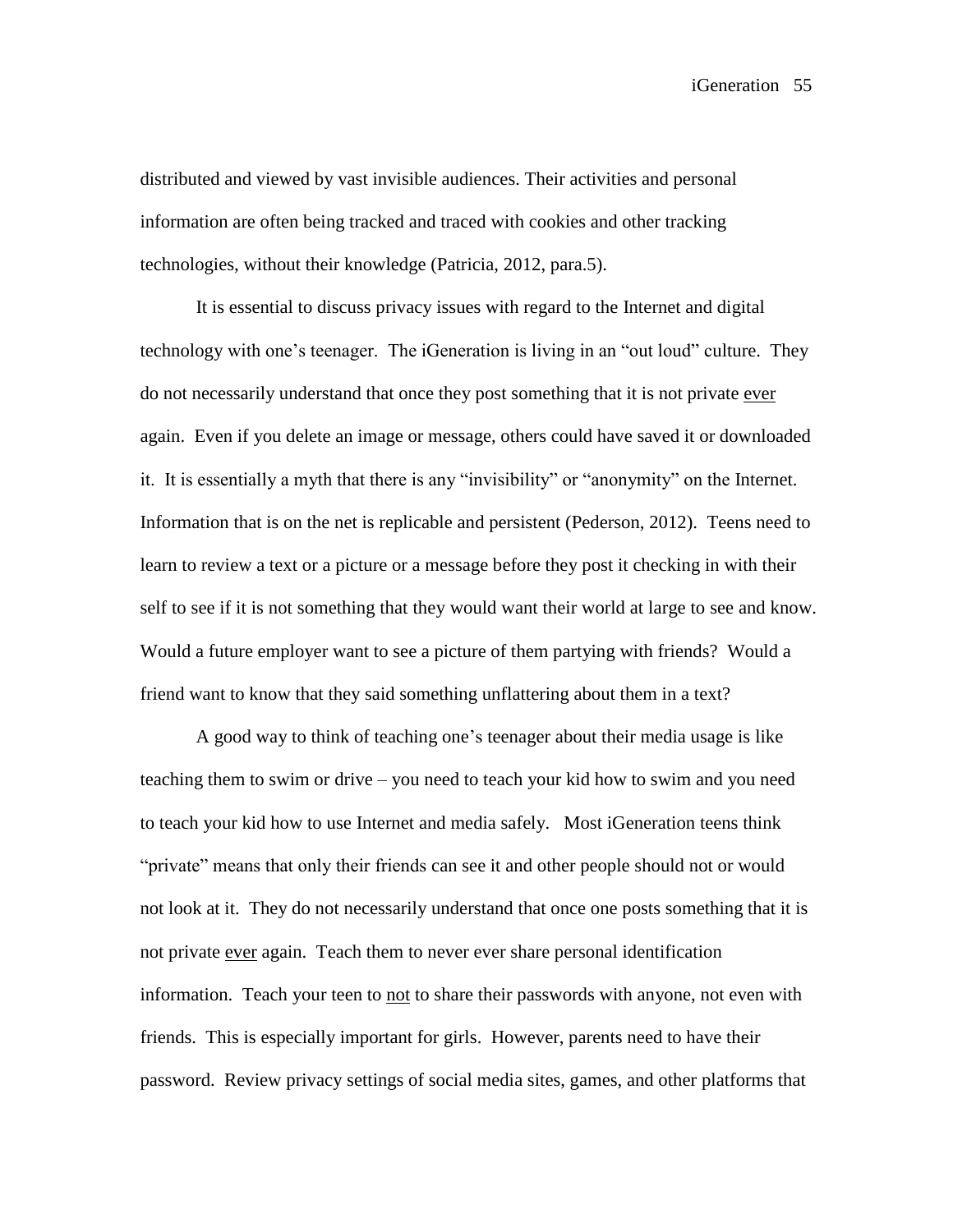your teen engages in, together. [www.commonsensemedia.org](http://www.commonsensemedia.org/) is an excellent resource to learn more about how to change privacy setting to appropriate levels for your teenager – go to their homepage, select "reviews and advice" and then click through to "Parents guide to protecting your kid's privacy" (Common Sense Media, Inc., 2012). Get and use filtering software that blocks things from their technology. Let your teen know that you are going to log into their accounts once a week, at least in the beginning until they have earned your trust, to make sure everything looks okay. It is easier to start this practice when they are younger (such as middle school). This is something that is much harder to start this when they are 17 (Pederson, 2012).

# *Teach Digital Citizenship*

Everything that teens create and do online forms their digital reputation. It is permanent. It is a digital "tattoo" of who they are and how they are perceived. Any activity a teen participates in on the Internet leaves a "digital footprint". Once something is posted online, it is information that cannot be controlled and it can be copied, changed, and shared instantly. Even if one deletes an image or message, others could have saved it or downloaded. Since everything that teens are creating online forms their digital reputation, it is important to talk with them about creating a positive digital reputation and to teach them good digital citizenship practices. Engage in a conversation with one's teen about what they think good digital citizenship is. iGeneration youth sometimes think they can get away with unethical or unacceptable behavior because they do not see immediate consequences when posting online. However, with great power comes great responsibility (Knorr, 2010).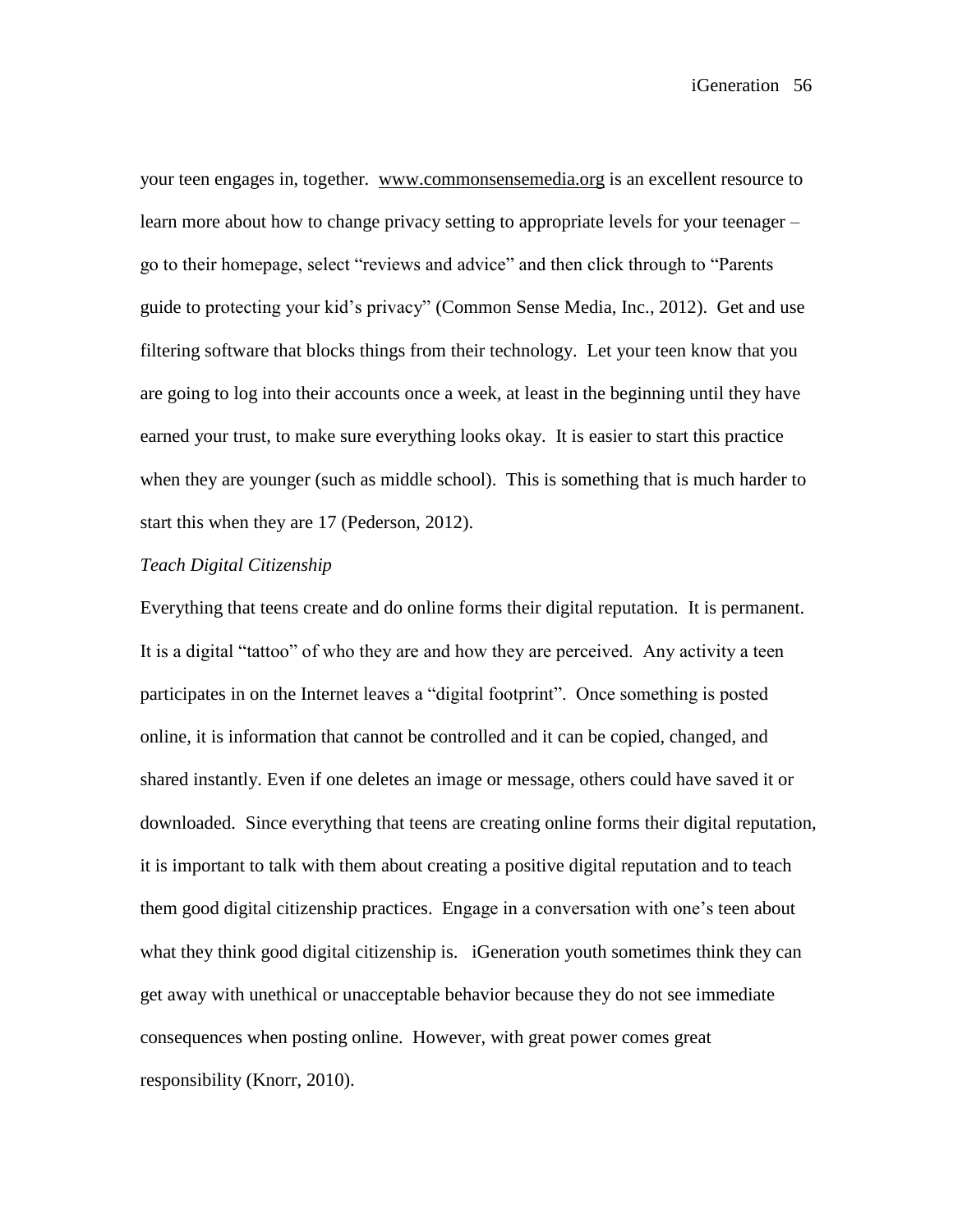For a listing of further suggestions as to how adults can teach good digital citizenship to their teens, as presented by Dr. Holly Pederson (Pederson, 2012) at her lecture on cyberbullying, see Appendix B.

Common Sense Media's website [\(www.commonsensemedia.org\)](http://www.commonsensemedia.org/) offers simple rules of digital citizenship to help teens create a world they can be proud of and inspire others to do the same. These rules of "Digital Citizenship Tips for Teens" are listed in Appendix C of this paper (Knorr, 2010).

Parents and educators can make a real impact on the future of teens growing up in a digital world by teaching them to be responsible and good digital citizens. We can help teens help themselves. The Internet is not written in pencil – it cannot be erased. It's written in pen. What teens do online spreads fast and lasts long. We need to remind them to think before they post. Nothing is as private as they think. Anything teens say or do can be copied, pasted, and sent to millions of people in a heartbeat. Parents and educators must make sure that teens use privacy settings and that they understand that the best way to protect their secrets is not to post personal stuff. We must teach teenagers that "kindness counts." The anonymity of the digital world can lead kids to say and do things online that they would not say or do in person. Encourage them to communicate kindly, stand up for others, and build positive online relationships rooted in respect (Knorr, 2010). We adults have the responsibility to teach our iGeneration teenagers how to be good digital citizens, just as we have a responsibility to teach them how to be good humans.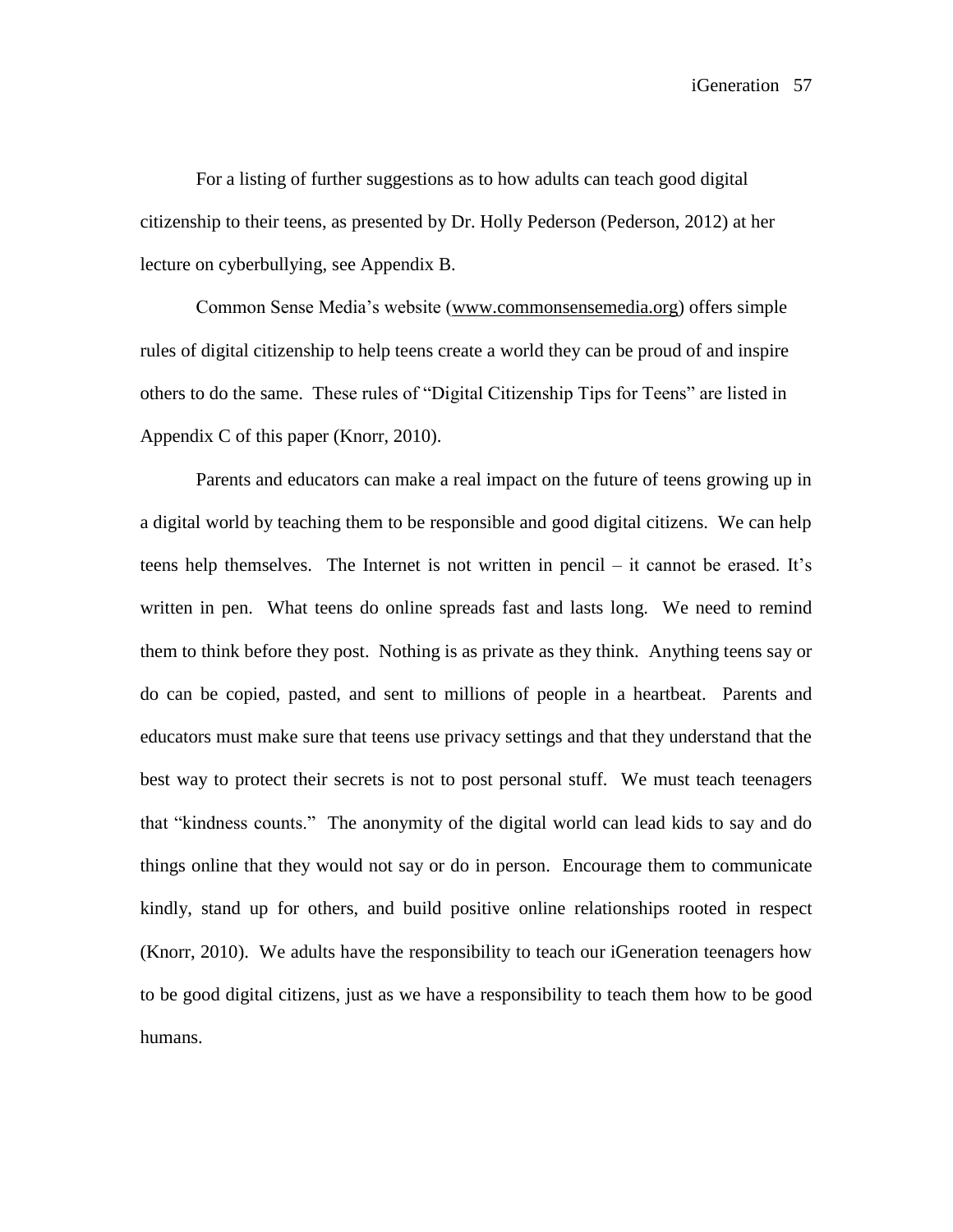For a selected list of American Academy of Pediatrics guideline recommendations for pediatricians to help families navigate the social media landscape and teach digital citizenship, please see Appendix D. For a further selected list American Academy of Pediatrics (2012) guidelines for parents, please see Appendix E.

# *Take A Break*

In his book, *iDisorder*, Dr. Larry Rosen proposes helpful suggestions at the end of each chapter of actions that counter-act the onset of psychiatric disorders that he postulates we are vulnerable to developing because of our over consumption of digital media. Rosen emphasizes the importance of taking breaks, reducing media time, an increasing time spent in nature. He cites "Attention Restoration Theory" which advocates the importance of getting out of a media intense environment and giving the brain a break and time to restore (Rosen, 2012, p. 43). For a summarization of further suggestions Rosen makes to promote mental health and wellbeing in our relationship with digital consumption, see Appendix F.

### *Stop Violent Media*

It is strongly suggested that parents prevent and stop their teens from violent media exposure and engagement in violent games. Among some of the more seriously violent games that are not recommended for teenagers to engage in are: *Call of Duty, God of War, Grand Theft Auto, Mad World, Resident Evil, NARC,* and *Manhunt* (Knorr, 2009). Research shows that stopping engagement in violent games almost immediately stops violent behavior in students (Pederson, 2012). Scientists from the Psychology Department of the University of Austria suggest a "zero-tolerance" attitude should be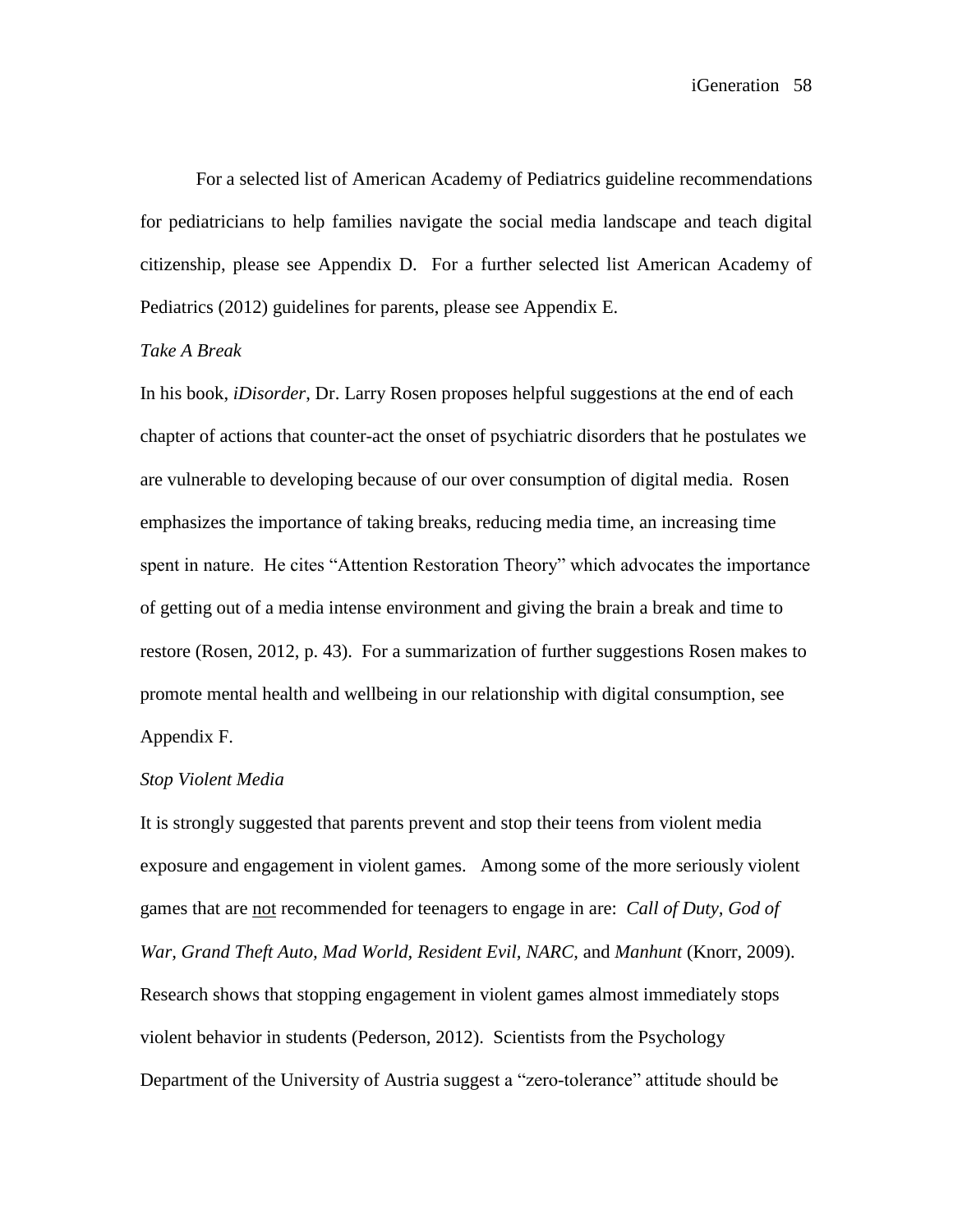adopted in dealing with youths who play violent computer games. Their research shows that youths who often play violence related computer games tend to be more aggressive than those who play games with less or no violence. Violent games not only temp imitation, but also lead to reactive or imaginary aggressive mentality. They suggest that parents and teachers should begin related education in primary schools to keep children from participating in violent computer games all together (Hangzhou Jiaoyu Science and Tech Co. Ltd., 2012).

### *Be A Role Model*

How can parents ask their teenagers to set limits and practice self-discipline with regard to digital media consumption if they do not role model this behavior themselves? We have become a nation of workaholics and are always "plugged in". Too often, harried working parents come "home" at night but this does not preclude them from continuing to work on a laptop or take a business call the minute the walk in the door, hardly noticing the change of scenery let alone that their children are in the same room. Parents too need to close the laptop and participate in family. Sherry Turkle, who interviewed over 450 young people for her book *Alone Together*, shares how so many youths she interviewed describe mothers and fathers as unavailable in profound ways, present and yet not there at all (Dokoupil, 2012, p.30). Parents can set examples to their teens of how to properly use technology, such as not texting during meal times, being fully present in face-to-face conversation, and "unplugging" a couple of hours before bedtime. Parents are prime role models for their children regarding body perception and promoting healthy lifestyles (American Academy of Pediatrics, 2012a).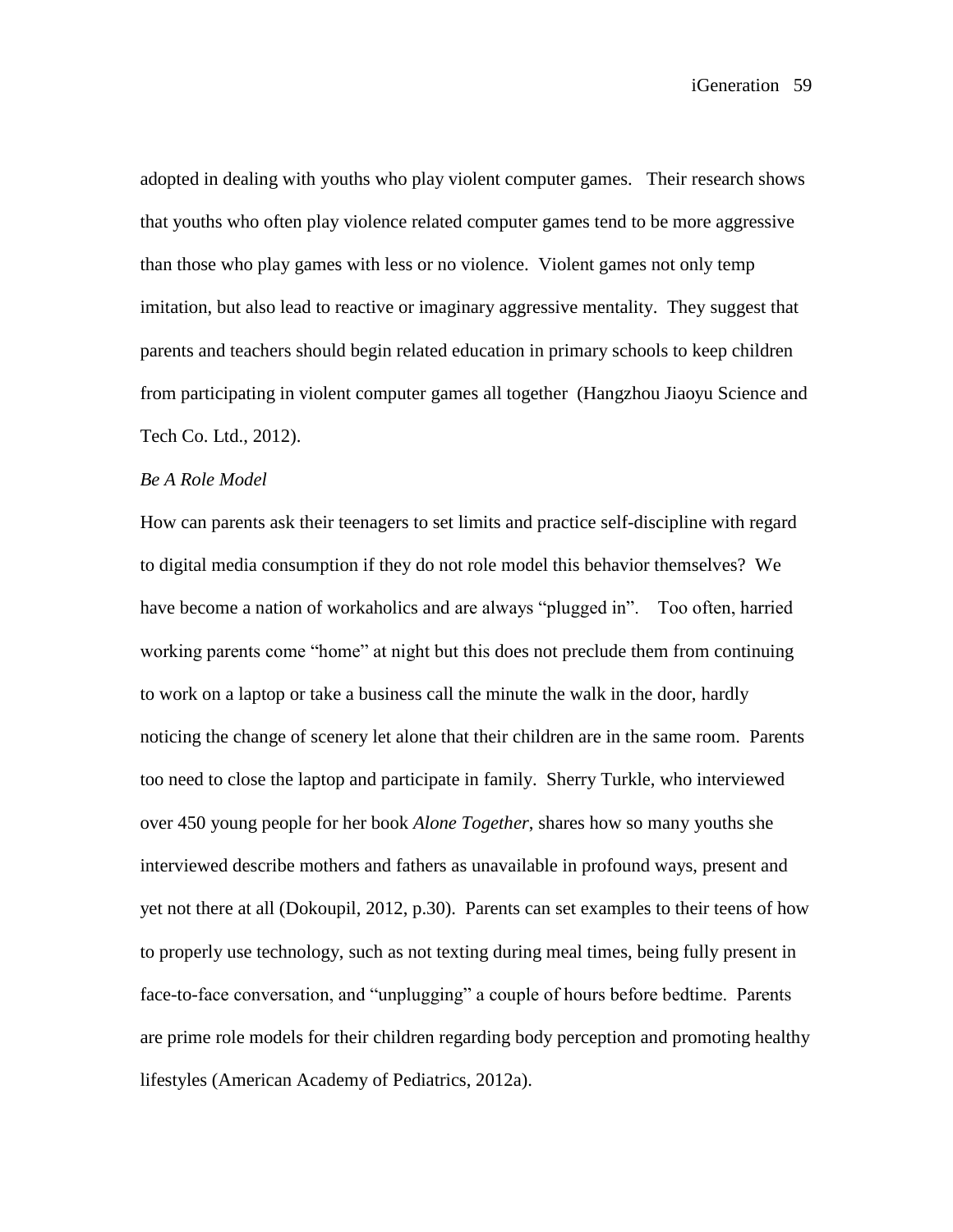### *Balanced Mind Practice*

In order to "balance" our brain hemispheres and to compensate for the left brain dominant activities that technology engages us in, Dr. Daniel Siegel suggests seven daily essential mental activities to "balance the brain" and create well-being. These helpful seven suggested activities, all include time spent away from digital technology, are listed Appendix G.

For a consolidated comprehensive review of suggested best practices, previously cited in various sections of this paper, for parents and educators to engage in with regard to teenagers and digital technology please see Appendix H. For a listing of good websites for resources and tips, please see Appendix I.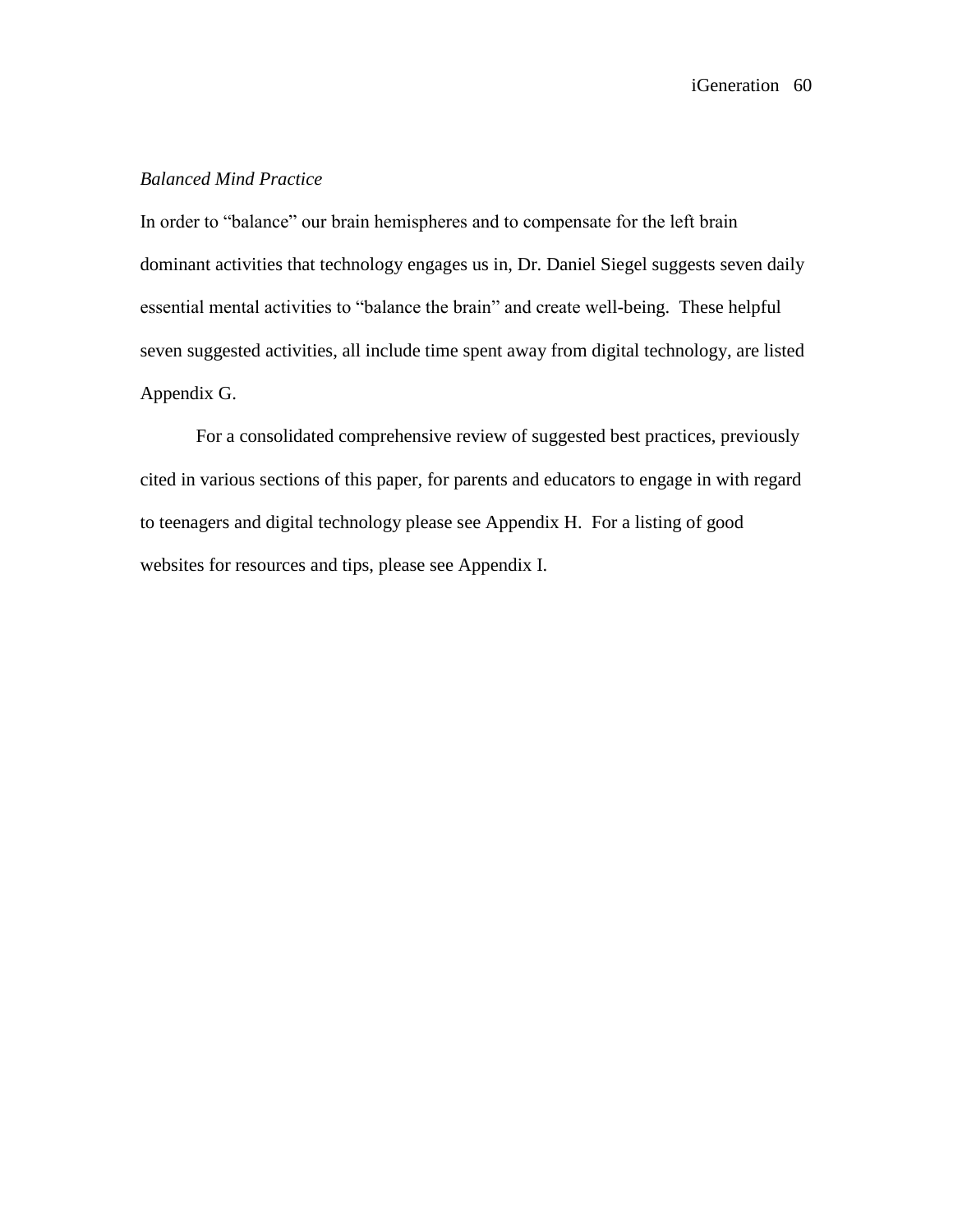#### Chapter 3 Methods of Research

The purpose of this research is to study the social cognitive effects of digital technology on teenagers. This subject matter is extremely timely and topical, as we are in a rapidly accelerating digital and information era. Thus, I had a plethora of sources in which research and gather information on this topic and methods in which to do so.

I began by attending a weekend seminar entitled "Wisdom 2.0: Youth Seminar" on September 17, 2011 at the Computer History Museum in Silicon Valley. This conference explored the key question: "How do we support the 'inner technologies' of wisdom, mindfulness, and compassion in young people in an increasingly technologysaturated age?" Among the speakers at the conference were Daniel Siegel, Clinical Professor of Psychiatry at UCLA School of Medicine; Susan Kaiser Greenland, author of *The Mindful Child*; Google's Jolly Good Fellow Chade-Meng Tan; Zynga co-founder Eric Schiermeyer; Megan Cowan, co-Founder of Mindful Schools; Gina Biegel, ["On](http://mindful.org/mindful-voices/on-teen-life)  [Teen Life" blogger](http://mindful.org/mindful-voices/on-teen-life) for Mindful.org, high school students Meghan Byrd, Malaika Ramachandran, and Maddie Siegel, and more.

I conducted an extensive literature review exploring the historical context of digital technology, what the positive and negative effects of digital consumption are, as well as summarizing an abundance of best practices and guidelines for parents and educators with regard to iGeneration youths' digital consumption.

I attended a lecture in May of 2012 entitled "Challenging Cyber Bullying: Tips and Strategies for Parents" presented by Holly Pederson, PhD, MFT, at the Marin Office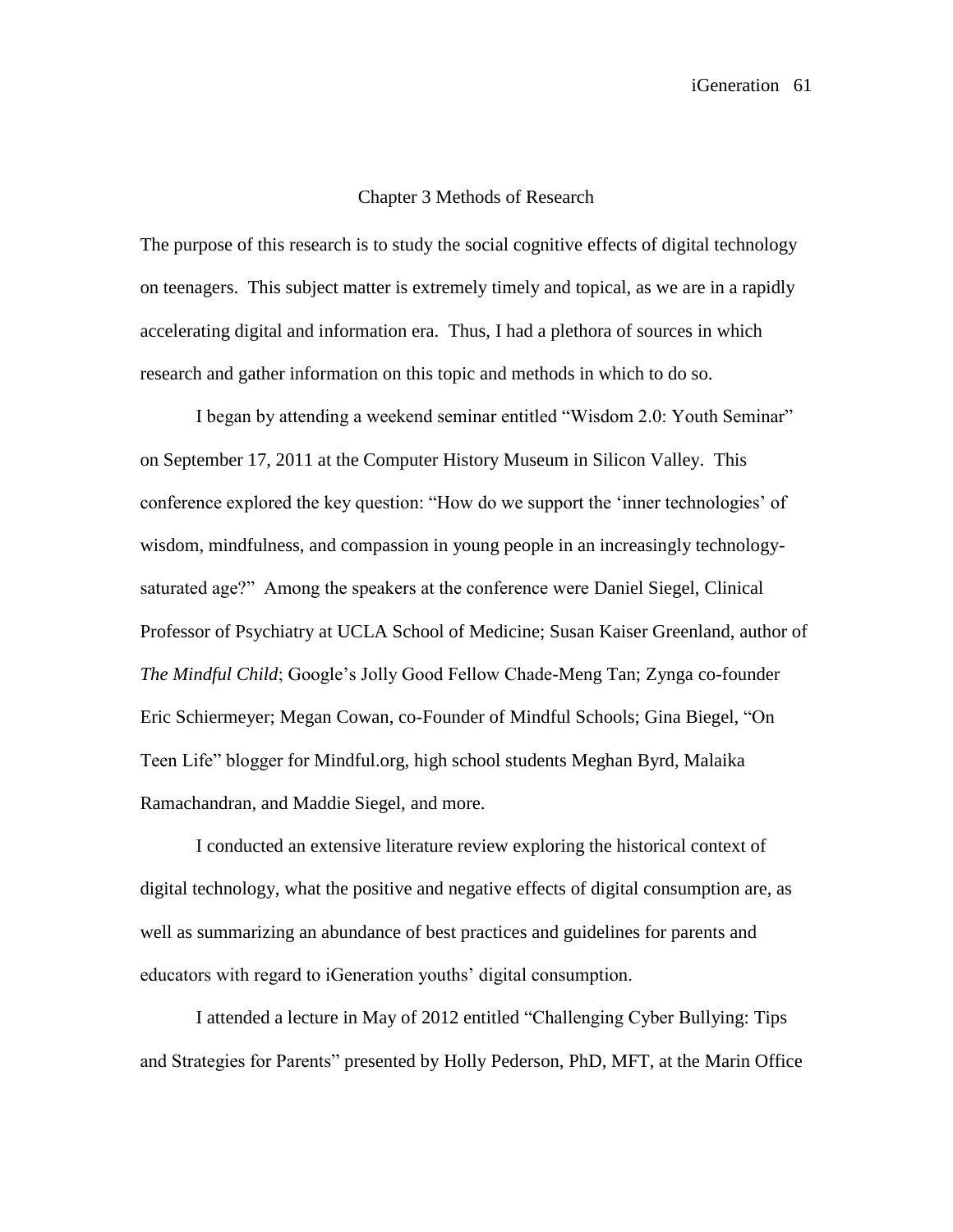of Education. Dr. Pederson is a counselor and educator at "Parents Place" a community resource center and oversees the bullying program and the community education program.

I interviewed an expert, Shira Lee Katz, Director of Digital Media, from Common Sense Media, a forerunner organization gathering information and understanding the relationship between media and children.

Finally, I conducted an action research project in May of 2012, a field study, surveying forty-six high school students, ages ranging from thirteen to fifteen years old, asking thirty directed questions, inspired be information that came to light in my literature review and attendance of lectures, about their digital consumption habits. Interview with an Expert

I chose to interview an expert from Common Sense Media for this thesis. Common Sense Media, a non-profit company based in San Francisco, is forerunner organization in this country that gathers information and in effort to better understand the relationship between media and children and help them thrive and navigate media effectively.

I interviewed Shira Lee Katz, Director of Digital Media, of Common Sense Media. Shira Katz has a PhD in Human Development and Psychology from Harvard Graduate School of Urban Education where she focused her studies on Socio Emotional learning, morality of kids who are of privilege. Shira explained that Common Sense Media's works to achieving their mission with three main branches within the organization: (1) To rate and interview kids' movies, books, music; (2) Education programs – schools materials for schools and kids K-12 curriculum on digital literacy, (3) Policy arm for increased privacy legislation – violent films should not be sold to minors.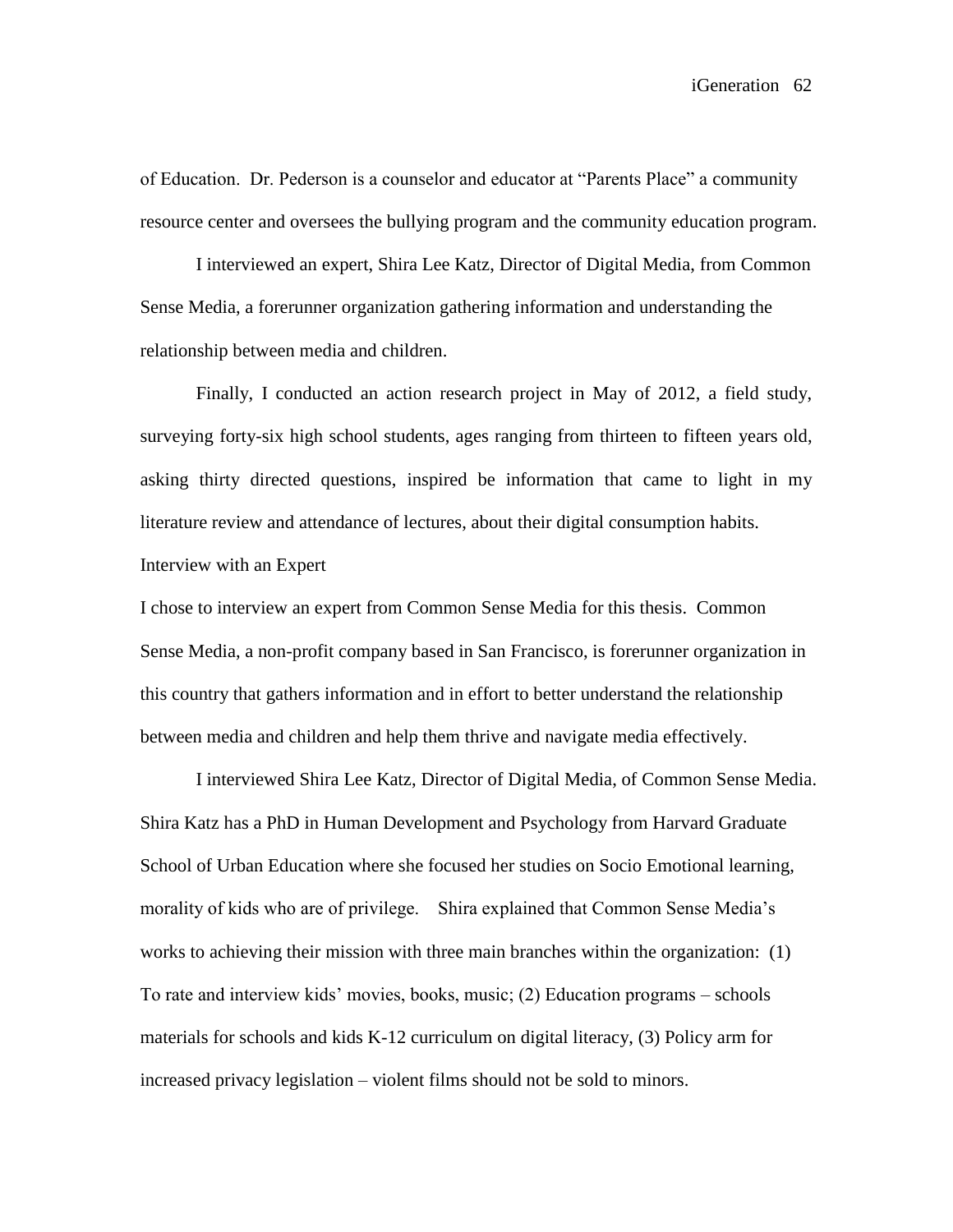I opened my interview with Shira by asking her how she perceived where we are in the digital age and where it is going. Shira responded that she perceives digital media as "getting much more mobile". Before today's world of technological devices, families would gather around a screen to watch something collectively. Now, each person has their own screen whether it be a laptop, a smart phone, a tablet, etc. Socialization is therefore changing with digital technology as everyone now has their own device. You can be sitting in the same room with someone and not "connect" with them even though they are in the same room as you, and yet, be connected to someone across the globe while chatting online. Digital technology makes us more separate as we connect less face-to-face and more to our individual screens. Shira also discussed how "privacy" has become totally different in meaning than it used to be. People now share personal information about themselves that used to be considered totally private. With digital technology today, we have ability to self publish online. People who previously would not be considered experts on a topic or have unverified resources can openly post and share information on any topic. Shira sees a homogenizing that is happening as a result of digital media – a leveling for people – an equalizer – which has positive and negative repercussions. She spoke of how the whole way we think about copywriting is changing with the Internet: we now have more of a collective intelligence.

Shira had much to share about what she believes are positive effects of digital media. She believes the number one positive potential of digital technology is on education and how its impact can change schooling. Technology can be an incredible learning a tool. Technology is something that students can react to and interact with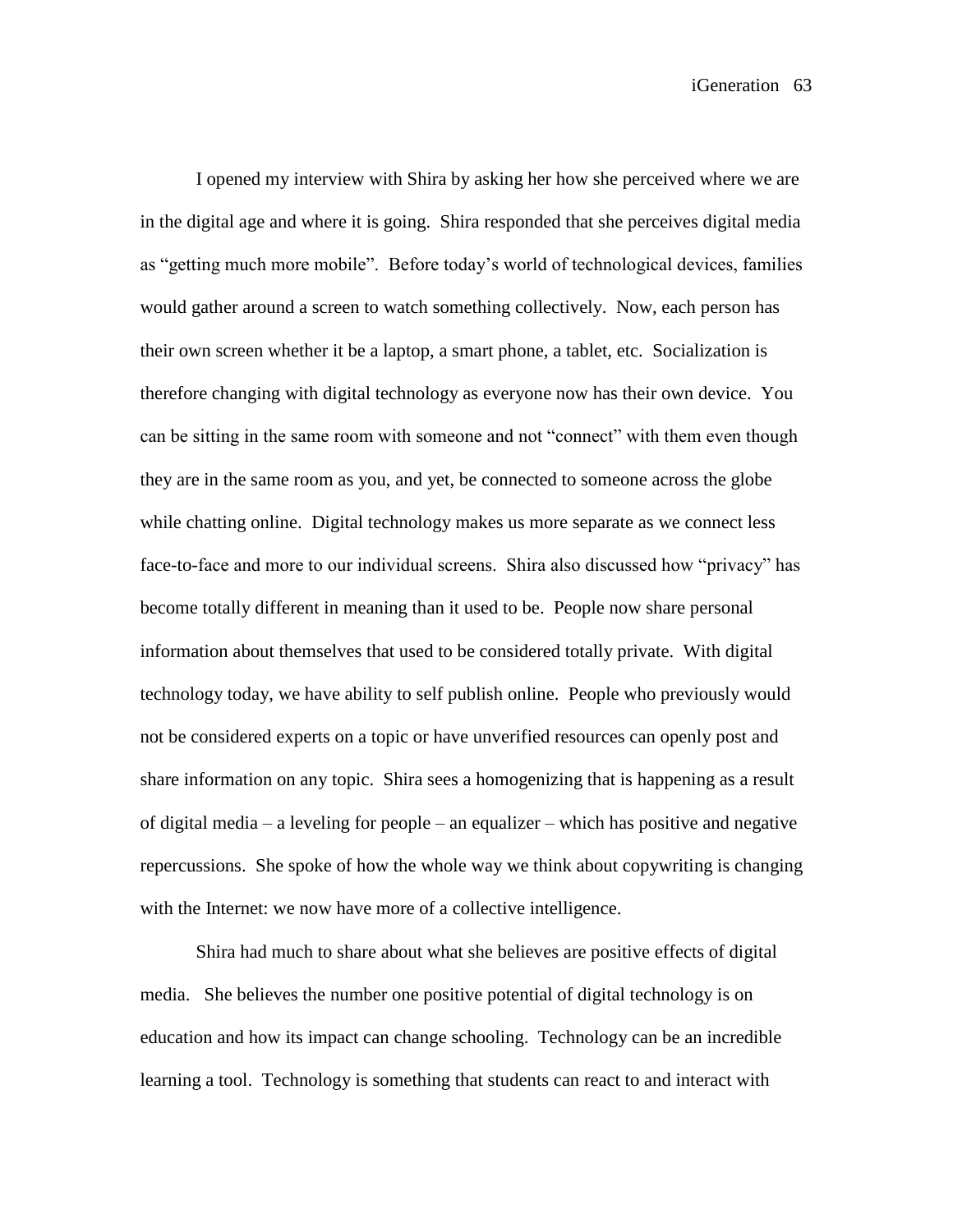outside the walls of school. Shira believes that digital technology can also possibly bridge learning and cultural gaps. Technology makes the world even smaller. Right now we think of our community as our neighborhood or country, technology gives us more opportunities for global community. Shira also discussed how digital media can be good for shy kids, kids who feel like they are on the outside, for kids who are teased at school, because online they have more time to plan and can say anything that they want . Shira cited the work of Danah Boyd who writes about how kids who are estranged and feel on the outside can be positively impacted with digital media. Shira also discussed the positive impact of how kids today can get to know people that they would not previously had an opportunity to learn about and know from around the world.

When I asked Shira about what she believes are the negative effects of digital technology she expressed her concerns about how it is negatively effecting socialization of teenagers. She asked, "How many times are teens taking photos and texting and documenting the whole time you are with them and not present with you? If we are going to be here let's be here, instead of being on the phone." Shira discussed the term "tethering" which she defined as "relationships in which people are constantly texting and in touch with each other". Teenagers may have one to several friends that they are "tethered" to that they incessantly text all day long with each other. She gave an example of how freshman students in college can be tethered to their parents and this can be detrimental. Some college freshman today are less independent than prior generations because their parents are instantly accessible to them via texting and the Internet to take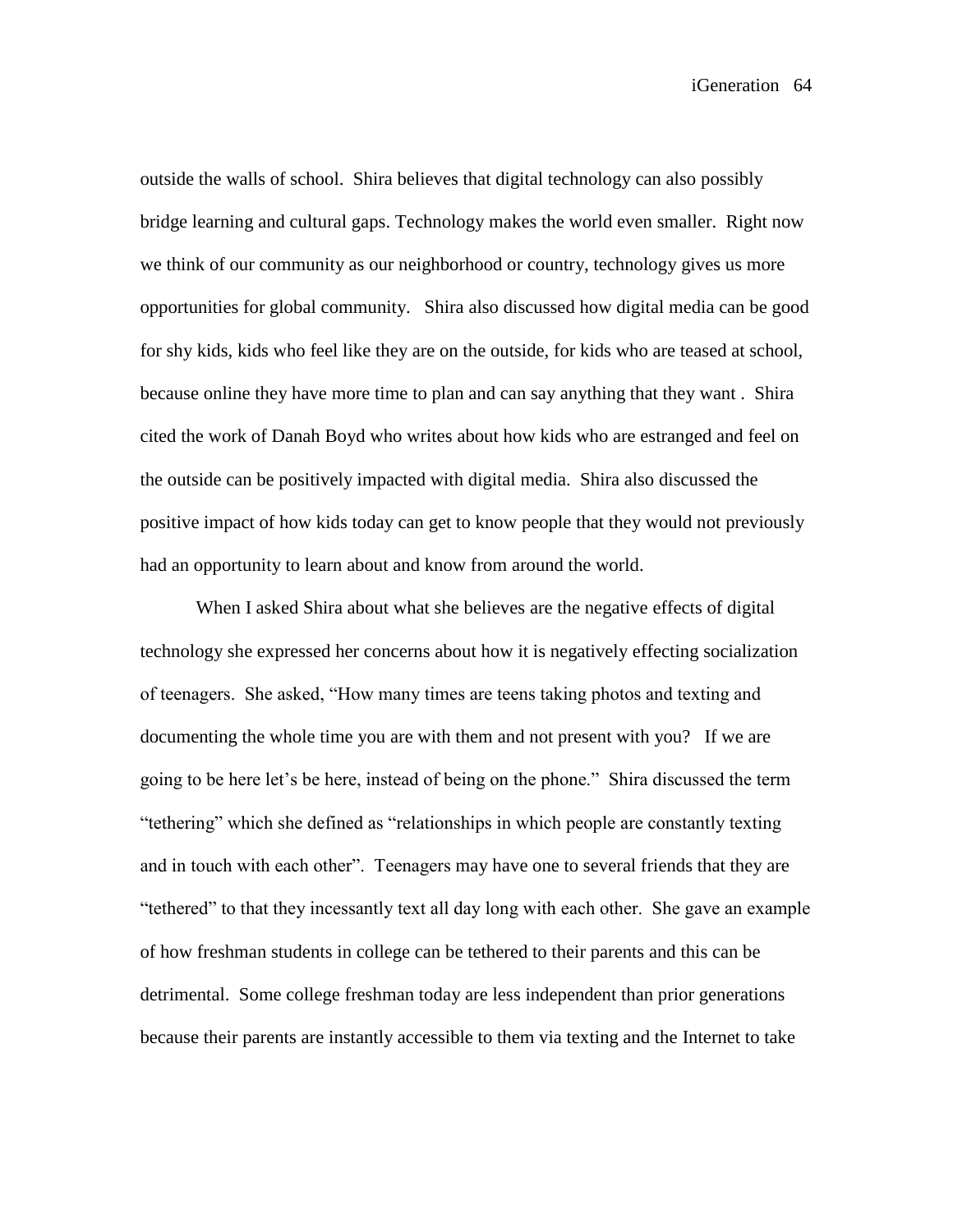care of normal issues (such as not having groceries, or needing to write a paper) that in years gone by freshmen students would have to learn to deal with independently.

Shira discussed how although many people perceive the Internet as a vulnerable place for teenagers because of "the predator myth", in actuality, the statistics are very low that any kids actually meet with predators that they initially met online. However, there is a serious concern about cyberbullying. Shira described cyberbullying as when a person poses as another person online and then aggressively slanders them - people who pretend to be someone else and then suddenly turn on them. Shira said with teens who cyberbully can be out right cruel. She sees cyberbullying as a very important to be a part of what we need to educate teenagers about on digital media. Also, many teenagers are not aware of their digital footprints, the permanence, of posting something on the Internet. Shira talked about how technology usage is creating social rudeness, such as if you are in a business meeting and someone is texting while someone else is speaking. Shira says, "We are still figuring out the social norms of etiquette and how to act with technology." Another potential negative effect of digital media, particularly with digital natives, is how "multi-tasking" has become more and more of a norm. With multi-tasking, you might get all your tasks done, but, they are not as good as if you did it one at a time. It is becoming harder for people to concentrate on one thing at a time. She cited the studies of Paul Atchley at the University of Kansas and of Cliff Nass of Stanford who has done work on the association between multi-tasking and "anti"-tasking behavior causally leads to more unhappiness.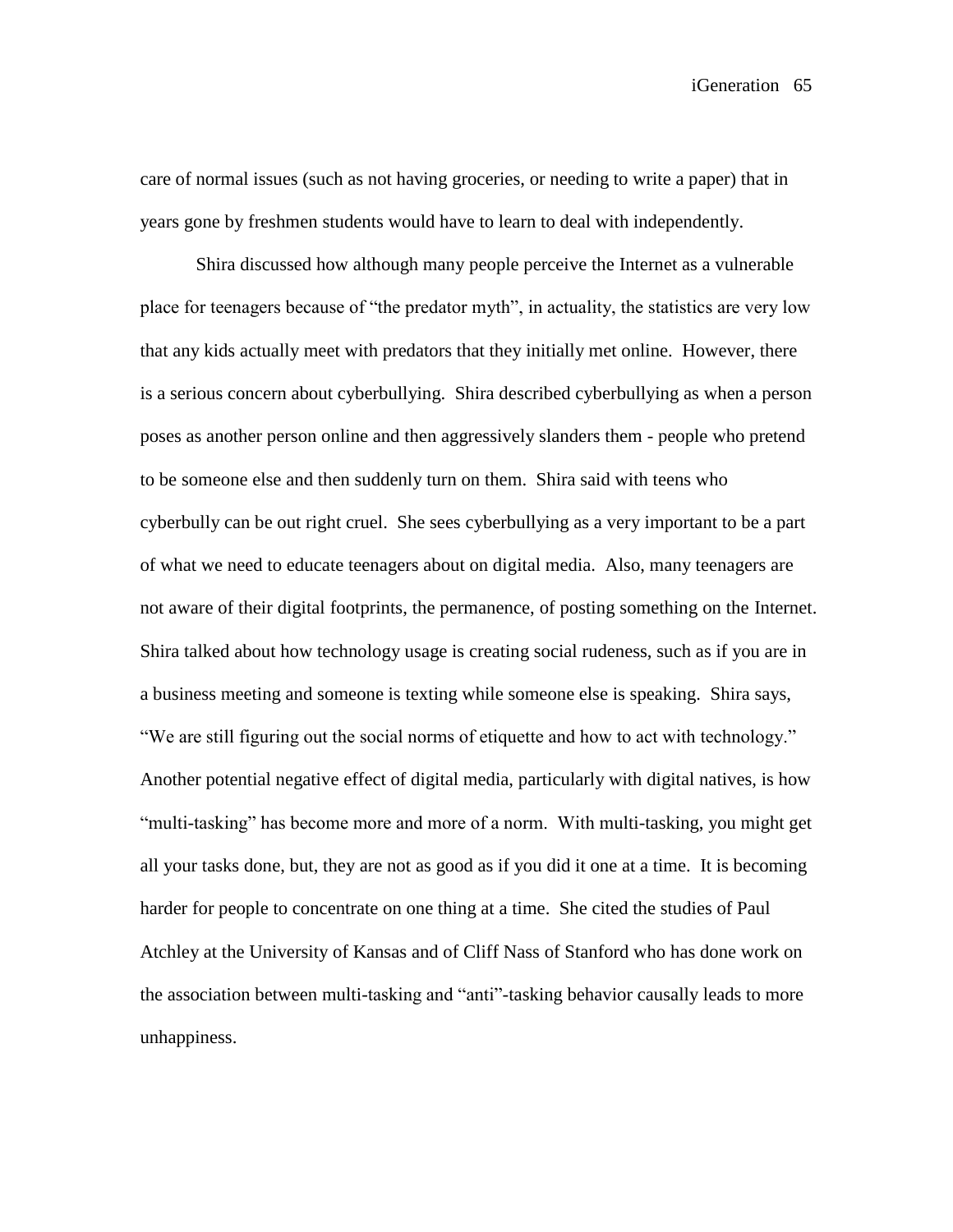Shira noted that one serious negative effect of digital technology is that of the effect of violent games on teenagers – especially male teenagers. She mentioned that there has been violent game research done in China about addiction to violent games and the negative effects of shooter games. Violent games were at first designed as video games for soldiers going to war. They were designed to condition the soldiers to shoot immediately and would get rewards for shooting fast and punishments for not shooting fast enough. There is a correlation between users of violent games and anti-social behavior.

Finally, I asked Shira about what she perceives as important guidelines for parents and educators around digital technology. Shira responded that it is important that parents and schools need to teach about digital citizenship. They need to teach students to understand and to harness the power of the Internet in the best possible way. It is best to start this teaching when children are young – if there are already boundaries and limitations it makes it easier when they are teenagers to control their usage. Teenagers need to have the expectation that parents have a role in how they interact with media. Media is another person in the household. Parents should have rules such as no media during a family meal or an outing, create no media times. Shira believes that if you have a certain idea on how you want your kids, "authoritarian parenting does not work, parents should explain "why" to their children." She suggested that in creating rules around digital technology usage that parents can present choices such as two hours a week in front of a screen. Shira suggested that parents write media usage contracts up with their children. There are examples of age appropriate contracts on the Common Sense Media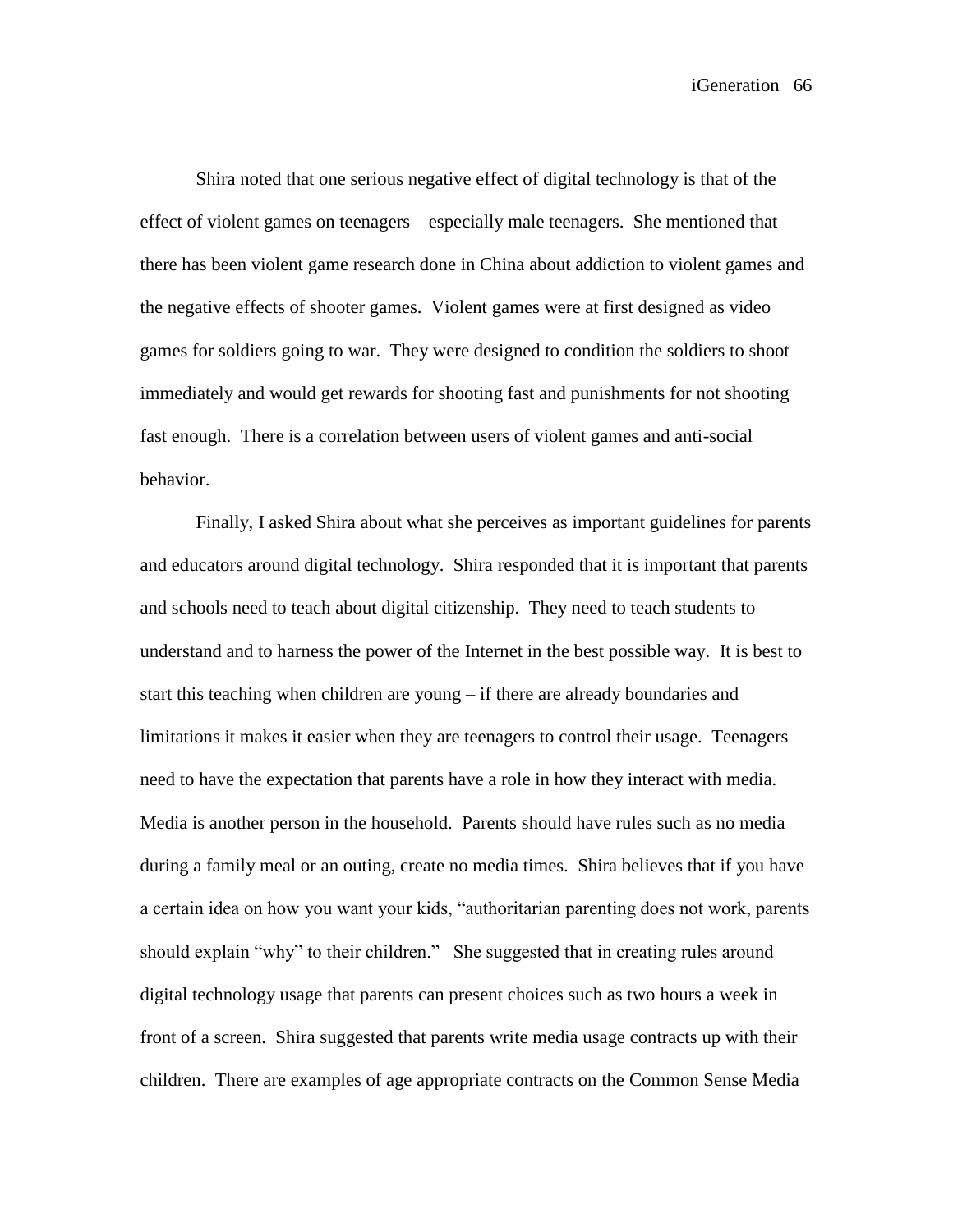website. Although, Shira cautioned, these contracts may or may not work. It depends sometimes on the child. "Parents are major role models and if they believe that their kid is texting a lot, the parents need to put a limit on it." Shira also suggested that as a rule of thumb, at bedtime, that parents should take cell phones out of their children's' room at night and charge them in another room during the night. "Parents should focus more on educating their children about the permanence of putting anything on the Internet. A lot of people have been burned, they create digital footprints issues and the do not realize that they are permanent."

Shira closed her discussion of guidance suggestions for parents by talking about how "Everything takes place within ecosystem". She suggested that parents should have kids keep track of their media diet. "A good analogy of digital consumption could be with food. We teach our kids to put the right things in their body so they function well, and that you need to balance sweets and exercise. If you are consuming garbage all the time it is bad for you." This is true of digital consumption as well.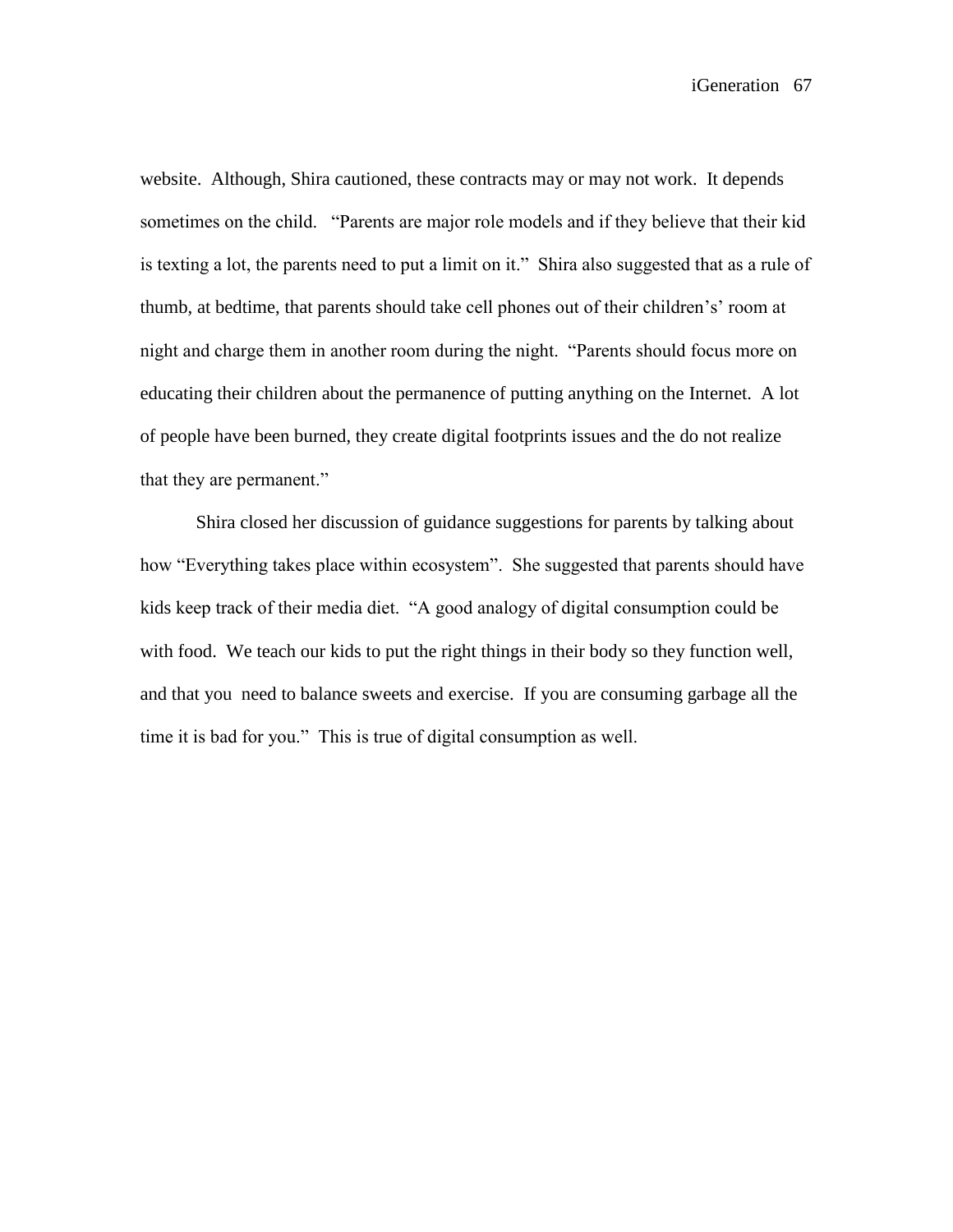#### Chapter 4 Action Research Project

#### Sample and Site

The quantitative as well as qualitative research for my field study survey was collected from forty-six freshman and sophomore high school students, ranging from ages thirteen to fifteen, from a local high school, in May of 2012.

# Ethical Standards

This paper adheres to ethical standards in the treatment of human subjects in research as articulated by the American Psychological Association (2010). A proposal of the interview with an expert, as well as a proposal including the survey questions for the field study survey, were submitted and reviewed by the director of the master's program, and received approval.

# Access and Permissions

Access to the site and sample for my field study was gained as I was a student teacher at a high school in the computer lab. Volunteer participants gave anonymous responses to an online survey while in computer lab class.

#### Data Gathering Strategies

I sought qualitative and quantitative data through my action research project by giving teenage high school students a survey asking pertinent questions about their digital technology and media consumption habits. The survey, which included thirty total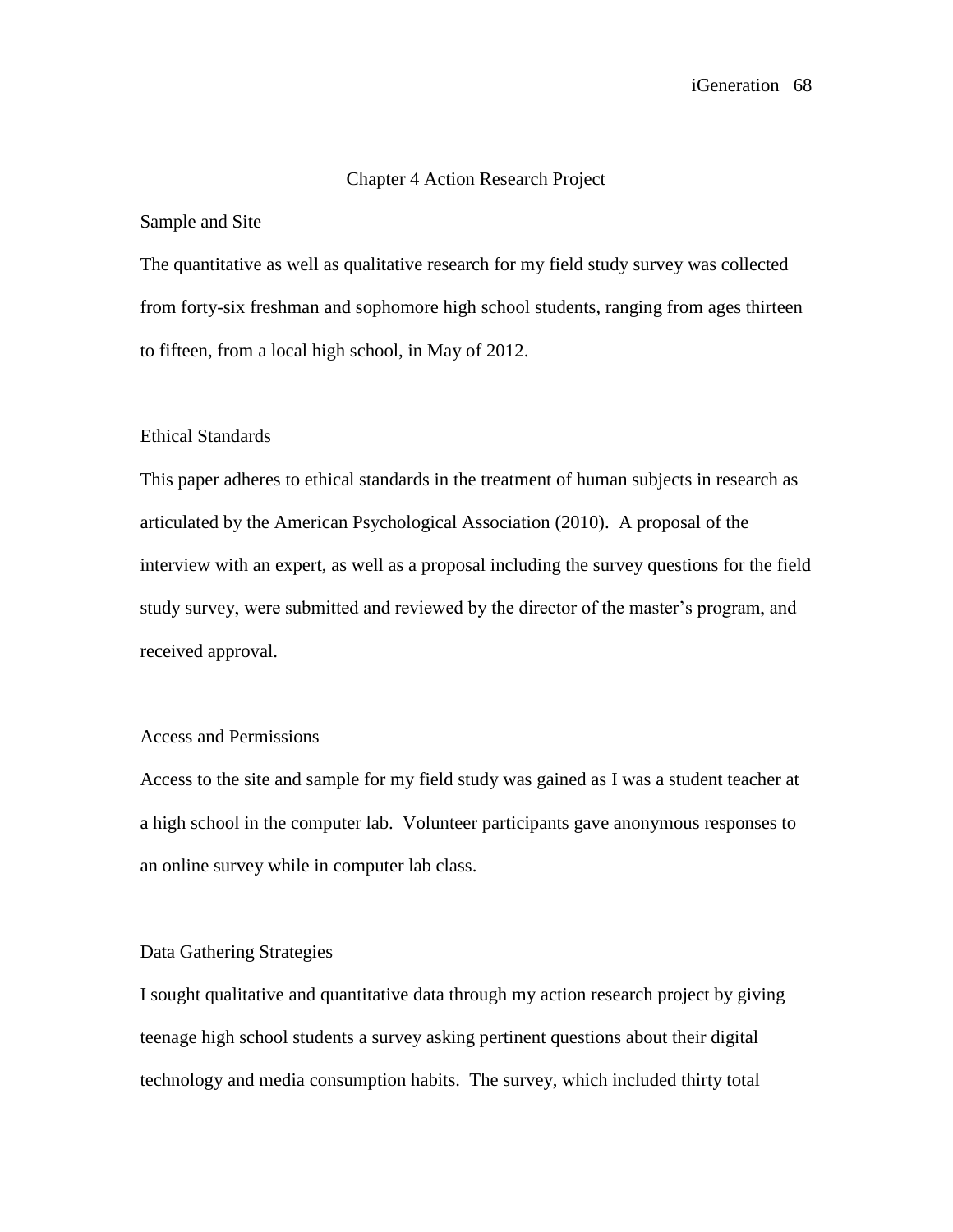questions, was given to forty-six student volunteers, between the ages of thirteen and fifteen (61% of participants were 15 years old, 30% were 14 years old, and 9% were 13 years old, with the average age of participants being 14.5 years old) while they were in computer lab class. The students anonymously answered the questions on an online survey that I had prepared on wuffoo.com. To take the survey yourself, or simply review the questions, the url to access this survey is: [http://nogginusers.wufoo.com/forms/digital](http://nogginusers.wufoo.com/forms/digital-media-survey/)[media-survey/.](http://nogginusers.wufoo.com/forms/digital-media-survey/)

## Data Analysis Approach

Upon receiving the completed survey questionnaires from the volunteer participants of my action research project, I reviewed their quantitative and qualitative responses and I analyzed these responses against the statistics and information from my literary review and other research. The final analysis of my field research findings is a synthesis of my extensive literature review, attendance to a seminar, attendance to lectures, my interview with an expert, and the action research project findings.

### Overall Findings of Action Research Project

Generally, the quantitative responses to my action research project were in alignment with statistics reported in the literary review. For instance, per the literary review, in 2011 the national average that a child gets a cellphone was twelve years-old, however, the average continues to drop. The results of my study reflect that the average age the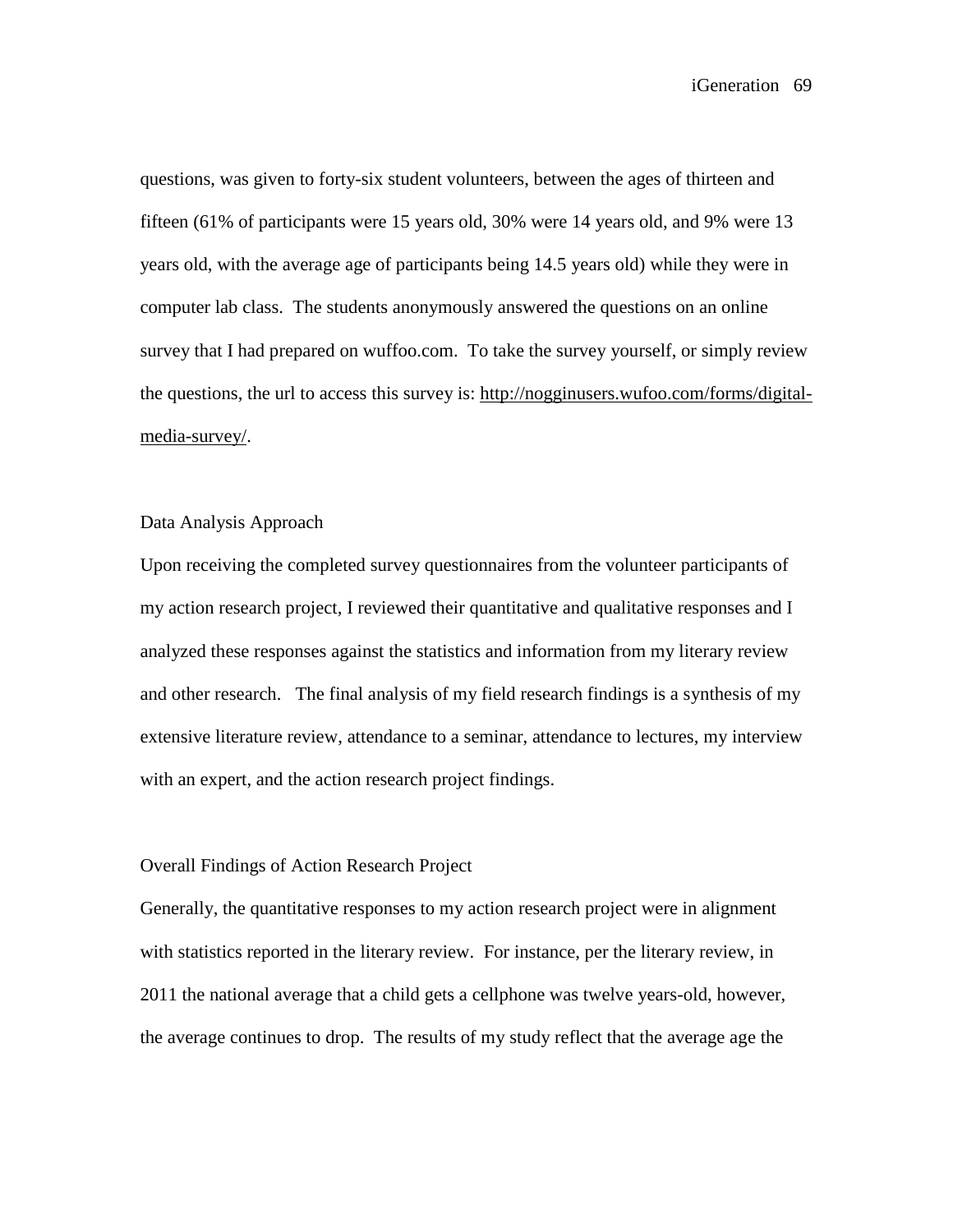participants got their first cellphone is the age of 11.45 years old, which coincides with

| How old were you when you got your first | Total %  | 46 total count |
|------------------------------------------|----------|----------------|
| cellphone?                               |          |                |
| 7 years old                              | $2.17\%$ | $\overline{1}$ |
| 8 years old                              | 4.35 $%$ | 2              |
| 9 years old                              | 0        | $\Omega$       |
| 9-10 years old                           | 4.35%    | $\overline{2}$ |
| 10 years old                             | 15.22%   | $\tau$         |
| 11 years old                             | 17.39%   | 8              |
| 12 years old                             | 19.57%   | 9              |
|                                          |          |                |
| 13 years old                             | 17.39%   | 8              |
| 14 years old                             | 10.87%   | 5              |
| 15 years old                             | $6.52\%$ | 3              |
| Don't own a cell phone                   | $2.17\%$ | 1              |
| Average age $= 11.45$ years old          |          |                |

this information. See below chart:

When asked "Do you text?" forty-two out of forty-six participants replied "yes" (91% affirmative), there were three "no" responses, and one participant did not own a cell phone. The overwhelming majority of my teen participants who text correlates with statistics showing that texting is the communication platform of the moment for iGeneration youth. Also, it is important to note, that of the 46 teen participants in this study, only one student did not have a cell phone.

I asked whether my participants preferred texting or having a face-to-face conversation with someone. The results were pretty much split down the middle with 44.68% of (21 total) respondents replying they preferred texting, 46.81% of (22 total) respondents saying they preferred face-to-face conversations. This too correlates with the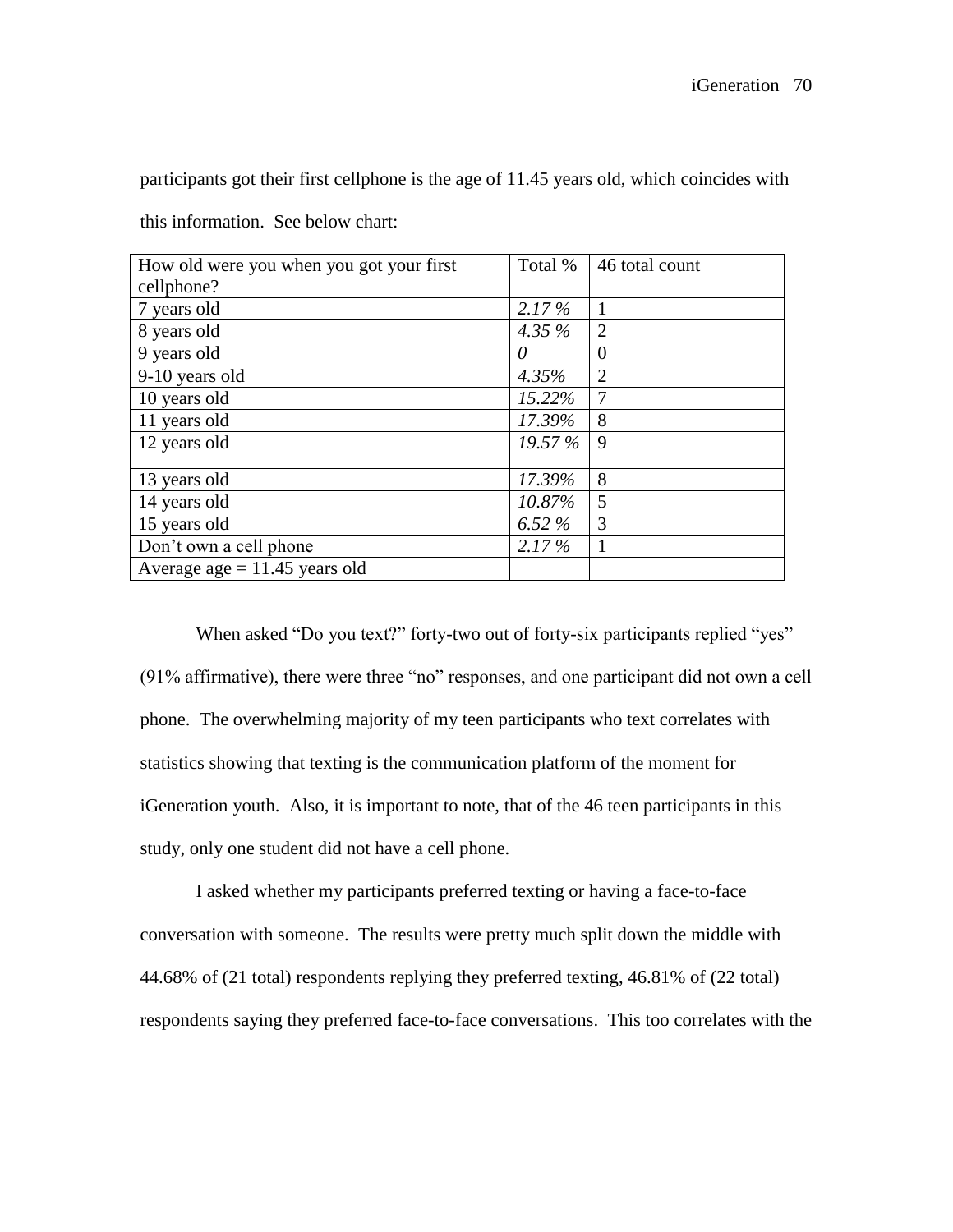growing concern that iGeneration youth are more comfortable communicating digitally instead of in person.

As discussed in the literature review, the legal age that a youth must be is thirteen years old before they can sign up for most social media sites, including Facebook. Of the forty participants who took the survey who have a Facebook account, responding to the question, "How old were you when you first signed up for Facebook?" twenty-two of the respondents replied they were under the age of thirteen, or 55% of those participants who have Facebook accounts.

| How old were you when you got your | % Total | 46 Total Count |
|------------------------------------|---------|----------------|
| first Facebook account?            |         |                |
| 8 years old                        | 4.35%   |                |
| 10 years old                       | 2.17%   |                |
| 11 years old                       | 8.70%   | 4              |
| 12 years old                       | 32.60%  | 15             |
| 13 years old                       | 17.39%  |                |
| 14 years old                       | 15.21%  |                |
| 15 years old                       | 6.52%   | 3              |
| Don't Have a Facebook Account      | 13.04%  |                |

Interestingly, when questioned if their Facebook page presented and "authentic" or "fake" self, the overwhelming response was that their Facebook page presented an authentic self. As discussed in the literature review, social media profiles are one way for iGeneration youth to further explore identity, but, it can also pressure them to "put on a happy public front" that is inauthentic. Of the 39 participants in this study who use Facebook, 35 (90%) claimed their Facebook page presented an authentic self.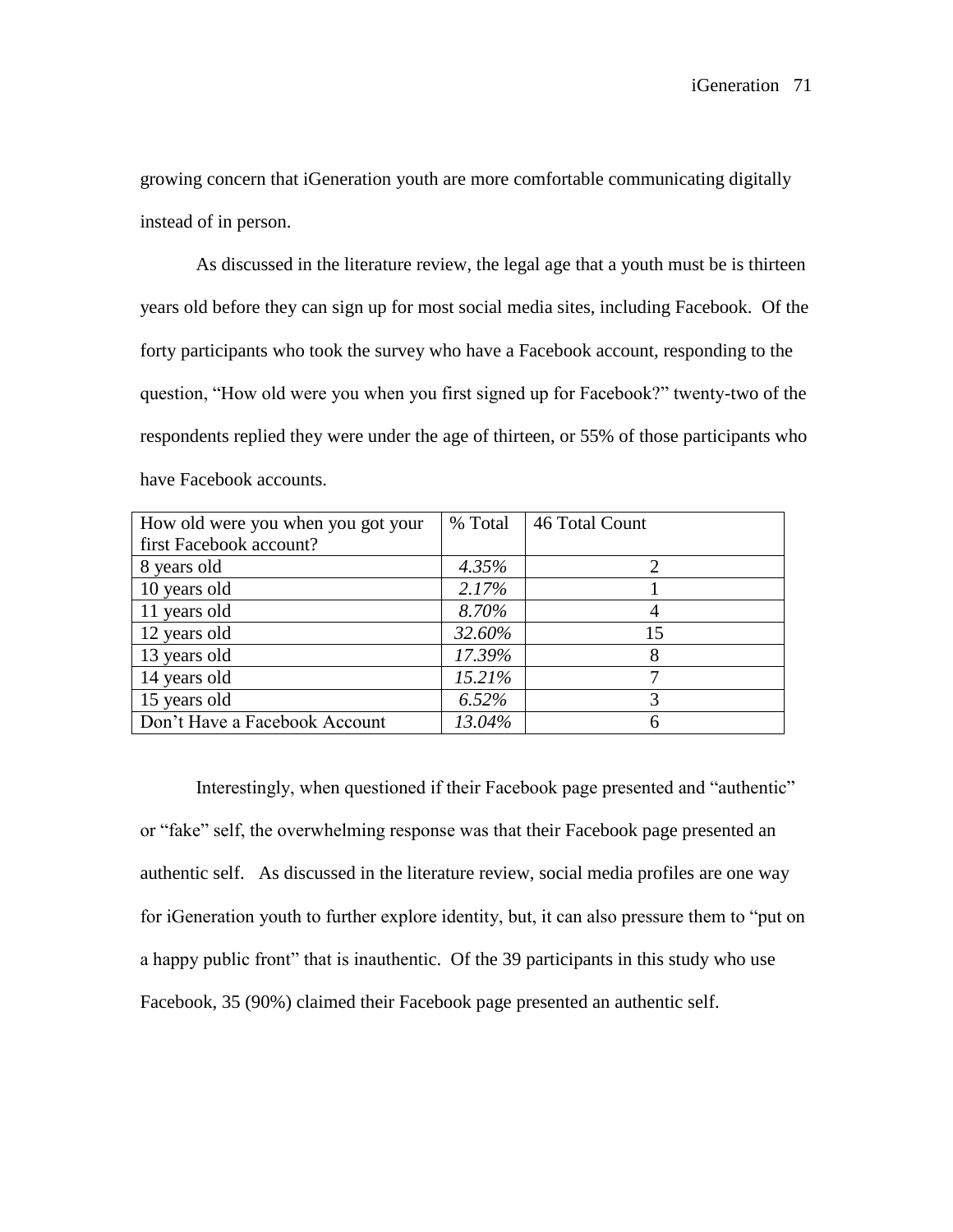| Do you feel that your FB page is<br>authentically you? | % Total | 46 Total Count |
|--------------------------------------------------------|---------|----------------|
|                                                        |         |                |
| My FB page is my authentic self                        | 76.09%  | 35             |
| My FB page is a fake self                              | 2.17%   |                |
| I don't really go on Facebook a lot                    | 2.17%   |                |
| Both fake and authentic                                | 2.17%   |                |
| Limited of my authentic self                           | 2.17%   |                |
| I don't use Facebook                                   | 15.22%  |                |

When the participants were asked if they have ever been cyberbullied, 14 of the 46 participants replied "yes", which is 30% of the participants. The national average of teens who have been cyberbullied is 20%, therefore, the instances of cyberbullying, based on their responses, to participants in my survey is 10% above that of the national average. The participants in my field study project detailed their experiences qualitatively in how they were cyberbullied as documented below:

*"This kid committed suicide on my birthday and this girl made up rumors saying that I said "How dare he die on my birthday" so everyone wrote on my wall how much they hated me. I also got into a curse out fight with this girl who didn't like me. "*

*"Yes, there was an attempt to cyber bully me via tumblr, but I instead outed the person and had a good laugh at them."*

*"Last year someone made a fake account when I didn't even have a Facebook account and blamed it on me."*

*"In fifth or sixth grade people sent me mean emails."*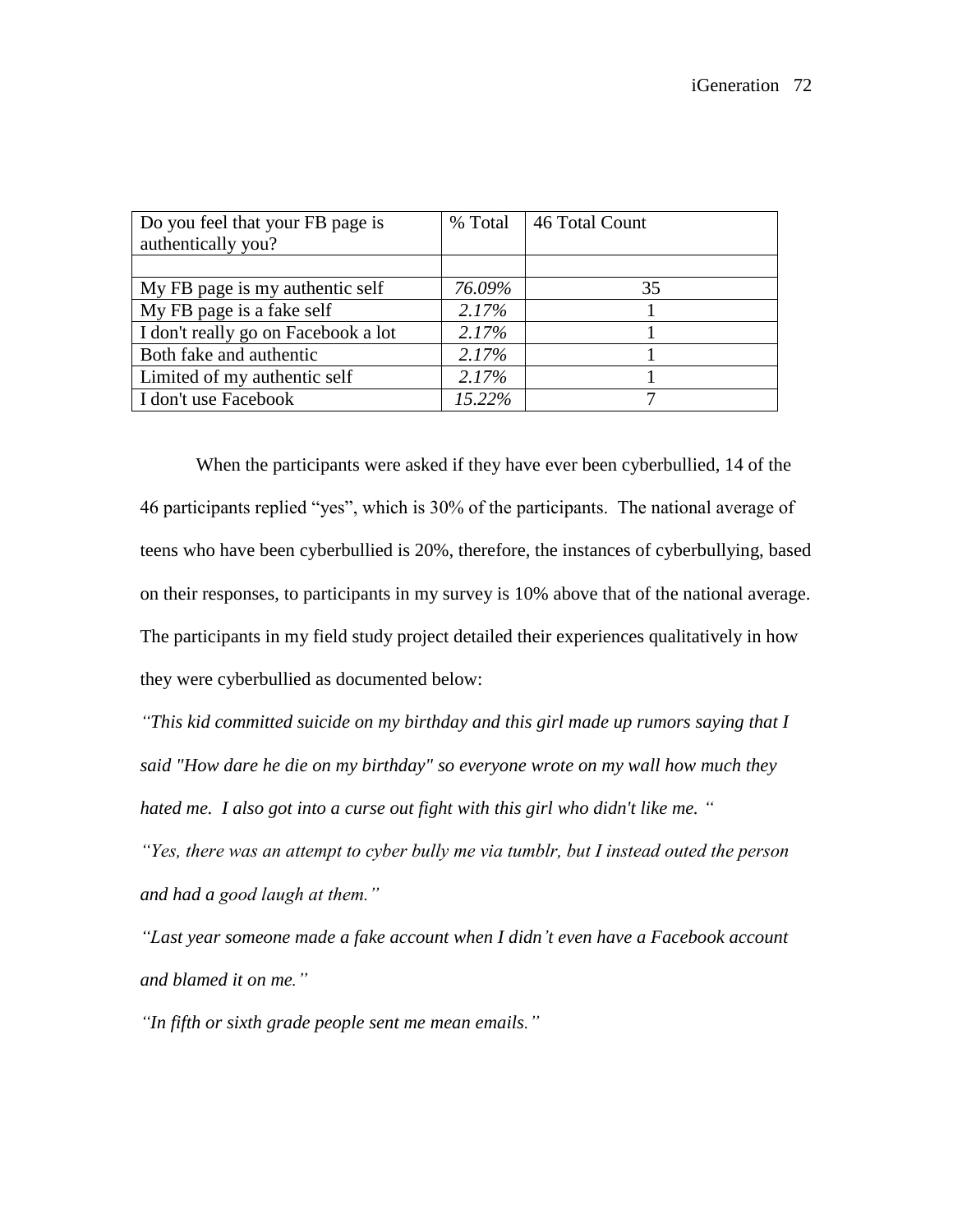*"A friend I made online told me that if I stopped talking to them they would commit suicide."*

*"Mean/rude comments on my pictures."*

*"I did it to myself."*

*"The person was saying really bad things about me."*

*"fuck off"*

*"Over Facebook"*

*"Some racist fool thought it would be funny to be rude and start saying disrespectful things about my race."*

*"Messages to me on Facebook and Facebook statuses about me."*

*"In 7th grade me and my friends sometimes got in fights on Facebook."*

*"Mean things were posted about me and spread around and mean things have been said over Facebook chat about me."*

Given that one of the overall intentions of this paper was to gather "best practice guidelines" for parents and educators with regard to teenagers' digital consumption, the survey results of the question as to whether or not the teenage participants' parents or guardians monitored their media usage was eye opening. The majority response (47.82 %) responded that "No" their parents or guardians did not monitor their media consumption.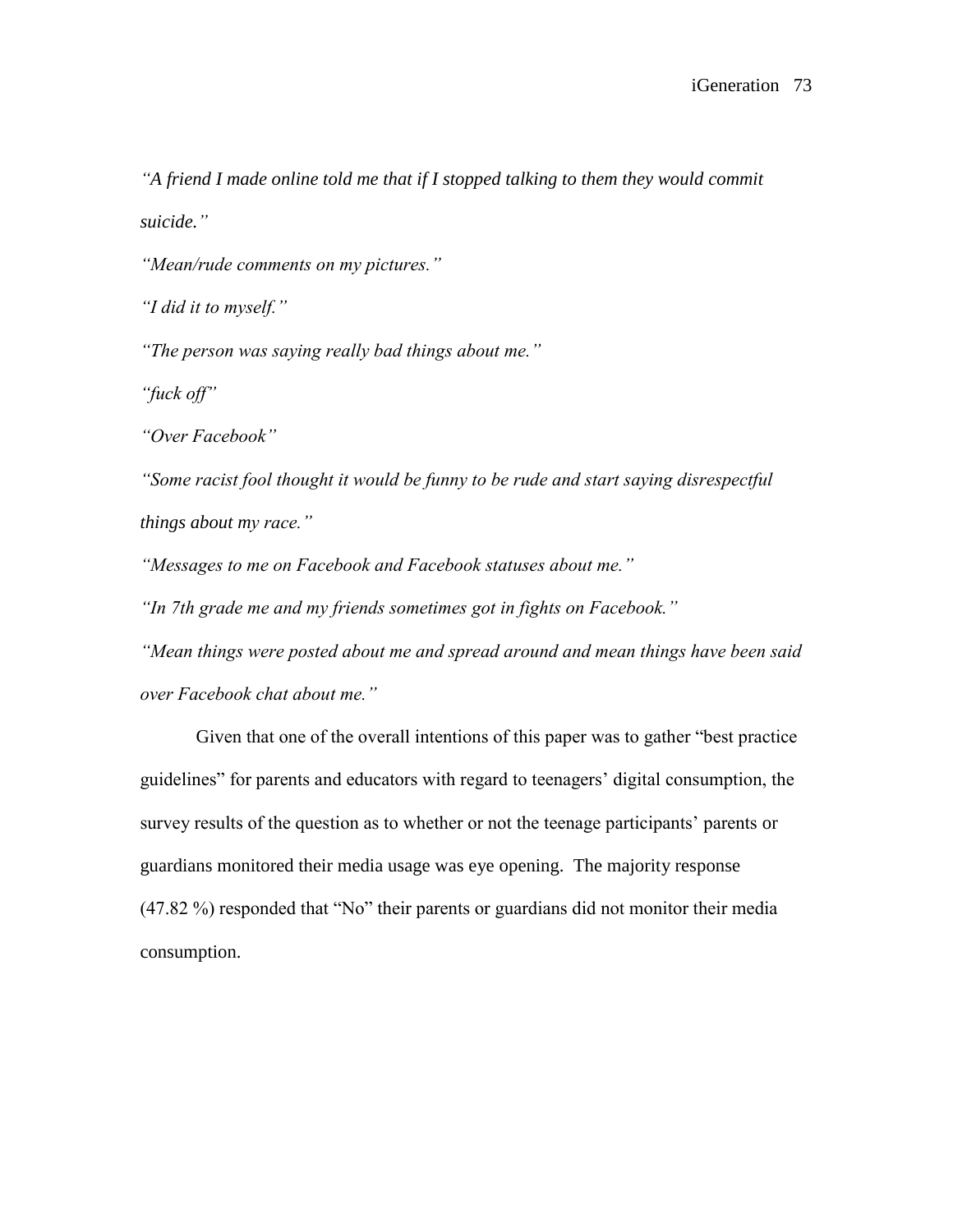| Do your parents or guardians monitor how much media time | Total % | 46 total |
|----------------------------------------------------------|---------|----------|
| you do?                                                  |         | count    |
| ("Media" time defined as anything with a screen)         |         |          |
| <b>RESPONSES:</b>                                        |         |          |
| N <sub>o</sub>                                           | 47.82%  | 22       |
| Yes                                                      | 41.30%  | 19       |
| Sometimes                                                | 4.34%   | 2        |
| They get mad at me sometimes but quickly get over it     | 2.17%   |          |
| Sort of                                                  | 2.17%   |          |
| They notice but don't constantly monitor                 | 2.17%   |          |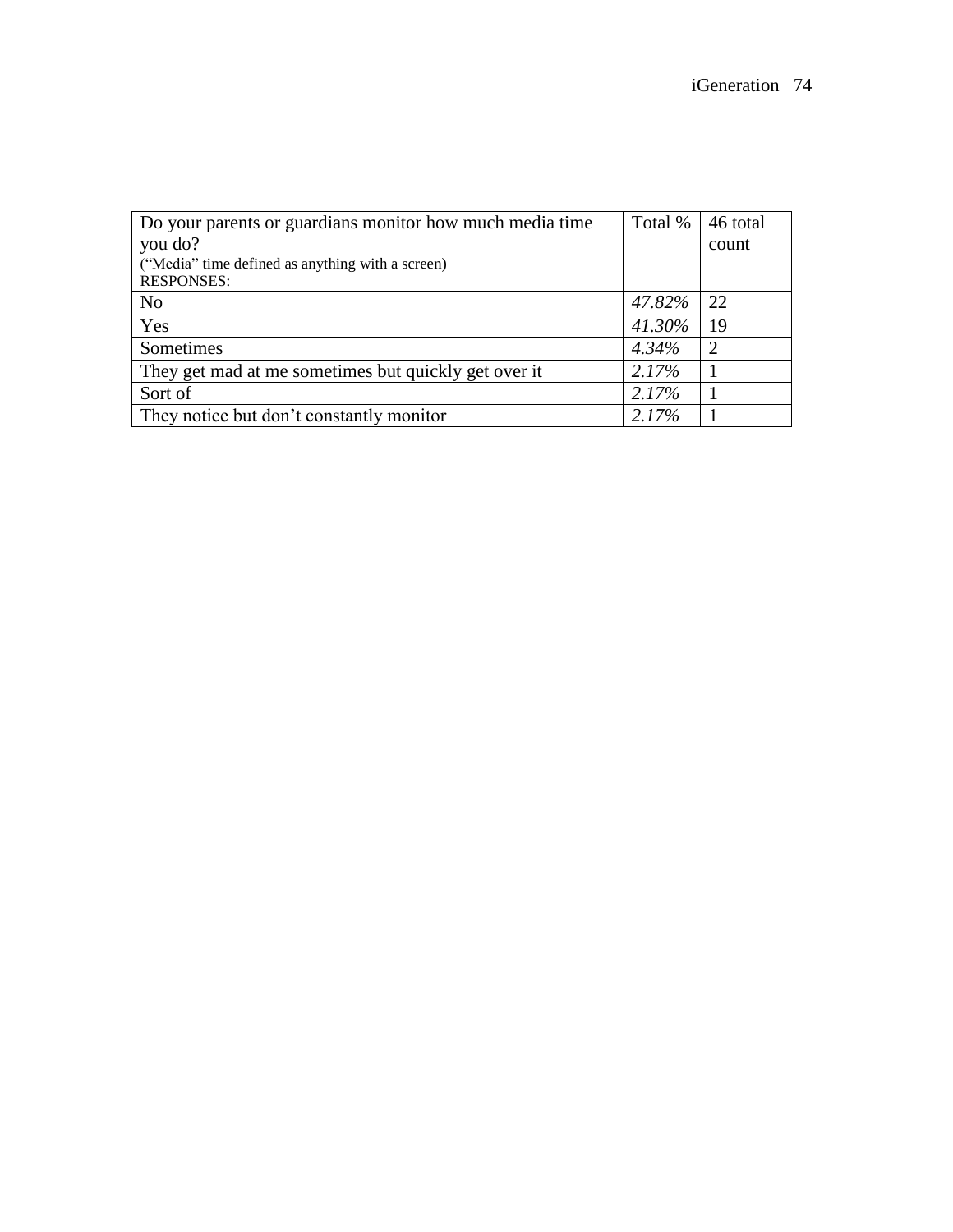#### Chapter 5 Discussion /Analysis

### Summary of Major Findings of Research

We are in a fast tracked digital age where there is still much that is unknown about the ways that digital technology is affecting our brains, how we socialize, how we learn, and how we live. However, there is a lot that we do know and much of this information is examined in this paper.

The positive effects of digital technology "standouts" to me, the researcher, are the positive effects digital technology is having on education (and its potential future) as well as on iGeneration youths' ability to create content. Digital technology is creating a new literacy – a digital literacy. Digital technology is possibly reaching students academically that were previously unreachable. Digital technology has the potential capacity to "bridge the educational gap" that exists between social economic demographics. It also connects students to content in ways never possible through information available from the Internet and students' abilities to create their own connective creative content and projects.

The numerous negative effects of digital technology revealed in this paper appear daunting, and definitely call for better understanding. One striking negative effect revealed about digital technology consumption is how it is diminishing our capacity for empathy by limiting how much people engage with one another, even in the same room. The addictive qualities associated with digital consumption and cyber usage cannot be denied and is gaining prominence as a serious concern. Another negative risk of technology is the effects it has having on our attention span. Even in the writing of this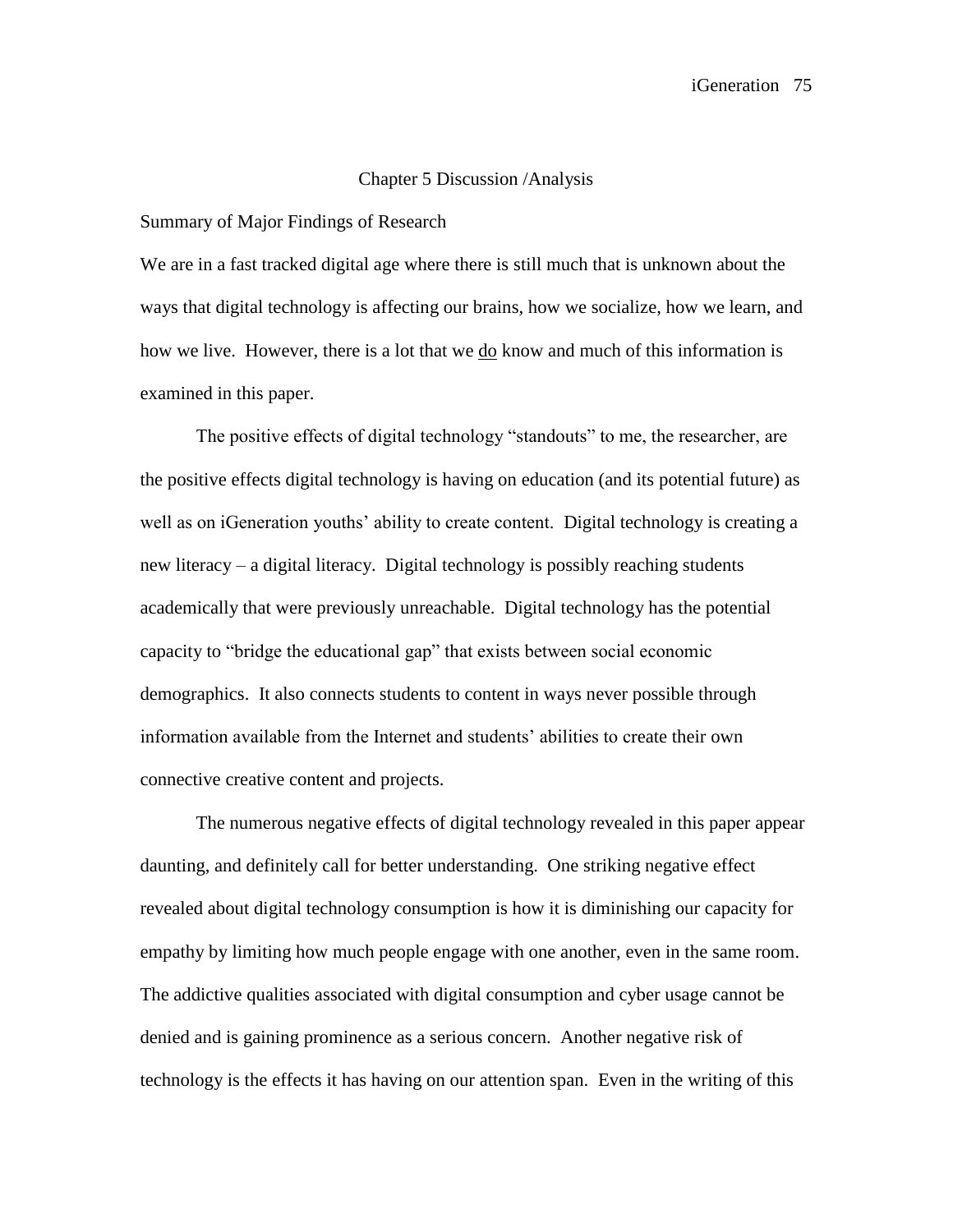iGeneration 76

thesis, I found myself feeling ADD while jumping around from article to article with so many windows and articles open on my screen, while simultaneously answering texts and e-mails. It seemed I had almost too many resources to work with, popping up at me, and I needed to breathe and focus on the task at hand. So, I implemented some of the best practice suggestions, such as taking a break from the screen and walking around the block and taking time to notice the natural world around me before jumping back into my research time in front of the screen, forcing myself to focus on one subject at a time.

Finally, a myriad of best practices and suggested guidelines for teachers and educators were outcome of this research. Please see the appendix section for a comprehensive listing of these recommended best practices gathered in the literature review. Also revealed was the need to educate parents and educators on the "importance" of learning good practices and "how to" be involved in their teenagers' digital consumption habits as there seems to be a current lack of understanding and much misunderstanding, fear, and ambivalence from parents on the subject.

#### Limitations/Gaps

The digital age has unleashed in tidal wave proportions in the last twenty years and there simply has not been time to catch up. Although, Pew Internet studies, the Kaiser Foundation, Common Sense Media, amongst other organizations are on the forefront of filling in these research gaps, there is a lack of longitudinal studies on the social cognitive effects or of digital consumption.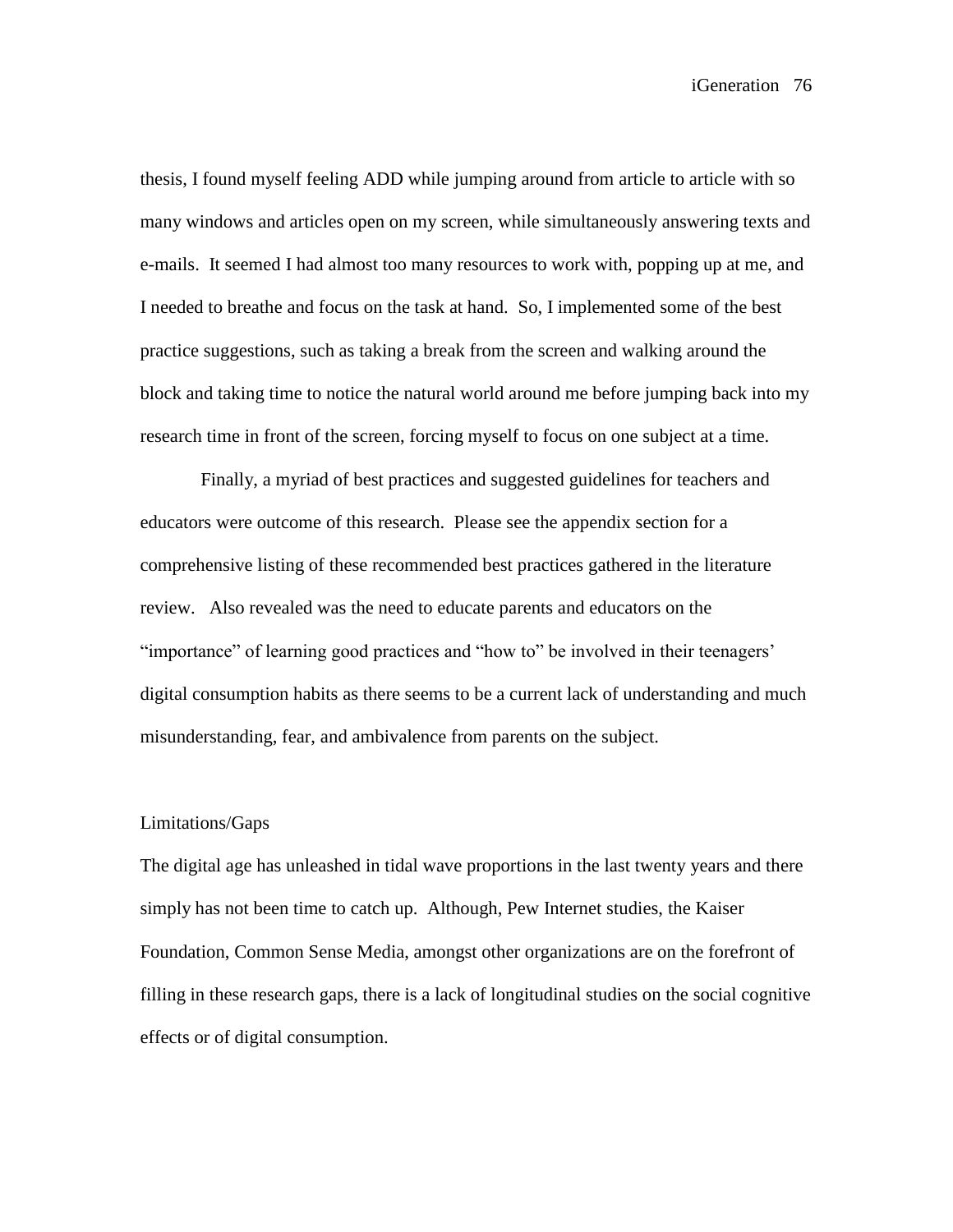### Implications for Future Research

There is clearly a need for future extensive research and longitudinal studies on the social cognitive effects of digital consumption.

## Overall Significance

Overall, the findings of this research emphasize not only the need to embrace the numerous positive aspects of digital technology, but also, the utmost importance to integrate and habituate healthy "digital practices" in teenagers lives. The potential of addiction and imbalance in regard to digital consumption are looming possibilities and the long term effects of too much usage are yet unknown.

## About the Author

Eugenia Ives is a mother of two tween-agers, both of whom are begging to get an iPhone. Hmmmm? She needs to think about that.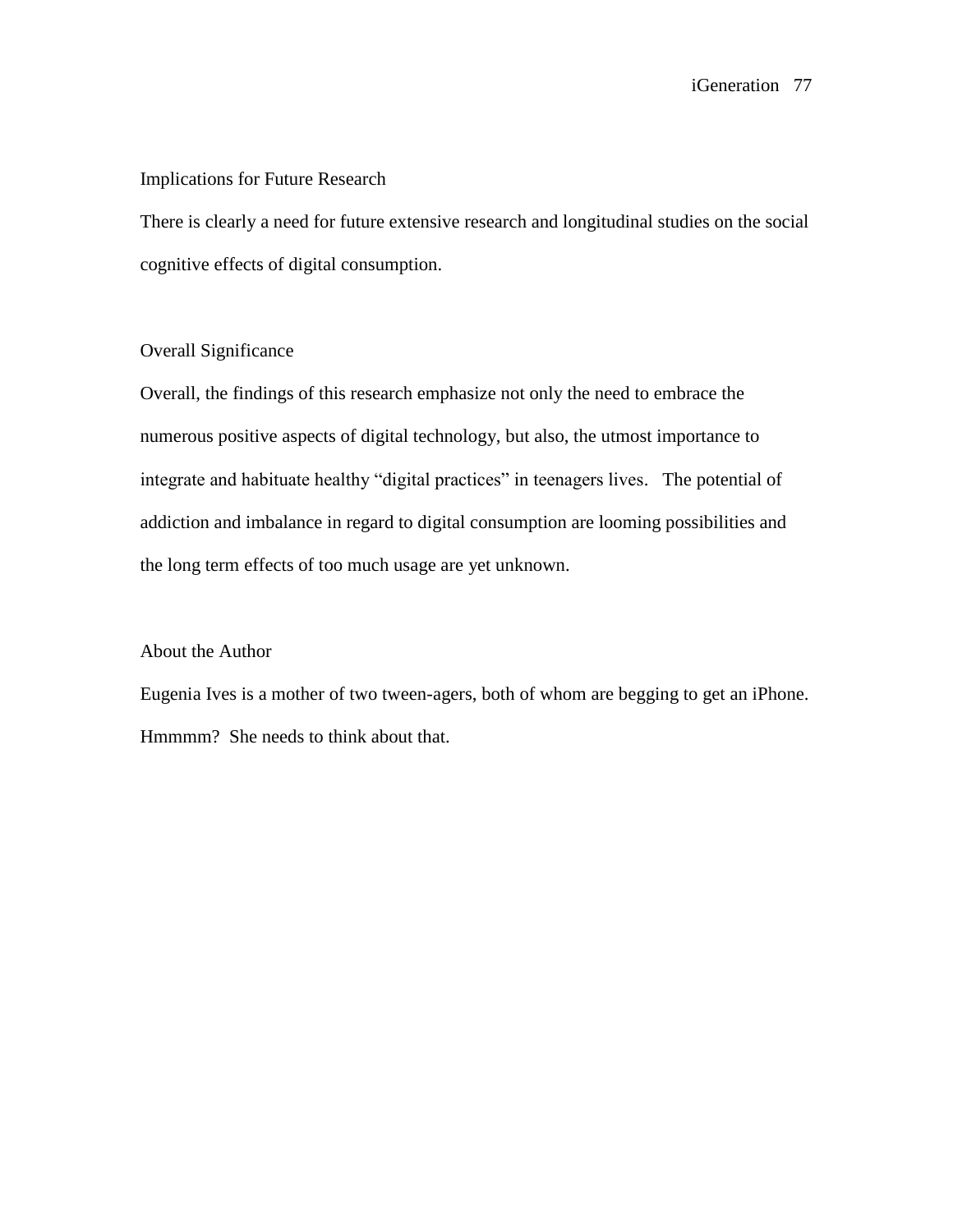# iGeneration 78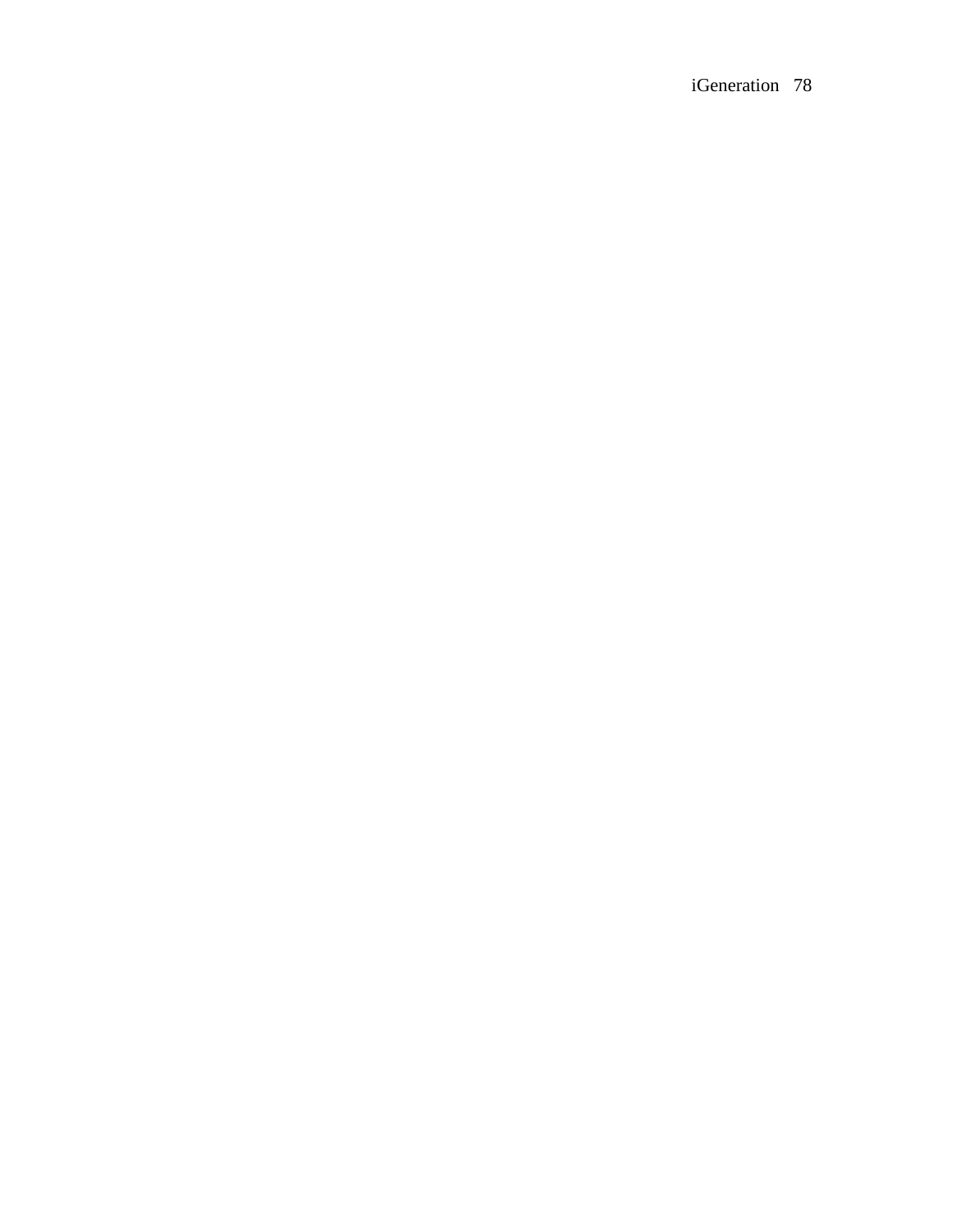#### References

- American Academy of Pediatrics. (2011). *Social media and kids: Some benefits and some worries.* Retrieved August 10, 2012, from http://www.aap.org/en-us/about-the-aap/aappress-room/pages/Social-Media-and-Kids-Some-Benefits,-Some-Worries.aspx
- American Academy of Pediatrics. (2012a). *Talking to kids and tweens about social media and sexting.* Retrieved August 11, 2012, from http://www.healthychildren.org/English/news/Pages/Talking-to-Kids-and-Tweens-About-Social-Media-and-Sexting.aspx
- American Academy of Pediatrics. (2012b) *Policy statement on children, adolescents, obesity, and media*. Retrieved August 1, 2012 from http://pediatrics.aappublications.org/content/early/2011/06/23/peds.2011-1066
- American Psychiatric Association. (2007, June 26). American Psychiatric Association considers "video game addiction". *Science Daily.* Retrieved July 26, 2012, from http://www.sciencedaily.com/releases/2007/06/070625133354.htm
- Bandura, A. (1977). *Social learning theory*. Englewood Cliffs, N.J.: Prentice Hall.
- Bauleke, D. S., & Herrmann, K. E. (2010). Reaching the "iBored". *Middle School Journal, 41*(3), 33-38. Retrieved from http://search.ebscohost.com
- Berkman Center for Internet & Society at Harvard Law School. (2012). *Homepage.* Retrieved August 3, 2012, from http://cyber.law.harvard.edu/about
- Common Sense Media Inc. (2012). *Homepage.* Retrieved July 31, 2012, from http://www.commonsensemedia.org/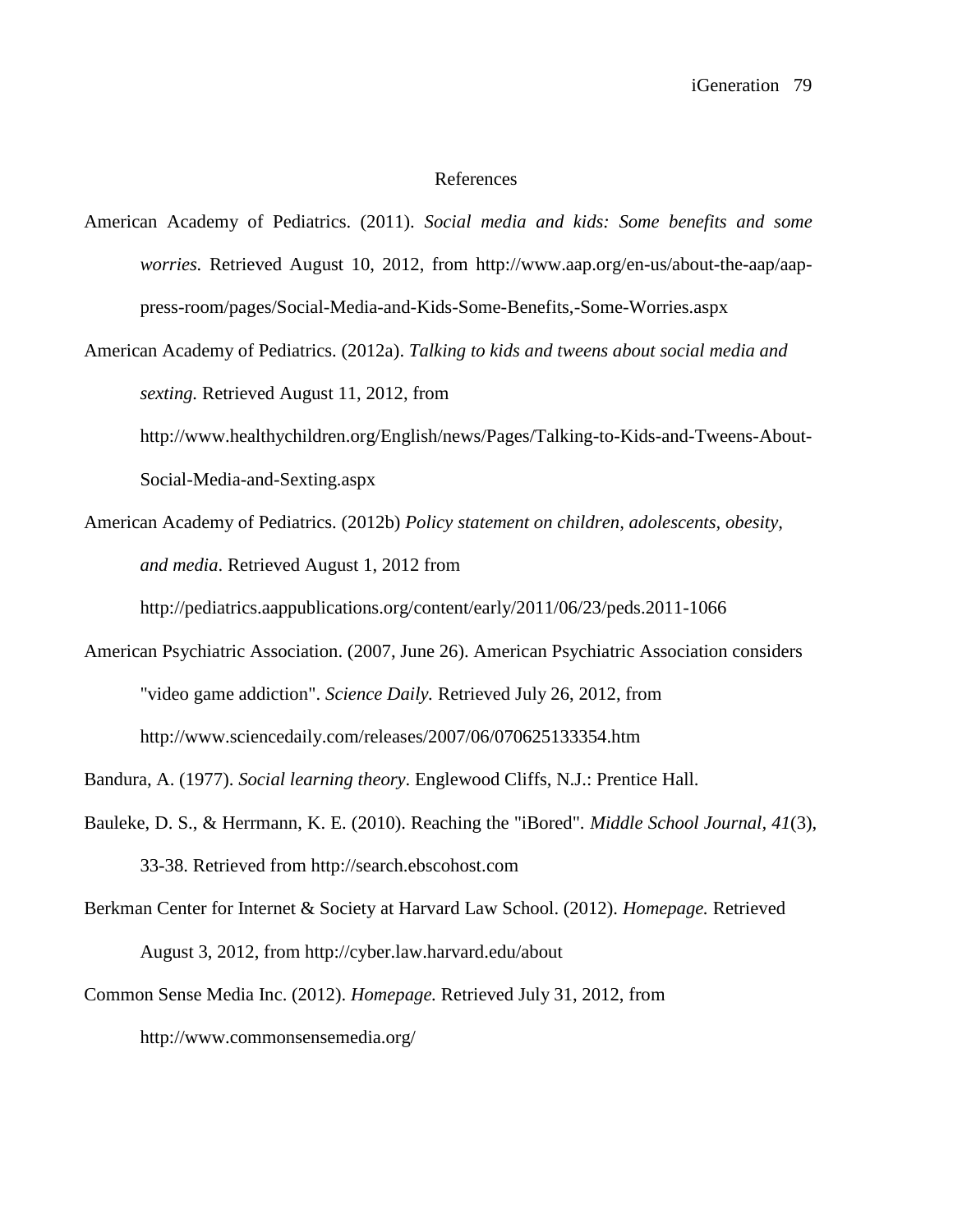Computer Hope. (2012). *Computer history.* Retrieved May 15, 2012, from http://www.computerhope.com/history/

- Dokoupil, T. (2012). Tweets, texts, email, posts: Is the onslaught making us crazy? *Newsweek, 160*(3), 24-30.
- Greene, B. (2011, November 1). *Don't sleep with your smart phone nearby.* Retrieved March 15, 2012, from http://www.cnn.com/2011/10/30/opinion/greene-smart-phoneaddiction/index.html?eref=mrss\_igoogle\_cnn
- Hangzhou Jiaoyu Science and Technology Co.Ltd. (2012). *Experts: Keep children away from violent computer games.* Retrieved July 26, 2012, from http://www.study-inchina.org/ChinaEducation/TopUniversity/20093261056144331.htm
- Henry J. Kaiser Family Foundation. (2010). *Generation M2: Media in the lives of 8- to 18-yearold*: A Kaiser Family Foundation study. Retrieved July 15, 2012, from http://www.kff.org/entmedia/upload/8010.pdf
- Henry J. Kaiser Family Foundation. (2009). *Children's media use and sleep problems: Issues and unanswered questions.* Retrieved July 20, 2012, from http://www.kff.org/entmedia/upload/7674.cfm
- Ito, M. (2010). *Hanging out, messing around, and geeking out: Kids living and learning with new media*. Cambridge, Massachusetts: Massachusetts Institute of Technology.
- Jenkins, H. (2007). What Wikipedia can teach us about new media literacies part one. (Web log post.) Retrieved from

http://henryjenkins.org/2007/06/what\_wikipedia\_can\_teach\_us\_ab.html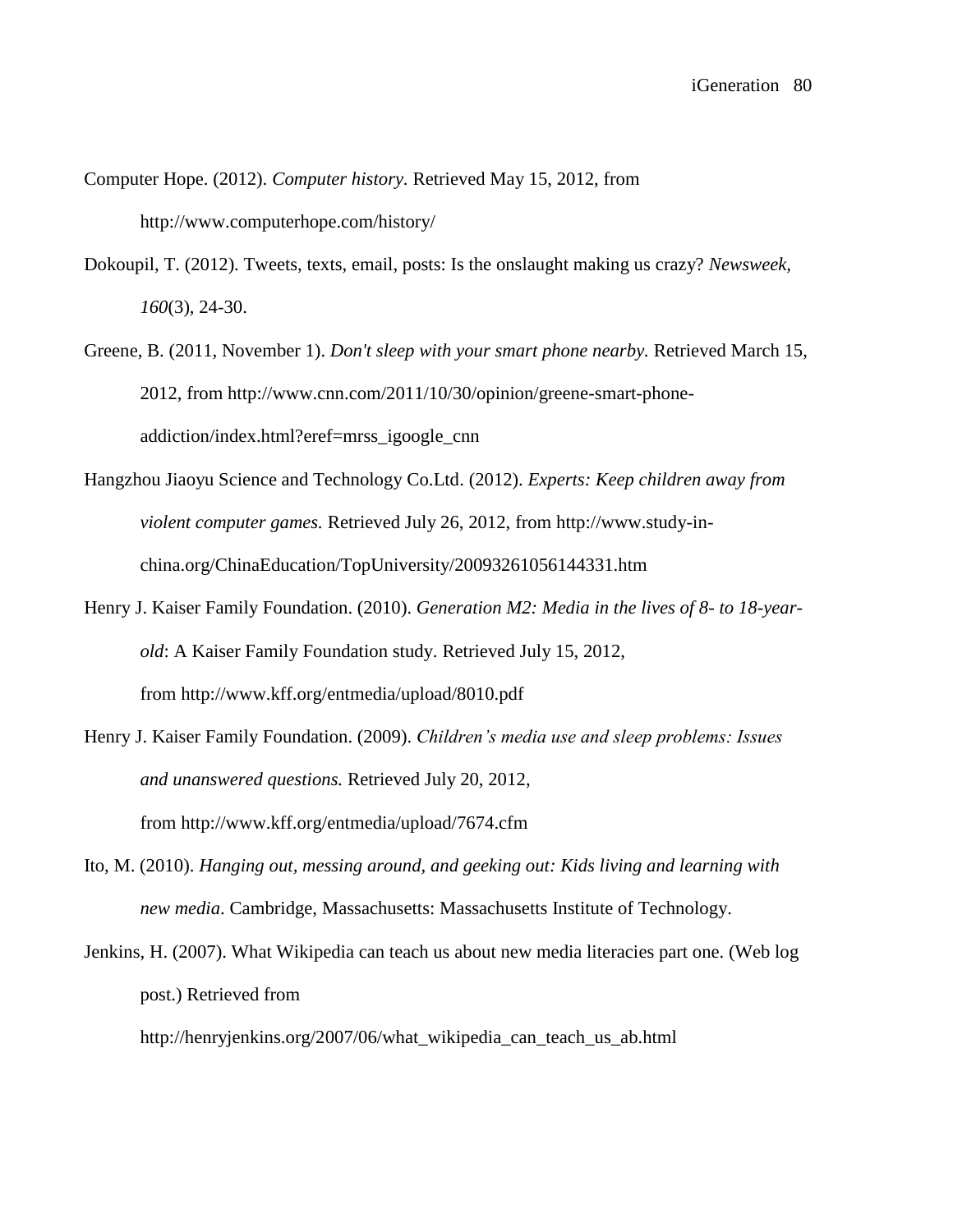- Knorr, C. (2009). *The 10 most violent video games (and 10 alternatives).* Retrieved August 1, 2012, from http://www.commonsensemedia.org/new/10-most-violent-video-games-and-10-alternatives
- Knorr, C. (2010). *Be a good digital citizen: Tips for teens and parents.* Retrieved August 1, 2012, from http://www.commonsensemedia.org/advice-for-parents/be-good-digital-citizen-tipsteens-and-parents
- Lehrer, J. (2010, June 16). Our cluttered minds*. New York Times*. Retrieved July 20, 2012, from http://www.nytimes.com/2010/06/06/books/review/Lehrer-t.html
- Marche, S. (2012). Is Facebook making us lonely? *Atlantic Monthly, 309*(4), 60-69. Retrieved from http://search.ebscohost.com

Marshall, D. (2004). *Bill Gates : Billionaire computer whiz*. San Diego, CA: Blackbirch Press.

- Milde-Busch, A., von Kries, R., Thomas, S., Heinrich, S., Straube, A., & Radon, K. (2010). The association between use of electronic media and prevalence of headache in adolescents: Results from a population-basedcross-sectional study. *BMC Neurology, 10*, 12-21. doi: 10.1186/1471-2377-10-12
- Mind Your Brain, Inc. (2010). *Homepage.* Retrieved March 28, 2012, from http://drdansiegel.com/resources/healthy\_mind\_platter/
- O'Keeffe, G.S., Clarke-Pearson, & Council on Communications and Media. (2011). The impact of social media on children, adolescents, and families. *Pediatrics 127* (4), 800-804. doi: 10.1542/peds.2011-0054
- Palfry, J. & Gasser U. (2008). *Born digital: Understanding the first generation of digital natives*. New York: Basic Books.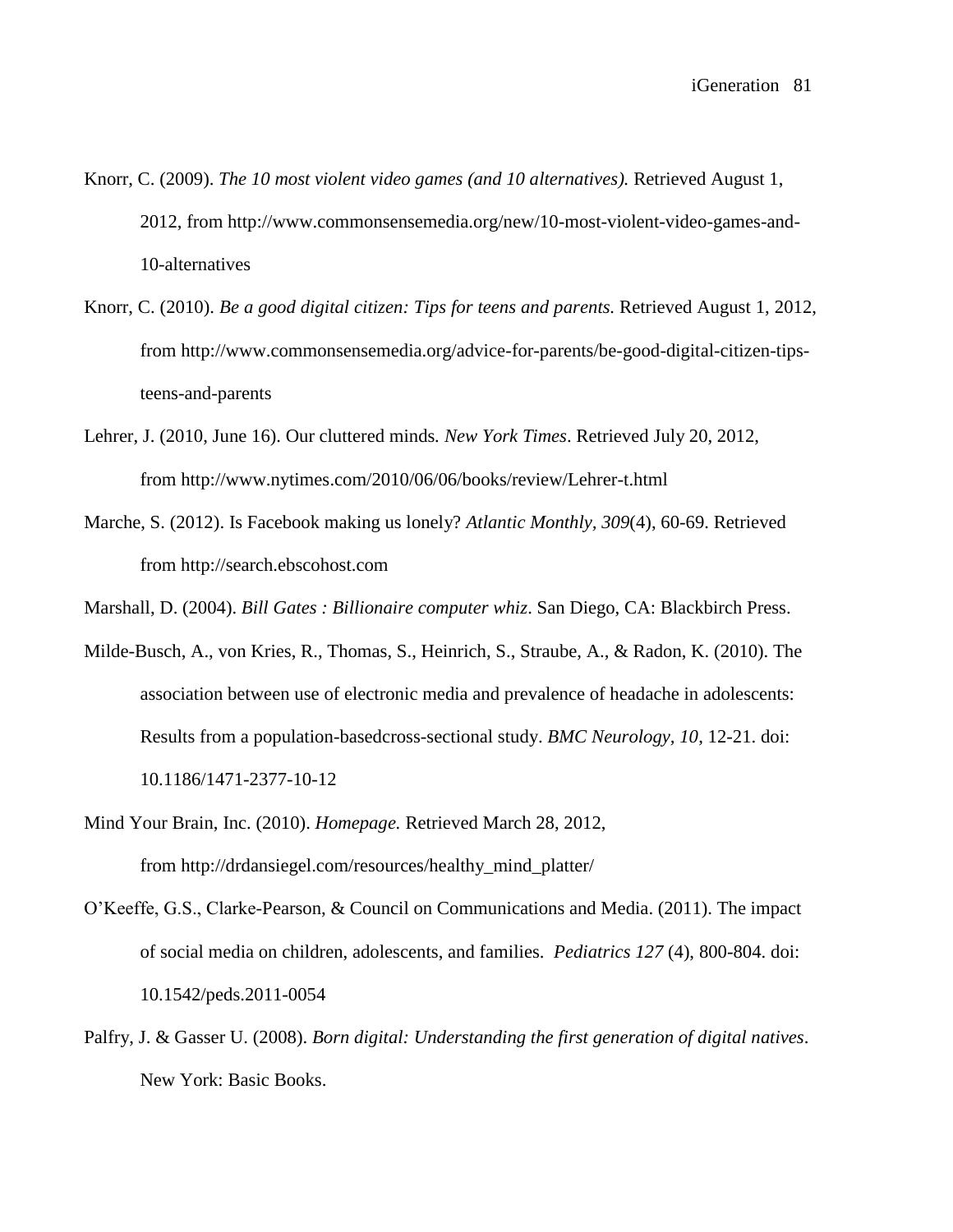- Patricia. (2012). *Digital media has growing impact on kids' health.*(Web log post). Retrieved August 10, 2012, from http://www.publichealthnewswire.org/?p=3444
- Paul, P. (2012, January 22). Cracking teenagers' online codes. *New York Times*. Retrieved August 1, 2012, fromhttp://www.nytimes.com/2012/01/22/fashion/danah-boyd-crackingteenagers-online-codes.html?pagewanted=all&\_moc.semityn.www
- Pederson, H. (2012, May 16). *Challenging cyber bullying: Tips and strategies for parents,* Marin Office of Education, San Rafael, CA.
- Pew Internet & American Life Project. (2012). *Teens and social media.* Retrieved July 31, 2012, fromhttp://www.pewinternet.org/Reports/2007/Teens-and-Social-Media.aspx
- Richtel, M. (2010, June 7). Your brain on computers attached to technology and paying a price*. New York Times.* Retrieved July 15, 2012, from http://www.nytimes.com/2010/06/07/technology/07brain.html?\_r=1&pagewanted=all
- Roberts, D. F., & Foehr, U. G. (2008). Trends in media use. *The Future of Children, 18*(1), 11-37. Retrieved from http://www.jstor.org/stable/20053118
- Rosen, L. D. (2012). iDisorder : Understanding our dependency on technology and overcoming our its hold on us. New York: Palgrave Macmillan.
- Schiel, S. (2009). *A digital timeline: The history of digital technology.* Retrieved August 1, 2012 from http://teeksaphoto.org/Archive/DigitalTimeline/DigitalTimeLineWeb1.html
- Schmidt, M. E., & Vandewater, E. A. (2008). Media and attention, cognition, and school achievement. *Future of children, 18*(1), 63-85. Retrieved from http://search.ebscohost.com/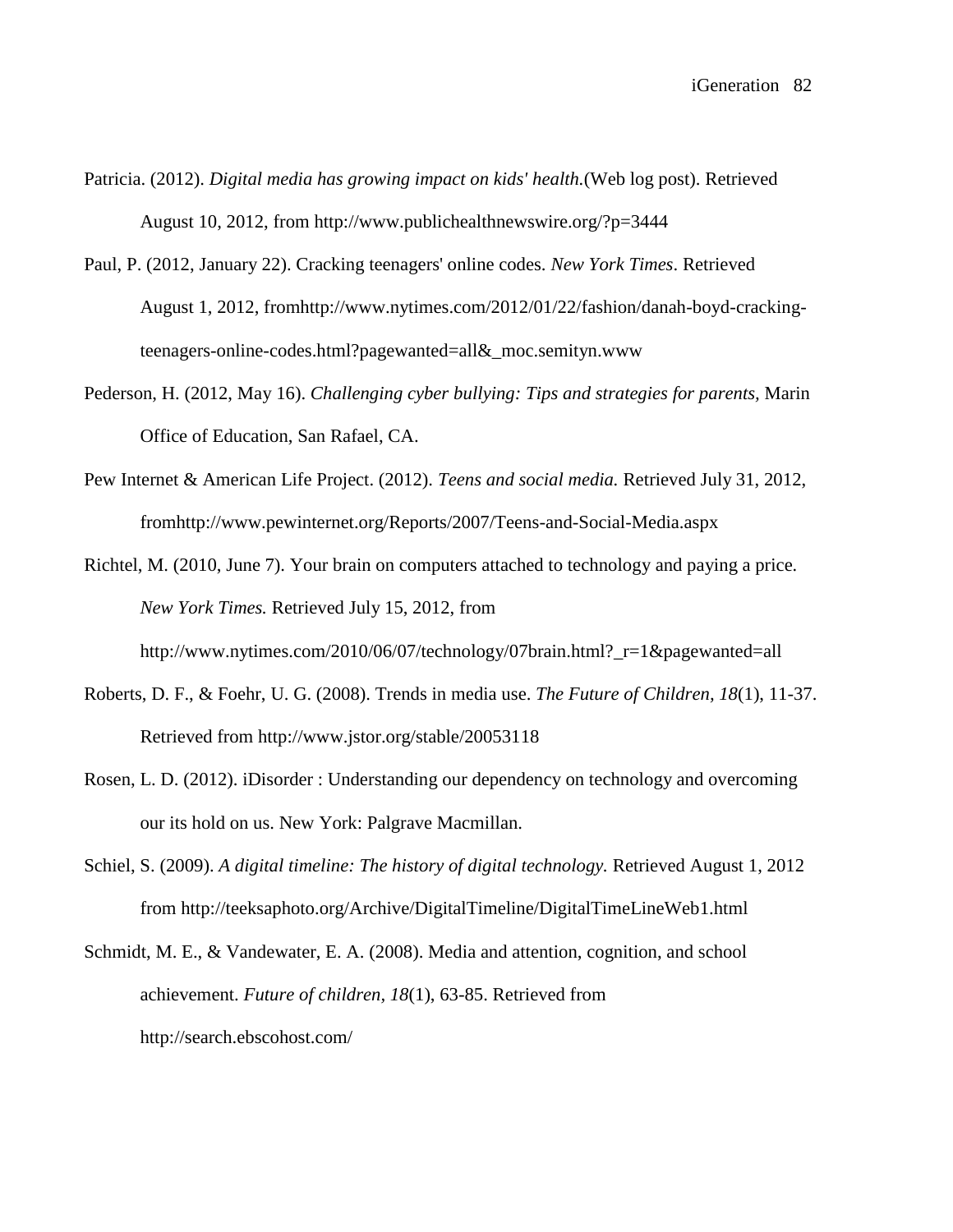- Segool, N. K., & Crespi, T. D. (2011). Sexting in the schoolyard. *Communique*, *39*(8), 30-31. Retrieved from http://web.ebscohost.com
- Siegel, D. (2011, September 17) The brain, mindfulness, and youth: Supporting well-being and connection in young people. Paper presented at The Wisdom 2.0 Youth Conference. Computer Science Museum; Mountain View, CA.
- Subrahmanyam, K., & Greenfield, P. (2008). Online communication and adolescent relationships. *Future of children, 18*(1), 119-146. Retrieved from http://search.ebscohost.com/

Tiedje, C. (2011, August 31). *Social media timeline.* Retrieved April 21, 2012, from http://articles.sun-sentinel.com/2011-08-31/sports/fl-social-media-timeline-0901- 20110830\_1\_users-google-aol-instant-messenger Turkle, S. (2011). *Alone together*. New York: Basic Books.

- Wei, R. (2007). Effects of playing violent videogames on Chinese adolescents' pro-violence attitudes, attitudes toward others, and aggressive behavior. *CyberPsychology & Behavior, 10*(3), 371-380. Retrieved from http://search.ebscohost.com
- Wisdom 2.0. (2011, September 17). Paper presented at the *Wisdom 2.0 youth: Seeding the future for parents, educators, and teachers,* Computer Science Museum, Mountain View, CA.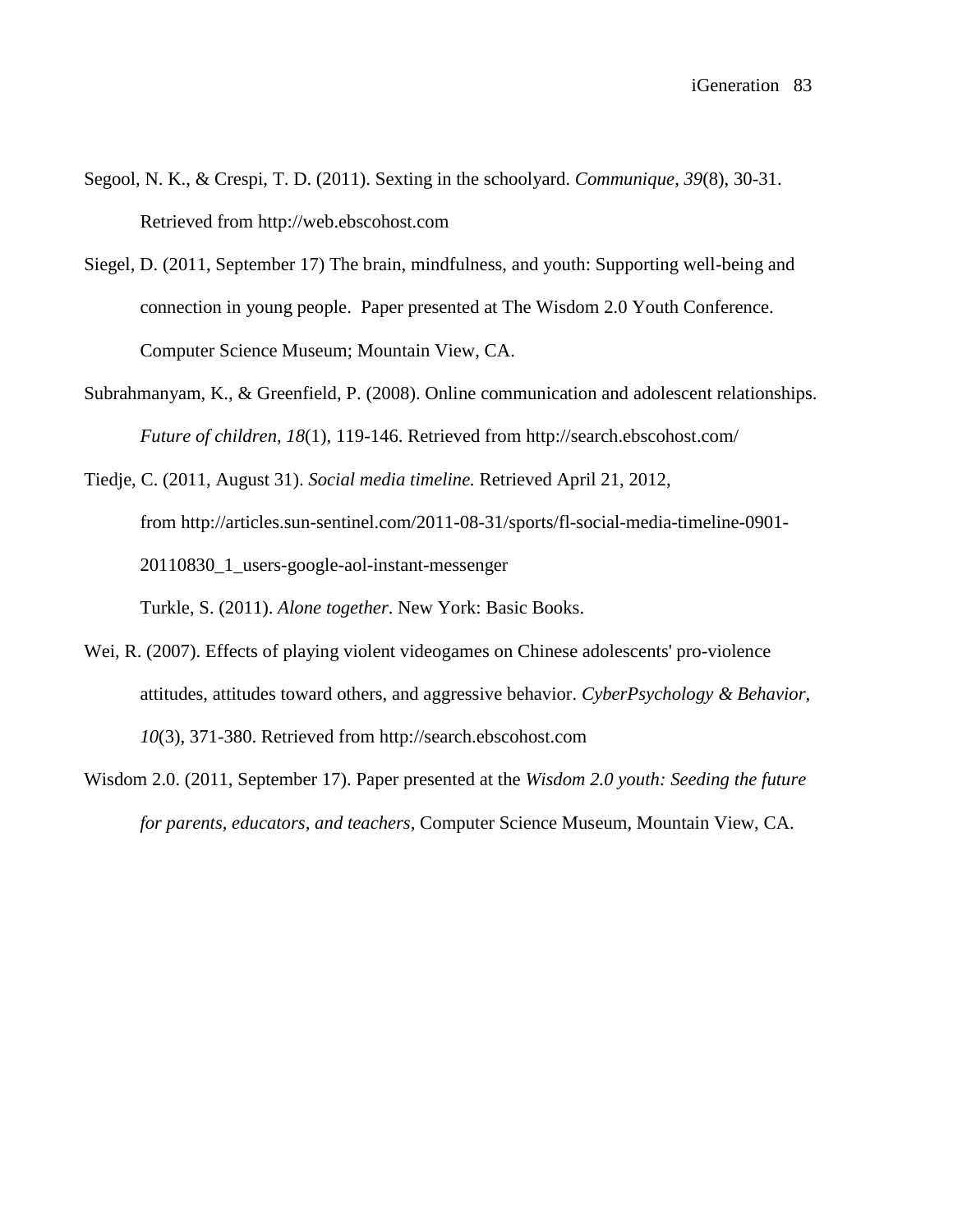## Appendix A

Listed below are selected highlights of a timeline of the rapid technological advancements that have occurred in the last sixty-six years (from 1946 – 2012):

**1946 -** ENIAC "first computer" completed. Occupied about 1,800 square feet and used about 18,000 vacuum tubes, weighing almost 50 tons (Computer Hope, 2012).

**1949** - Popular Mechanics predicts: "Computers in the future may weigh no more than 1.5 tons" (Computer Hope, 2012).

**1953** - IBM 701 introduced to the public. It rents for about \$16,000 per month. 19 units were manufactured (Computer Hope, 2012).

**1955** - The ENIAC is turned off for the last time. It has done more arithmetic than the entire human race did prior to 1945 (Computer Hope, 2012).

**1960** - 2,000 computers are in use in the US (Computer Hope, 2012).

**1962** - First audio cassette tape (Computer Hope, 2012).

**196**4 - BASIC (Beginners All-purpose Symbolic Instruction Language) binary code is developed at Dartmouth. It is made available for free to the public (Computer Hope, 2012).

**1969 -** The "Internet" is created by ARPANET for the U.S. Department of Defense, but, it's not the Internet as we know it today (Schiel, 2009).

**1972** - The first video game console called the Magnavox Odyssey is released selling for \$100.00 (Computer Hope, 2012).

**1973 –** The first "wireless" handheld cellular phone is developed. The phone is bigger than a large brick (Computer Hope, 2012).

**1975** - The first "personal computer" called "the Altair" is sold as a kit that has to be assembled. The computer language (using free binary code) for the Altair is developed by Bill Gates and Paul Allen, called "Altair BASIC" (Marshall, 2004, p.22).

**1975** - The [IBM 5100](http://www.computerhope.com/jargon/i/ibm5100.htm) is the first "portable computer". The computer weighs 55 pounds and has a five inch CRT display, tape drive, and 64KB of RAM (Computer Hope, 2012).

**1976** - Steve Wozniak partners with Steve Jobs to sell "the machine" Wozniak created. On April 1, 1976 he "Apple Computer" is officially born (Schiel, 2009).

**1979 -** More than half a million computers are in use in the US (Computer Hope, 2012).

**1979** - CompuServe offers first commercial dial-up connection (Computer Hope, 2012).

**1981** - The Osborne I, the first successful portable computer, is introduced. It weighs 25 pounds (Computer Hope, 2012).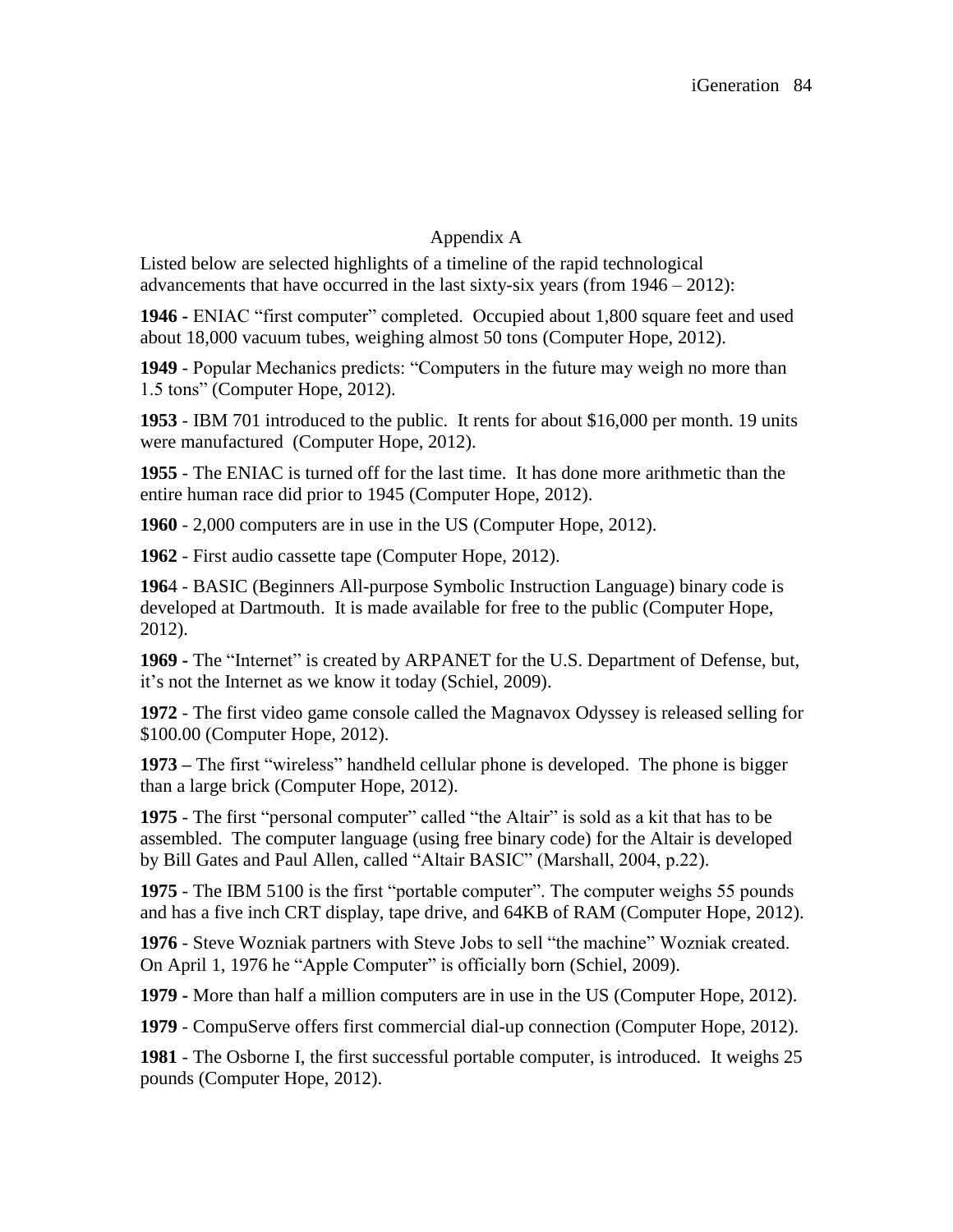**1983** - More than 10 million computers are in use in the US (Computer Hope, 2012).

**1985** - Toshiba introduces the first "Laptop Computer", called the T1100+. It runs on DOS and is fully functional (Schiel, 2009).

**1987 -** The first [e-mail](http://www.computerhope.com/jargon/e/email.htm) from China is sent to Germany (Computer Hope, 2012).

**1989** - A "suite" of Microsoft software programs introduced to the public (Schiel, 2009).

**1990** - The first search engine, "Archie", is introduced (Computer Hope, 2012).

**1990 -** "Hypertext" system introduced, which is the start of the Internet as we know it today (Computer Hope, 2012).

**1991** - The first [Cybercafe](http://www.computerhope.com/jargon/c/cybercafe.htm) opens in San Francisco, California (Computer Hope, 2012).

**1993** - Fifty World Wide Web servers exist as of January, 1993 (Computer Hope, 2012).

**1993** - The first PDA (personal digital assistant) "the Newton" hand held device is developed by Apple, Inc. Apple predicts PDAs would become ubiquitous tools. For the next three years, PDA sales dwindle, however (Schiel, 2009).

**1993** - President Bill Clinton puts the White House online with a web page and e-mail address for the President, Vice President and first lady (Computer Hope, 2012).

**1993** - The PC game [DOOM](http://www.computerhope.com/doomx.htm) is released. Today, DOOM is thought of as a turning point for [first person shooters](http://www.computerhope.com/jargon/f/fps.htm) and for computer games in general (Computer Hope, 2012).

**1994 –** Geocities launches as a community where users create their own websites categorized by one of six "cities" (Tiedje, 2011).

**1994** – Vice President Al Gore makes a speech where he coins the term ["Information](http://www.computerhope.com/jargon/i/infosupe.htm)  [Superhighway"](http://www.computerhope.com/jargon/i/infosupe.htm) (Computer Hope, 2012).

**1994** - [YAHOO](http://www.computerhope.com/jargon/y/yahoo.htm) is launched (Computer Hope, 2012).

**1995** - The first plasma flat screen is developed by Sony (Schiel, 2009).

**1995** - Microsoft launches Internet Explorer browser (Schiel, 2009).

**1995** - The first [Wiki](http://www.computerhope.com/jargon/w/wiki.htm) is created (Computer Hope, 2012).

**1995** - [Amazon.com](http://www.computerhope.com/comp/amazon.htm) opens (Computer Hope, 2012).

**1995 -** TheGlobe.com gave users the freedom to post their own content and interact with other users (Tiedje, 2011).

**1995** - [Hotmail](http://www.computerhope.com/jargon/h/hotmail.htm) is started (Computer Hope, 2012).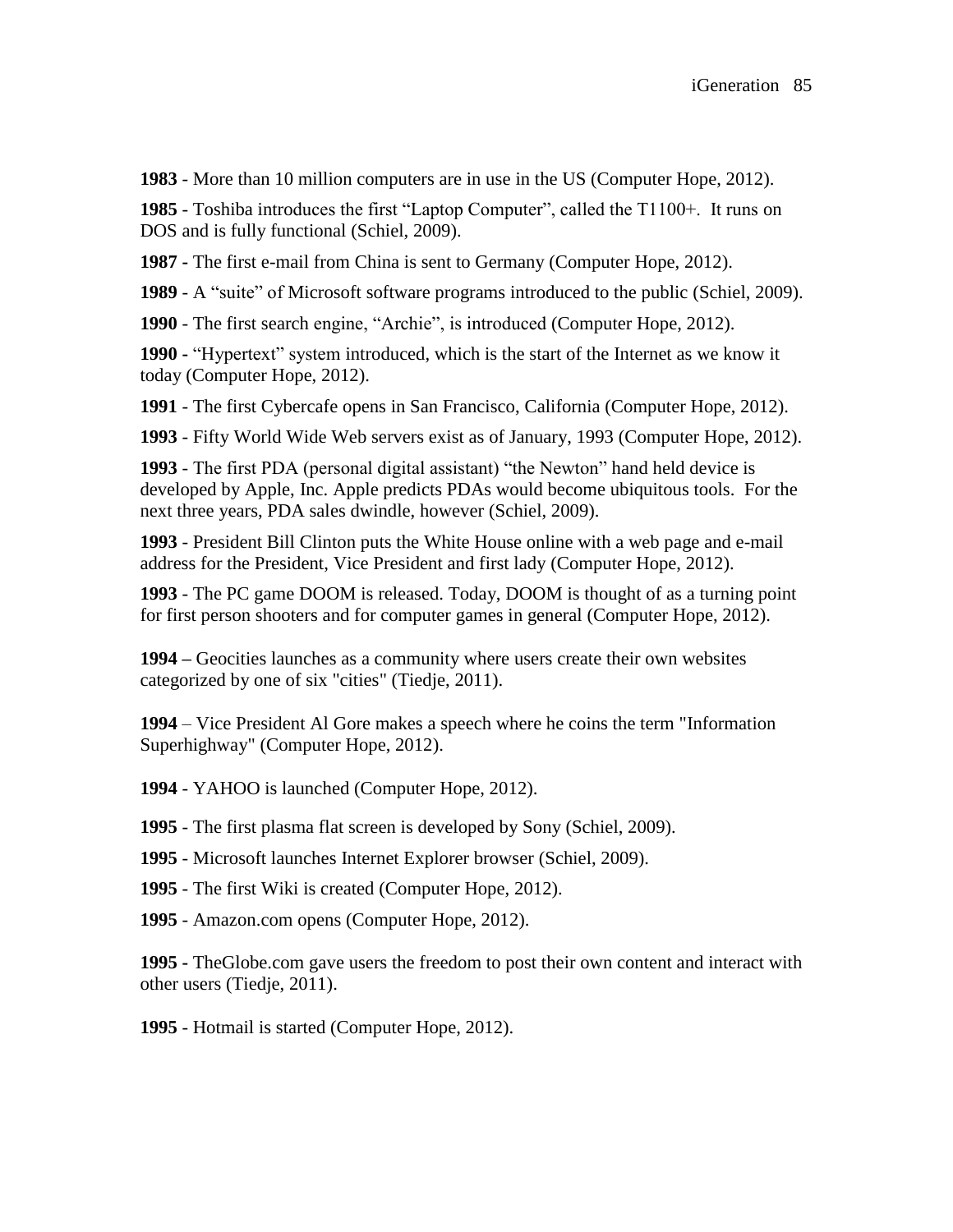**1995 –** Classmates.com is born allowing users to find and connect with former acquaintances from school life (Tiedje, 2011).

**1995** - The first completely computer generated film, *Toy Story,* is released (Computer Hope, 2012).

**1996** - [Google](http://www.computerhope.com/jargon/g/google.htm) is developed by Sergey Brin and Larry Page (Computer Hope, 2012).

**1996** - Palm, Inc. delivers the industry's first successful handheld computer, called "the Palm Pilot" (Schiel, 2009).

**1996** - The movie *Twister* becomes the first feature film to be put on a [DVD](http://www.computerhope.com/jargon/d/dvd.htm) (Computer Hope, 2012).

**1997 –**Instant Messenger launches, and a new acronym based vernacular is born: OMG, LOL, BRB (Tiedje, 2011).

**1997 –** SixDegrees.com launches allowing users to create profiles and list friends (Tiedje, 2011).

**1997** – The dancing baby becomes one of the Internet's first fads. The dancing baby is a short 3D animation of a small baby wearing diapers dancing (Computer Hope, 2012).

**1997** – Netflix launches (Computer Hope, 2012).

**2000** - The [Children's Online Privacy Protection Act](http://www.computerhope.com/jargon/c/coppa.htm) (COPPA) becomes effective April 21, 2000 (Computer Hope, 2012).

**2000** - [Google](http://www.computerhope.com/jargon/g/google.htm) announces it has indexed over one billion pages making it the Internet's largest search engine (Computer Hope, 2012).

**2000** - More than half of the households in America have Internet access (Computer Hope, 2012).

**2001** – Apple launches the iPod. It is a quarter of the size of comparable products (Schiel, 2009).

**2001** - Wikipedia is founded (Computer Hope, 2012).

**2001** - In December 2001 the [Google](http://www.computerhope.com/jargon/g/google.htm) search engine is now indexing three billion web documents (Computer Hope, 2012).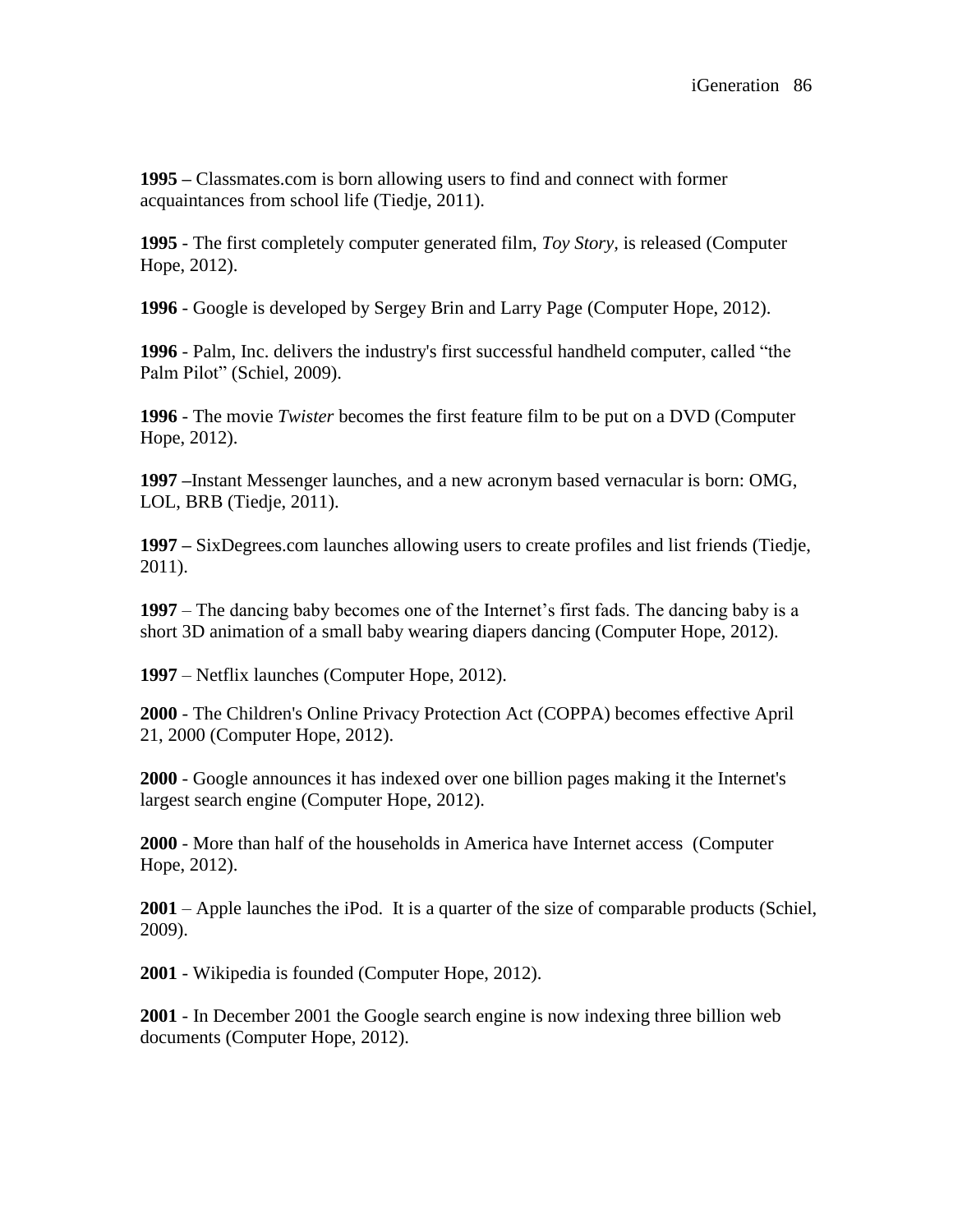**2002 –** Friendster.com launches and quickly grows to 3 million users in 3 months (Tiedje, 2011).

**2003 –** MySpace.com is frantically coded in 10 days to try and mimic the rapid growth of Friendster. It grows to become the most popular social networking site in 2006 with 100 million users (Tiedje, 2011).

2003 - LinkedIn and Photobucket launch (Tiedje, 2011).

**2003** - Supreme Court rules that sex offenders information and pictures can be [posted](http://www.computerhope.com/issues/ch000884.htm)  [online](http://www.computerhope.com/issues/ch000884.htm) on March 3, 2003 (Computer Hope, 2012).

**2003** - [Apple](http://www.computerhope.com/comp/apple.htm) opens first [iTunes](http://www.computerhope.com/jargon/i/itunes.htm) store (Computer Hope, 2012).

**2004** - [Google](http://www.computerhope.com/jargon/g/google.htm) announces [Gmail](http://www.computerhope.com/jargon/g/gmail.htm) on April 1, 2004. Many people take it as an April Fool's joke (Computer Hope, 2012).

**2004** - [World of Warcraft,](http://www.computerhope.com/jargon/w/wow.htm) a massively multi-player online role-playing game [\(MMORPG\)](http://www.computerhope.com/jargon/m/mmorpg.htm) is released (Computer Hope, 2012).

**2004 –** Facebook launches originally as a way for college students to connect (Tiedje, 2011).

**2004** - Digg and Flickr launch (Tiedje, 2011).

**2005 –** YouTube launches (Tiedje, 2011).

**2005** - [Google](http://www.computerhope.com/jargon/g/google.htm) Maps is launched (Computer Hope, 2012).

**2006 –** Twitter launches and squeezes our communication into 140 character "tweets" (Tiedje, 2011). Jack Dorsey, the founder of [Twitter](http://www.computerhope.com/jargon/t/twitter.htm) posts the first Twitter post "Just setting up my twttr" (Computer Hope, 2012).

**2006** - [MySpace](http://www.computerhope.com/jargon/m/myspace.htm) announces its 106 millionth account was created (Computer Hope, 2012).

**2006** - Nintendo releases [Wii.](http://www.computerhope.com/jargon/w/wii.htm) (Computer Hope, 2012).

**2007** - [Apple](http://www.computerhope.com/comp/apple.htm) introduces the [iPhone](http://www.computerhope.com/jargon/i/iphone.htm) (Computer Hope, 2012).

**2007** - [Dropbox](http://www.computerhope.com/jargon/d/dropbox.htm) is founded, a free "cloud" content host (Computer Hope, 2012).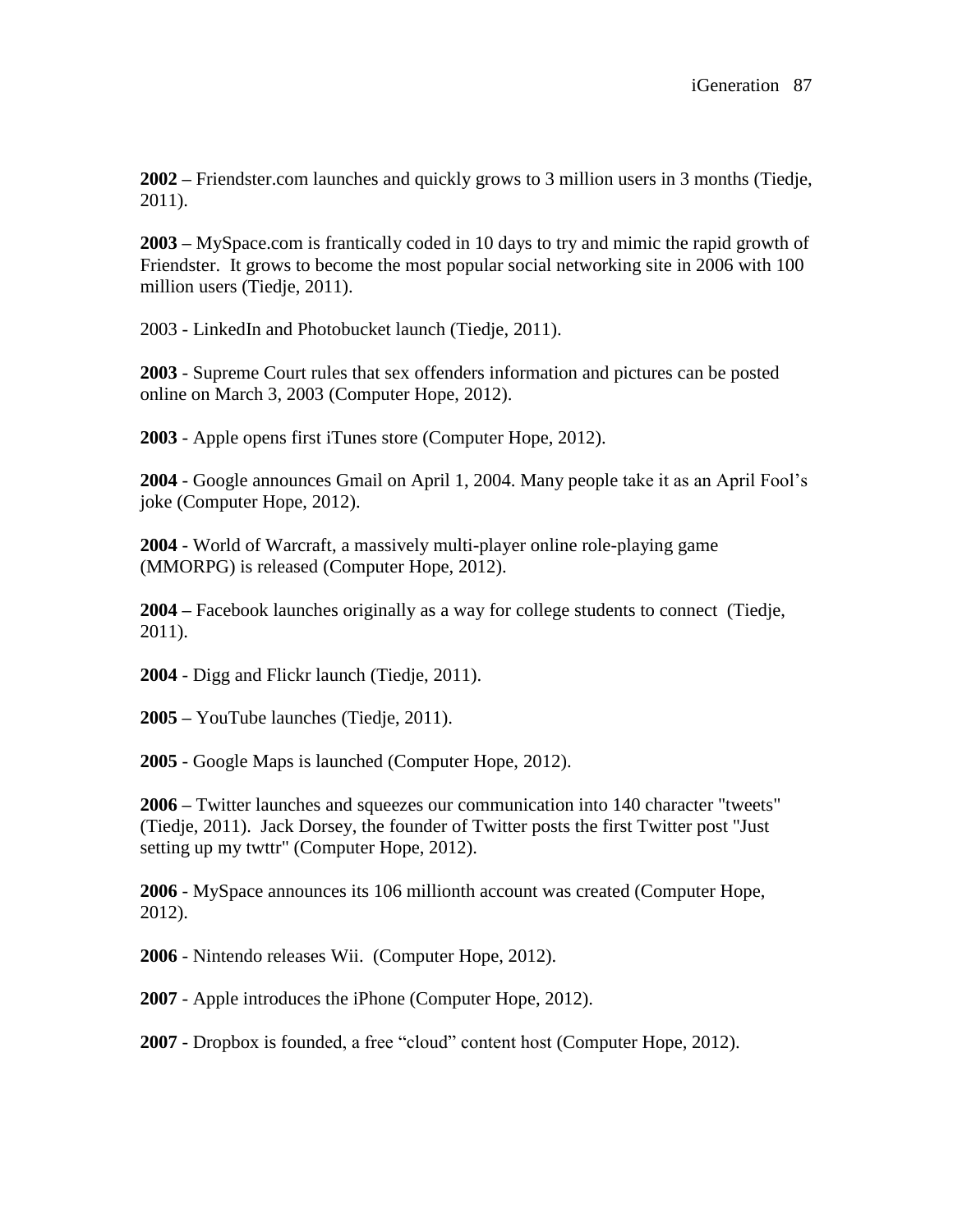**2007** - [Google](http://www.computerhope.com/jargon/g/google.htm) releases Google Street View that allows visitors of Google Maps to view what an area looks like (Computer Hope, 2012).

**2007** - 161 billion gigabytes of content are created, stored, and replicated world wide. That's 3 million times more the amount of all books ever written (Palfrey & Gasser, 2012).

**2008 –** Facebook overtakes MySpace as the most popular social networking site (Tiedje, 2011).

**2009** - [Minecraft](http://www.computerhope.com/jargon/m/minecraft.htm) game is released (Computer Hope, 2012).

**2010** - [Apple](http://www.computerhope.com/comp/apple.htm) introduces the [iPad](http://www.computerhope.com/jargon/i/ipad.htm) (Computer Hope, 2012).

**2010** - Apple announces over 10 billion tracks have been downloaded from iTunes (Computer Hope, 2012).

**2010** - [Amazon](http://www.computerhope.com/comp/amazon.htm) announces that it sells more [Kindle](http://www.computerhope.com/jargon/k/kindle.htm) (e-books) books than hardcover books (Computer Hope, 2012).

**2011 –** Google introduces Google+ after two previous failed attempts to break into the social space (Tiedje, 2011).

**2012** – Apple launches iBooks – digital textbooks.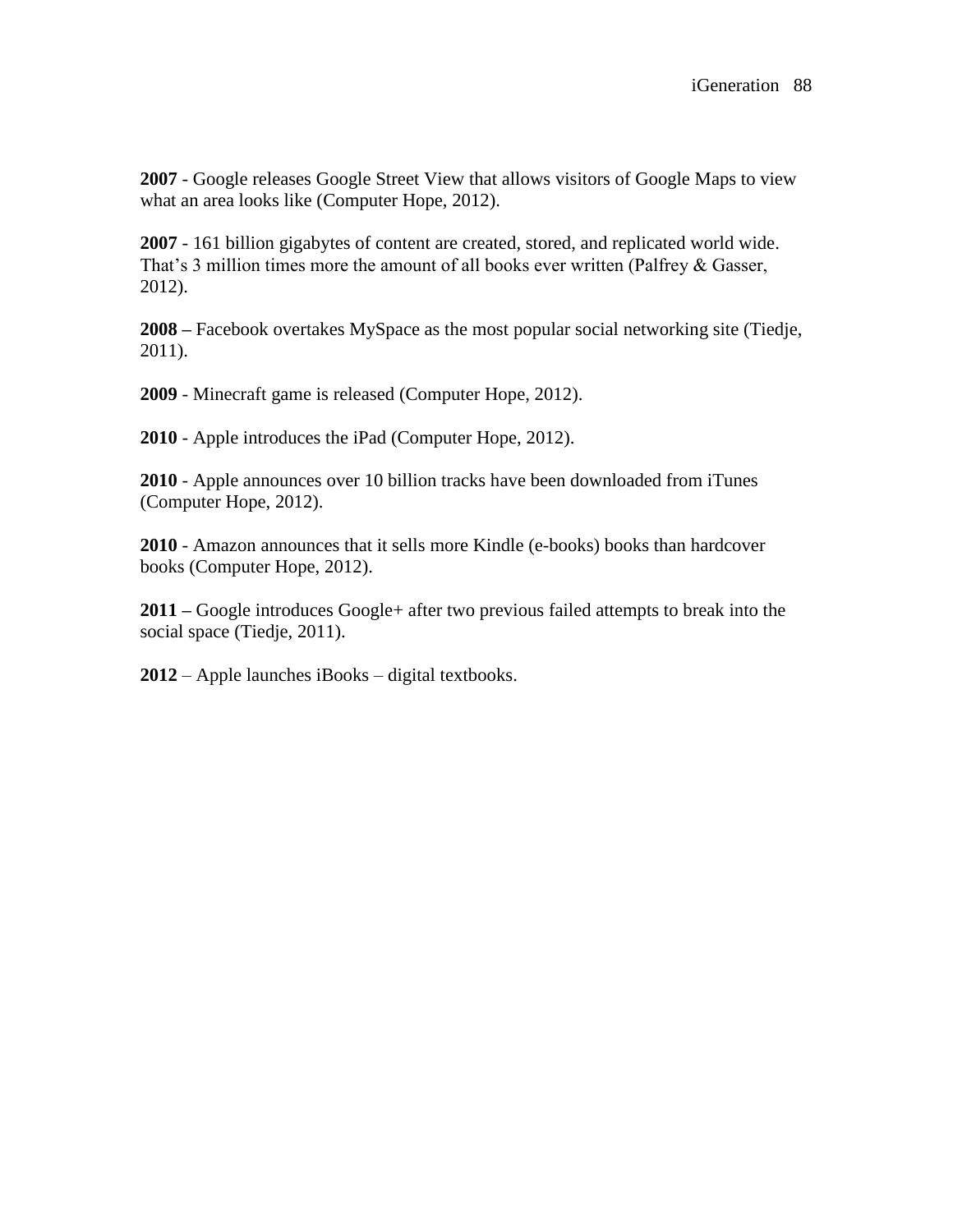## Appendix B

Listed below are some suggestions as to how adults can teach good digital citizenship to their teens, as presented by Holly Pederson, PhD, MFT, at her lecture on cyberbullying May 16, 2012 at the Marin Office of Education (Pederson, 2012):

-Teach teenagers decision making skills wherein they identify and explore potential consequences of a post.

-Establish a personal code of conduct: the same rules apply to online interaction.

- Discuss accountability. If you wouldn't say it f2f (face-to-face), then don't say it in cyberspace.

-Teach your teen that high emotions and conflicts need to be resolved in person, face-toface (f2f) with the person you are conflicting with.

-Teach empathy.

-Explain the line between funny and cruel.

-Teach your teen to deal with conflict and conflict resolution.

-Think about who COULD read what you post on social media, not who it was intended to read it; college admissions officers are looking at FB pages.

-Consider unintended consequences.

-Don't forward those incrimination photos and IM's.

-Don't forward photos you aren't involved in.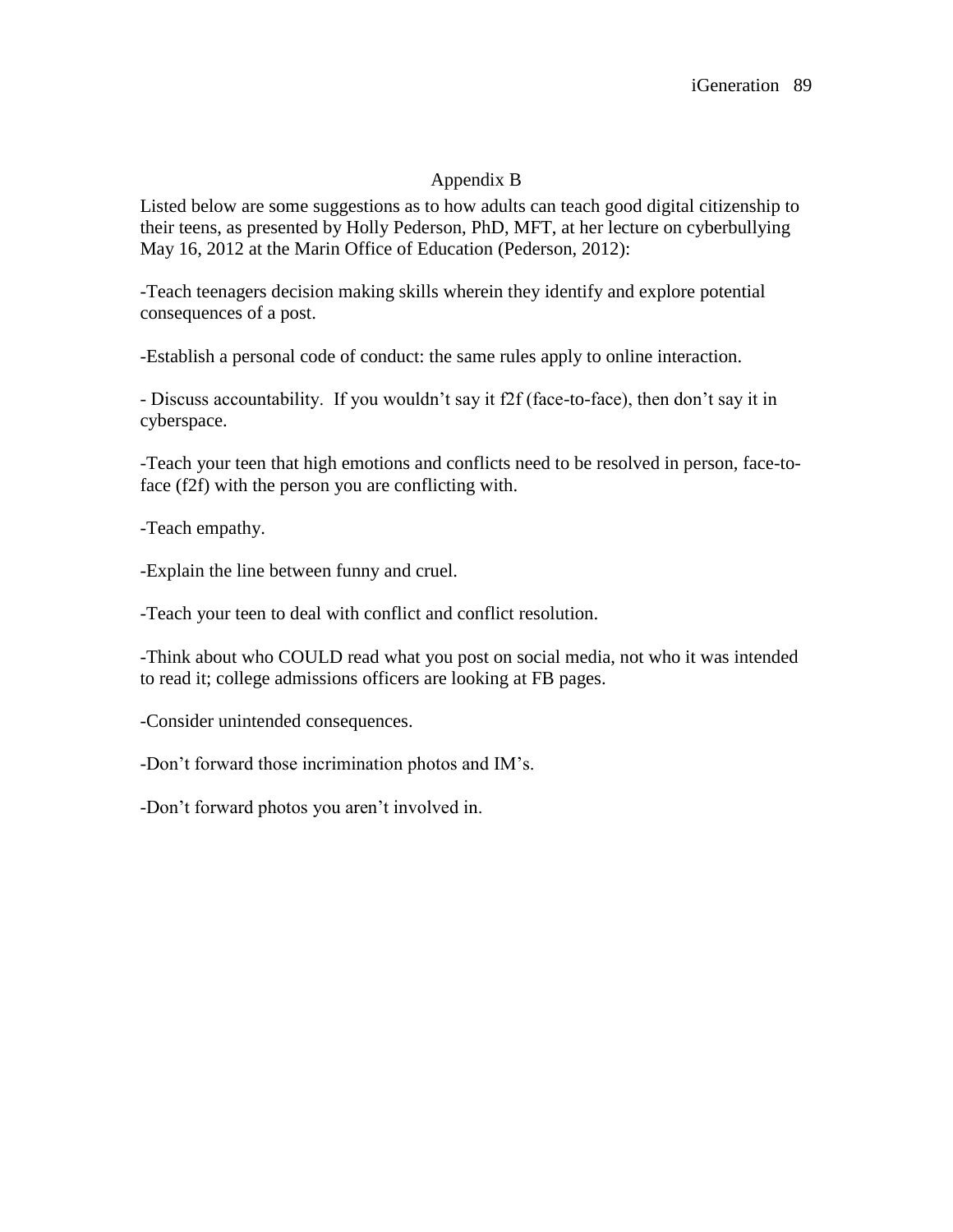## Appendix C

Listed below are rules of "Digital Citizenship Tips for Teens" taken from the Common Sense Media website (Knorr, 2010):

-Think before you post or text - a bad reputation could be just a click away. Before you press the "send" button, imagine the last person in the world that you'd want seeing what you post.

-What goes around comes around. If you want your privacy respected, respect others' privacy. Posting an embarrassing photo or forwarding a friend's private text without asking can cause unintended hurt or damage to others.

-Spread heart, not hurt. If you wouldn't say it in person, don't say it online. Stand up for those who are bullied or harassed, and let them know that you're there for them.

-Give and get credit. We're all proud of what we create. Illegal downloading, digital cheating, and cutting and pasting other people's stuff may be easy, but that doesn't make it right. Digital cheating is still cheating. Don't plagiarize, download illegally, or use technology to cheat in school. You have the responsibility to respect other people's creative work and the right to have your own work respected.

-Make this a world you want to live in. Spread the good stuff. Create, share, tag, comment, and contribute to the online world in positive ways.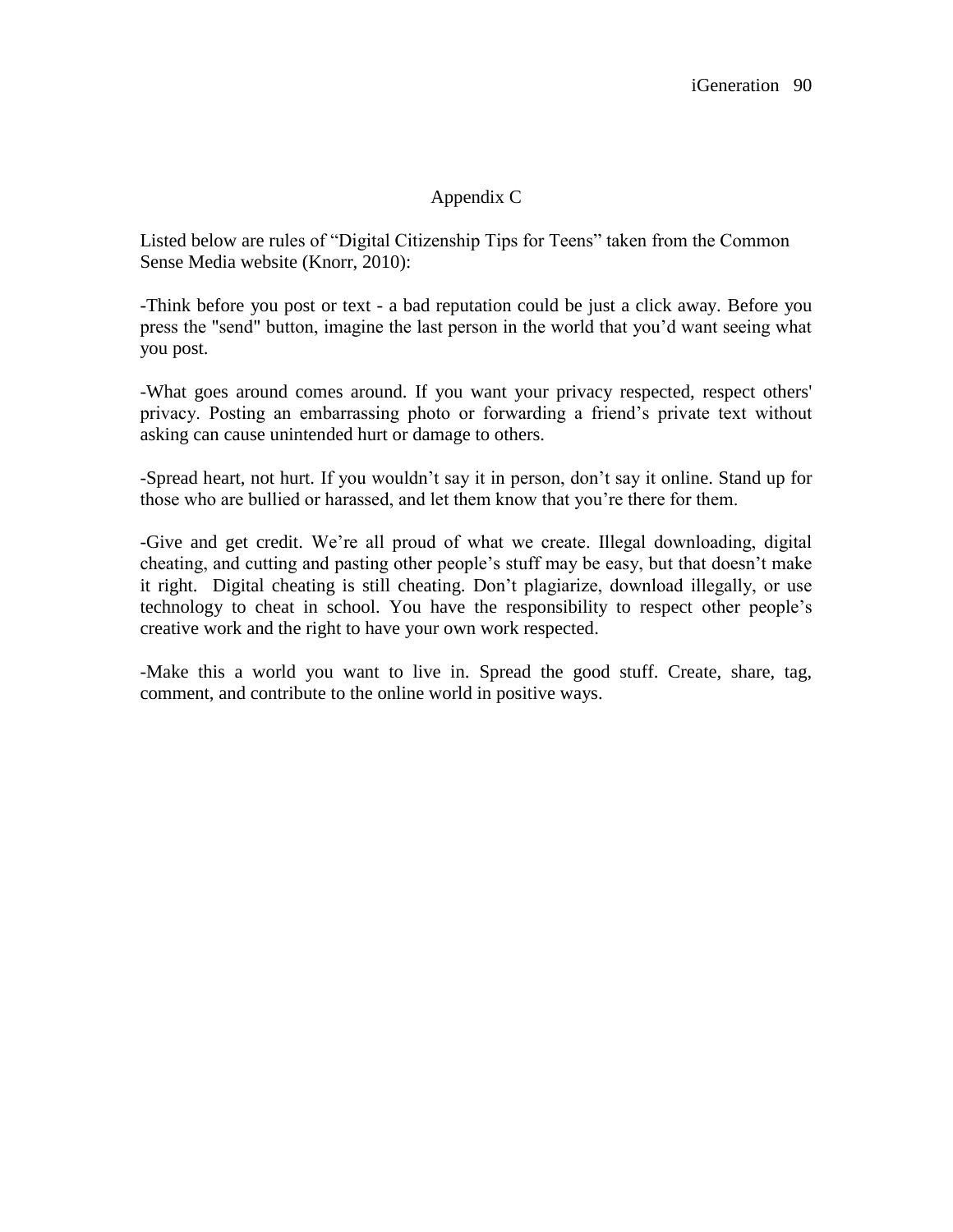## Appendix D

Below are selected American Academy of Pediatrics (2011) guideline recommendations for pediatricians to help families navigate the social media landscape, include:

-Advise parents to talk to children and adolescents about their online use and the specific issues that today's online kids face, such as cyberbullying, sexting, and difficulty managing their time.

-Advise parents to work on their own "participation gap" in their homes by becoming better educated about the many technologies their children are using.

-Discuss with families the need for a family online-use plan, with an emphasis on citizenship and healthy behavior.

-Discuss with parents the importance of supervising online activities via active participation and communication, not just via monitoring software.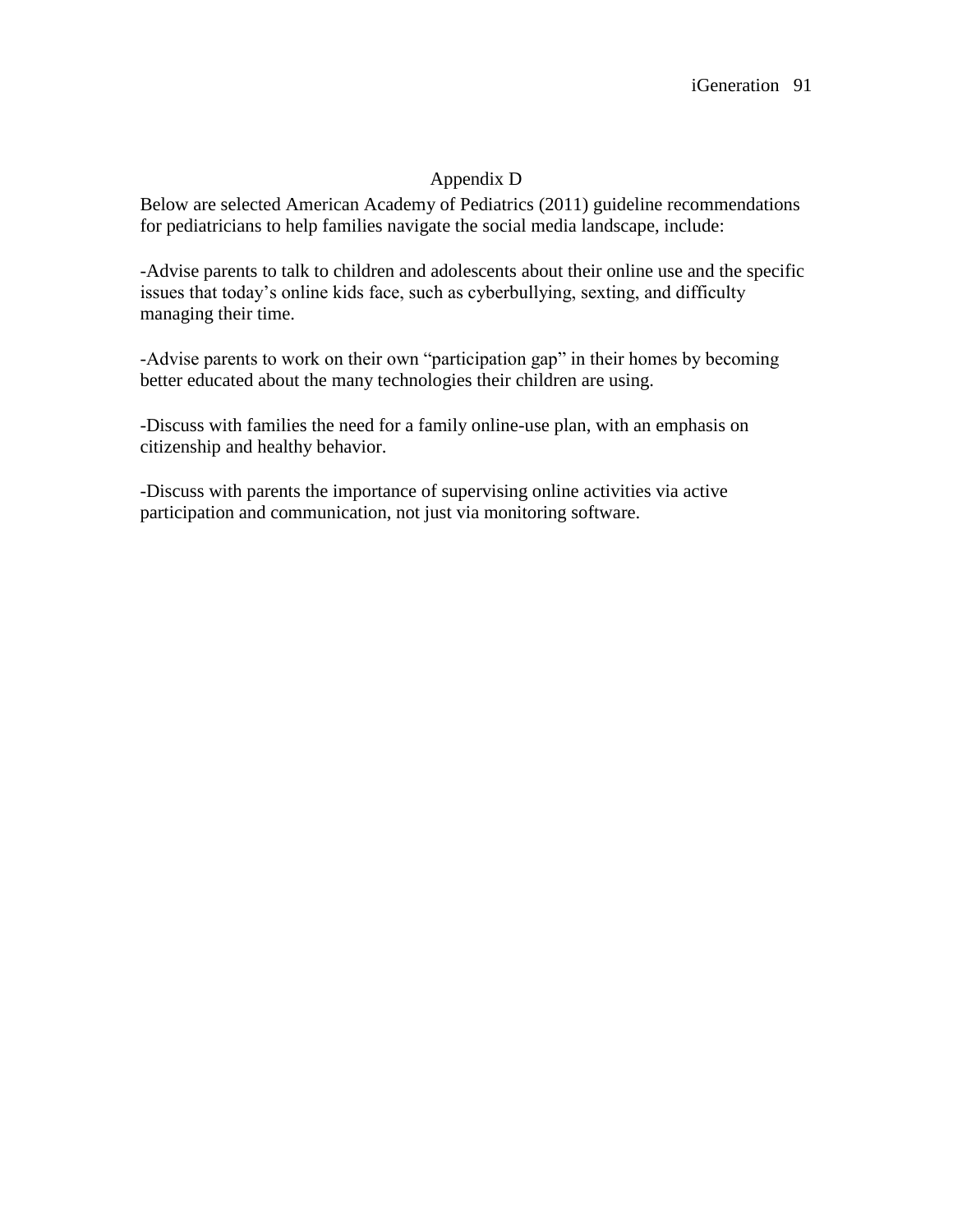## Appendix E

Listed below are further selected American Academy of Pediatrics (2012a) guidelines for parents:

-Get a social media profile yourself. It will also enable you to "friend" your kids and monitor them on line. Have a policy requiring that you and your child "friend" each other. This is one way of showing your child you are there, too, and will provide a check and balance system by having an adult within arm's reach of their profile. This is important for kids of all ages, including teens.

-Ask daily how your family used those tools with questions such as: "What did you write on Facebook today?" "Any new chats recently?" "Anyone text you today?" Tweens are likely to be using more instant messaging and texting, while teens use those technologies and also networking sites such as Facebook.

-Share a bit about your daily social media use as a way to facilitate daily conversation about your kids' online habits.

-Keep the computer in a public part of your home, such as the family room or kitchen, so that you can check on what your kids are doing online and how much time they are spending there.

-Talk with other parents about what their kids of similar ages are using for SM.

-Discuss with your teens what "good judgment" means and the consequences of poor judgment, ranging from minor punishment to possible legal action in the case of "sexting" or bullying.

-Remember to make a point of discouraging kids from gossiping, spreading rumors, bullying or damaging someone's reputation using texting or other tools.

-Create a strategy for monitoring your kids' online social media use, and be sure you follow through. Some families may check once a week and others more sporadically. You may want to say "Today I'll be checking your computer and cell phone." The older your kids are, the more often you may need to check.

-Consider formal monitoring systems to track your child's email, chat, IM and image content. Parental controls on your computer or from your Internet service provider, Google Desktop or commercial programs are all reasonable alternatives.

-Set time limits for Internet and cell phone use. Learn the warning signs of trouble: skipping activities, meals and homework for SM; weight loss or gain; a drop in grades. If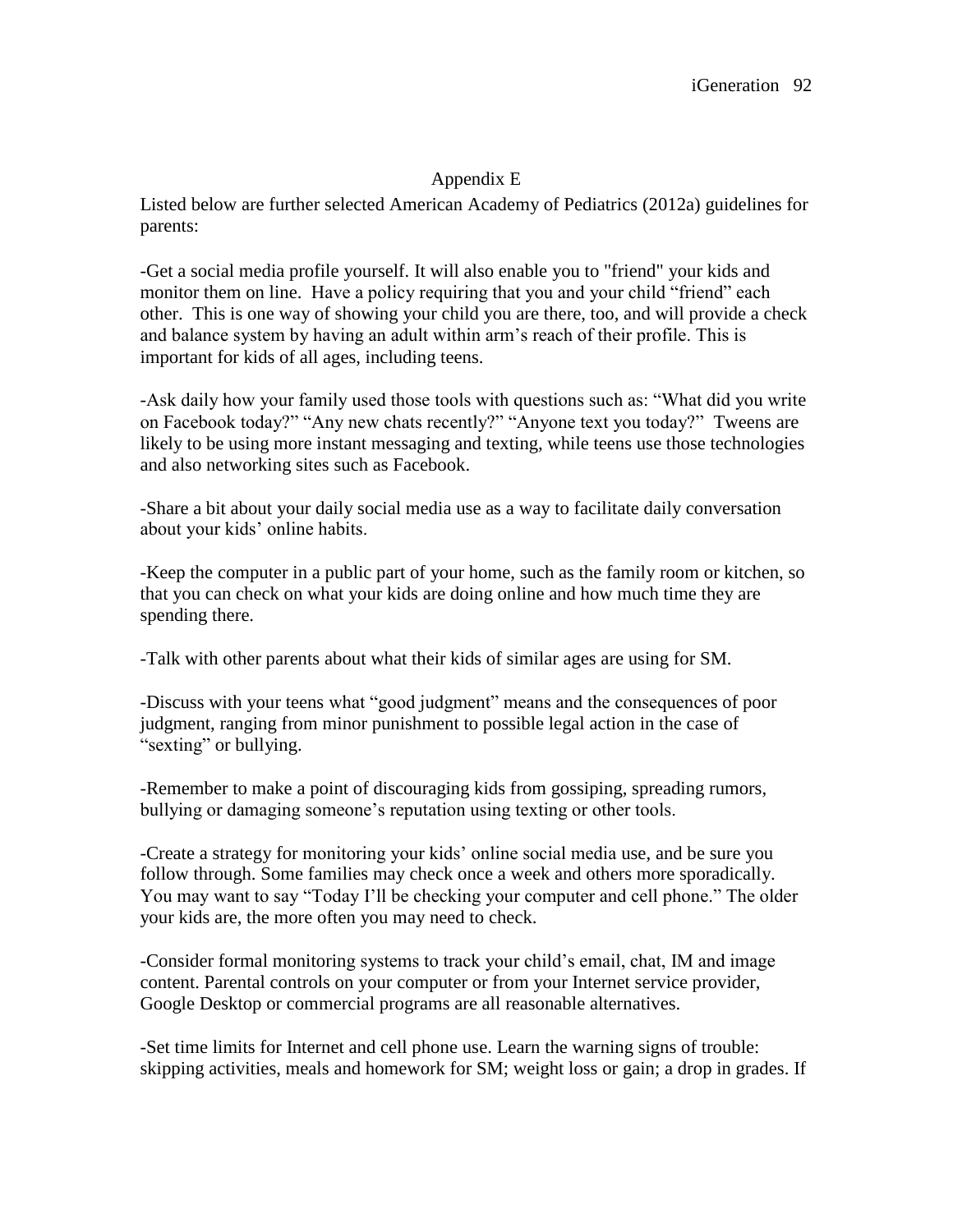these issues are occurring due to your child being online when they should be eating, sleeping, participating in school or social activities, your child may have a problem with Internet or social media addiction. Contact your pediatrician for advice if any of these symptoms are occurring.

-Check chat logs, emails, files and social networking profiles for inappropriate content, friends, messages, and images periodically. Be transparent and let your kids know what you are doing.

-Talk to your kids about sexting. For the initial part of the conversation, it is important to first learn what your child's understanding is of the issue and then add to it an age appropriate explanation.

-Make sure kids of all ages understand that sexting is serious and considered a crime in many jurisdictions. If they "sext", there can be serious consequences, quite possibly involving the police, suspension from school, and notes on the sexter's permanent record that could hurt their chances of getting into college or getting a job.

-Experts have noted that peer pressure can play a major role in the sending of texts, with parties being a major contributing factor. Collecting cell phones at gatherings of tweens and teens is one way to reduce this temptation.

-Encourage school and town assemblies to educate parents, teachers and students.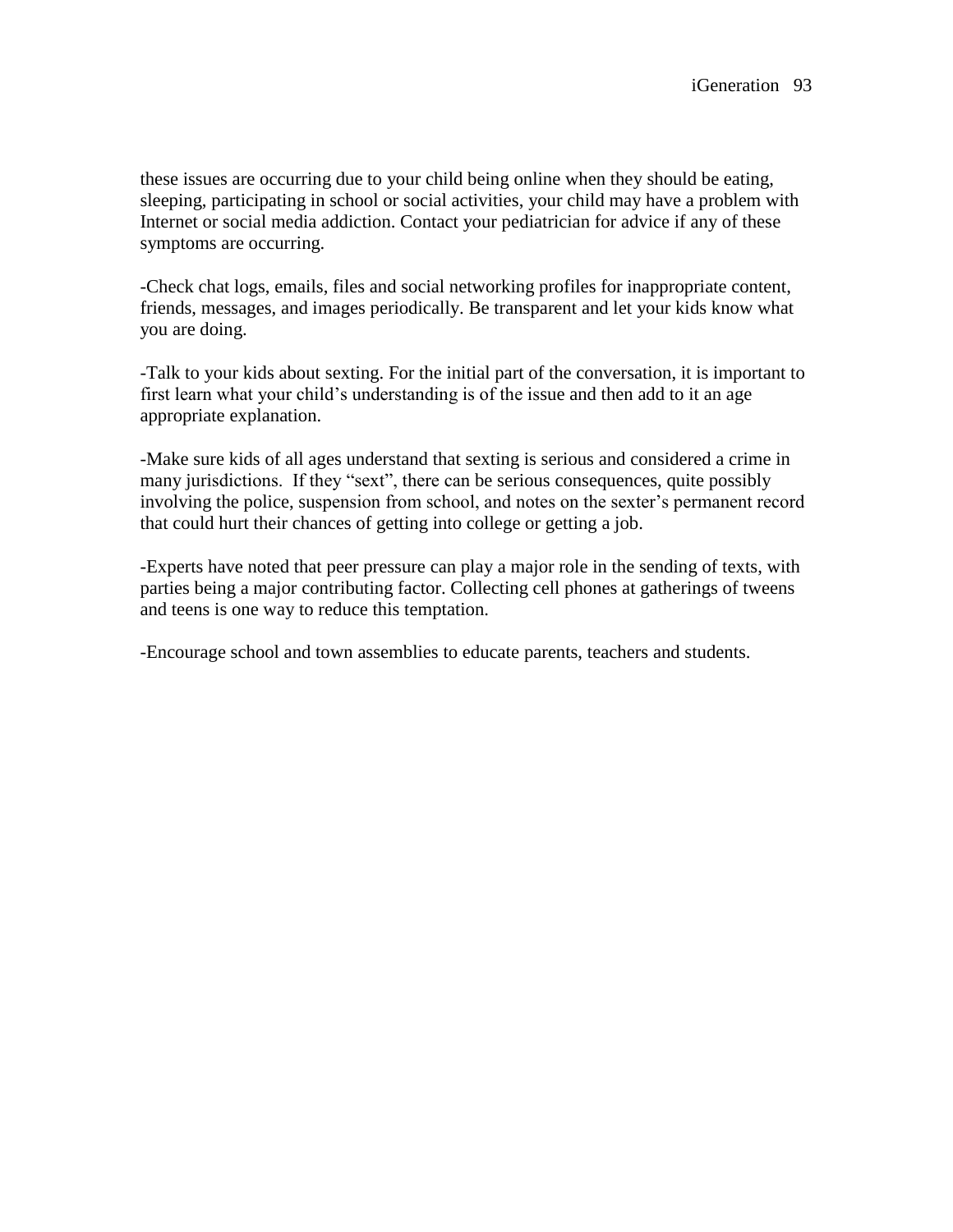### Appendix F

Listed below are summaries of some suggestions Dr. Rosen makes in his book, *iDisorder*, to promote mental health and wellbeing in our relationship with digital consumption (Rosen, 2012):

-Adopt an "e-waiting period" between writing a message and sending it. Wait a minute or so and give yourself time to reread and reassess whether the language is too harsh and in need of softening.

-Modulate your use of personal pronouns in electronic communication. Count the number of times you use the word "I" or "me" and change how you've written something if you use these words too often to include others.

-Practice the four R's: Rethink, Reboot, Reconnect, and Revitalize. Rethink how much time you are interacting with digital devices, Reboot from digital devices for a period of time, gradually Reconnect the technological gadgets one at a time and with time limits set, and, finally, Revitalize by prioritizing human contact over electronic contact whenever possible.

-If you are concerned that you have anxiety, addiction, or depression, as a result of your relationship/over usage of your digital gadgets, talk to a professional or join an Internet addiction self-help group.

-Take a nature break. Research shows that getting in a more peaceful environment for just 15 minutes can reset your brain and reduce stress. If you can't access nature by going outside, than look at images of nature.

-Practice being offline at times when you are normally online.

-Set alarms to remind you when it is time to log off your computer.

-Turn off your devices and do something that does not involve technology such as reading.

-Pay attention to signs of childhood depression in your teens. One in nine adolescents will experience a serious bout of depression.

-Monitor your teens' use of technology and media. Practice "co-viewing" so that you know what they are watching. Do not let teens watch content that is too dark or violent, have them focus more on positive content.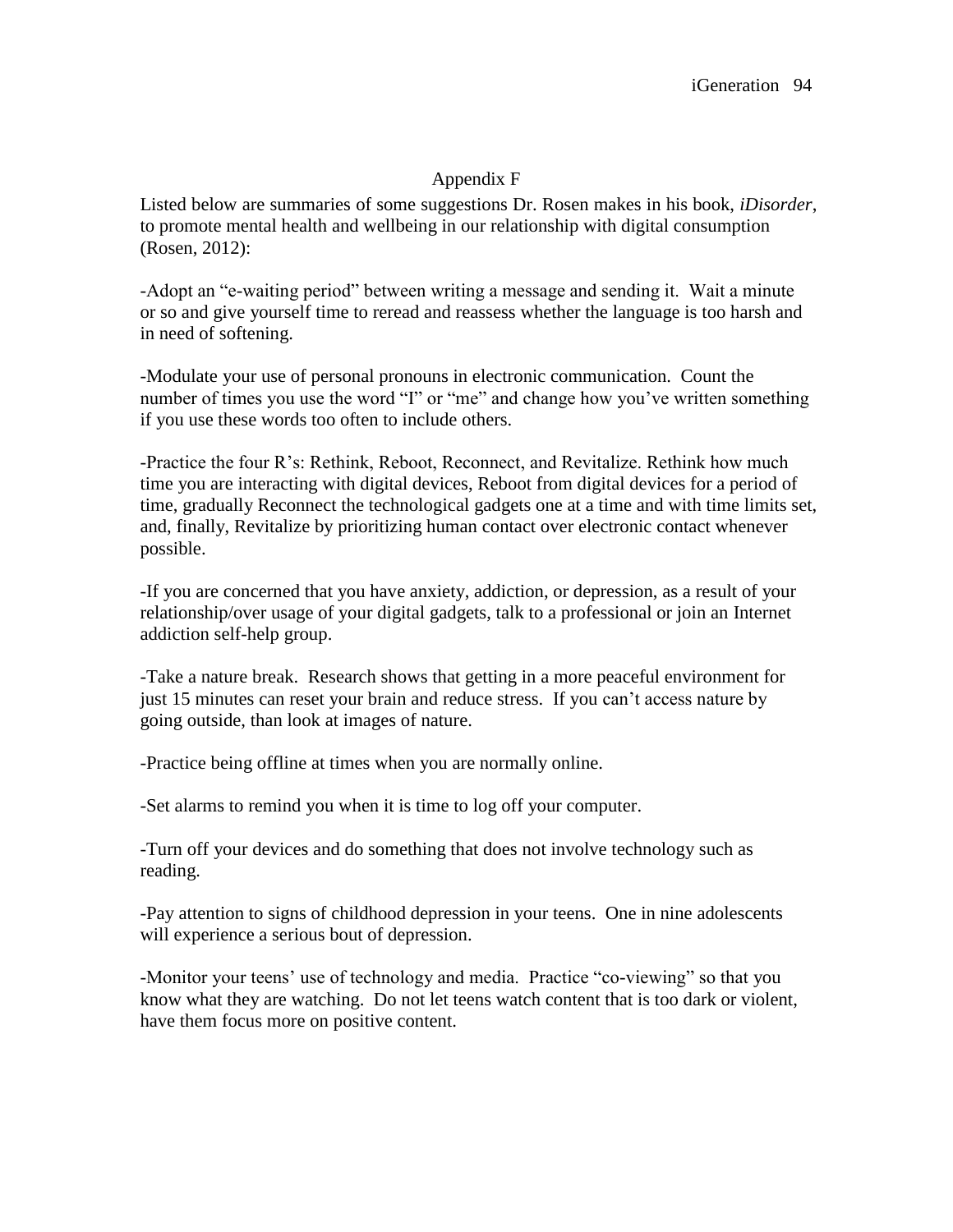-Discuss with your teen about the unrealistic images of thinness and beauty that are portrayed in media and in computer game characters.

-Have family meals. Research shows that at least three to four family meals a week leads to major physical and psychological health benefits for children, teens and family.

-Family meals should be sacrosanct. They should be mandatory for all family members and technology free. (All phones must be turned off, including mom's and dad's.)

-To counter multi-tasking between digital gadgetry, institute a "focus time" policy to work on one task (such as doing homework) for fifteen minutes, then allow yourself a one minute "tech break" to check your social media or phone.

-Have a rich social life

-Exercise.

-Practice yoga.

-Learn multiple languages.

-Learn to play a musical instrument.

-Consume Omega 3 fatty acids.

-Do puzzles including Sudoku and crosswords.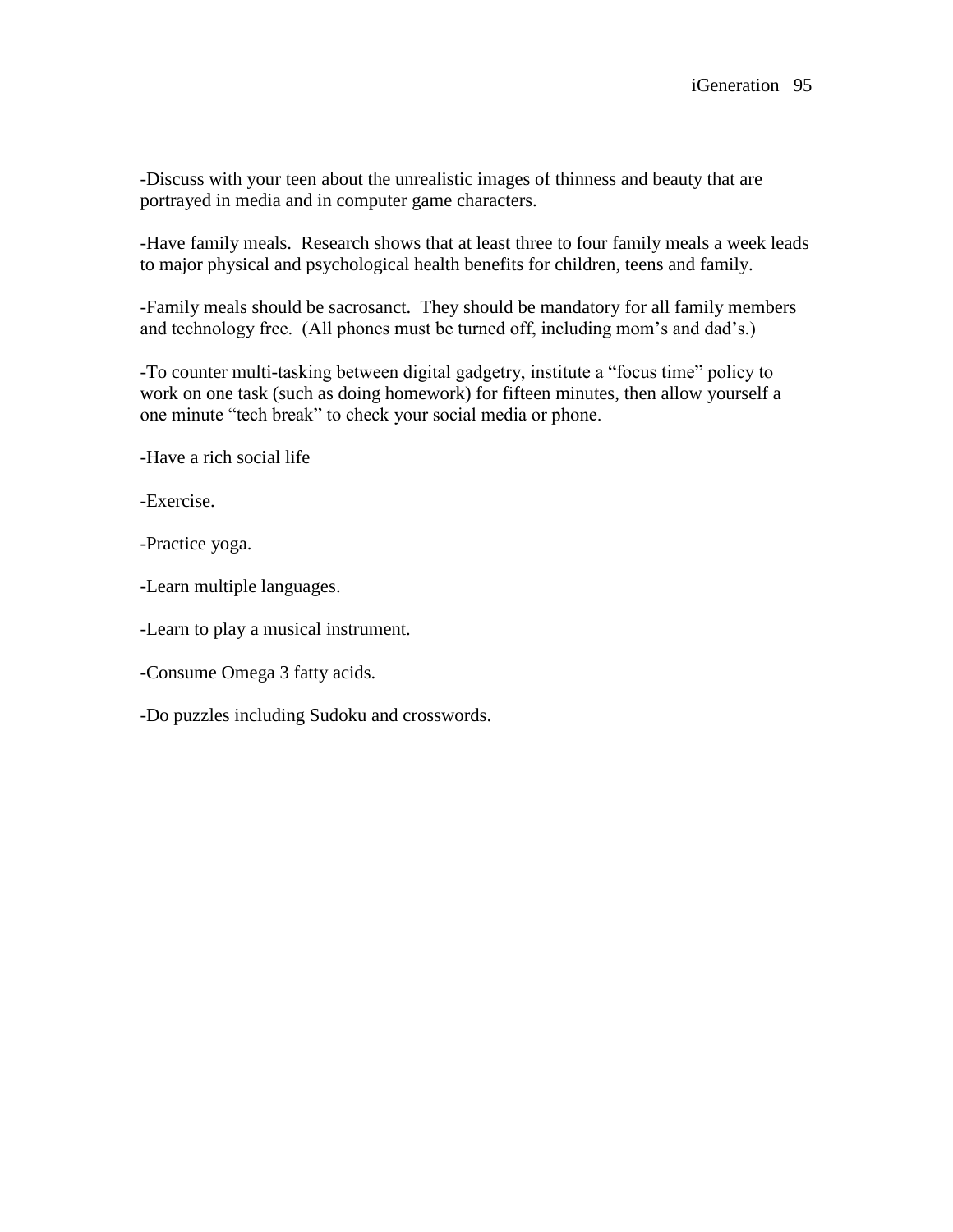### Appendix G

On his website [\(http://drdansiegel.com/resources/healthy\\_mind\\_platter/\)](http://drdansiegel.com/resources/healthy_mind_platter/), Dr. Daniel Siegel suggests seven daily essential mental activities to "balance the brain" and create well-being (Mind Your Brain, Inc., 2010). These seven daily essential brain balancing activities are listed below.

-Focus Time: When we closely focus on tasks in a goal-oriented way, we take on challenges that make deep connections in the brain.

-Play Time: When we allow ourselves to be spontaneous or creative, playfully enjoying novel experiences, we help make new connections in the brain.

-Connecting Time: When we connect with other people, ideally in person, and when we take time to appreciate our connection to the natural world around us, we activate and reinforce the brain's relational circuitry.

-Physical Time: When we move our bodies, aerobically if medically possible, we strengthen the brain in many ways.

-Time In: When we quietly reflect internally, focusing on sensations, images, feelings and thoughts, we help to better integrate the brain.

-Down Time: When we are non-focused, without any specific goal, and let our mind wander or simply relax, we help the brain recharge.

-Sleep Time: When we give the brain the rest it needs, we consolidate learning and recover from the experiences of the day.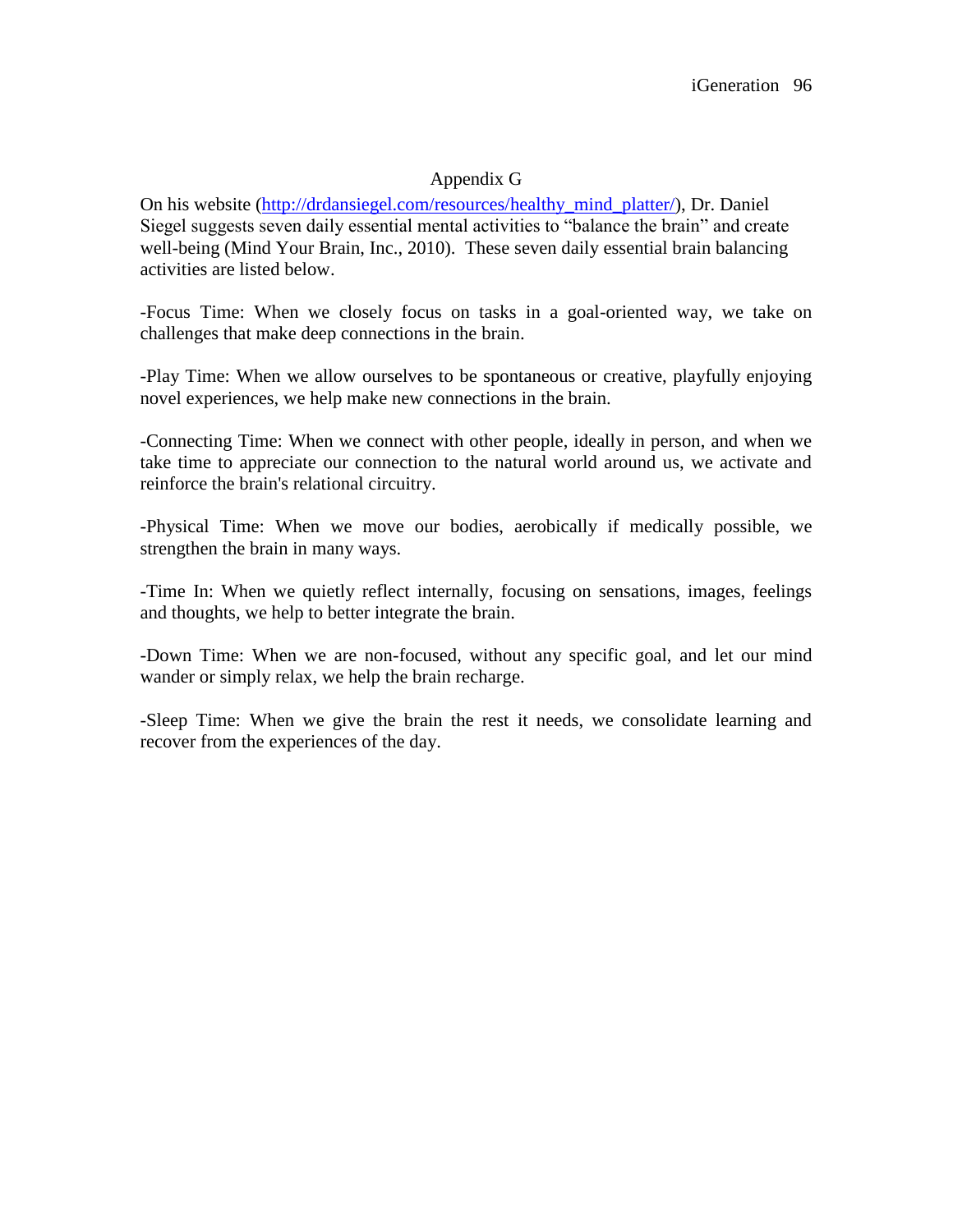## Appendix H

Listed below is a **consolidated comprehensive review** of suggested best practices, previously cited in various sections of this paper, for parents and educators to engage in with regard to teenagers and digital technology:

-Embrace their world. Be interested in your teen's digital world.

-Have open ongoing conversations with your teens about digital technology consumption and their social media relationships.

-Talk to your adolescents about their online use and the specific issues that they face online, such as cyberbullying, sexting, and difficulty managing their time.

-Create a family media on-line use agreement and individual media contracts with your teens if needed. Emphasize good citizenship and healthy behavior.

-Ask your teenager to show you their social media pages, visit their online communities, share their sites, and ask what gadgets and music they love.

-Be relaxed and open, curious, and not judgmental about your teen's cyber world.

-Play dumb (if necessary) and ask your teen a lot of questions to help them teach you about their cyber world.

-As a parent, work on your own "participation gap" and become better educated about the many technologies your teens' are using.

-Get a social media profile(s) yourself. It will also enable you to "friend" your teens and monitor them on line.

-Have a policy requiring that you and your child "friend" each other. This is one way of showing your teen you are there, too, and will provide a check and balance system by having an adult within arm's reach of their profile. This is important for kids of all ages, including teens.

-Share with your teen about your own daily social media use as a way to facilitate conversation about their online habits.

-Discuss with your teen what "good judgment" means and the consequences of poor judgment, ranging from minor punishment to possible legal action in the case of "sexting" or bullying.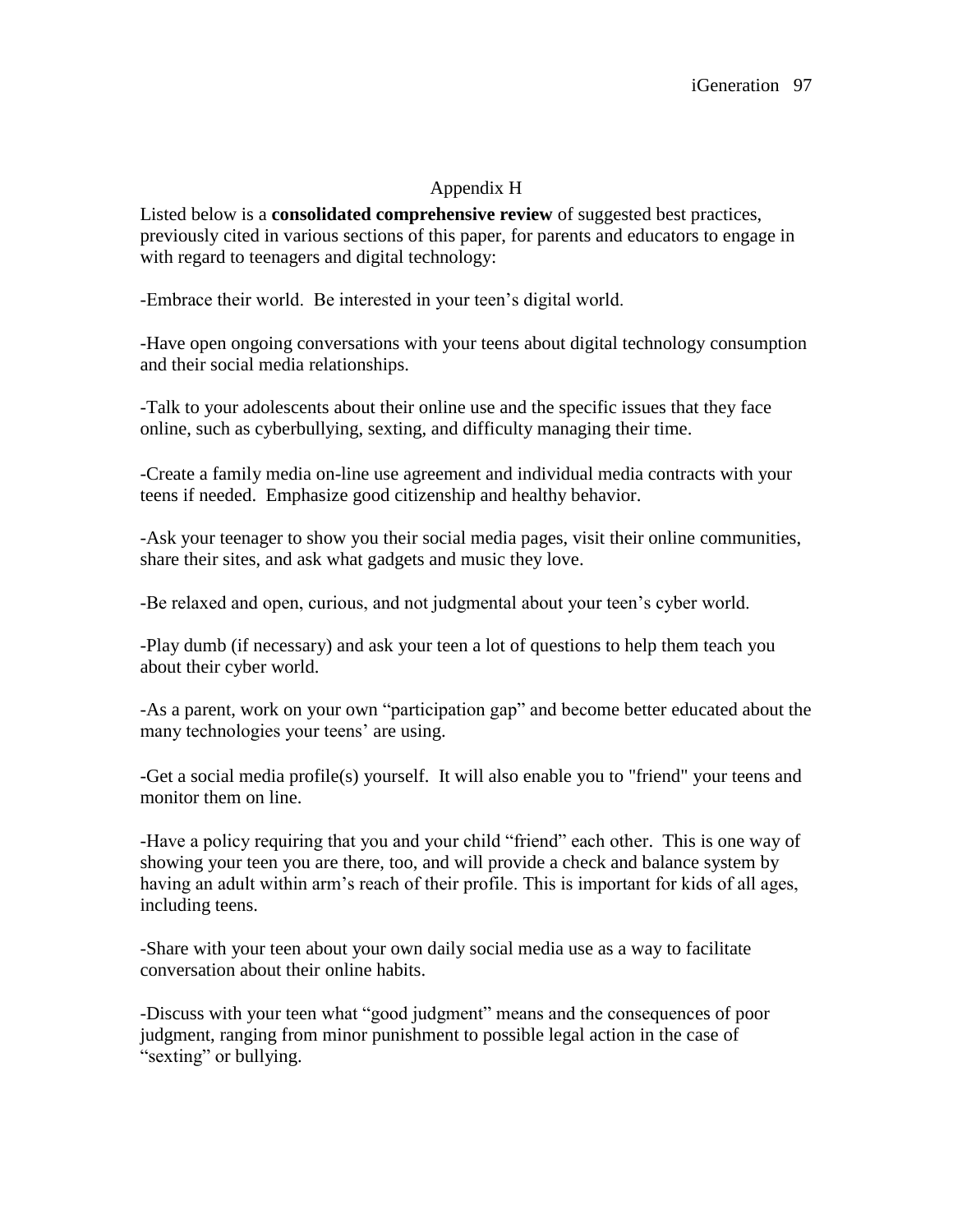-Talk with other parents with teens of similar ages about what social media platforms their kids are using.

- Practice supervision not snoopervision. Be open with your teen about when you are going to check their cyber communications.

-Keep computers in central living space.

-Practice one media-free day a week (or, at the very least, once a month)

-Set a 50/50 ratio of offline and online activities. Time it if necessary.

-Set time limits for Internet and cell phone use.

-Practice being offline at times when you are normally online.

-Set alarms to remind you when it is time to log off your computer.

-Set night time limits – the "unplug" time when all digital media is turned off at night, preferably at least an hour before bedtime.

-Charge cell phones in rooms other than the teenager's bedroom at night.

-Have family meals. Research shows that at least three to four family meals a week leads to major physical and psychological health benefits for children, teens and family.

-Family meals should be sacrosanct. They should be mandatory for all family members and technology free. (All phones must be turned off, including mom's and dad's.)

-Teach your teen to take "nature breaks" from technology to restore their brain. Research shows that getting in a more peaceful environment for just 15 minutes can reset your brain and reduce stress. If you can't access nature by going outside, than look at images of nature.

-Turn off your devices and do something that does not involve technology such as reading.

-To counter multi-tasking between digital gadgetry, institute a "focus time" policy to work on one task (such a homework assignment) for fifteen minutes without technological interruption, then take a one minute "tech break" to check social media or phone.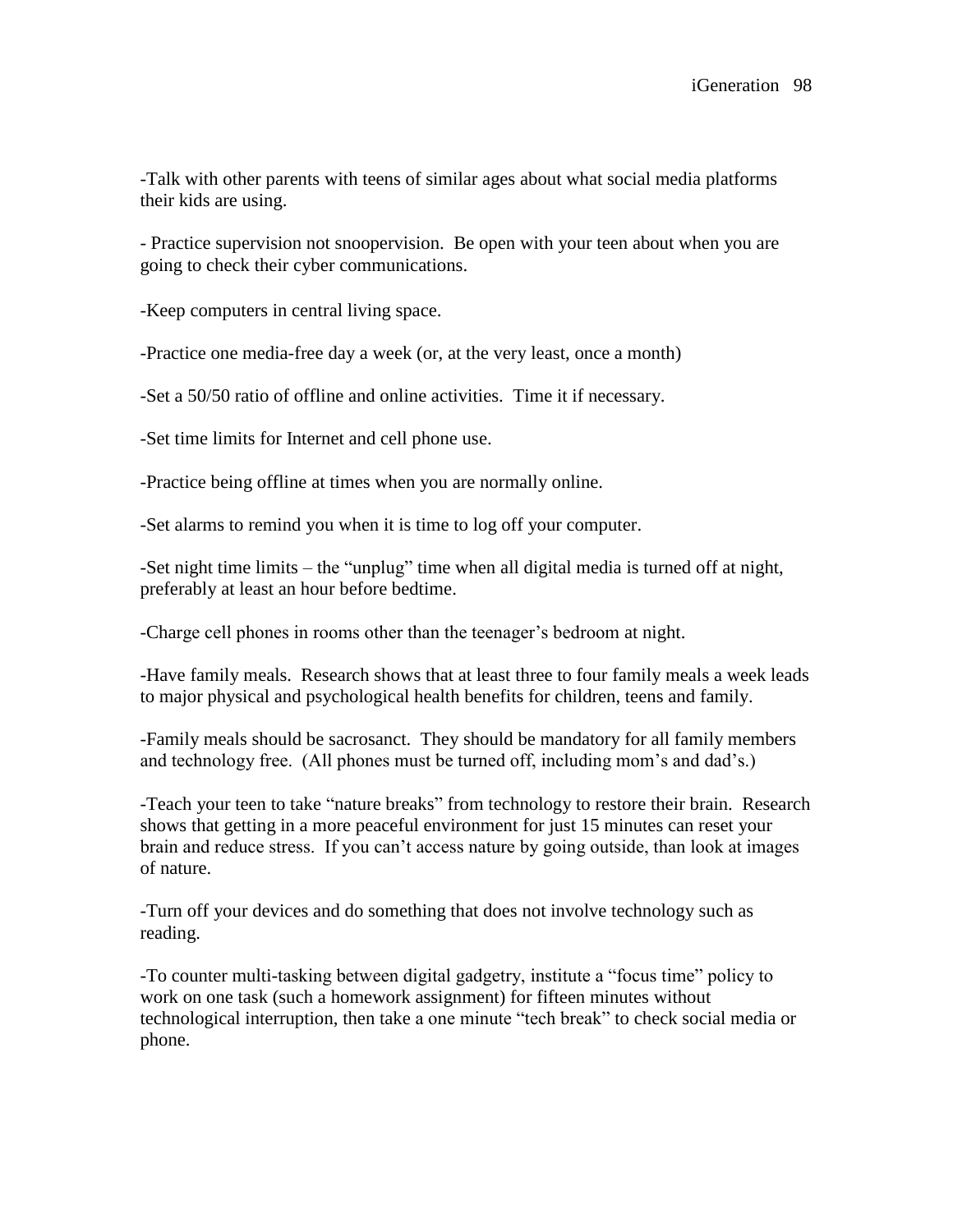-If your teen has been in front of a screen for two hours, teach them to take a break and walk outside for a couple minutes. If you have more time, take a walk around the block.

-Engage your teen in non-digital board games, puzzles, Sudoku and crosswords.

-Focus Time: When we closely focus on tasks in a goal-oriented way, we take on challenges that make deep connections in the brain.

-Play Time: allow ourselves to be spontaneous or creative, playfully enjoying novel experiences, we help make new connections in the brain.

-Connecting Time: connect with other people, ideally in person, and when we take time to appreciate our connection to the natural world around us, we activate and reinforce the brain's relational circuitry.

-Physical Time: When we move our bodies we strengthen the brain in many ways.

-Time In: quietly reflect internally, focusing on sensations, images, feelings and thoughts, we help to better integrate the brain.

-Down Time: When we are non-focused, without any specific goal, and let our mind wander or simply relax, we help the brain recharge.

-Sleep Time: When we give the brain the rest it needs, we consolidate learning and recover from the experiences of the day.

-Teach your teen to practice healthy sleep. Teenagers need nine hours of sleep a night.

-Be a role model for your teen in living a balanced life with appropriate amounts of unplugged time.

-Practice what you teach. Turn off your cellphone and laptops at appropriate times and "be" present.

-Role model by not texting while driving, not texting during meal times, or when having a face-to-face conversation.

-Role model positive body perceptions and living a healthy lifestyle.

-Role model turning off all digital screens an hour before bedtime.

-Be present with your teenager.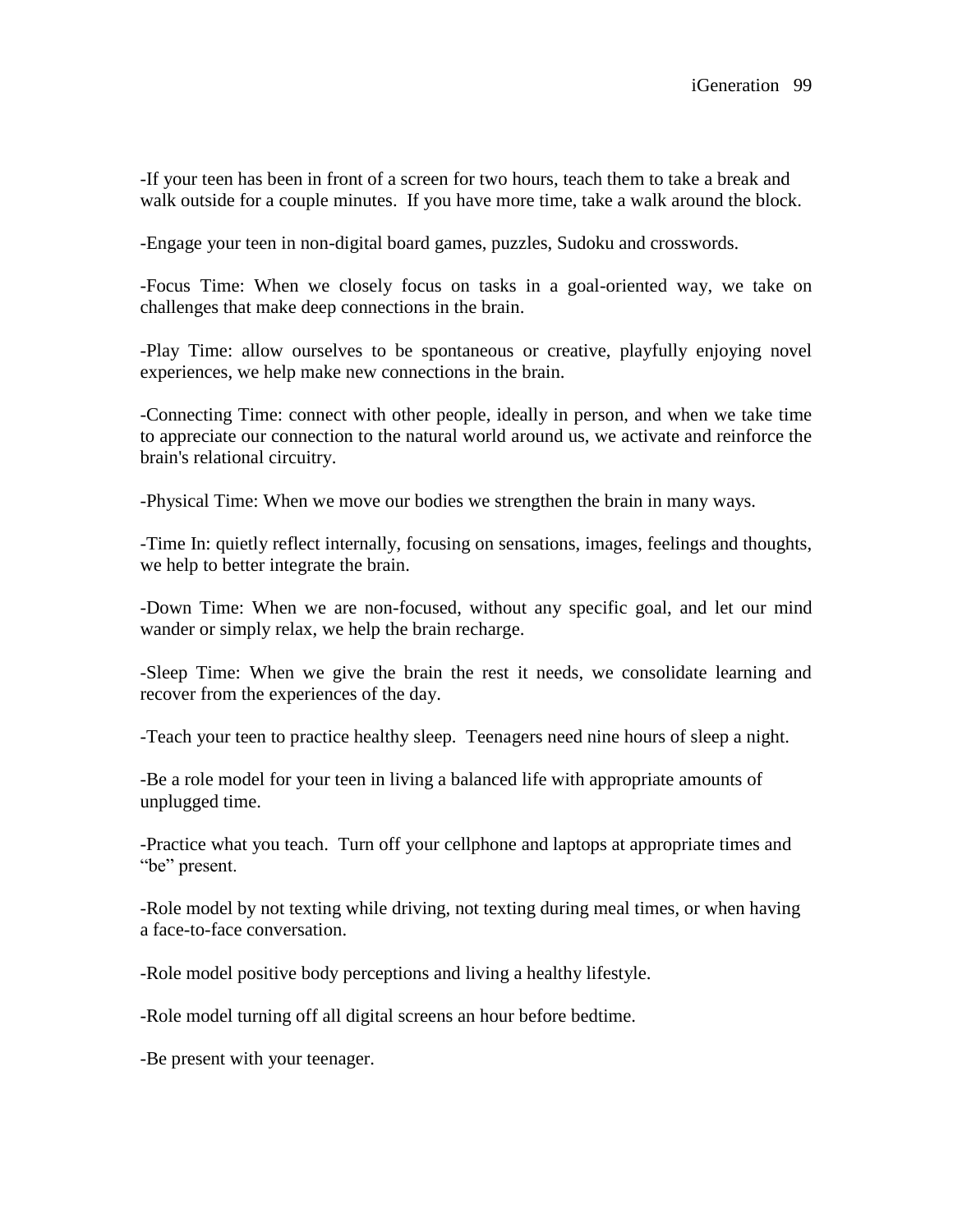*-*Consider formal monitoring systems to track your child's email, chat, IM and image content. Parental controls on your computer or from your Internet service provider, Google Desktop or commercial programs are all reasonable alternatives.

-Tell your teen that you are going to log into accounts once a week (in the beginning) so you can see what they are doing. Invite them to do it with you. Gradually decrease this monitoring once you feel comfortable and confident about their participation in the cyber world.

-Create a strategy for monitoring your kids' online social media use, and be sure you follow through. Some families may check once a week and others more sporadically. You may want to say "Today I'll be checking your computer and cell phone." The older your kids are, the more often you may need to check.

-Monitor your teens' use of technology and media. Practice "co-viewing" so that you know what they are watching. Do not let teens watch content that is too dark or violent, have them focus more on positive content.

-Check your teen's chat logs, emails, files and social networking profiles for inappropriate content, friends, messages, and images periodically. Be transparent and let your them know what you are doing.

-Google your teenager and see their digital footprint.

-Get and use filtering software.

-Parents need to have their teens' passwords for social media and cyber sites.

-Check your teen's browser history.

-Ask your teen on a regular basis how they used cyber tools, with questions such as: "Did you write anything interesting on Facebook today?" "Any good chats recently?" "Who'd you text with today?" Tweens are likely to be using more instant messaging and texting, while teens use those technologies and also networking sites such as Facebook and Google +.

-Discuss privacy with your teen.

-Review privacy settings with your teen. For most websites, the defaults are not private. Parents should change the settings if it seems appropriate.

-Teach your teen to not share personal identification information.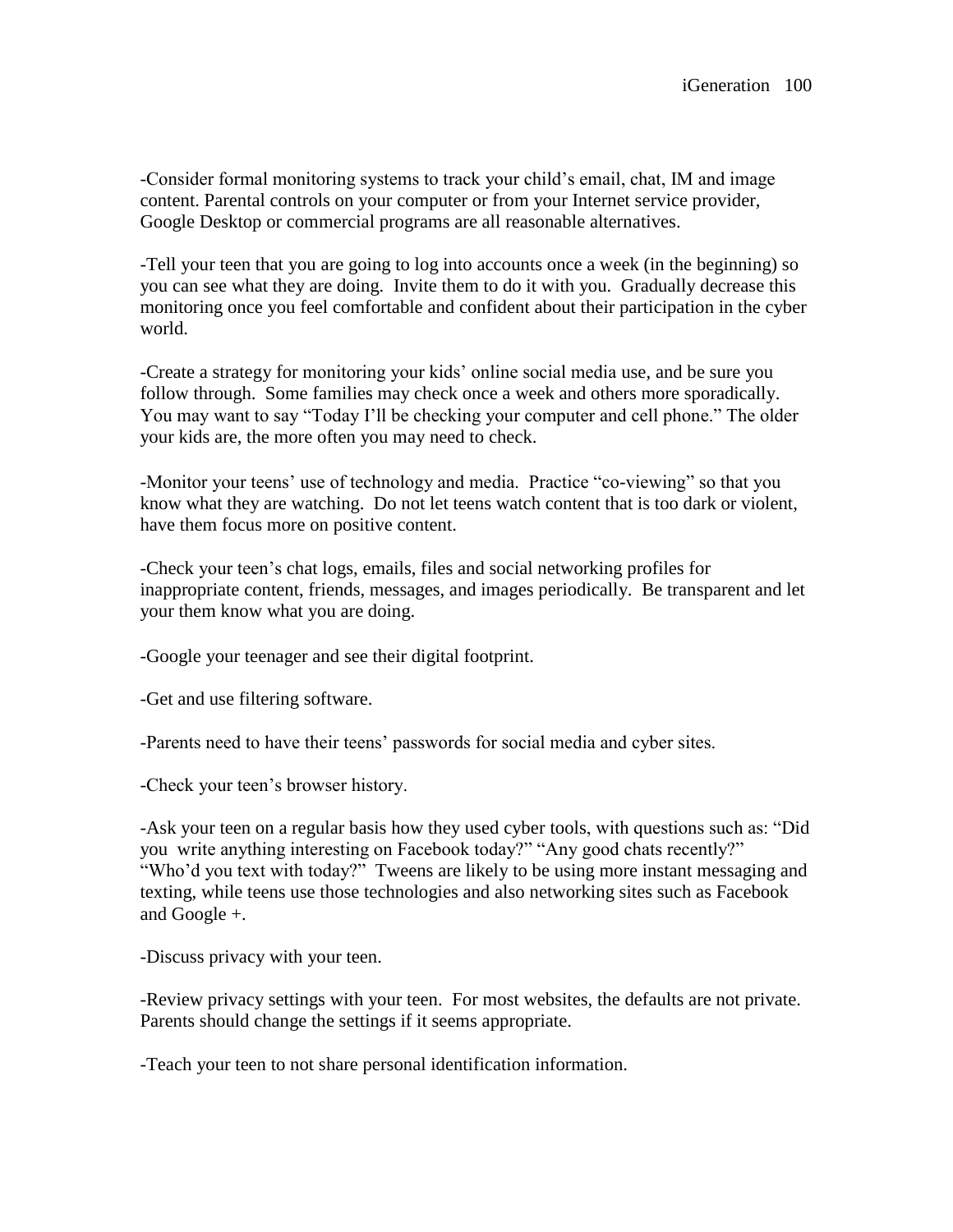-Teach you teen to not share passwords, even with friends (especially important for girls)

-Teach your teen positive digital citizenship.

-Teach your teen to adopt an "e-waiting period" between writing a message and sending it. Wait a minute or so and give them time to reread and reassess whether the language is too harsh and in need of softening.

-Remind your teen to think before they post. Who else could read it? Would you be willing to attach a copy of your text message, IM, photo or Facebook page to your college application?

- Establish "good manners" for when and where to use gadgets in public and social situations. Discuss digital gadgetry etiquette with your teen such as when is it appropriate to text in family social gatherings or at the grocery story.

-Discuss the importance of a positive digital footprint with your teen.

-Teach your teen that with great power (aka access to the Internet) comes great responsibility.

-Discuss with your teen and establish a "personal code of conduct" and that the same rules apply to online interaction.

-Teach your teen that illegal downloading, digital cheating, and cutting and pasting other people's stuff may be easy, but that doesn't make it right. Digital cheating is still cheating. Don't plagiarize, download illegally, or use technology to cheat in school. You have the responsibility to respect other people's creative work and the right to have your own work respected.

-Teach your teen that the cyber world can never be erased. Once something is posted – it is forever.

-Teach your teen to spread the good stuff. Create, share, tag, comment, and contribute to the online world in positive ways. It is ultimately up to them to make their world a positive one that they want to live in.

-Remind your teenager to consider decision making skills about potential unintended consequences of a post. Don't say it. Don't forward it. Don't pass it on. Don't participate.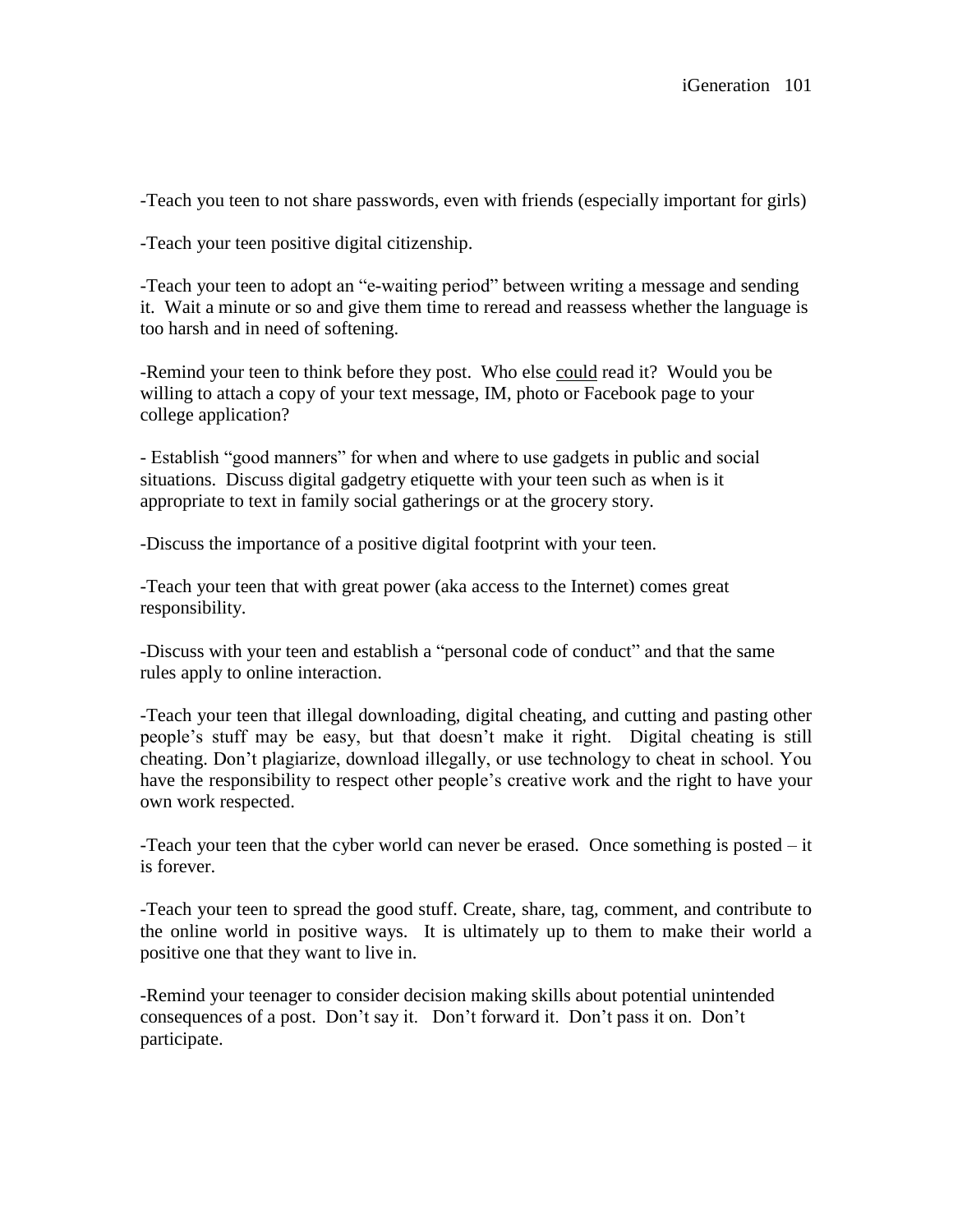-Teach your teen to not forward incriminating photos, IM's, e-mails, or posts of themselves or others. What goes around comes around. If you want your privacy respected, respect others' privacy. Posting an embarrassing photo or forwarding a friend's private text without asking can cause unintended hurt or damage to others.

-Teach your teen not to forward photos they aren't involved in.

- Discuss accountability. If you wouldn't say it f2f (face-to-face), then don't say it in cyberspace.

-Spread heart, not hurt. Teach your teen that high emotions and conflicts need to be resolved in person, face-to-face (f2f) with the person you are conflicting with. If you wouldn't say it in person, don't say it online.

-Make a point of discouraging teens from gossiping, spreading rumors, bullying or damaging someone's reputation using texting or other tools.

-Teach your teen to stand up for those who are bullied or harassed, and help them help those who are harassed know that you're there for them.

-Think about who COULD read what you post on social media, not who it was intended to read it; college admissions officers are looking at FB pages.

-Teach your teen that a bad reputation could be just a click away. Before you press the "send" button, imagine the last person in the world that you'd want seeing what you post.

-Teach empathy.

-Explain the line between funny and cruel.

-Teach your teen to deal with conflict and conflict resolution.

-Talk to your kids about sexting. For the initial part of the conversation, it is important to first learn what your child's understanding is of the issue and then add to it an age appropriate explanation.

-Make sure your teen understands that sexting is serious and considered a crime in many jurisdictions. If they "sext", there can be serious consequences, quite possibly involving the police, suspension from school, and notes on the sexter's permanent record that could hurt their chances of getting into college or getting a job.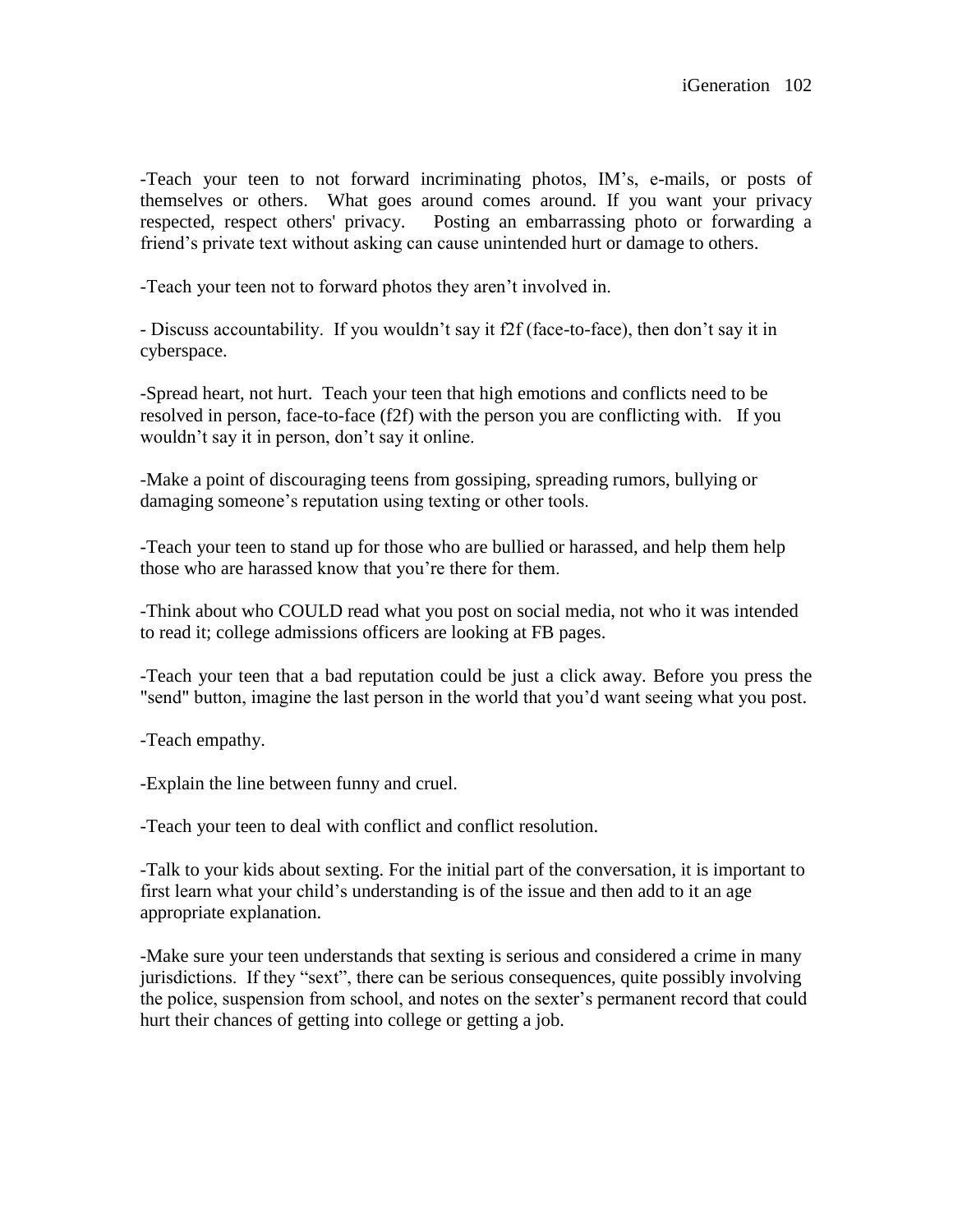-Collect cell phones at gatherings of tweens and teens to reduce the temptation in the sending of sexts, as parties can be a being a major contributing factor.

-Stop your teenager from engaging in violent media and violent games.

- Among some of the more seriously violent games that are not recommended for teenagers to engage in use are: *Call of Duty, God of War, Grand Theft Auto, Mad World, Resident Evil, NARC,* and *Manhunt*. Don't let them play these games.

-Learn the warning signs of trouble: if your teen is skipping activities, meals and homework to do social media; weight loss or gain; has a drop in grades. If these issues are occurring due to your teen being online when they should be eating, sleeping, participating in school or social activities, your child may have a problem with Internet or social media addiction. Contact your pediatrician for advice if any of these symptoms are occurring.

-If your teenager is over indulging in digital technology consumption, teach them the four R's: Rethink, Reboot, Reconnect, and Revitalize. Have them Rethink how much time they are interacting with digital devices, Reboot from their digital devices for a period of time, gradually Reconnect the technological gadgets one at a time and with limits set, and, finally, Revitalize by prioritizing human contact over electronic contact whenever possible.

-Teach your teen to modulate the use of personal pronouns in electronic communication. Count the number of times they use the word "I" or "me" and change how they've written something if they use these words too often to include others.

-Teach your teen to practice the four R's: Rethink, Reboot, Reconnect, and Revitalize. Rethink how much time you are interacting with digital devices, Reboot from digital devices for a period of time, gradually Reconnect the technological gadgets one at a time and with time limits set, and, finally, Revitalize by prioritizing human contact over electronic contact whenever possible.

-If you are concerned that your teen has anxiety, addiction, or depression, as a result of their relationship/over usage of their digital gadgets, have them talk to a professional and possibly join an Internet addiction self-help group.

-Pay attention to signs of childhood depression in your teens. One in nine adolescents will experience a serious bout of depression.

-Discuss with your teen about the unrealistic images of thinness and beauty that are portrayed in media and in computer game characters.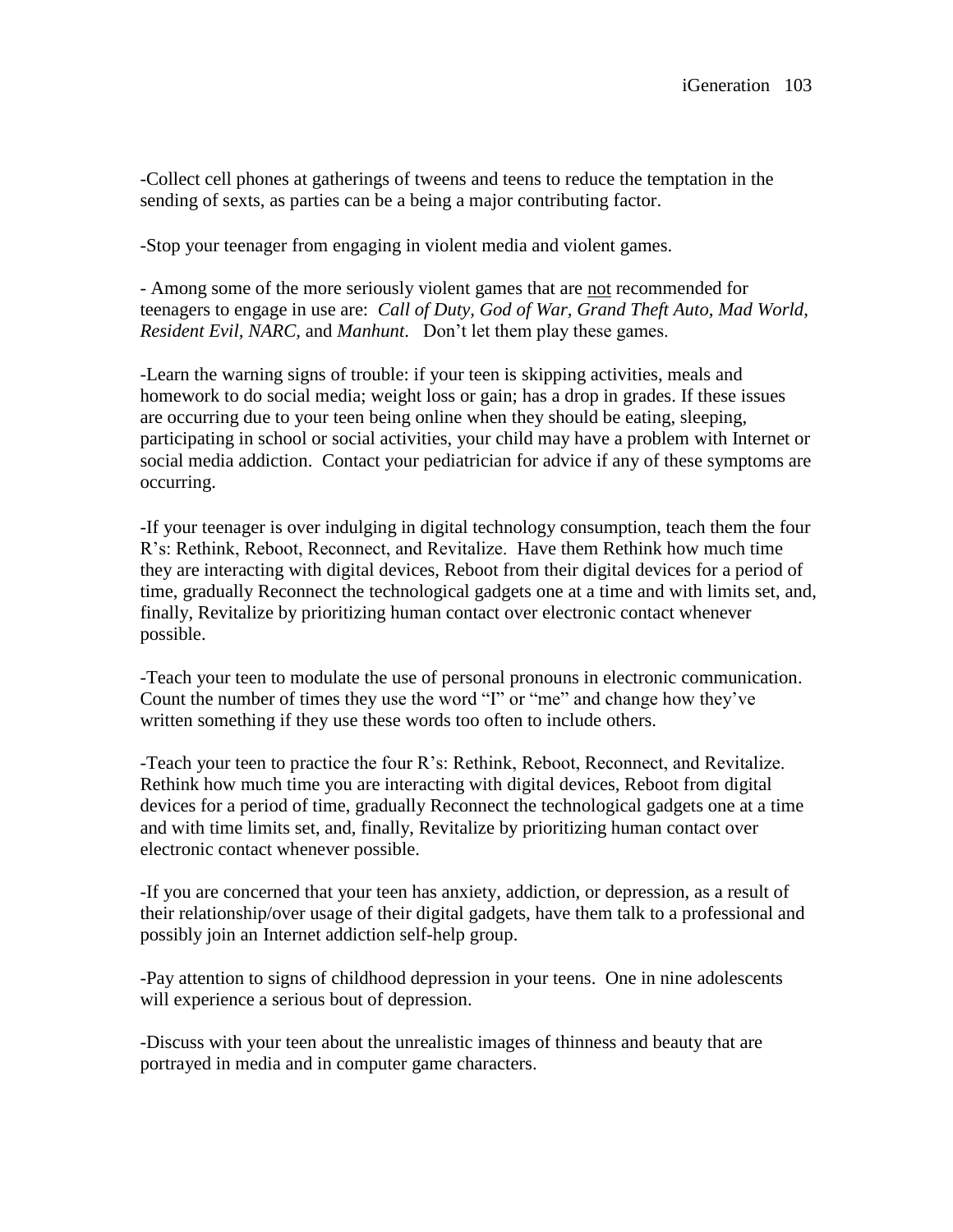-Encourage your teen to have a rich social life

-Make certain that your teen participates in regular exercise.

-Practice yoga.

- -Learn multiple languages.
- -Learn to play a musical instrument.
- -Consume Omega 3 fatty acids.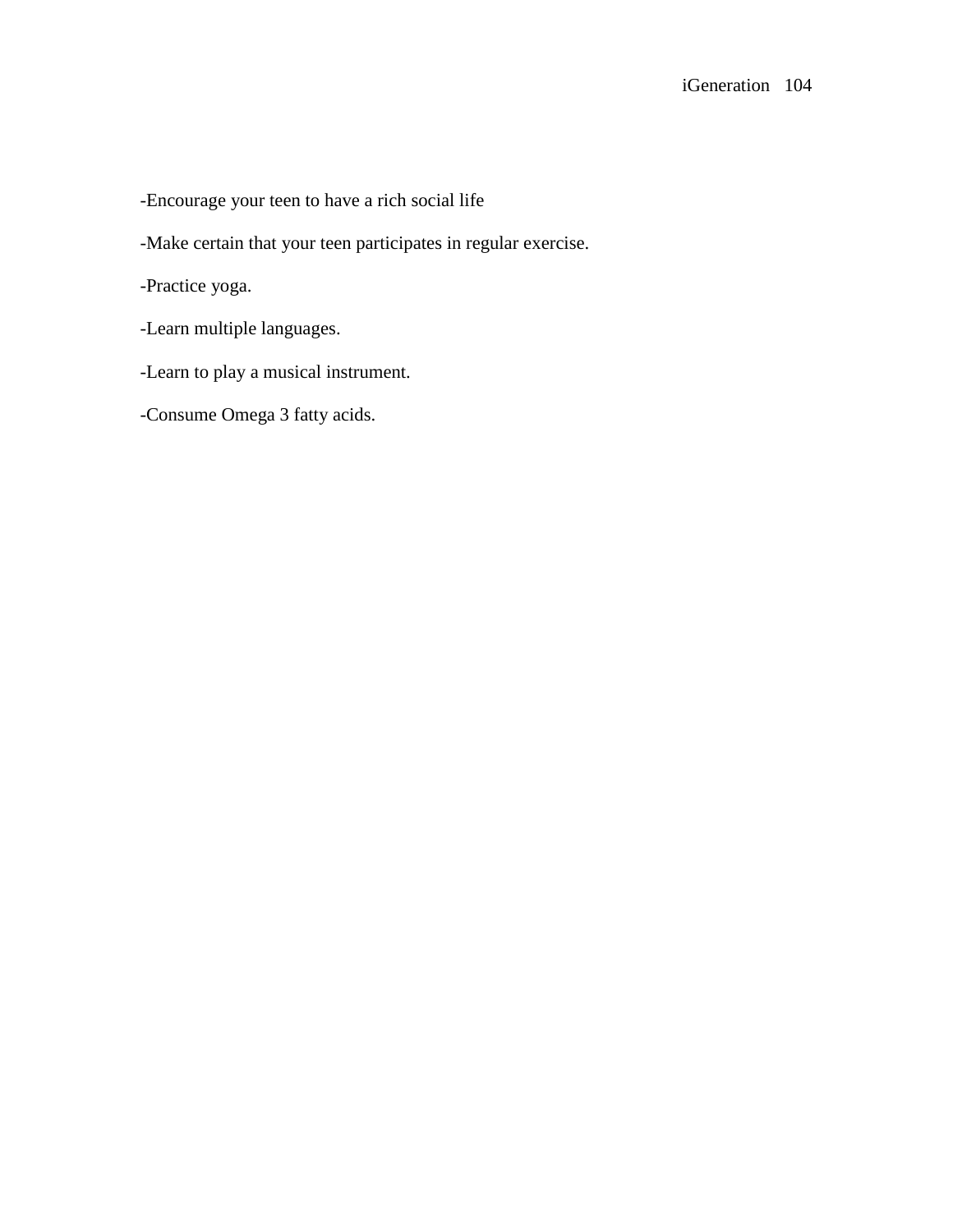# Appendix I

Good websites for resources and tips: [www.commonsensemedia.org](http://www.commonsensemedia.org/) [www.netfamilynews.org](http://www.netfamilynews.org/) [www.netsmartzkids.org](http://www.netsmartzkids.org/) [www.thatsnotcool.org](http://www.thatsnotcool.org/) [www.isafe.org](http://www.isafe.org/) [www.cyberbullying.us](http://www.cyberbullying.us/) [www.healthychildren.org](http://www.healthychildren.org/) [http://safetynet.aap.org](http://safetynet.aap.org/)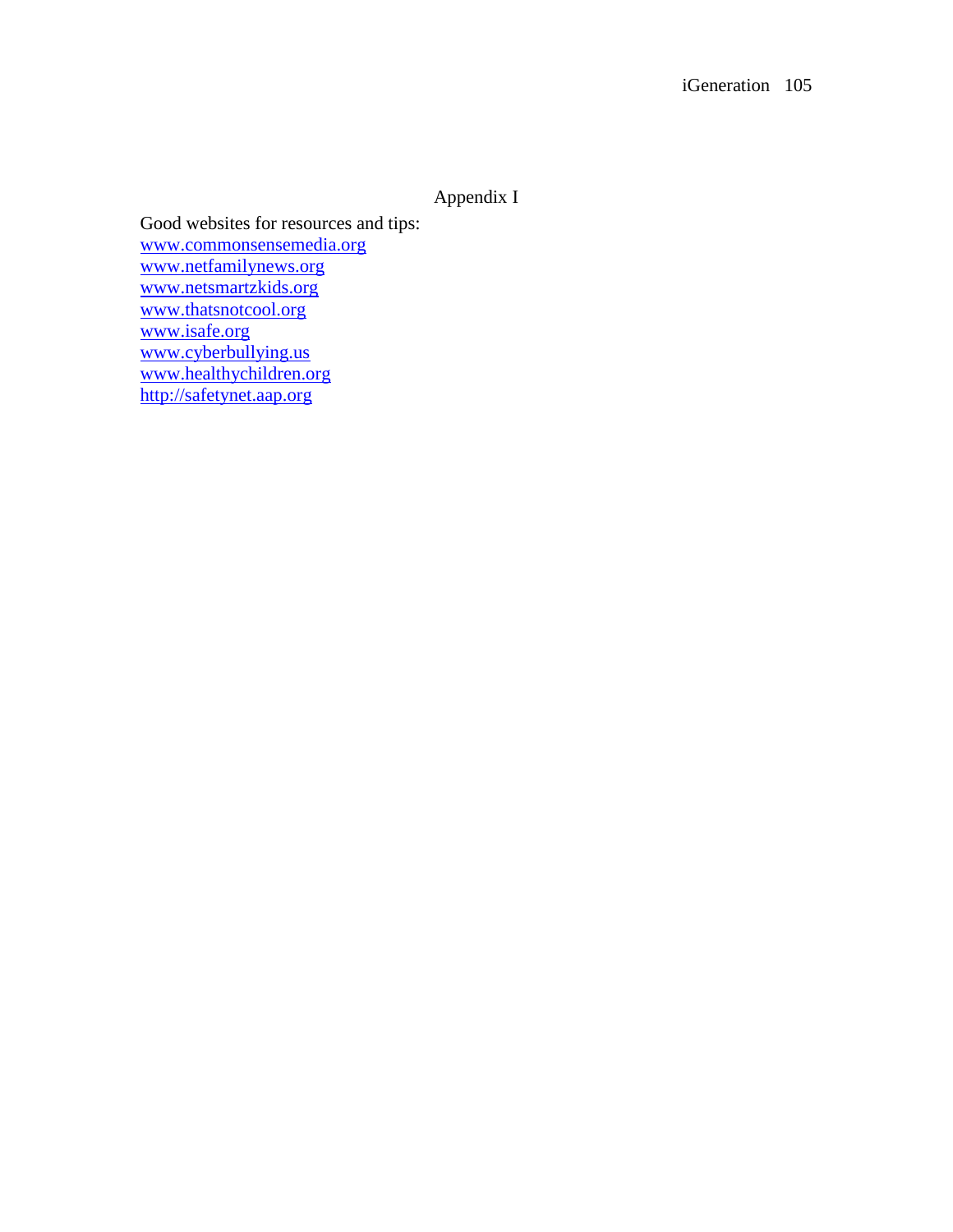## Appendix J

Below are some treatment centers and resources for Internet and digital addiction in the United States:

*[McLean Hospital](http://en.wikipedia.org/wiki/McLean_Hospital)* in [Belmont,](http://en.wikipedia.org/wiki/Belmont,_Massachusetts) [Massachusetts,](http://en.wikipedia.org/wiki/Massachusetts) has a Computer Addiction Services unit. [www.mcleanhospital.org/](http://www.mcleanhospital.org/)

*[Online Gamers Anonymous](http://en.wikipedia.org/wiki/Online_Gamers_Anonymous)*is a [twelve-step,](http://en.wikipedia.org/wiki/Twelve-step_program) self-help, support and recovery organization for gamers and their loved ones who are suffering from the adverse effects of excessive computer gaming. The organization provides a variety of message boards, daily on-line chat meetings, a Saturday and Wednesday Skype meeting, and other tools for healing and support. [www.olganon.org](http://www.olganon.org/)

*ReSTART*, a [residential treatment center](http://en.wikipedia.org/wiki/Residential_treatment_center) for Internet addiction and "pathological computer use", in Fall City, Washington. [www.netaddictionrecovery.com](http://www.netaddictionrecovery.com/)

[www.gamingaddiction.net](http://www.gamingaddiction.net/) promotes responsible gaming including Internet games, online gambling, and fantasy sports. They advocate a simple three pronged approach to responsible gaming: Understand what gaming is; Solve problems that are created by excessive gaming; act out the solution and live a healthier life free of gaming addiction.